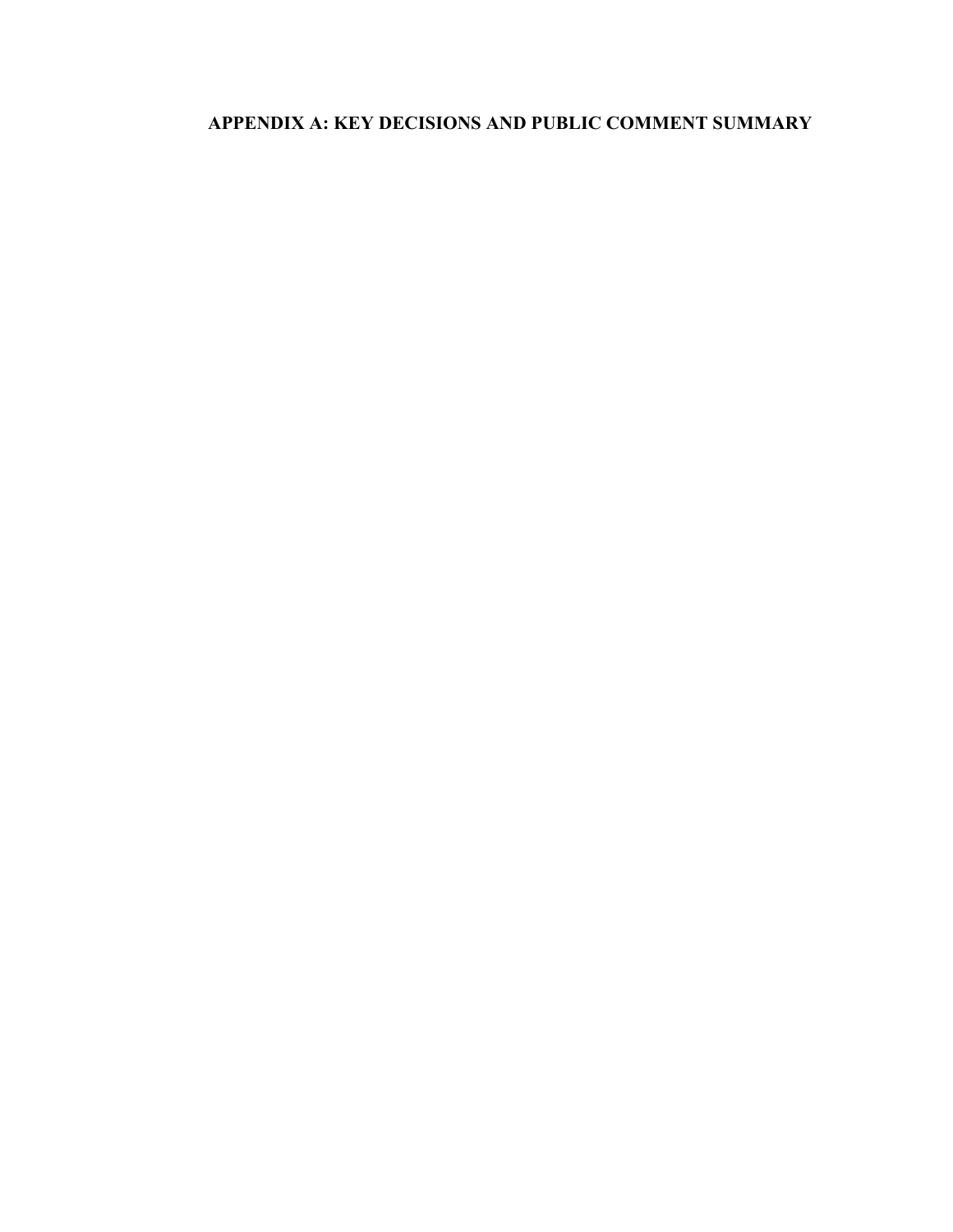# **Key Decisions from Steering Committee Work Sessions**

The WRIA 8 Steering Committee held eight six-hour work sessions from February through October 2004 during which they reviewed the *WRIA 8 Draft Plan Framework and Preliminary Actions List* (December 31, 2003 notebook) and the *June 30th Work Product on the WRIA 8 Chinook Salmon Conservation Plan*. The Steering Committee provided direction on how to:

- Translate science into policy
- Propose site-specific habitat projects and landscape-level actions (land use and public outreach) to conserve salmon habitat
- Use adaptive management to create an implementation framework that includes a collaborative organization structure, a funding strategy, a monitoring and measures program, and recommendations for commitments from implementers and expectations for regulatory agencies.

The decisions that came out of these work sessions were used to develop the *WRIA 8 Chinook Salmon Conservation Plan Public Review Draft*. Two additional work sessions were held in January 2005 to review public comments and provide guidance on plan revisions. Below are the key decisions recorded for each of the ten work sessions.

#### **Key Decisions from WRIA 8 Steering Committee Work Session #1 February 10, 2004**

**\_\_\_\_\_\_\_\_\_\_\_\_\_\_\_\_\_\_\_\_\_\_\_\_\_\_\_\_\_\_\_\_\_\_\_\_\_\_\_\_\_\_\_\_\_\_\_\_\_\_\_\_\_\_\_\_\_\_\_\_** 

#### **Decisions are listed for the following topics:**

- Process for facilitated work sessions
- Overarching question: How Will the Conservation Plan Be Used?
- Process for prioritizing site-specific habitat projects
- Next steps/issues to be addressed

## **PROCESS FOR FACILITATED WORK SESSIONS**

- Steering Committee members reaffirmed commitment to ground rules agreed to at the January  $26<sup>th</sup>$  meeting. These include: strive for consensus, but some issues may require a vote; members can send substitutes.
- New ground rules agreed to on Feb. 10:
	- o Steering Committee members will respect the need to be able to discuss freely during the work sessions.
	- o Key decisions made and next steps will be written up by the Service Provider Team and circulated among Steering Committee members within 48 hours of the work session. This will be done instead of minutes or detailed work session notes.
	- o Recognizing that the issues being discussed at these work sessions are interrelated, the group agreed that policy decisions made at early work sessions may be revisited at later work sessions.
- At the end of the day, those attending felt that the facilitated work session was an effective way to work through the issues, and committed to additional sessions.
- It was agreed that the next work session will be March  $10<sup>th</sup>$ , and the agenda will include discussion on land use actions.
- The Forum needs to be updated on draft plan progress, key decisions made by the Steering Committee, and potential controversial issues early in the process. We should not wait until draft plan submittal to bring these issues to the Forum.

## **OVERARCHING QUESTION: HOW WILL THE CONSERVATION PLAN BE USED?**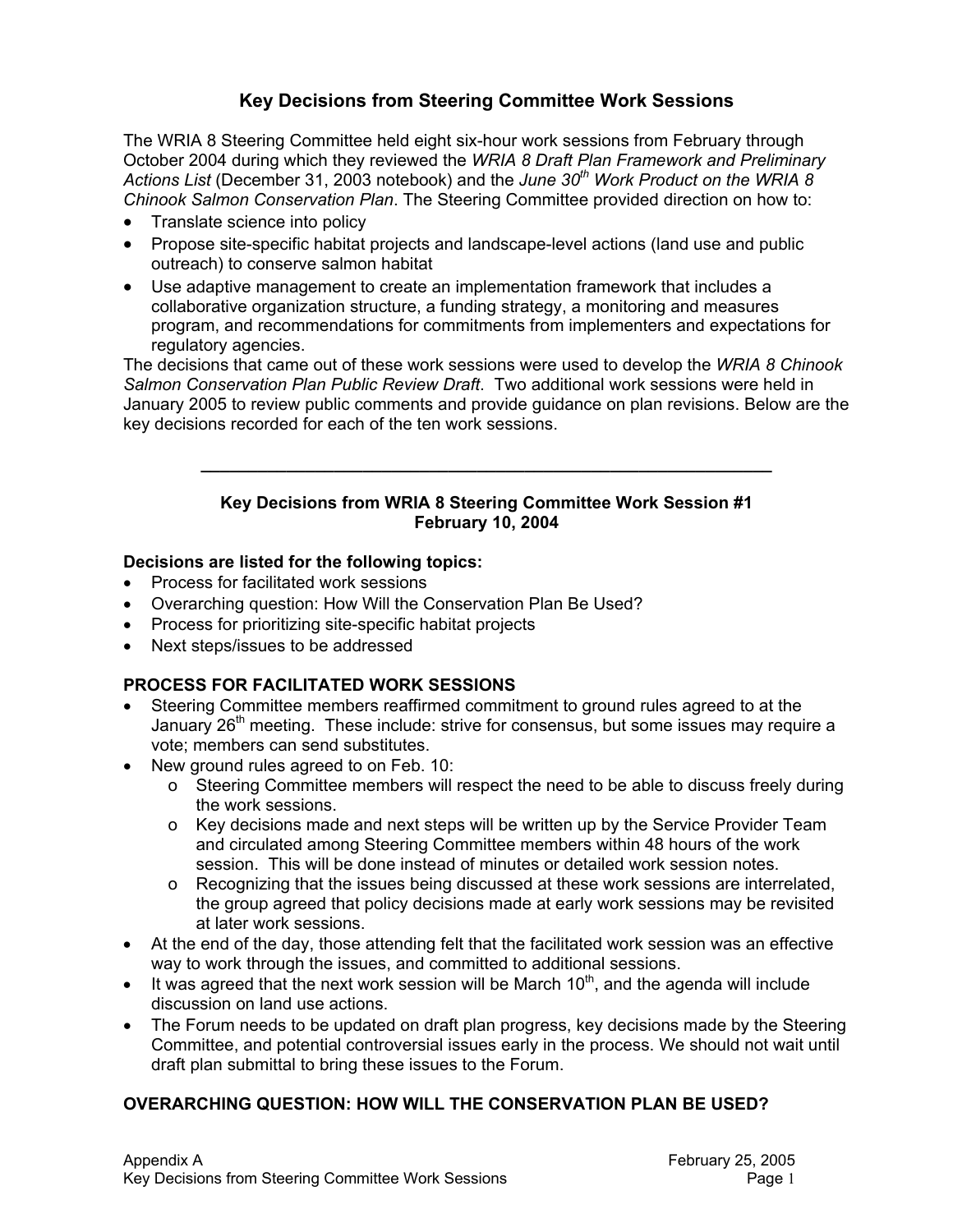#### *Question: Do you want to use the plan to negotiate with Shared Strategy and NOAA Fisheries (i.e., strive to meet the Shared Strategy Guidelines)? Decision:*

- Plan development should be consistent with Shared Strategy guidance, to the extent that guidance is specified.
- However, while one goal of the WRIA 8 plan is delisting of chinook, the WRIA 8 Steering Committee Mission and Goals set the bar higher: "… to preserve, protect and restore habitat with the intent to recover listed species, including sustainable, genetically diverse, harvestable populations of naturally-spawning chinook salmon" in WRIA 8. We need to do what we need to support recovery of WRIA 8 salmon, regardless of whether Shared Strategy says our salmon are a priority.
- Throughout the work session, a number of new questions about the draft plan were prompted by the discussion of the key questions. A few of these questions are noted below; other questions will be brought to the Steering Committee at future work sessions.
	- o Can the draft plan be informally submitted to Shared Strategy upon completion?
	- o What information and analysis need to be included in the draft plan in order for it to be complete? When is the draft plan done enough?
	- o Shared Strategy is a driver for the draft plan schedule; what are other drivers for the plan schedule?
	- o Should the Technical Committee run the treatment phase of the EDT model as a means of evaluating how far actions will get them? If so, when and with what resources?

#### *Question:* **Do you want to use the plan to achieve quantifiable interim (e.g., 10- and 20 year) goals (e.g., habitat improvement, fish response, project implementation, other)?**  *Decision:*

- Yes, the plan should set measurable outcomes so that the public and NOAA can see progress.
- Multiple indicators will be needed, including measures of habitat change, fish response to habitat change, and fish population. Local stakeholders should be held accountable for habitat outcomes (where they have authority and some control), but it will be necessary to measure fish outcomes to know if the plan is succeeding and to gain public support.
- Specific ways to measure these outcomes (and who measures them over what time frame) are yet to be determined. The Technical Committee will need to recommend indicators.
- A related question that was not yet resolved is the time frame for plan actions and implementation (e.g., 5-10 years, 10-20, etc.).

# *Question:* **Should the plan include specific commitments to actions and an implementation process?**

*Decision:*

- Yes, it has to have commitments and priorities.
- Longer term actions (such as those in the 10- to 20-year time frame) might not have commitments, but a process will be needed to identify them.
- There should be a defined process for regional coordination to continue to prioritize and implement actions over time, subject to resource availability. The process needs to include identifying regional priorities and those actions that should be implemented through regional collaboration.

*Question:* **Should the plan include a menu of possible actions to use as guidance, or a set of targeted, prioritized actions, or somewhere in-between (i.e., what level of detail on the actions)?**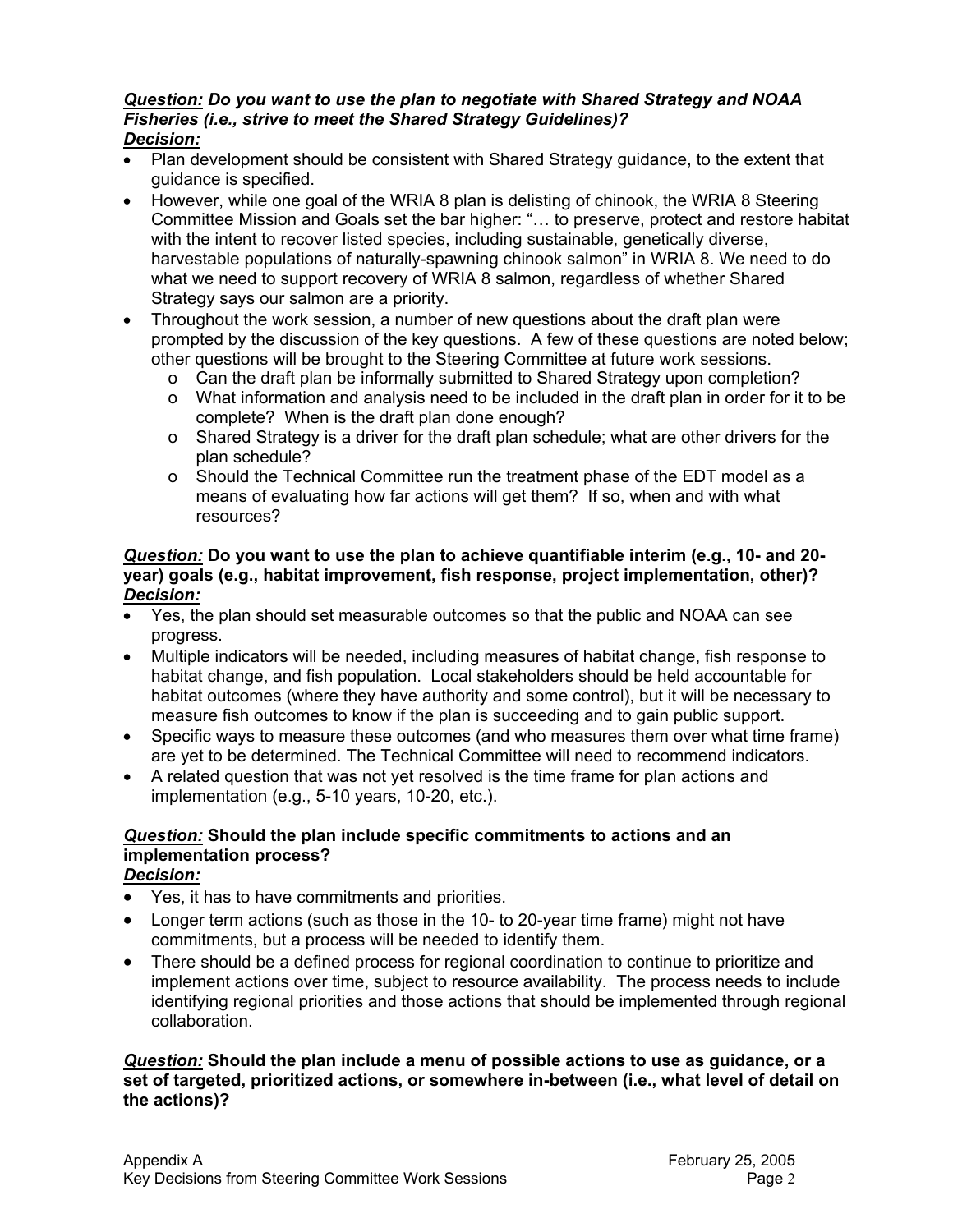## *Decision:*

- The plan should be as specific as possible where there is scientific certainty to guide it. Specific actions should be identified and prioritized, particularly for the short term, using best available science and best available data.
- The desired outcome for an action should be specific. Where we know of more than one way to achieve the desired outcome, options should be provided to offer flexibility.
- Where available, examples and prescriptive checklists should be provided to help smaller jurisdictions in implementing land use and public outreach actions. The plan should provide sufficient level of detail about the actions to allow those jurisdictions without specialized staff to effectively implement the actions. However, it may be difficult to provide that specificity by June.
- To the extent possible, the plan should show benefits of taking an action and consequences of not taking an action.

#### *Question:* **Should the plan describe a framework for funding priority actions?**  *Decision:*

- Yes, it must have a funding framework that includes existing funding sources and new, sustainable funding sources that would provide more certainty. (This does not imply a need for an elaborate accounting system.)
- Specific funding mechanisms should be identified for specific actions or types of actions, when possible, and otherwise provide general guidance on funding sources.
- Non-monetary mechanisms such as awards and incentives (e.g., density credits, tax benefits) should also be included.
- It was agreed that there will be a need to fund some projects regionally (regional funding for regionally important projects).

#### *Question:* **Should there be continued regional collaboration during the implementation process to: implement regional priorities, track progress, evaluate actions, and/or make course adjustments?**

**Decision:** Clarification was made that "regional" could mean among WRIA 8 partners or between WRIA 8 partners and others. Collaboration will be necessary at both levels. First priority is for coordination among WRIA 8 partners, but acknowledge need to coordinate with others to secure funding. The preference is to keep WRIA 8 dollars funding WRIA 8 projects.

## **SITE-SPECIFIC HABITAT PROJECTS:**

The Steering Committee consensus was that the process proposed by Jean White, WRIA 8 Early Actions Coordinator, to prioritize site-specific habitat projects was acceptable. The group accepted the draft qualitative criteria (technical criteria on benefits to chinook, and policy criteria on feasibility), and the use of the criteria to create short-term and long-term habitat project lists. The Steering Committee gave the following additional guidance:

- 1) Keep all of the projects on the list, so that the Steering Committee can see the whole list and how the criteria were applied to prioritize the list (i.e., keep the process transparent).
- 2) The Service Provider Team will work with the WRIA 8 Technical Committee to develop a proposal using the conservation strategy to rank reaches for site-specific habitat *protection* projects.
- 3) Members expressed a preference for integration of the different types of actions (sitespecific projects, land use, and public outreach) into a unified package. Staff will develop a proposal for integration and clarify how each is being evaluated by similar criteria. Integrating actions into a single package should help alleviate the concern that only sitespecific habitat projects get considered for funding.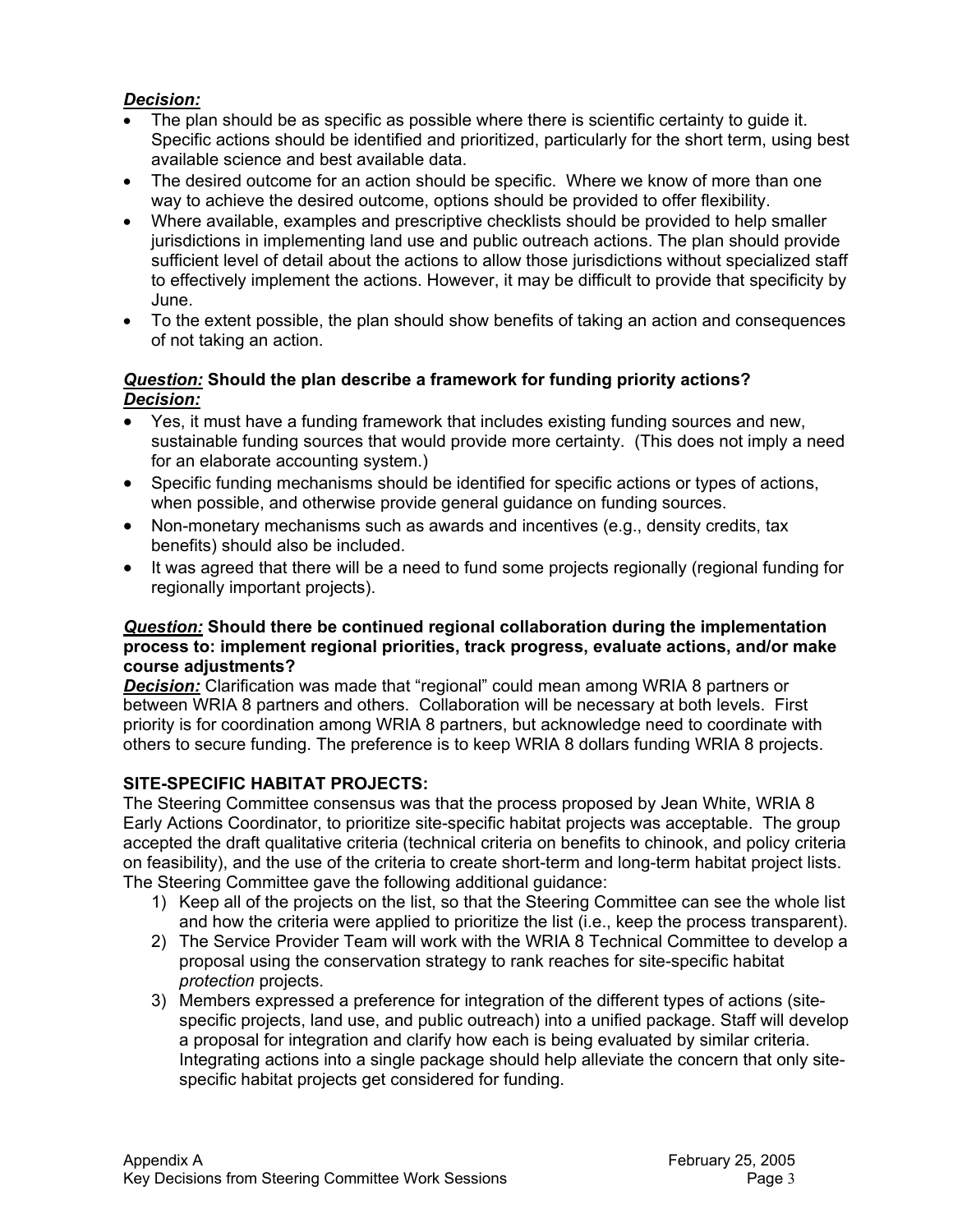## **NEXT STEPS/ISSUES TO BE ADDRESSED:**

- At the February  $26<sup>th</sup>$  Steering Committee meeting, we will review decisions for those Steering Committee members who were not present at the February 10th work session. The committee will also discuss whether the approach is working and whether it is realistic to hold one or two work sessions in March.
- March 10 is the next scheduled work session. The Steering Committee also has an option to hold a work session on March  $24^{\text{th}}$ .
- A number of issues and questions were raised during the work session. While a few of these were included in the notes above, many others were raised. The Service Provider Team will bring these back to the Steering Committee at future work sessions.

#### **Key Decisions from WRIA 8 Steering Committee Work Session #2 March 10, 2004**

**\_\_\_\_\_\_\_\_\_\_\_\_\_\_\_\_\_\_\_\_\_\_\_\_\_\_\_\_\_\_\_\_\_\_\_\_\_\_\_\_\_\_\_\_\_\_\_\_\_\_\_\_\_\_\_\_\_\_\_** 

### **Decisions/Informational Items are listed for the following topics. Decision items are shown as** *Decision***.**

- Forum update
- Science conservation strategy
- Relation of science to policy (decision items)
- Land use actions (decision items)
- Integration of types of actions (decision items)
- Next steps/issues to be addressed

# **FORUM UPDATE**

- Jane Lamensdorf-Bucher, the WRIA 8 Watershed Coordinator, reviewed what was discussed with the WRIA 8 Forum. A parallel process cannot be done (insufficient time, insufficient staff resources, creates an unending tape loop). The process described in the interlocal agreement will be used, i.e., the Steering Committee will continue to develop the plan that will then be presented to the Forum. However, the Service Provider Team will begin providing information to the Forum such as highlights of the science conservation strategy and of the recommendations for land use so that the Forum can start to become familiar with the draft plan. There are also numerous opportunities for local government involvement in the development of the plan, including through working committees, participation on the Steering Committee, and during the public review process.
- The Forum gave permission for the draft plan to be informally submitted to Shared Strategy as long as the plan is clearly noted to be a draft that has not gone through either public review or review by the Forum and city and county councils. The informal submission to Shared Strategy is expected to provide a reading on what federal agencies are looking for.
- **REPORT BACK ON OTHER ITEMS**: A refined proposal will be available later next week to address the concerns about the EDT gaps in rating protection projects. It will be shared with Steering Committee members joan burlingame and Michelle Connor at a minimum. If you would also like to see the details, please contact Jean White, WRIA 8 Early Actions Projects Coordinator.

# **SCIENCE CONSERVATION STRATEGY**

- Genetics study and related analysis will be undertaken to better determine how many independent populations exist in WRIA 8. Results are expected in the fall.
- **Please send comments or questions on the Science Foundation and the WRIA 8 Conservation Strategy (Chapters 4 and 5 of the Draft Plan Framework notebook) to Brian Murray, WRIA 8 Technical Committee Staff Support (King County staff).**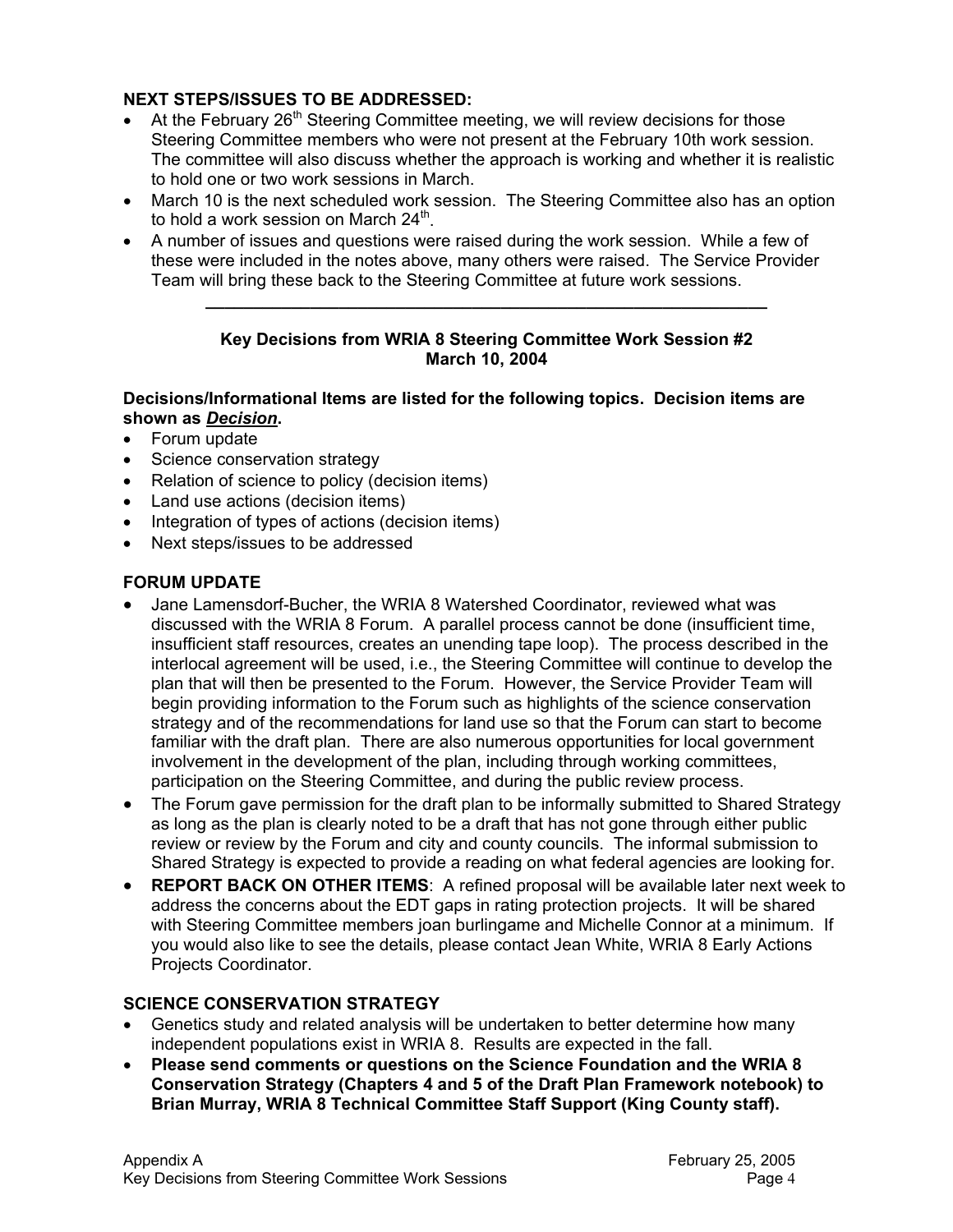## **RELATION OF SCIENCE TO POLICY**

- To deal with difficult political issues, the process needs to be transparent, the rationale for decisions and trade-offs clearly shown.
- *Decision*: The Actions chapter will include protection and restoration projects for the Issaquah population, but state that more scientific data is being collected and analyzed to ensure better understanding of level of risk before the restoration projects will be prioritized.
- *Decision*: Need to prioritize actions; geographic distribution of some kinds of projects will be important.
- *Decision*: Tier 2 projects may sometimes be used ahead of Tier 1 projects depending on criteria beyond benefits to chinook – e.g., community support, geographic distribution, feasibility.

# **LAND USE**

- **Decision:** Yes, Steering Committee members want land use actions included in the plan. While the recommendations for specific actions in Tier 1 and 2 subareas should not be required, the risk to the resource of not implementing them should be shown. Jurisdictions should be invited to propose creative alternative actions that can also meet stated outcomes.
- *Decision*: Use the two-pronged approach, which offers specific recommendations for Tier 1 and Tier 2 subareas and a menu of land use tools that jurisdictions can implement.
- Tier 1 land use actions, including recommendations for migratory corridors, nearshore, and Issaquah, will be included in the June  $30<sup>th</sup>$  draft, with a note that Tier 2 actions will be included in the full plan.
- *Decision*: Following discussion of the practicality of incorporating WRIA 8 science during comprehensive plan updates by 12/04, it was decided that the specific dates (12/04) should be deleted and replaced by more general language, e.g., "Jurisdictions should use WRIA 8 science during future comprehensive plan revisions, timing to be determined by individual iurisdictions."
- Other specific clarifications and additions were noted and will be made by the Service Provider Team in the next edition of the draft. **Please send any further comments or questions on land use actions to Sally King, WRIA 8 Land Use Coordinator.**

## **INTEGRATION OF ACTIONS**

- *Decision:* Yes, the proposed method of integrating the various types of actions (land use, site-specific protection and restoration projects, and public outreach) is a useful tool.
- **Decision:** Use less technical language in the integration matrix (as shown in the example).
- *Decision:* Consider incorporating possible funding sources to the extent possible.
- **Decision:** If possible, include processes in place to implement actions.

# **NEXT STEPS/ISSUES TO BE ADDRESSED:**

- April  $14<sup>th</sup>$  and  $28<sup>th</sup>$  are the next scheduled work sessions.
	- $\circ$  On April 14<sup>th</sup>, the expected topics are part of implementation through adaptive management, specifically measures and organization (Chapters 7 and 8 of the Draft Plan Framework notebook). In addition, a proposal will be made on how we can address the Shared Strategy questions by June 30<sup>th</sup>.
	- $\circ$  On April 28<sup>th</sup>, the implementation discussion will continue and will include the topic of funding (Chapter 9 of the Draft Plan Framework notebook). In addition, we will discuss the public review proposal for the plan.
- A number of issues, questions, and suggestions were raised during the work session. The Service Provider Team will bring these back to the Steering Committee at future work sessions. (Some may require additional time and resources to follow through on.)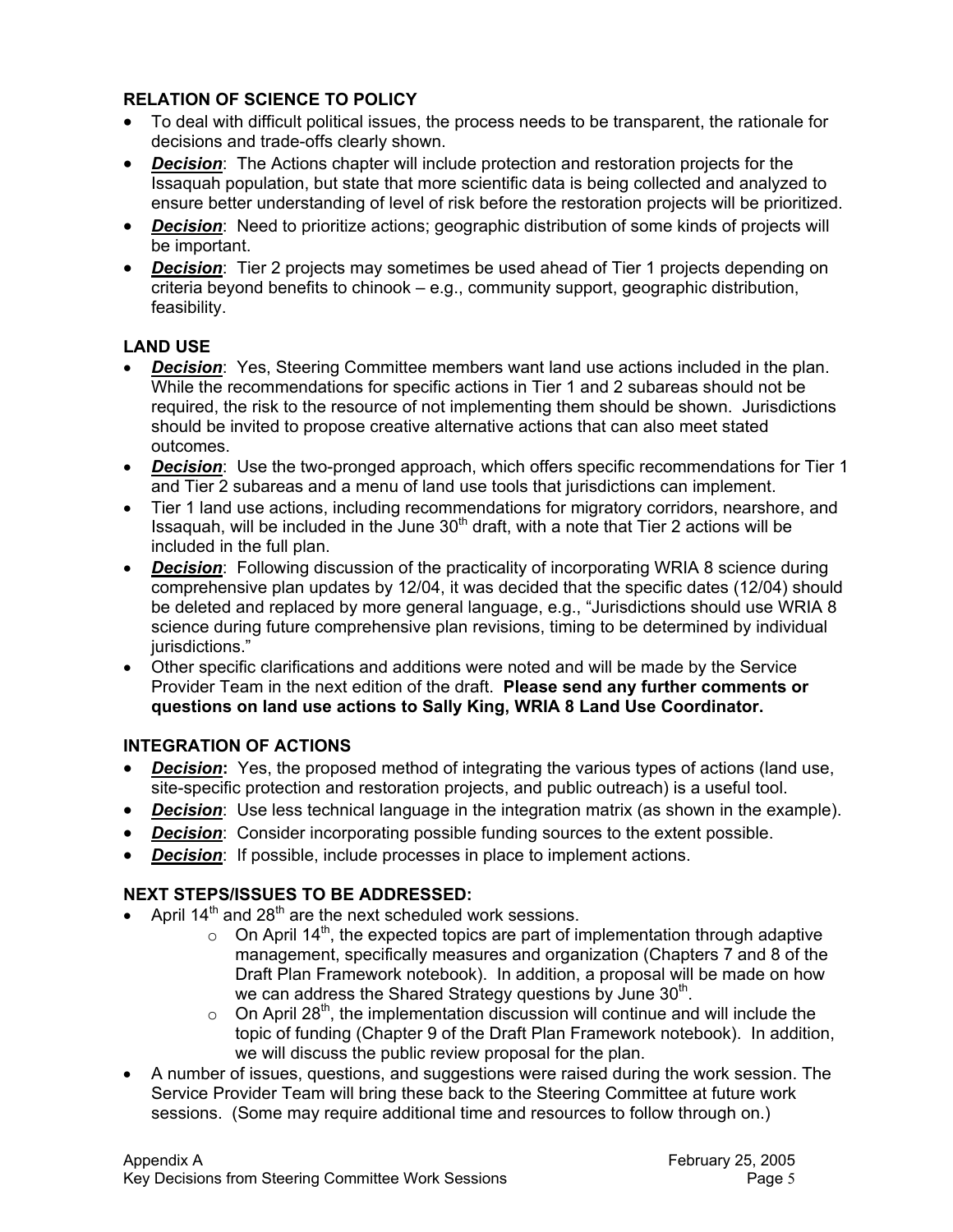## **Key Decisions from WRIA 8 Steering Committee Work Session #3 April 14, 2004**

**\_\_\_\_\_\_\_\_\_\_\_\_\_\_\_\_\_\_\_\_\_\_\_\_\_\_\_\_\_\_\_\_\_\_\_\_\_\_\_\_\_\_\_\_\_\_\_\_\_\_\_\_\_\_\_\_\_\_\_\_** 

#### **Decisions/Informational Items are listed for the following topics. Decision items are shown as** *Decision***.**

- How to note consensus decisions (head-nod)
- Context for today's discussion
- Monitoring, measures, and goals (decisions)
- June  $30<sup>th</sup>$  work product and beyond
- Examples of other watershed implementation efforts
- Next steps/issues to be addressed

#### **HOW TO NOTE CONSENSUS DECISIONS**

• The facilitator proposed that the language for each decision be reviewed and verified by the Steering Committee on the spot so that agreement on decisions will be clearer. Steering Committee members nodded in approval of this modification to the ground rules.

#### **CONTEXT FOR TODAY'S DISCUSSION**

• Adaptive management is the framework for implementation of the plan and consists of four interwoven topics – monitoring, measures, and goals; organization and decisionmaking structure; funding; and commitments – that will be addressed today and at the next two work sessions.

#### **MONITORING, MEASURES, AND GOALS**

- *1. Question: What should be emphasized for evaluating success?* **Response:** The Steering Committee was polled regarding which of the already established plan goals they want to focus on to measure and monitor success of the plan.
	- Increased chinook and bull trout populations  $-8$  high, 5 medium, 2 low
	- **Increased salmonid use of habitat** 12 high, 2 medium, 0 low
	- **Improved and restored aquatic habitat** 14 high, 2 medium, 0 low
	- Increased populations of other salmonids 0 high, 11 medium, 3 low
	- Improved regional actions for fish  $-6$  high, 8 medium, 1 low

# *2. Question: What is sufficient progress to achieve through this plan?*

*Decision*: For the mid-term goal of increased chinook populations, use these objectives:

- Reduce risk of extinction
- Productivity of Cedar and North Lake Washington chinook populations is lambda, i.e., greater than or equal to 1 (one spawner produces one spawner in the next generation)
- Conserve genetic diversity
- *Caveat*: will need to define "mid-term".

**Decision:** For the goal of increased salmonid use of habitat, use these objectives:

- Increased use of spawning habitat (not location specific)
- Increased spawning habitat areas, i.e., increase existing areas and provide new areas (not location specific)
- Cedar greater number of reaches used for spawning
- NLW core areas spawning reaches maintained and satellite area shows improvement to consistent annual chinook use of spawning areas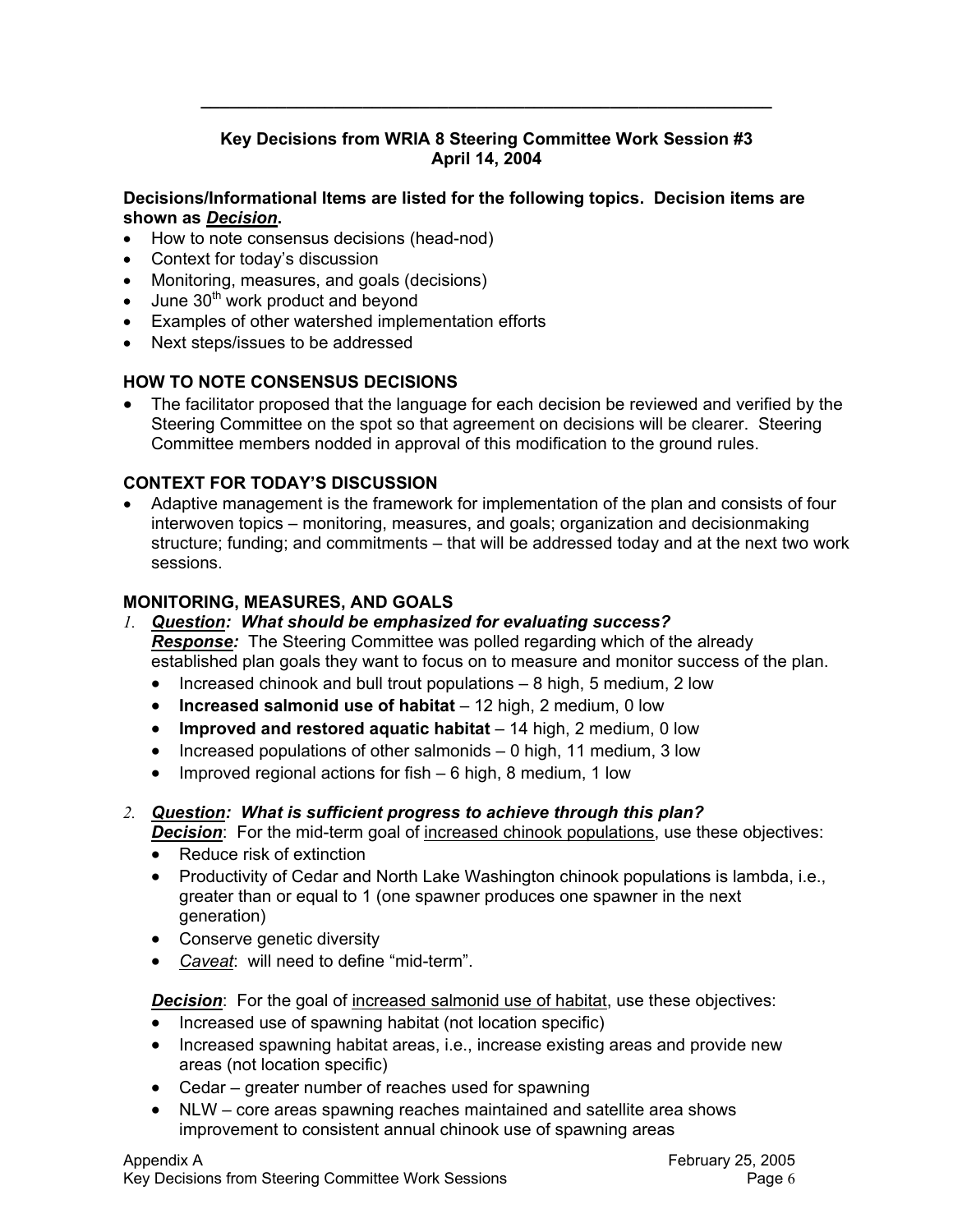- Increased percentage of late vs early migrant juvenile chinook on Cedar River (for life history diversity)
- Juvenile survival through lakes and migratory areas is improved. Clarify that migratory includes Lakes Washington and Sammamish, Sammamish River, Ship Canal and Locks, and Puget Sound Nearshore.

**Decision:** For the goal of improved and restored aquatic habitat, use these objectives:

- No further degradation of habitat is a net goal for WRIA 8. The preference is for improvement of aquatic habitat, but no further degradation would be a minimum standard.
- Set goals for improved riparian condition, forest cover, large woody debris, etc. (could vary by sub-basin)

**Decision:** For the goal of improved regional actions for fish, use these objectives:

- Increased number of actions taken
- Increased number of regional projects
- Increased funding spent
- Increased number of people involved in programs
- *Caveat*: will need to define "regional projects"

# *3. Question: What will we measure to show progress?*

*Decisions* **for Implementation Monitoring** ("Are we doing what we said we'd do?")

- Appropriate staff will work together to develop recommendations on how to track and measure land use actions taken, taking into account changes to regulations driven by desire to protect salmon. This exercise should recognize and acknowledge that many protective regulations and other protective land use programs are already in place.
- Implementation measures for other types of actions were not explicitly discussed.

#### *Decisions* **for Direct Effectiveness Monitoring** ("Does the action do what we thought it would?")

- Habitat Projects:
	- Audit/sample/spot check projects with relatively certain outcomes.
	- Link to and learn from other processes where monitoring is being developed for projects with uncertain outcomes.
	- Monitor where most uncertainty or in uncertain environments, which mean higher risk.
- Education Actions:
	- Measurement of education is important.
	- Monitoring methods should be cost-effective. (Possible techniques to measure were discussed and suggestions included market trends, surveys, observing behavioral changes, and others.)
	- Use what is measured through other means and for other purposes where possible. Suggestions included drawing correlations to types of permits applied for, types of citations issued, TMDLs, and other means.
- Land Use Actions:
	- Monitor by jurisdiction the percent change in riparian conditions, the percent change in forest cover, and the percent change in impervious surface compared to percent change anticipated by growth projections.
	- Conduct this monitoring cost-effectively by jurisdiction.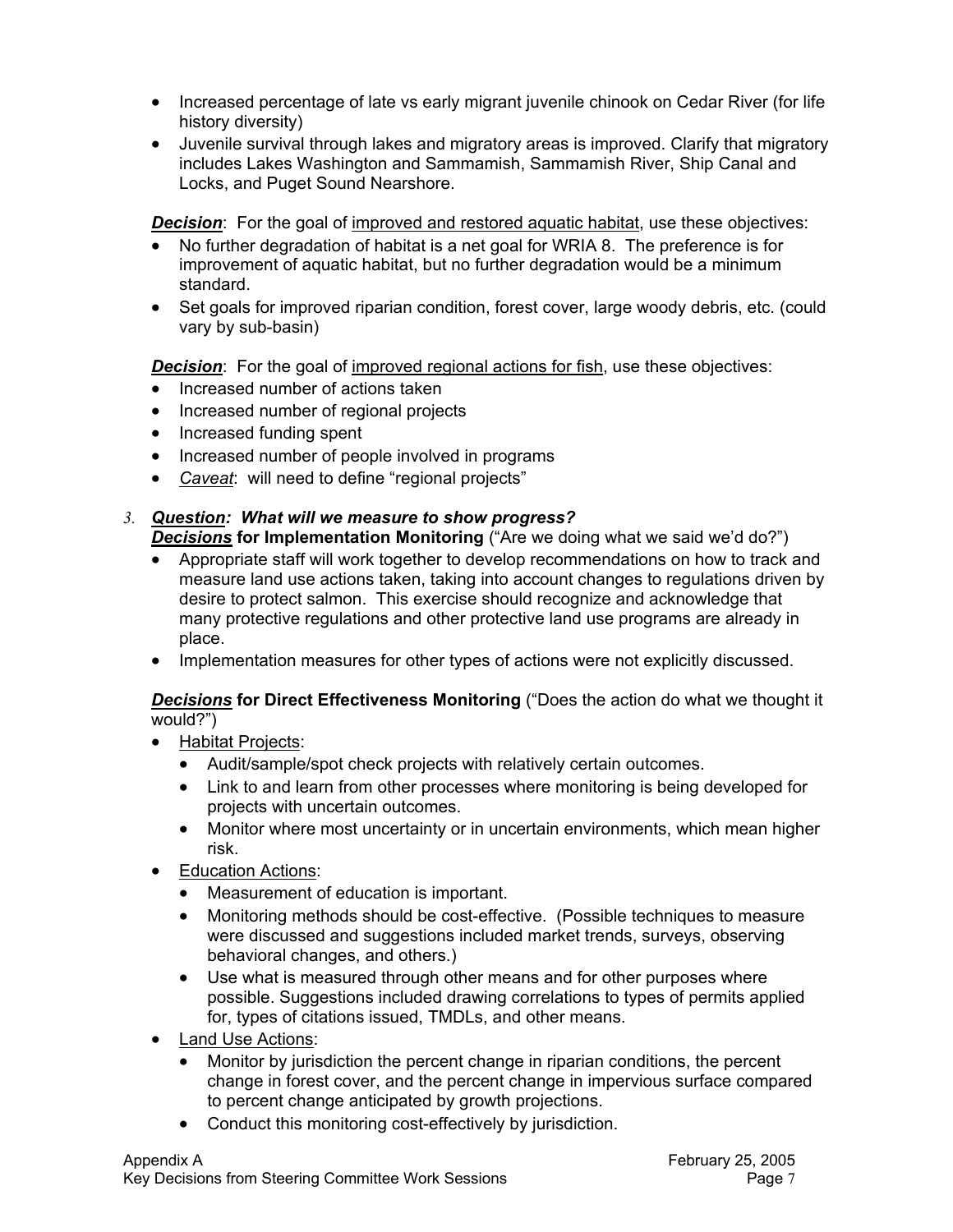*Decisions* **for Cumulative Effectiveness Monitoring** ("Are things improving?")

- Monitor beyond just projects.
- To determine trend in basin, include also non-project actions and predation.

**Decisions** for Validation Monitoring ("Are chinook populations getting healthier?")

• Adaptive Management Work Group, WRIA 8 Technical Committee, and the Service Provider Team will work together to develop a proposal to answer this question.

## *Decisions* **for Overall Level of Effort on Monitoring**

- Figure out total costs, cut back as necessary based on priorities.
- Cumulative effectiveness is key.
- For June  $30<sup>th</sup>$  Tier 1 draft, focus on developing a proposal to conduct cumulative effectiveness monitoring and some direct effectiveness monitoring as well as collaborating to identify data gaps.
- Link direct effectiveness of projects to cumulative effectiveness.
- *4. Question: When will we assess progress and evaluate needs for adjusting actions?*

Appropriate staff will work together to develop a proposal to answer this question.

# *5. Question: How should we collect and manage information?*

Appropriate staff will work together to develop a proposal to answer this question.

**Parking lot:** When will we address other species and do we need to add an additional goal to avoid future listings?

# **JUNE 30TH WORK PRODUCT AND BEYOND**

This topic was for discussion today and will be brought back at the April  $28<sup>th</sup>$  work session for a decision. The Steering Committee expressed an initial preference for the following two options:

- Option B -- Final Phase I plan contains prioritized actions list for Tier 1 AND non-prioritized list of actions for Tiers 2 and 3 (i.e., use Near-Term Action Agenda for the interim). No sitespecific actions for Tier 3. Prioritization for Tier 2 will be added in the next phase.
- Option D -- Final Phase I plan contains prioritized actions list for Tiers 1 and 2. No sitespecific actions for Tier 3.
- The Steering Committee also expressed a preference for submitting the final Steering Committee proposed draft plan to the WRIA 8 Forum in January 2005 (meaning the formal 90-day clock for Forum review and approval or remand would start in January).

The Conservation Plan Manager will develop schedules and tasks for these options and present them for Steering Committee decision on April 28<sup>th</sup>. These proposals will look at what schedule and resources will be necessary and what level of detail is realistic in order to complete these two options.

# **EXAMPLES OF OTHER WATERSHED IMPLEMENTATION EFFORTS**

• There was a presentation on watershed efforts around the country that have made the transition from planning to implementation. In particular, the presentation looked at how other similar efforts have organized and sought funding.

# **NEXT STEPS/ISSUES TO BE ADDRESSED:**

• April 28<sup>th</sup> and May 27<sup>th</sup> are the next scheduled work sessions.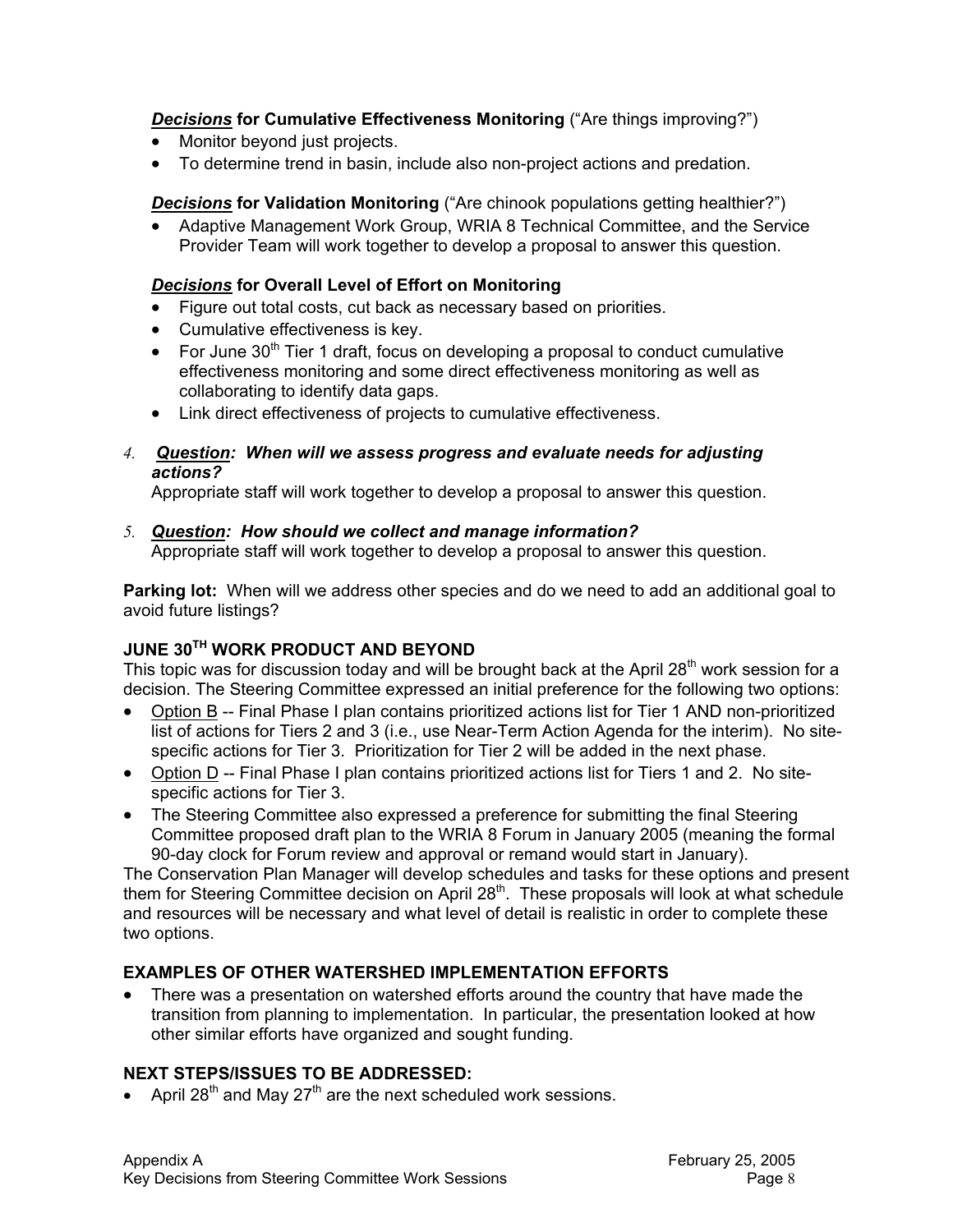- $\circ$  On April 28<sup>th</sup>, the implementation discussion will continue and will cover the topics of organization (Chapter 8 of the Draft Plan Framework notebook) and funding (Chapter 9). In addition, the Steering Committee will approve the schedule to finalize the draft plan for formal submittal to the WRIA 8 Forum.
- $\circ$  On May 27<sup>th</sup>, the implementation discussion will finish with the topic of commitments (Chapter 10). The Steering Committee will also review and rank recommendations for project proposals to be submitted to the Salmon Recovery Funding Board.
- A number of issues, questions, and suggestions were raised during the work session. The Service Provider Team will bring these back to the Steering Committee at future work sessions. (Some may require additional time and resources to follow through on.)

#### **Key Decisions from WRIA 8 Steering Committee Work Session #4 April 28, 2004**

**\_\_\_\_\_\_\_\_\_\_\_\_\_\_\_\_\_\_\_\_\_\_\_\_\_\_\_\_\_\_\_\_\_\_\_\_\_\_\_\_\_\_\_\_\_\_\_\_\_\_\_\_\_\_\_\_\_\_\_** 

#### **Decisions/Informational items are listed for the following topics. Decision items are shown as** *Decision***.**

- Getting to the final draft plan (decisions)
- Organizational and decisionmaking framework for plan implementation (decisions)
- Funding strategy for plan implementation

# **GETTING TO THE FINAL DRAFT PLAN**

- *Decision:* The Steering Committee approved the "Plan Manager Option" for the schedule to complete the final draft plan. Under this schedule, the plan will be delivered to the WRIA 8 Forum in late February 2005. Public review will occur in fall 2004. *See attached for the approved schedule and resource assumptions*.
- The Steering Committee discussed the importance of informing the public, local jurisdictions, and interested groups about the issues and the plan. The service provider team and the Public Outreach Committee will develop a communications plan to present to the Steering Committee.
- The discussion on cost estimates was postponed until the May  $27<sup>th</sup>$  work session, when it will be part of the discussion on commitments.
- Steering Committee members expressed interest in hearing more about what it would mean to conduct the "treatment" phase of the Ecosystem Diagnosis and Treatment model. This will be provided at a later date.

#### **ORGANIZATIONAL AND DECISIONMAKING FRAMEWORK FOR PLAN IMPLEMENTATION**

The following six questions were responded to through a discussion of seven functions necessary to implement the plan. Note: the WRIA 8 Service Provider Team left during this part of the work session so that committee members could feel free to offer ideas that differed from current organization.

- 1. How should we accomplish the different functions that are critical to successful plan implementation?
- 2. Which should be accomplished through regional collaboration, and which should be accomplished by separate plan implementers?
- 3. What type and level of organizational structure is necessary to achieve regional collaboration where you've indicated you want it?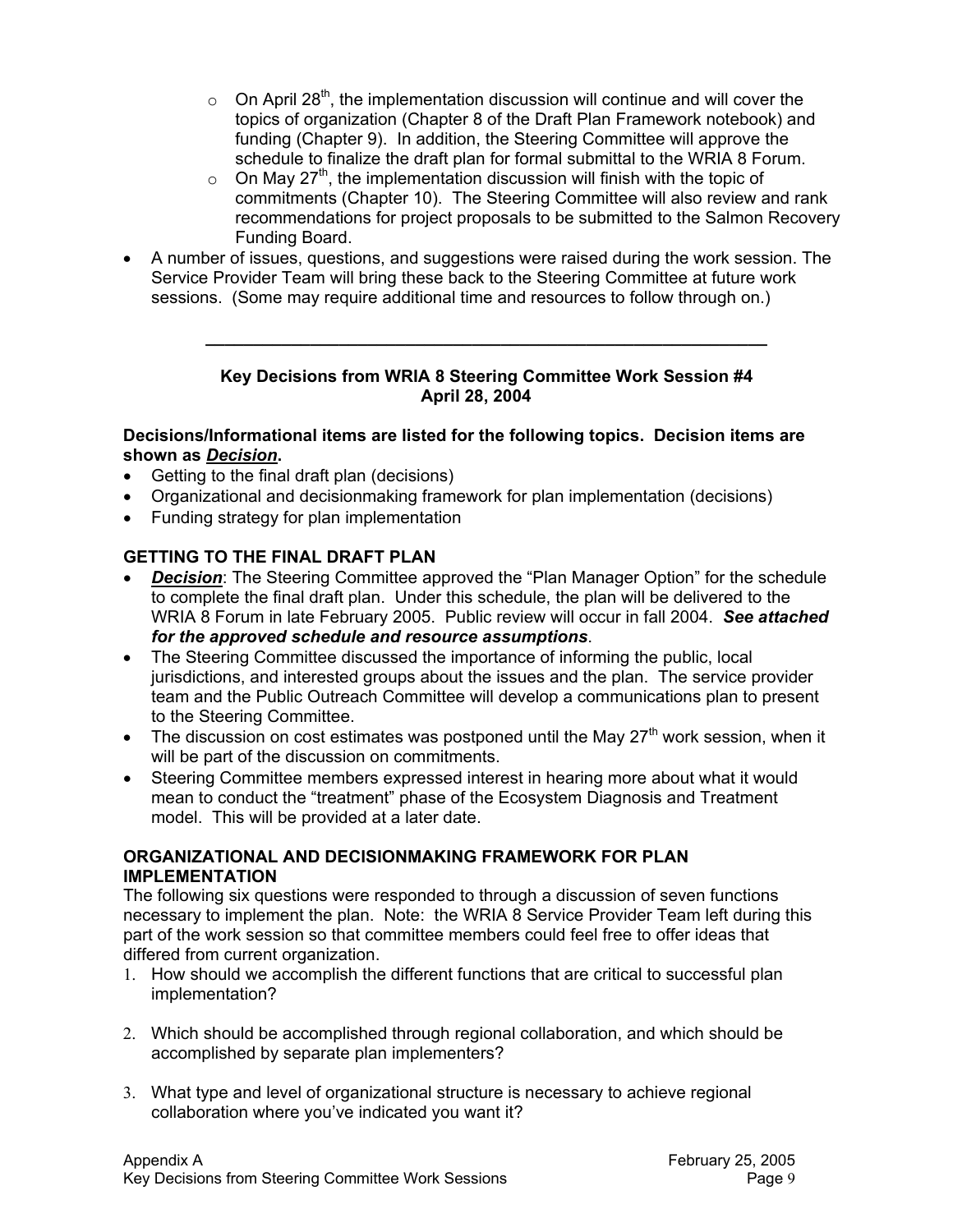- 4. Should there be an oversight body or bodies? If so, who should participate? How should the work of this body or bodies be coordinated?
- 5. Is there a need for shared technical resources? Should there be a technical committee?
- 6. Do the functions that need to be accomplished suggest a need for staff support? If so, how should that staff support be provided?

The Steering Committee discussed the following seven functions in order to answer the preceding questions. For each function, three options were provided that ranged along a spectrum from separate individual jurisdictional responsibility to collective regional actions.

- Function #1: **Tracking and Guiding Plan Implementation (Collecting and sharing information about completion of plan actions)** – *Decision*: The third option best approximates what the Steering Committee determined will be needed to ensure successful implementation of the plan. The third option calls for "... a defined process for tracking implementation (e.g., agreed-upon measures and a commitment to gather the data). Information is to be shared (e.g., on a web site). An oversight body is to meet on some schedule (annually?) to discuss implementation progress. Information on implementation is to be synthesized to support discussion among members of the oversight body."
- Function #2: **Making Technical Assessments about Effectiveness (Compiling and analyzing information describing the results of actions)** – *Decision*: The third option best approximates what the Steering Committee determined will be needed to ensure successful implementation of the plan. The third option calls for "... WRIA partners [to] work together to select and prioritize measures. Each WRIA partner is responsible for managing data collection, but agreed-upon guidelines ensure data can be compared. There is a defined process for 'rolling up' the data at the WRIA level. Some of the highest priority monitoring is funded and managed by the WRIA. For that, the information could be collected by WRIA staff, a federal agency, a university or consultant. Potential role for a technical committee."
- Function #3: **Evaluating Progress and Making Decisions About Priorities (Receiving technical findings and using them to decide to maintain current strategy or make changes to the strategy and its priorities)** – *Decision*: The third option best approximates what the Steering Committee determined will be needed to ensure successful implementation of the plan. The third option calls for ". . . formal evaluation and review of the plan, [including] performance measures and a predictable and predetermined review process for trends and possible strategy shifts."
- Function #4: **Communicating Progress (Developing messages and information to describe effectiveness and progress toward goals/mission and share with funders/citizens/regulators)** – *Decision*: The third option best approximates what the Steering Committee determined will be needed to ensure successful implementation of the plan. The third option calls for "a regional communication strategy [to be developed through] . . . a WRIA-level process, [regional] support for . . . shared messages about progress . . . [implementing] plan actions, and shared communication tools (press releases, web page, etc.). Information is to be made available to partners and interested parties through brief reports at acceptable intervals."
- Function #5: **Managing Data that Describes Plan Effectiveness and Progress (Establish technical standards, identify roles and responsibilities, and build/maintain capacity and tools for sharing data)** – *Decision*: A hybrid of the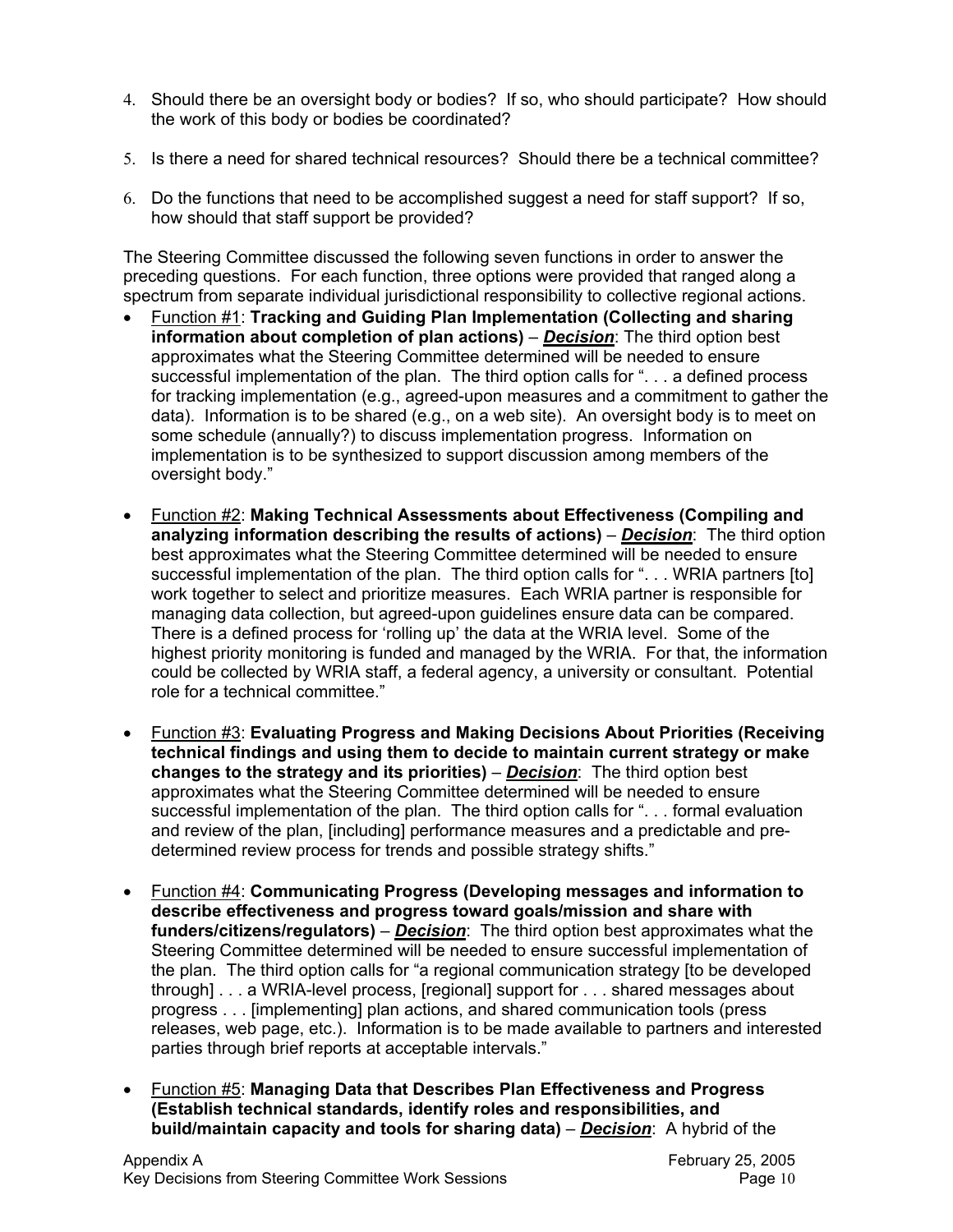second and third options best approximates what the Steering Committee determined will be needed to ensure successful implementation of the plan. "WRIA partners adopt common protocols for data sharing. [There is a] possible technical committee role in setting technical standards. Data [can be] shared per [common] protocols via accepted tools (e.g., links to web pages) and venues (e.g., conferences)." A data clearinghouse for ease of access and analysis may be desirable, depending on costs, feasibility, and monitoring strategy. Such a clearinghouse would be used to store "data essential for keeping the Ecosystem Data and Treatment (EDT) habitat model and other tools current. The clearinghouse could be managed by shared staff, jurisdiction, consultant, or [other entity], including a possible role for a technical committee."

- Function #6: **Implementing Habitat Actions (Marshalling the capacity to implement plan actions, including site-specific projects, public outreach and land use actions)** – *Decision*: A hybrid of all three options best approximates what the Steering Committee determined will be needed to ensure successful implementation of the plan. "Actions are carried out separately by stakeholders and/or by local jurisdictions [where] the actions [occur]. [In addition,] WRIA partners [can] develop partnerships on an *ad hoc* basis where collaboration will aid implementation (e.g., a joint pesticide education campaign, an annual workshop to exchange lessons learned from levee setback projects, etc.). Regional programs [may be considered] to support action implementation (e.g., WRIA basin stewards, a project SWAT team to aid jurisdictions with project design or construction, or regional training on various land use management tools such as transferable development rights)." However, further discussion is needed to determine which specific programmatic actions should be a basis for collaboration.
- Function #7: **Securing Funds to Support Plan Implementation Functions (Identify, maintain, increase, and/or pursue funding for high priority actions)** – *Decision*: A hybrid of all three options best approximates what the Steering Committee determined will be needed to ensure successful implementation of the plan. "WRIA partners individually raise funds to complete [their respective] high priority actions (capital improvement projects, research, outreach, regulations, etc.) [WRIA] partners agree to ongoing prioritization of actions for the watershed and for specified funding sources. Partners [are] kept informed about funding opportunities by a shared communication tool (e.g., web page, newsletter) [WRIA] partners collaborate to identify and pursue funding for plan implementation. Shared activities could include 1) fostering relationships with funders, 2) aggressively pursuing funding for high priority actions, or 3) organizing WRIAscale lobbying."

#### **FUNDING STRATEGY FOR PLAN IMPLEMENTATION**

Specific decisions were not sought in the discussion on funding. Rather, the Steering Committee provided direction for the funding strategy being developed for the June  $30<sup>th</sup>$  draft that will be further refined at future work sessions of the Steering Committee.

- 1. *Questions*: How much money would you like to try to raise and spend on recovery actions? Is the current level too high, too low, or about right? *Response Summary*: This cannot be resolved in isolation, but involves a give-and-take between the expected biological outcomes and the costs of actions. The Steering Committee is comfortable with the current level of spending or a little more, but not less. The amount to ramp up will depend on the benefits achieved. We will need to better prioritize actions and to work even more effectively with the amounts we have.
- 2. *Questions*: Who should provide the funding? Are state and federal levels too low or about right? Is the amount from regional sources too much, too little, or about right?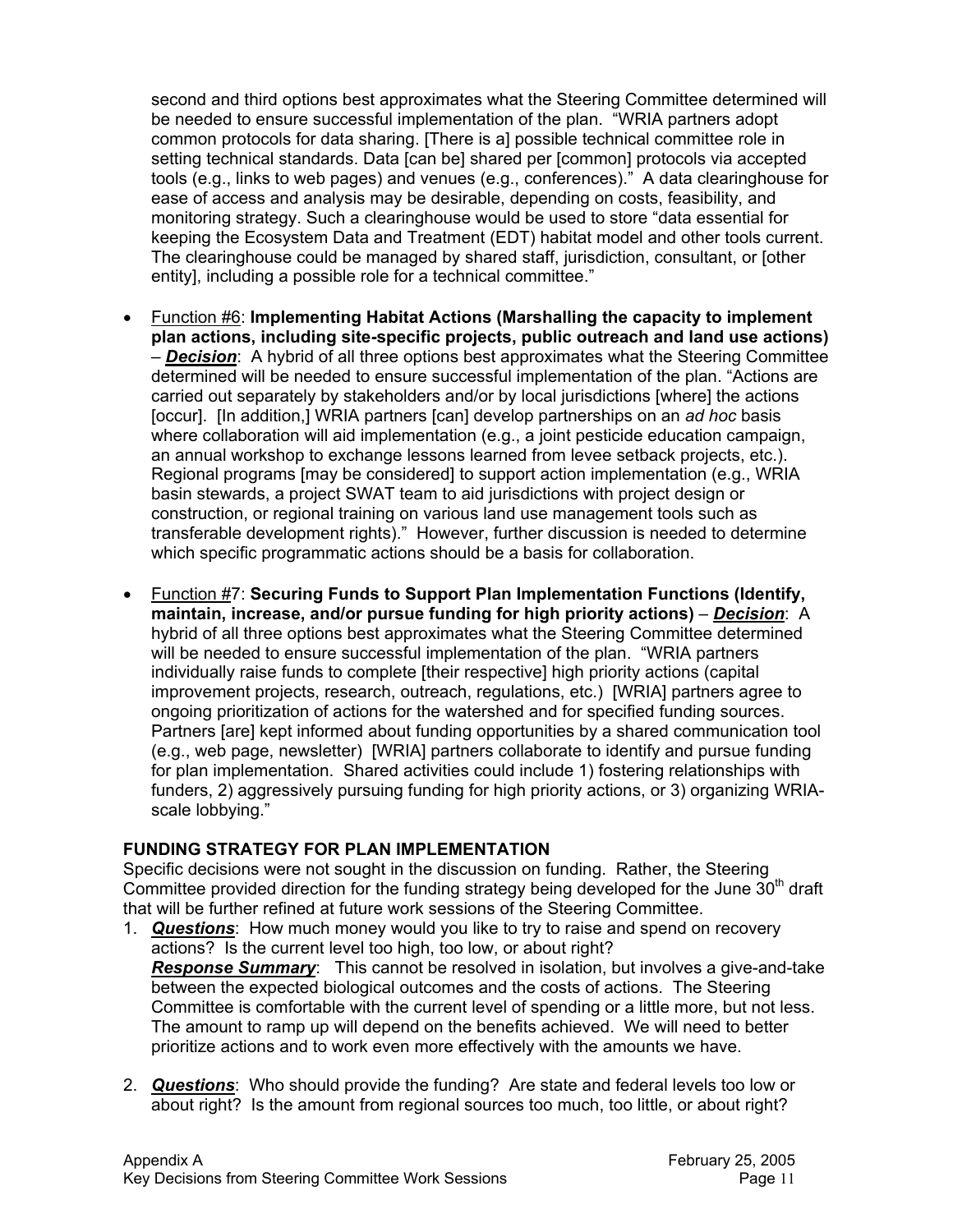*Response Summary*: It would be good to raise the funding coming from the federal and state governments, but twice the current level is difficult to expect. We need to consider that other states may be more successful at receiving federal funds because they are able to show multiple needs; in addition, in many cases, habitat conditions may be more severely degraded than in Washington state. When Congress receives the Shared Strategy recovery plan, it may be a good opportunity to lobby more actively for funds from the federal and state governments. While it may prove difficult to lobby for more money for the Salmon Recovery Funding Board, there is other federal funding available, particularly for one-time capital expenditures, that we need to pursue.

The current amount from regional and local sources are appropriate to continue. The King Conservation District fee needs to be renewed and there may be opportunities to work with the KCD board and the state to increase the per-parcel fee. We also need to remember non-monetary tools such as transferable development rights.

3. *Questions*: When will the funding be needed? Steady stream or front-loading? *Response Summary*: The Steering Committee preferred a steady stream of funding. Educational and marketing efforts are needed to sustain public and political interest over the long term.

#### **NEXT STEPS/ISSUES TO BE ADDRESSED**

The next scheduled work sessions are May  $27<sup>th</sup>$ , July  $28<sup>th</sup>$ , September  $22<sup>nd</sup>$ , and October  $6<sup>th</sup>$ .

- On **May 27th**, the implementation discussion will finish with the topic of commitments (Chapter 10). The Steering Committee will also review and rank recommendations for project proposals to be submitted to the Salmon Recovery Funding Board.
- On **July 28th**, the Steering Committee will review Tier 1 actions, prioritization framework, and integration/tradeoff analysis.
- On **September 22nd** and **October 6th**, the Steering Committee will review and approve actions lists and new analyses; review input from the NOAA Fisheries Technical Recovery Team; and finalize implementation (adaptive management) framework.
- Per request of some Steering Committee members, at a future meeting or work session there will be a discussion on how the Treatment phase of the Ecosystem Diagnosis and Treatment model (EDT) can be used to support Steering Committee decision-making about alternatives, and the resources and time that will be necessary to complete this phase.
- There will be an opportunity at a future meeting to hear about recommendations for harvest and hatcheries from the co-managers.
- A number of issues, questions, and suggestions were raised during the work session. The Service Provider Team will bring these back to the Steering Committee at future work sessions. (Some may require additional time and resources to follow through on.)

#### **Key Decisions from WRIA 8 Steering Committee Work Session #5 May 27, 2004**

**\_\_\_\_\_\_\_\_\_\_\_\_\_\_\_\_\_\_\_\_\_\_\_\_\_\_\_\_\_\_\_\_\_\_\_\_\_\_\_\_\_\_\_\_\_\_\_\_\_\_\_\_\_\_\_\_\_\_\_** 

**Decisions/Informational items are listed for the following topics. Decision items are shown as** *Decision***.** Other items were points to consider from Steering Committee members.

- Implementation timeline (decisions)
- Commitments and benefits for implementing the plan (decisions)
- Recommendations for the Salmon Recovery Funding Board (decisions)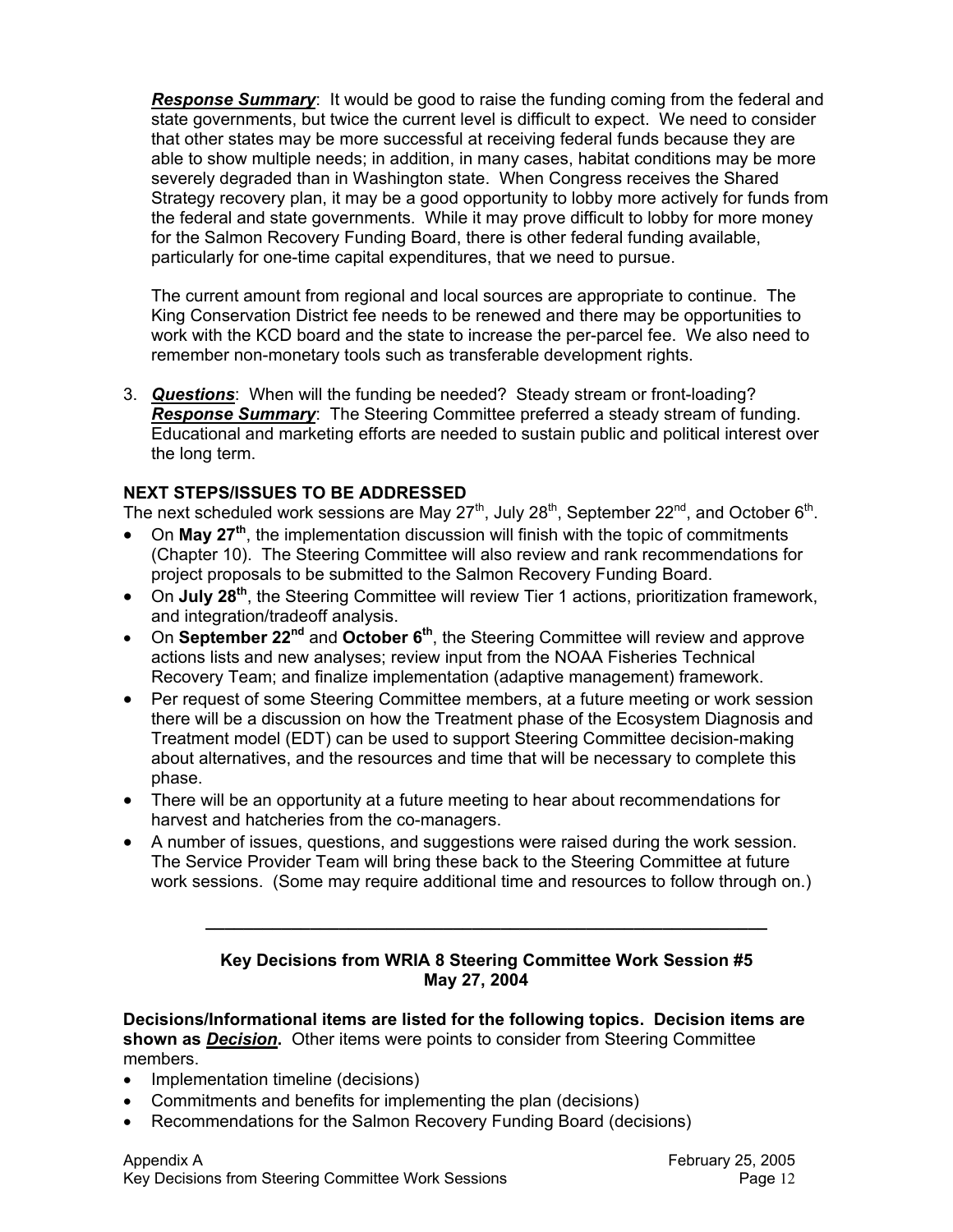#### **IMPLEMENTATION TIMELINE**

The following six questions were responded to through a series of proposals that are noted by corresponding decisions below.

- **1. What is the plan implementation horizon?**
- **2. When will we check on efforts to implement the plan?**
- **3. When will we begin to formally assess plan effectiveness?**
- **4. When will plan progress and priorities be evaluated?**
- **5. When will leaders convene to review plan status?**
- **6. When does the plan implementation clock start ticking?** Three options:
	- When Steering Committee approves the plan
	- When Forum approves and transmits the plan to local jurisdictions
	- When a critical mass of jurisdictions ratifies the plan as per the interlocal agreement
- **1.** *Decision***: The Steering Committee approved a 10-year horizon for plan implementation.**
- There are multiple relevant processes, particularly on water quality and water quantity, that we may want to link to. One example is the water resource planning process described in HB 1338.
- Determining which of these to link to and how formally or directly is a choice decisionmakers can make in the future, considering available resources.
- Although every jurisdiction differs, generally speaking capital improvement project (CIP) lists can be influenced more frequently than every six years as those lists are usually revised on a two-year basis that is linked to budgeting. CIP bonds are usually passed/ issued on a longer (e.g., 20-year) timeframe.
- Monitoring should not be limited to the year class that spawns immediately after plan implementation starts because that would provide only two life cycles in ten years. To have more data to compare, the four year classes that exist over the ten years should be tracked.
- **2.** *Decision***: The Steering Committee approved annual formal reporting of implementation progress.** (Implementation monitoring measures whether implementers are doing what they said they would.)
- It is important to communicate progress to the public.
- The breadth and depth of the annual report will need to be determined and will depend on available resources.
- Formal annual reporting can be supplemented by informal sharing more frequently among implementers.
- It may be appropriate to develop a countywide planning policy on benchmarking plan implementation, so that progress would be included in the growth management annual benchmark report.
- **3.** *Decision***: The Steering Committee approved that direct effectiveness be assessed starting in year 3 of plan implementation and be done every three years.** (Direct effectiveness monitoring measures whether actions are doing what was expected.)
- Effectiveness data should be collected annually but reports on findings should be made when sufficient analysis can be done to draw conclusions, such as every 3 to 5 years.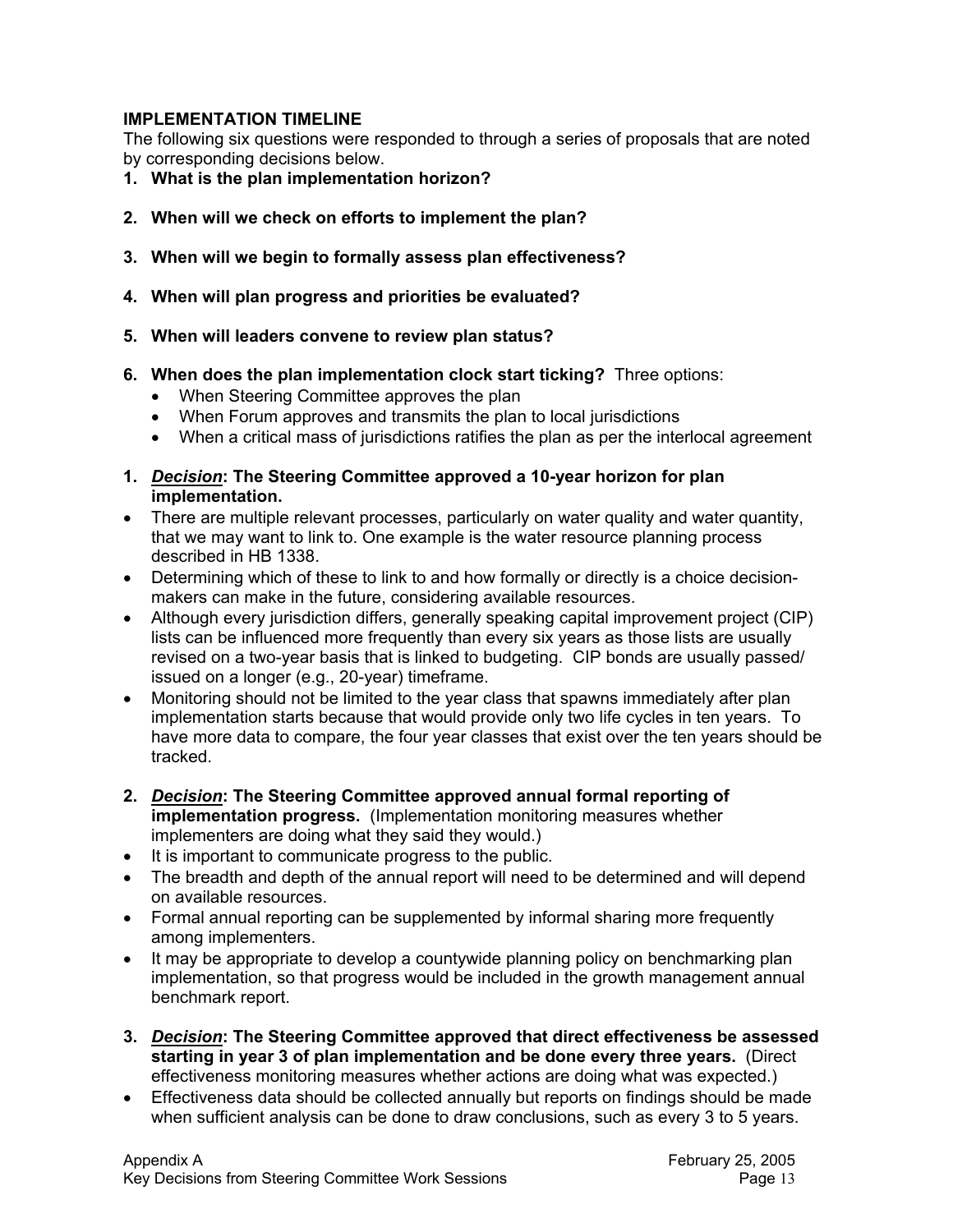- It is unrealistic and not cost-effective to make and implement major changes in priorities more frequently than every several years.
- However, there needs to be some mechanism to raise a red flag if habitat is being lost or actions are proving to not be effective in improving habitat.
- We need to communicate to public that it will take more than 10 years to see increased salmon runs and that change will be incremental. But we need to reassure the public that will make improvements if necessary.
- **4.** *Decision***: The Steering Committee approved that plan priorities and results will be evaluated in year 5 of plan implementation.**
- Consider expanding the annual report in appropriate years to accommodate cumulative effectiveness information. (Cumulative effectiveness monitoring measures whether things are improving.)
- **5.** *Decision***: The Steering Committee approved that an oversight body will convene at least annually and that a "summit" body will convene less frequently to review plan status.**
- The membership of these bodies is to be determined. Overlapping membership is a good idea, similar to the current overlap between Steering Committee and Forum.
- The groups should meet frequently enough to maintain knowledge and familiarity with the process.
- There needs to be a function to communicate to and educate the public to evolve towards a culture whose actions support salmon recovery (similar to the evolution in behavior on recycling).
- If monitoring shows the need for course corrections, the oversight body would review and provide guidance. The oversight body would also link to the summit group (decisionmakers) on changes.
- Oversight and "summit" bodies can meet more frequently, if needed, on other issues such as organization and operations.
- Convening and maintaining these groups will require staff resources and operations dollars.
- **6.** *Decision***: The Steering Committee approved starting the implementation clock when a critical mass of local jurisdictions has ratified the plan.** (Note: The interlocal agreement defines ratification as "by at least nine jursidictions within WRIA 8 representing at least seventy percent (70%) of the total population of WRIA 8.")
- Starting the implementation clock means when to initiate the reporting and evaulation cycle.
- The baseline for monitoring can start earlier. The massive amount of data that was collected from reports and experts to build the Ecosystem Diagnosis and Treatment model could be used as the baseline for monitoring and reporting.
- Implementation of actions can start sooner than ratification by the critical mass.
- Implementation of actions is already under way through the Near-Term Action Agenda.

## **COMMITMENTS AND BENEFITS FOR IMPLEMENTING THE PLAN**

The Steering Committee discussed four questions. Where decisions were made, these are expressly noted. Other items are points to consider as the issue paper from the Draft Plan Framework is developed into a proposal for the June  $30<sup>th</sup>$  work product. Commitment is a topic that will need to be revisited once the full slate of recommended actions is available. The WRIA 8 Forum and local jurisdictions will need to weigh in as well. Decisions on this topic will evolve through an iterative process.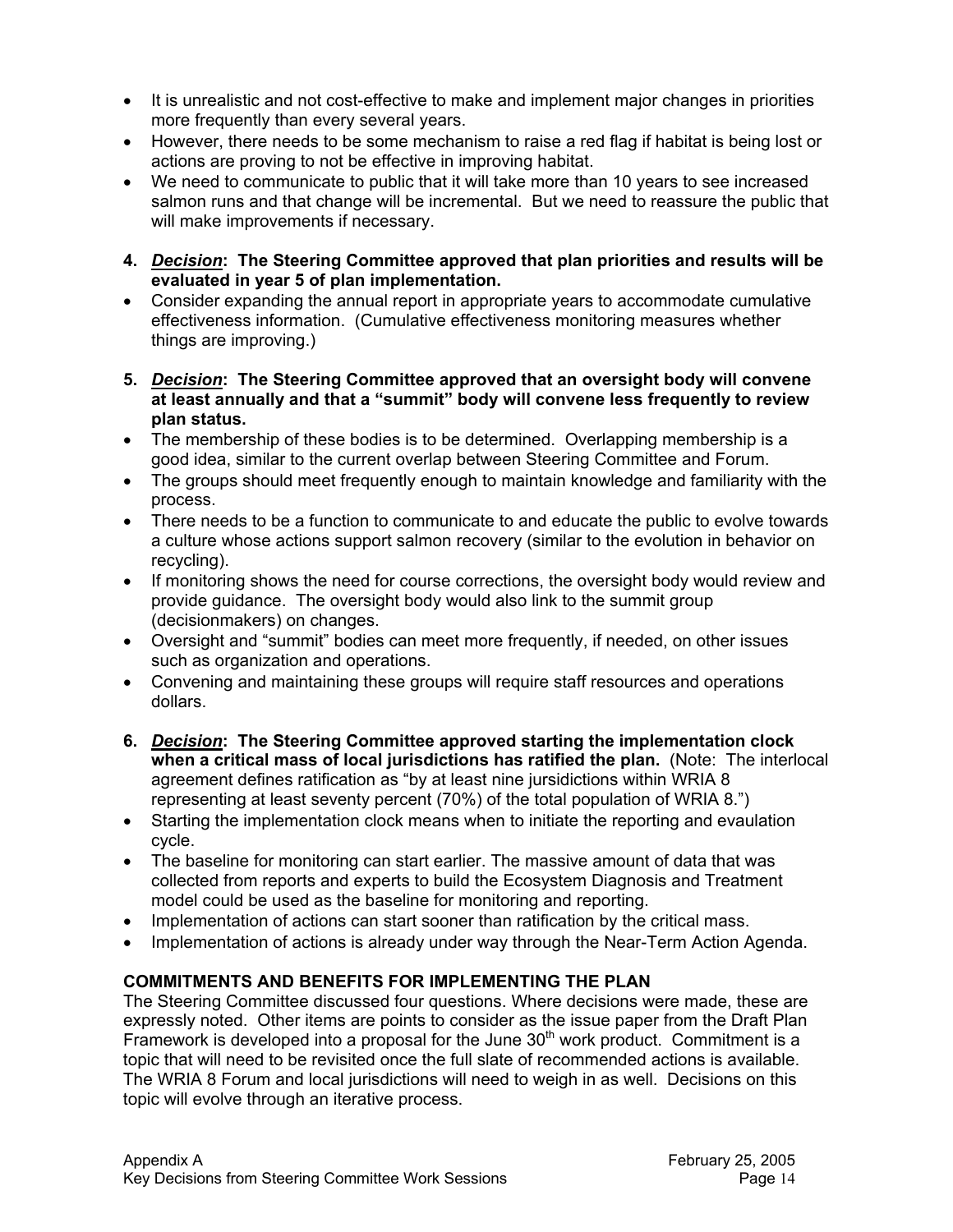## **1. What benefits do implementers want?**

- ∗ Healthy salmon populations and habitat
- ∗ Ecosystem health, including species diversity, maintenance of native species, and water quality
- ∗ Legacy for future generations, including commercial, tribal, and sport fishing; quality of life, including cultural heritage
- Options preserved for the future
- Change in culture, behavior, and thinking a paradigm shift
- Funding and assistance
- Cleaner, colder water
- Common priorities
- Assurances for meeting various federal and state laws and requirements beyond the Endangered Species Act, such as the Clean Water Act, the Growth Management Act, NPDES permits
- Regional cooperation and success on a difficult issue
- − Managing growth effectively
- − Public ownership of the problem/Holding ourselves and others accountable
- − Efficient use of resources and investments
- − Certainty and predictability for jurisdictions, private sector, and the public
- − Streamlined permitting
- − Distributed responsibility
- − Shared science
- − Public access
- An informal poll found that the most important benefits to Steering Committee members were healthy salmon populations and habitat, ecosystem health, and legacy for future generations/quality of life.
- The following also received recognition in the informal straw poll, although fewer votes: options preserved for the future; cultural heritage (part of legacy/quality of life); change in culture/behavior/ thinking; funding/assistance; clearner, colder water; common prioirities; federal and state assurances; and regional cooperation/success.
- Shared Strategy will need to acknowledge that the federal government needs to provide some sort of assurances in exchange for implementation of the plan.
- Assurances and grants may be appropriate through other federal and state laws and programs in return for commitments to implement the conservation plan, e.g., under the Clean Water Act and through NPDES stormwater permits.

## **2. What Endangered Species Act assurances do implementers expect?**

- The Steering Committee does not expect to execute an Incidental Take Permit (Section 10 of ESA) that would require a formal contract with the federal government for specific actions spelled out in a Habitat Conservation Plan.
- However, the federal government should reward commitments from local jurisdictions to implement the conservation plan through incentives such as moving implementers to the head of the permitting line on plan actions and more timely responses from permitting agencies for review of plan actions.
- Implementers should tell Shared Strategy what they expect in return for their commitments, i.e., take the first step and not wait for the federal government to make an offer.
- If local jurisdictions commit to implementing the conservation plan, then the federal government should endorse the plan actions and stand with the local jurisdictions should there be legal challenges.
- The federal government needs to endorse the science that is the foundation of the plan.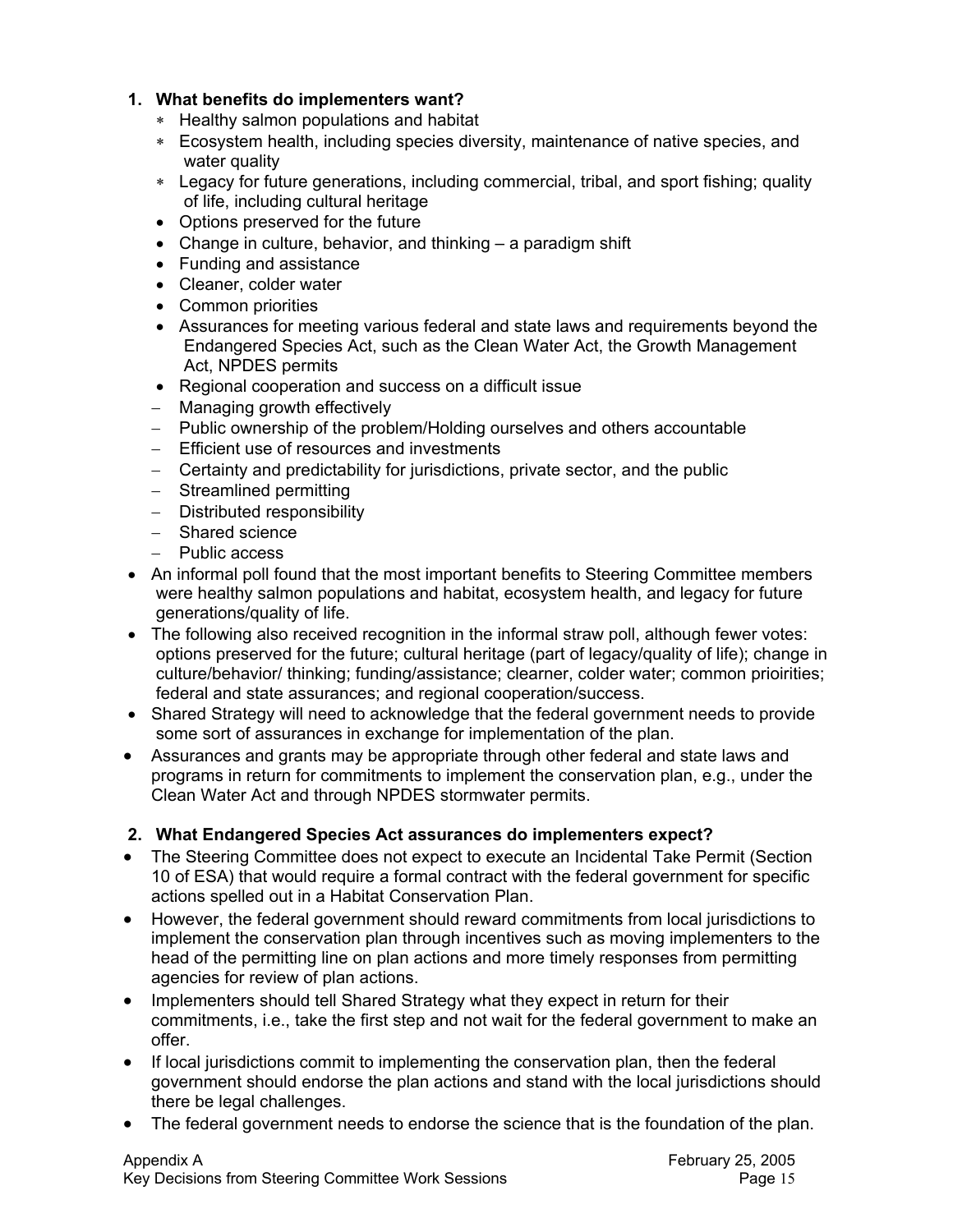## **3. What type/level of commitments are appropriate?**

- Five options along a continuum of level of commitments were presented The first two options at the low end of the continuum (no formal commitments and coordinated regional process) were considered to be insufficient.
- Either of the last two options along the continuum -- local government councils commit to implement particular actions or ratify/adopt the entire plan -- were favored.
- The middle option of local government councils passing resolutions to formally consider the plan as guidance was seen as a minimum commitment to participate.
- The more assurances desired from the federal government, the more stringent the commitment will need to be.
- The more stringent commitments implementers are willing to make, the more benefits and rewards they should accrue.

## **4. What accountability will implementers have?**

- Carrots should be used rather than sticks. Implementers will report progress, those who choose not to implement will not have progress to report.
- Funding should still be available for implementation of plan actions to those who do not formally commit. However, perhaps they may lose some points.

## The Steering Committee posed an additional question: **What types of commitments can entities and organizations besides local governments contribute to this effort?**

- There need to be mechanisms for non-governmental entities to sign on.
- Examples could include public-private partnerships, funding and assistance from foundations, plan endorsement at public review sessions, helping in public outreach, providing political support.
- Junior taxing districts need to be in compliance with local governments, so water and sewer districts will come on board through contract relationships with utilities.
- State agencies may be able to provide grants through related programs, e.g., grants for improving water quality.

# **RECOMMENDATIONS FOR THE SALMON RECOVERY FUNDING BOARD**

- A report was provided on the status of previously approved projects. Please contact Jean White, Early Action Projects Coordinator, at 206-296-1479, if you would like a copy.
- *Decision*: The Steering Committee approved the ranking recommended by the Project SubCommittee. For a report on the ranked projects, please contact Jean White, Early Action Projects Coordinator, at 206-296-1479.
- In addition, Steering Committee members requested that the following points be noted:
	- All the proposed projects were deemed to be worthy of funding and the announcement of the rankings should state that.
	- Jurisdictions/sponsors should not be penalized for supplying a large match.
	- Benefit to salmon should be higher criteria than cost.
	- Redmond should be encouraged to pursue the Bear Creek project with the Corps even though the project did not rank number one.
	- Linda Smith from the Corps agreed to convene a meeting of Steering Committee members (Frank Urabeck, Terry Lavender, Geoff Clayton) who said they would offer support to Redmond if that would help get the project fully funded and implemented.
	- Bob Everitt from WA Department of Fish and Wildlife noted that proponents should consider submitting projects to the urban wildlife habitat section of the state's Washington Wildlife and Recreation Program because there are often not enough good proposals.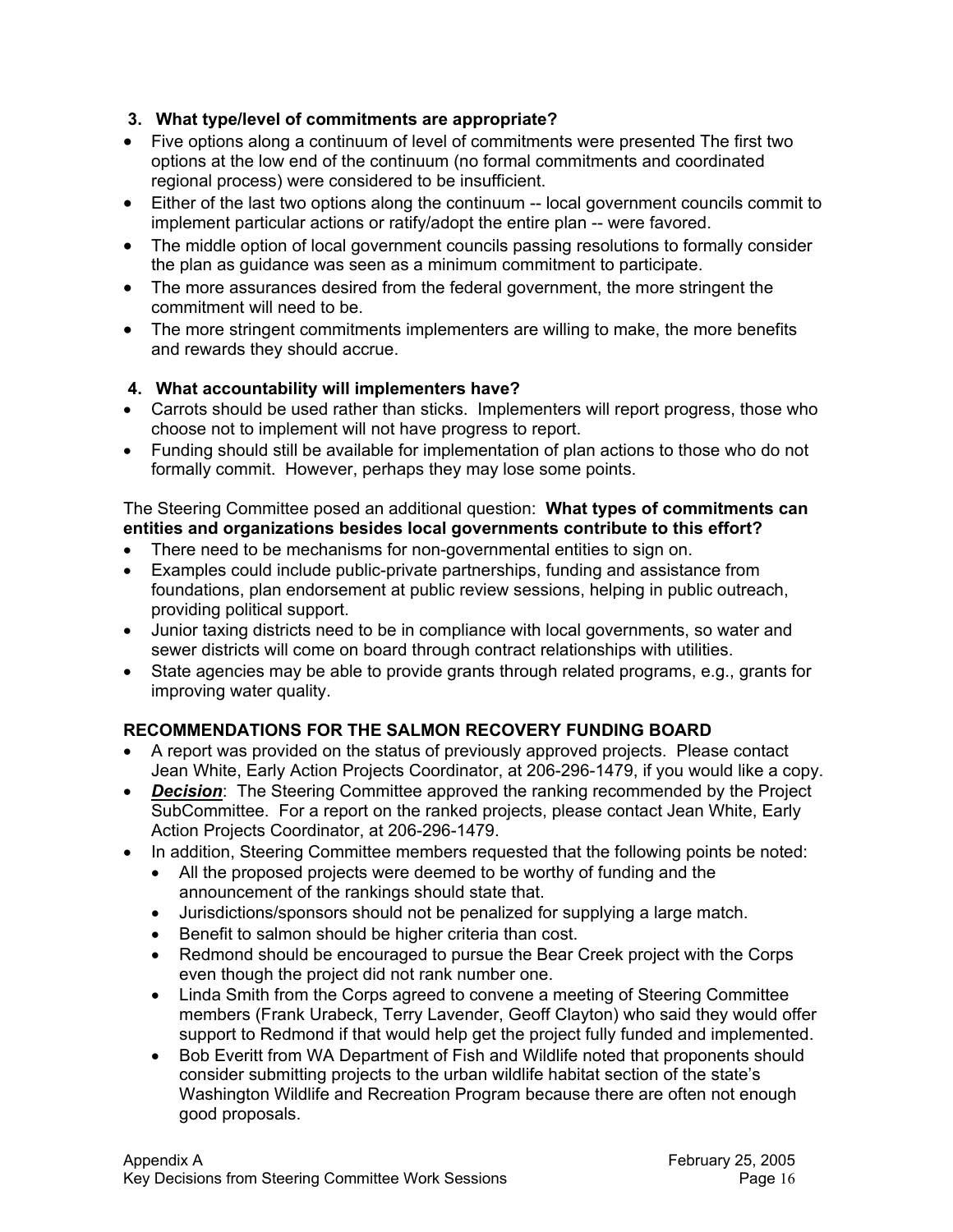## **NEXT STEPS/ISSUES TO BE ADDRESSED**

- There will be a regular 2-hour meeting of the Steering Committee on **June 24th** at which the co-managers will discuss recommendations for harvest and hatchery management and a representative from U.S. Fish and Wildlife will discuss expectations for bull trout, the other listed fish in WRIA 8.
- The next scheduled work sessions are July  $28<sup>th</sup>$ , September  $22<sup>nd</sup>$ , and October  $6<sup>th</sup>$ .
- On **July 28th**, the Steering Committee will review the communications/marketing strategy, Tier 1 actions, prioritization framework, and integration/tradeoff analysis.
- On **September 22nd** and **October 6th**, the Steering Committee will review and approve actions lists and new analyses; review input from the NOAA Fisheries Technical Recovery Team; and finalize implementation (adaptive management) framework.
- A number of issues, questions, and suggestions were raised during the work session. The Service Provider Team will bring these back to the Steering Committee at future work sessions. (Some may require additional time and resources to follow through on.)

#### **Key Decisions from WRIA 8 Steering Committee Work Session #6 July 28, 2004**

**\_\_\_\_\_\_\_\_\_\_\_\_\_\_\_\_\_\_\_\_\_\_\_\_\_\_\_\_\_\_\_\_\_\_\_\_\_\_\_\_\_\_\_\_\_\_\_\_\_\_\_\_\_\_\_\_\_\_\_** 

**Decisions/Informational items are listed for the following topics. Decision items are shown as** *Decision***.** Other items were points to consider from Steering Committee members.

- Action recommendations (decisions)
- Marketing plan and public review (decisions)
- Public comment
- Updates

## **ACTION RECOMMENDATIONS**

- *Decision*: **The Steering Committee approved the creation of an integrated start list of approximately 50 actions for each of the three Chinook populations.** Land use, site-specific habitat protection and restoration projects, and public outreach will be integrated into a single strategic start list to focus watershed priorities. Actions for the nearshore and migratory corridors will be included as part of the start list.
- The integrated start list could serve multiple purposes. It could provide a manageable context for future discussions on regional collaboration, funding sources, regional versus local implementation, and ratification (i.e., what are we asking local governments to ratify?). The start list could also offer interim guidance to implementers until more information is available to increase certainty of benefits of proposed actions to Chinook. In addition, the start list could provide a manageable list for public and Forum review as well as for developing cost estimates, starting up the monitoring program, sharing resources for any collaborative organizational structure, and evaluating actions in the Treatment phase of the Ecosystem Diagnosis and Treatment model. The Steering Committee may want to revisit the purpose of the start list through discussions on funding, commitments, or other related topics at future work sessions.
- Actions recommended on the start list are based on the science conservation strategy but have not undergone technical review. The start list comes out of the comprehensive lists for each action type and subarea that have been developed collaboratively with area experts and stakeholders. The intent is to include the highest priority actions on the start list, but the driver is to have a manageable number.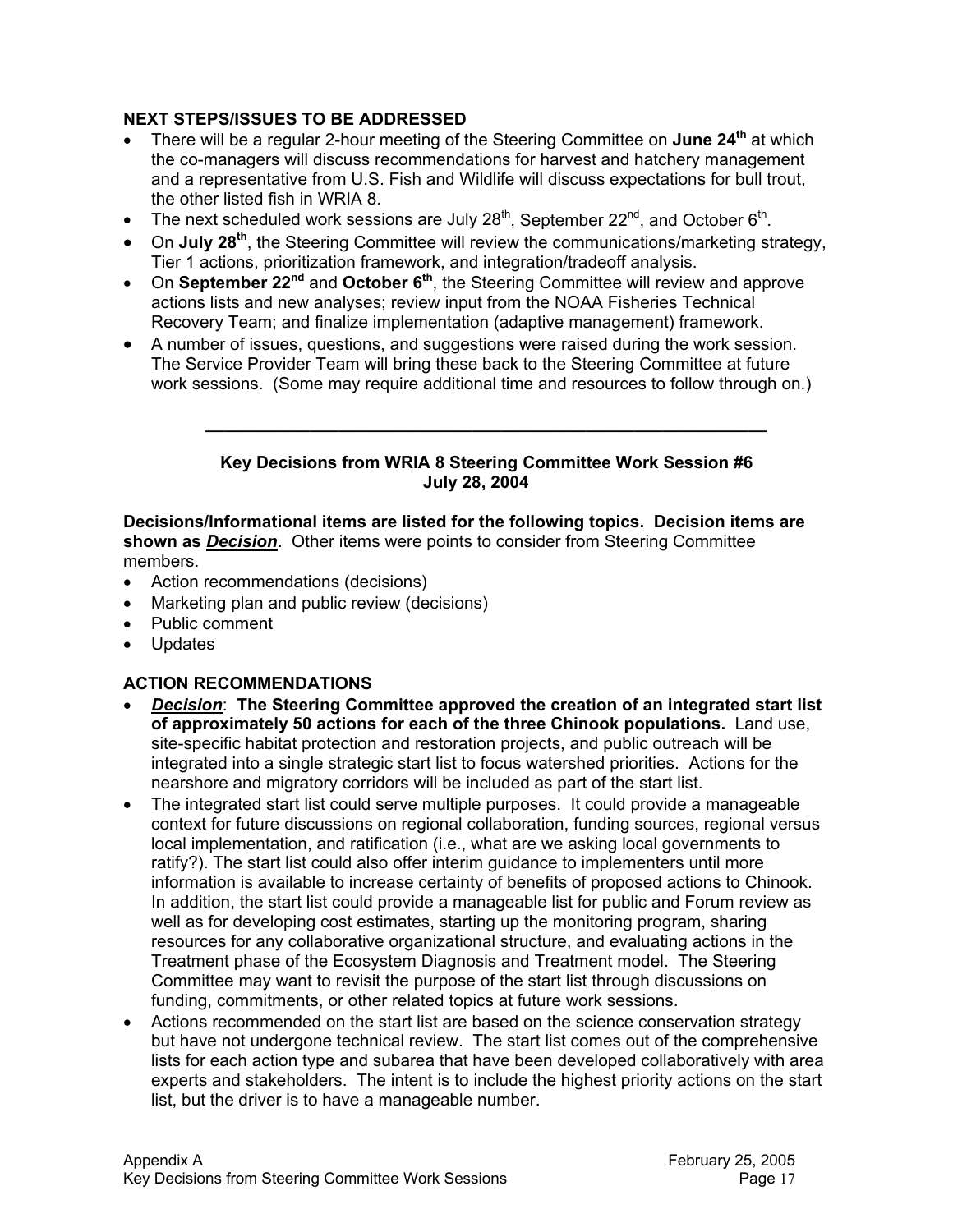- Beyond being included on the start list, actions will not be further ranked for each population, across populations, by type of action, nor across types of action.
- While the Service Provider Team proposed a rough division of 25 site-specific habitat projects to 12-13 each of land use and public outreach actions per population, **the Steering Committee directed that the specific needs of each population and area should drive the mix of actions.** The service provider team will document the rationale used to develop the actions on the start list.
- *Decision*: **The start list needs to include actions at the landscape scale as well as the reach scale to ensure geographic equity and opportunities for implementation by all jurisdictions.**
- Actions that are high priority but challenging to implement need to be included as well as high priority actions that are easier to implement or ready to go.
- **The Steering Committee will be able to review the start list before it goes out to the public for review as part of the draft plan.**
- *Decision*: **Up to five actions may be added to the start list through the public review process.** Recommendations will be brought back to the Steering Committee to consider.
- *Decision*: **The separate comprehensive lists of land use, site-specific habitat protection and restoration projects, and public outreach actions for Tier 1 subareas and migratory corridors will remain in the plan, and comprehensive lists for Tier 2 subareas will be added.** Watershed-wide or basinwide land use and public outreach actions will address Tier 3 subareas.
- For the public review draft, there will be no site-specific habitat projects in Tier 3 subareas, although the Steering Committee and the Forum could decide to address these in the future by directing development of actions for coho and kokanee.
- Within each comprehensive list, actions have been or will be prioritized or evaluated through a collaborative process of area experts and stakeholders using qualitative criteria based on the science conservation strategy and other factors such as feasibility/ implementability and community/local support. These factors vary somewhat according to the type of action.
- **Comprehensive lists for Tier 1 subareas, migratory corridors, and nearshore are in the June 30th Work Product that all Steering Committee members received. Comprehensive lists for Tier 2 subareas will be emailed to Steering Committee members for review prior to the next work session on September 22nd.**
- *Decision*: Following a presentation on how the Treatment phase of the Ecosystem Diagnosis and Treatment model could be used to help evaluate the effectiveness of conservation actions, **the Steering Committee approved the request for the WRIA 8 Technical Committee to begin lining up resources that would start the Treatment phase in 2005 of the Ecosystem Diagnosis and Treatment model**. The T phase will allow alternative suites of actions to be compared on a relative scale. The Technical Committee expects to submit a King Conservation District grant application for this work. WA Department of Fish and Wildlife has also offered some staff support. In addition, the continued availability of Technical Committee members will be critical.
- The start list and the comprehensive lists could be modified based on the results of the Treatment evaluation through an adaptive management process. Development of these lists, particularly the start list, is to be an iterative process.
- *Decision*: **Cost estimates will be done only for actions on the integrated start list.** Where readily available, cost estimates will be included for actions on the comprehensive lists. Costs for land use actions will be difficult to estimate; the method developed by Evergreen Consultants for Shared Strategy will most likely be used.
- *Decision:* Referring to the integrated map graphic for the North Lake Washington population that is in the June 30<sup>th</sup> Work Product, the Steering Committee directed that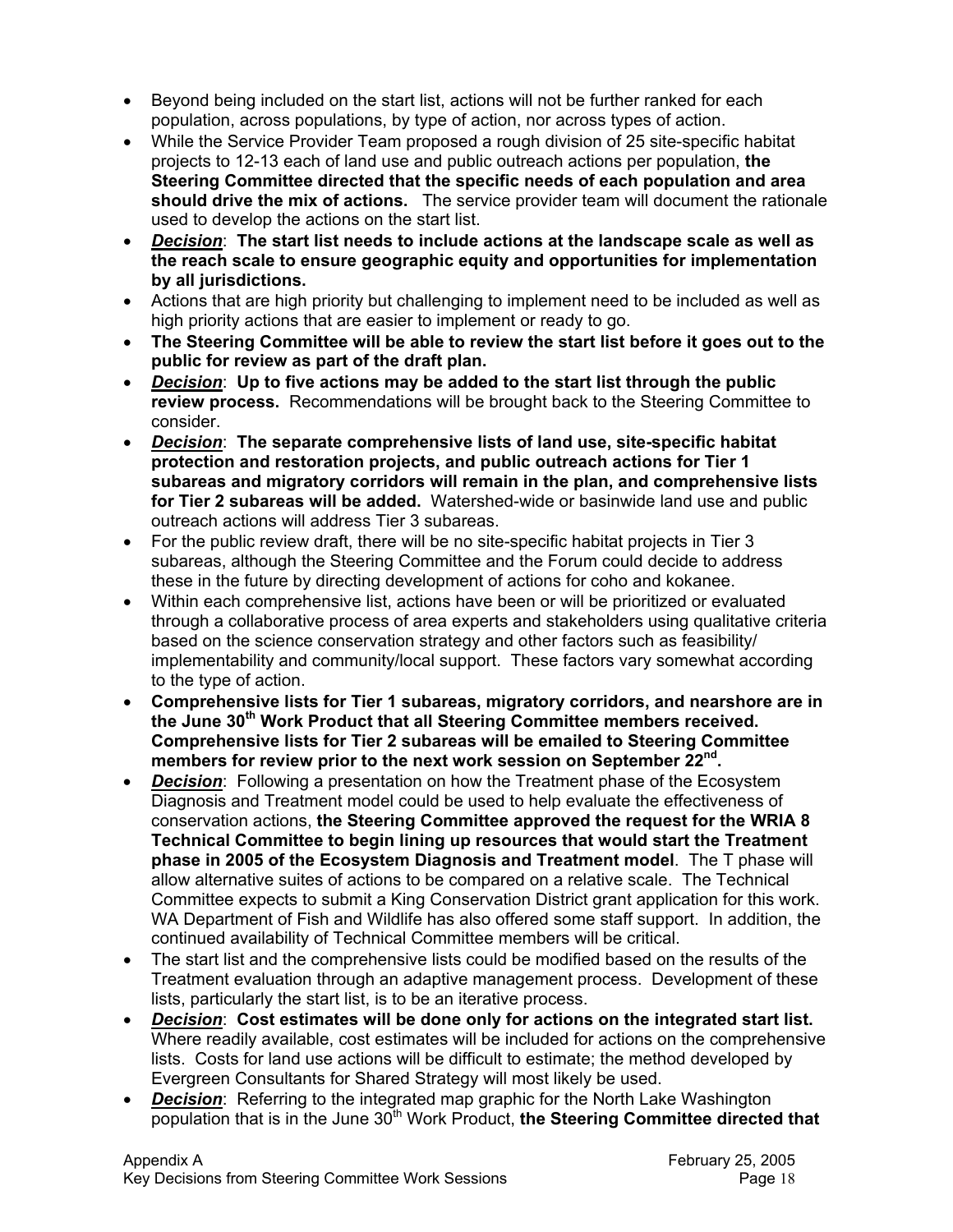**similar integrated map graphics be developed for the other two Chinook populations and for the migratory corridors (total 4 maps)**. It was recommended that the language be less "jargon-y" and simplified for electeds and the public.

*Decision:* Referring to the matrix summary of all actions proposed for the North Lake Washington tributaries subarea, **the Steering Committee approved the development of similar summary lists for the other two Chinook populations and the migratory corridors**. The matrix columns may not be needed, but the summarized list of all actions by population is requested.

#### **MARKETING PLAN AND PUBLIC REVIEW**

- *Decision*: Following a brief review of public involvement in the conservation planning process to date, **the Steering Committee reviewed and approved the proposed Marketing Plan for Public Involvement in the Chinook Conservation Plan**.
- There are two phases to the Marketing Plan. Phase 1 addresses the need to regenerate interest in salmon. Phase 2 will advertise plan release and means to review and comment. The two phases are not necessarily consecutive – some actions may be concurrent and overlap.
- **As a baseline, the following deliverables can be expected**:
	- The key messages will be refined to reflect the science conservation strategy and draft plan and brought to the Steering Committee for review on September  $22^{nd}$ .
	- Press releases and brief articles will be written for distribution to the media and newsletters of interested groups.
	- A plan summary will be created to help the public and electeds understand the key messages and main points of the plan. The summary (or highlights) will be distributed through various means, including community newspapers.
	- The plan will be made available on the WRIA 8 website and at city halls and libraries.
	- Notice of plan availability will be sent to the WRIA 8 electronic network of interested parties.
	- A presentation will be developed that Steering Committee members and others can present to their respective groups.
	- Four public open houses will be hosted throughout the watershed.
	- There are many entities who are already interested in or should be interested in the plan. These include existing salmon outreach programs, other related but less salmon-oriented outreach programs, special interest groups, those most directly affected by the plan, academic programs, and other salmon planning efforts and related programs. The various marketing tools listed above can be used to inform and coordinate with these groups by Steering Committee members, local jurisdiction partners, and service provider team staff as time and resources permit.
	- Other items such as working with the print and radio media to encourage articles and interviews will be undertaken as time and resources allow.
- Some Steering Committee members also expressed interest in either having a video created or seeing what other salmon-focused efforts have available. [FOLLOW-UP: After the work session, the Watershed Coordinator was able to view the 13-minute video that the Tri-County Salmon Coalition has just completed and plans to distribute widely. **WRIA 8 partners are welcome to use this video as well.** It contains common messages and background on the salmon problem as well as what is being done and needs to be done to resolve it. Besides enticing footage of fish and streams, the video features interviews with county executives, Sam Anderson of the Master Builders, our own Terry Lavender, Al Barrie from Mid-Sound Fisheries Enhancement Group, two members of the NOAA Fisheries Technical Recovery Team, and natural resource directors of the Tulalip and Nisqually Tribes. The video highlights the importance of working together to leave a legacy of viable salmon for future generations.]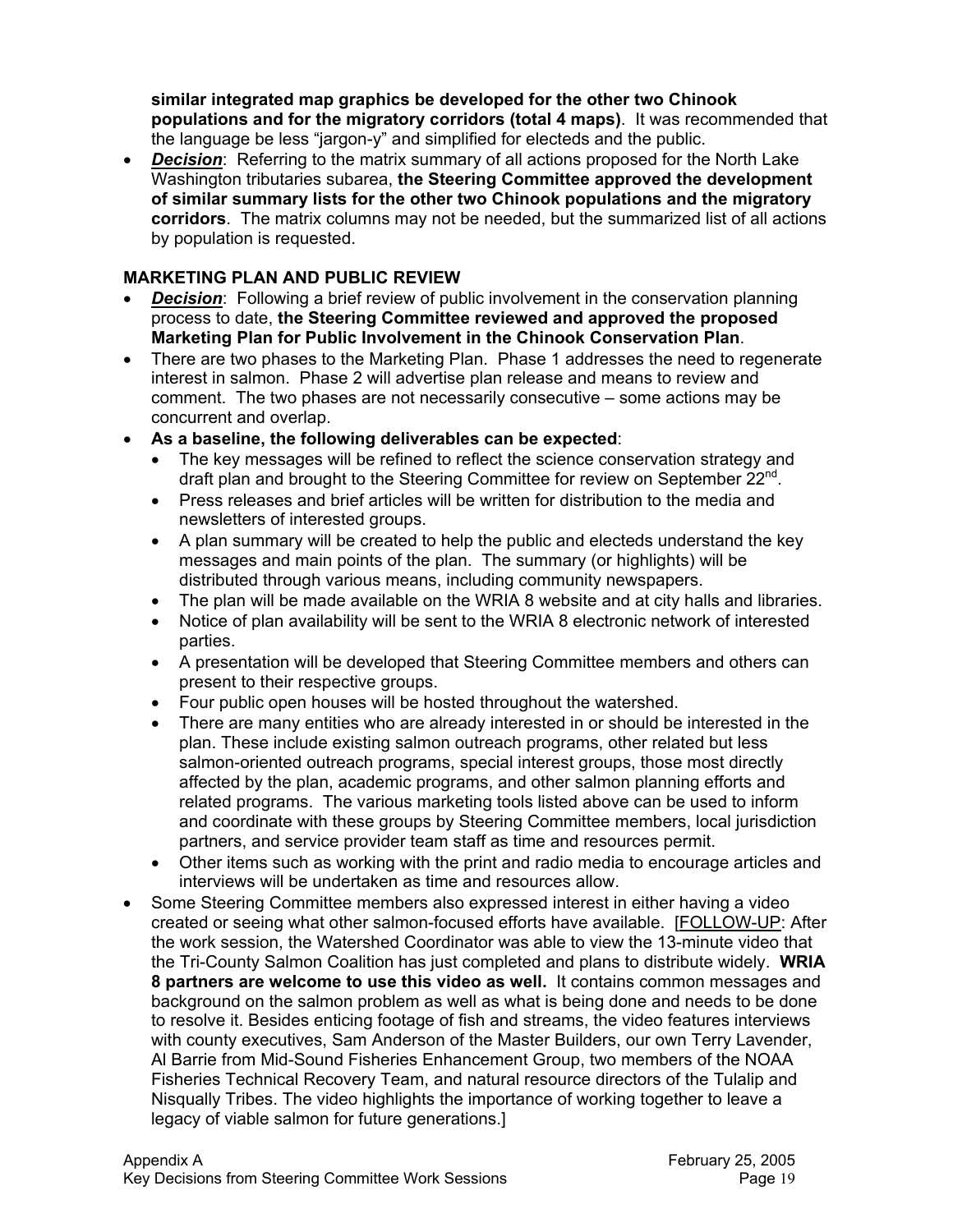- *Decision*: **The Steering Committee approved the following locations for the four public review open houses:**
	- **Renton**, preferably east of I-405. Carco Theater or the adjacent community center were suggested.
	- **Seattle**
	- **Redmond**. Clise Mansion at Marymoor Park was suggested as an easily accessible location. Other possibilities mentioned were the Redmond City Hall and the Senior Center.
	- **Bothell**. The Cascadia Community College was suggested. In addition, committee members recommended that Snohomish County, City of Woodinville, City of Mill Creek, and the Woodinville Water District be invited to co-host with City of Bothell.
- *Decision*: **The Steering Committee approved the following dates for the four public review open houses:**
	- Tuesday, **November 16th**
	- **Either** Wednesday, **December 1st or** Thursday, **December 2nd**
	- Wednesday, **December 8th**
	- Thursday, **December 9th**

#### **PUBLIC COMMENT**

• Three residents of the City of Sammamish – Ilene Stahl, President of Friends of Pine Lake, Marianne Wilkens, and Wally Pereyra – spoke at the start of the work session about kokanee and the need to protect Ebright Creek in the City of Sammamish.

#### **UPDATES**

- Terry Lavender reviewed the list of projects recommended by the Citizens Advisory Committee for funding through the King County Conservation Futures. Terry and Ruth Norwood also gave a brief report on the success of Redmond Derby Days, which had a salmon theme this year for the Kids Parade.
- Roger Tabor, U.S. Fish and Wildlife Service, summarized results of his study of habitat use of juvenile Chinook salmon in nearshore areas of lakes. The primary nursery area for rearing Chinook is in the southern part of Lake Washington. Roger also made recommendations on types and locations of habitat restoration projects along the lakeshore.

## **NEXT STEPS/ISSUES TO BE ADDRESSED**

- **The next scheduled work sessions are September 22nd and October 6th**.
- Expected agenda items: the Steering Committee will review and approve the start list, review input from the NOAA Fisheries Technical Recovery Team, and finalize the implementation (adaptive management) framework.
- A number of issues, questions, and suggestions were raised during the work session. The Service Provider Team will bring these back to the Steering Committee at future work sessions. (Some may require additional time and resources to follow through on.)

#### **Key Decisions from WRIA 8 Steering Committee Work Session #7 September 22, 2004**

**\_\_\_\_\_\_\_\_\_\_\_\_\_\_\_\_\_\_\_\_\_\_\_\_\_\_\_\_\_\_\_\_\_\_\_\_\_\_\_\_\_\_\_\_\_\_\_\_\_\_\_\_\_\_\_\_\_\_\_** 

**Decisions/Informational items are listed for the following topics. Decision items are shown as** *Decision***.** Other items were points to consider from Steering Committee members.

• Collaborative/regional organizational structure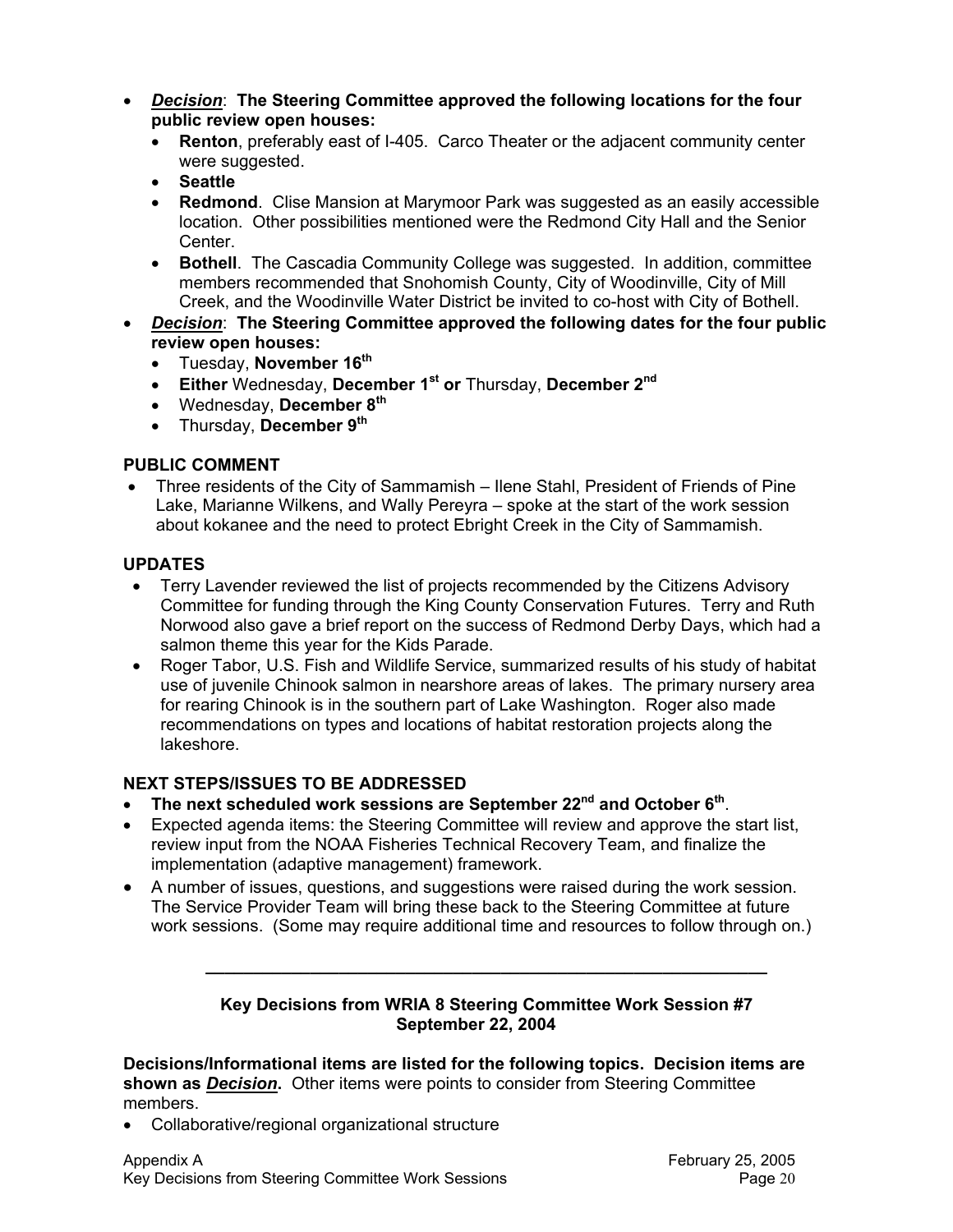- Measures and monitoring (decisions)
- Action lists (decisions)
- Funding strategy and level of effort (decisions)
- Feedback from NOAA Fisheries and Shared Strategy

### **COLLABORATIVE/REGIONAL ORGANIZATIONAL STRUCTURE**

- The Steering Committee directed staff to revise the proposal for an organizational structure to implement the plan. The revised staffing structure should be headed by an executive director-type position, to bring high profile leadership to the implementation effort. This means the duties may need to be re-distributed among that position and two to three other staff. Also, the proposal should consider how to link this organization across WRIAs, possibly to or through Tri-County, and to Shared Strategy/Puget Soundlevel effort.
- In the new proposal, the connection between the proposed project committee and staff structure should be outlined to show who on the staff will make sure that habitat projects get done. In addition, more detail is needed about the role of the project committee.
- Planning function, e.g., for coho and other salmonids, is not currently included in expected responsibilities of implementation staff. This may need to be addressed at a later date.
- Implementing the plan will involve at least as much commitment from jurisdictional staff on proposed working committees.
- It may be appropriate to propose a list of tasks that the oversight body and executive director would want to address, such as whether and how to do additional planning (e.g., for coho), how and when to modify the action start lists and comprehensive lists based on adaptive management, and how to allocate regional funding as it ramps up over time.

## **MEASURES AND MONITORING**

- *Decision***: The Steering Committee decided to present to the public the full-scale monitoring proposal that would cost about \$1.85 million annually.**
- Monitoring results define success and are important for adaptive management.
- The monitoring recommendation should describe related monitoring that other entities are doing and show how redundancies will be avoided in the WRIA 8 work. The recommendation should also explain why current levels of funding for monitoring by some government agencies will no longer be available due to changing requirements and priorities, budget cuts, etc.
- One option to be considered, perhaps through commitments, is to offer combined regional monitoring that could be "sold" back to individual jurisdictions for their particular needs.

## **ACTIONS START LISTS AND COMPREHENSIVE LISTS**

- *Decision:* **The Steering Committee approved the purposes of the comprehensive action lists:**
	- **Use anytime throughout the process to identify and implement actions**
	- **Provide details about needed actions to implementers**
	- **Offer priorities for stakeholders and jurisdictions to implement locally**
	- **Provide source for additional input to start-list over time (the start-list is a subset of the comprehensive list.)**
- *Decision:* **The Steering Committee approved the purposes of the action start lists:**
	- **Facilitate input from public and Forum by providing a manageable context for discussion**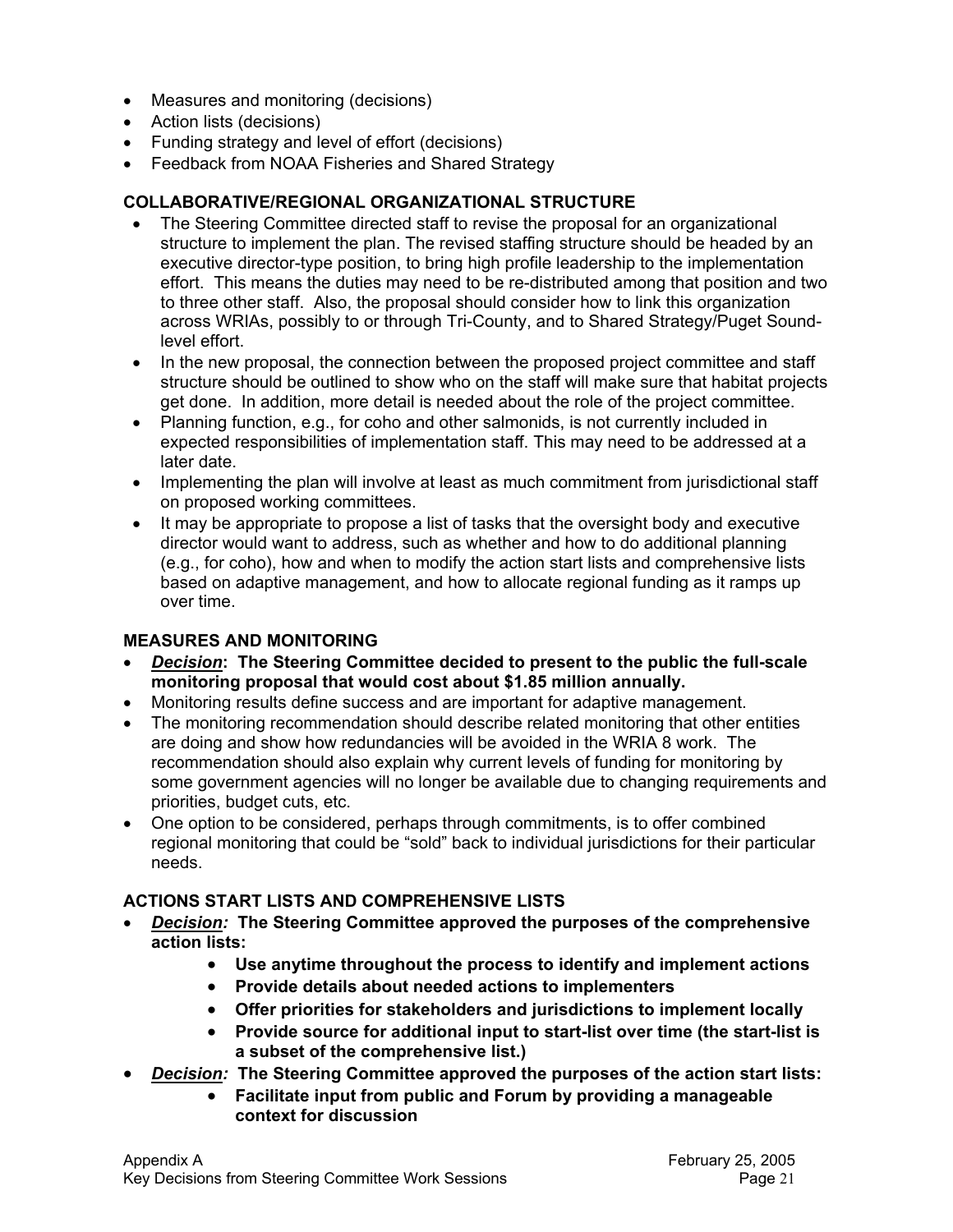- **Immediate implementation of actions use to generate and approve Salmon Recovery Funding Board and King Conservation District grant submittals and other regional funding opportunities for first ten years**
- **Adaptive management tool use to run the treatment phase of the Ecosystem Diagnosis and Treatment model and to revise the action start lists based on results from running the model and from monitoring**
- Following the public review process, the Steering Committee may choose to add five wild card actions to the start list.
- Once the plan is approved and ratified, the oversight body may want to develop a process to modify the action start lists and the comprehensive lists based on adaptive management.

## **FUNDING STRATEGY AND RECOMMENDED LEVEL OF EFFORT**

- *Decision:* **The Steering Committee decided to recommend a goal of ramping up funding over several years to base level plus 50 percent, about \$17 million annually.**
- The Steering Committee requested more detailed options on how to reach base plus 50 percent, acknowledging that it will take time to ramp up to full funding and capacity.
- It cannot be assumed that base level (equivalent to current funding) will automatically continue. Lobbying efforts for state and federal funding will need to be increased and coordinated among a wider group of jurisdictions than just in WRIA 8. New funding sources will also need to be created.

# **FEEDBACK FROM NOAA FISHERIES AND SHARED STRATEGY**

- In August, the NOAA Fisheries Technical Recovery Team and Puget Sound Shared Strategy met with the WRIA 8 Technical Committee and the service provider team to discuss the June  $30<sup>th</sup>$  Work Product. General comments were favorable about the quality of the analysis and the recommendations. It was also an opportunity to clarify questions about particular items. (The Steering Committee was emailed the written comments from NOAA and Shared Strategy a few weeks ago.)
- Since neither NOAA nor the co-managers supplied numeric ranges and targets for WRIA 8 Chinook stocks, the WRIA 8 Technical Committee is working with Anchor Environmental Consultants to use NOAA's methodology to determine the risk of extinction over different time periods for various abundance levels. This analysis does not answer the fundamental question of population levels that are sustainable and harvestable, but does serve as a milestone along the way to those objectives. This analysis is expected to be available for the public review draft.
- City of Seattle will respond to NOAA's request for additional information on sockeye-Chinook interactions, Cedar flow operations, and the Ballard Locks based on the city's work under its habitat conservation plan and with the Army Corps of Engineers.
- The genetics study that the WRIA 8 Technical Committee has commissioned from the Washington Department of Fish and Wildlife is expected to evaluate the level of genetic variation that exists in WRIA 8 to see how much straying has affected independent populations. The Chinook surveys have shown how much hatchery strays contribute to the spawning population; based on last year's survey (the first year large numbers of clipped hatchery fish returned to the spawning grounds), the WRIA average is about 48 percent of all spawners, and 22 percent of spawners in the mainstem Cedar. Initial results of the study are expected to be available in November 2004, and a final report is due in February 2005.
- The co-managers are responsible for determining hatchery and harvest management. NOAA Fisheries has asked how hatchery and harvest management might impact WRIA 8 habitat recommendations.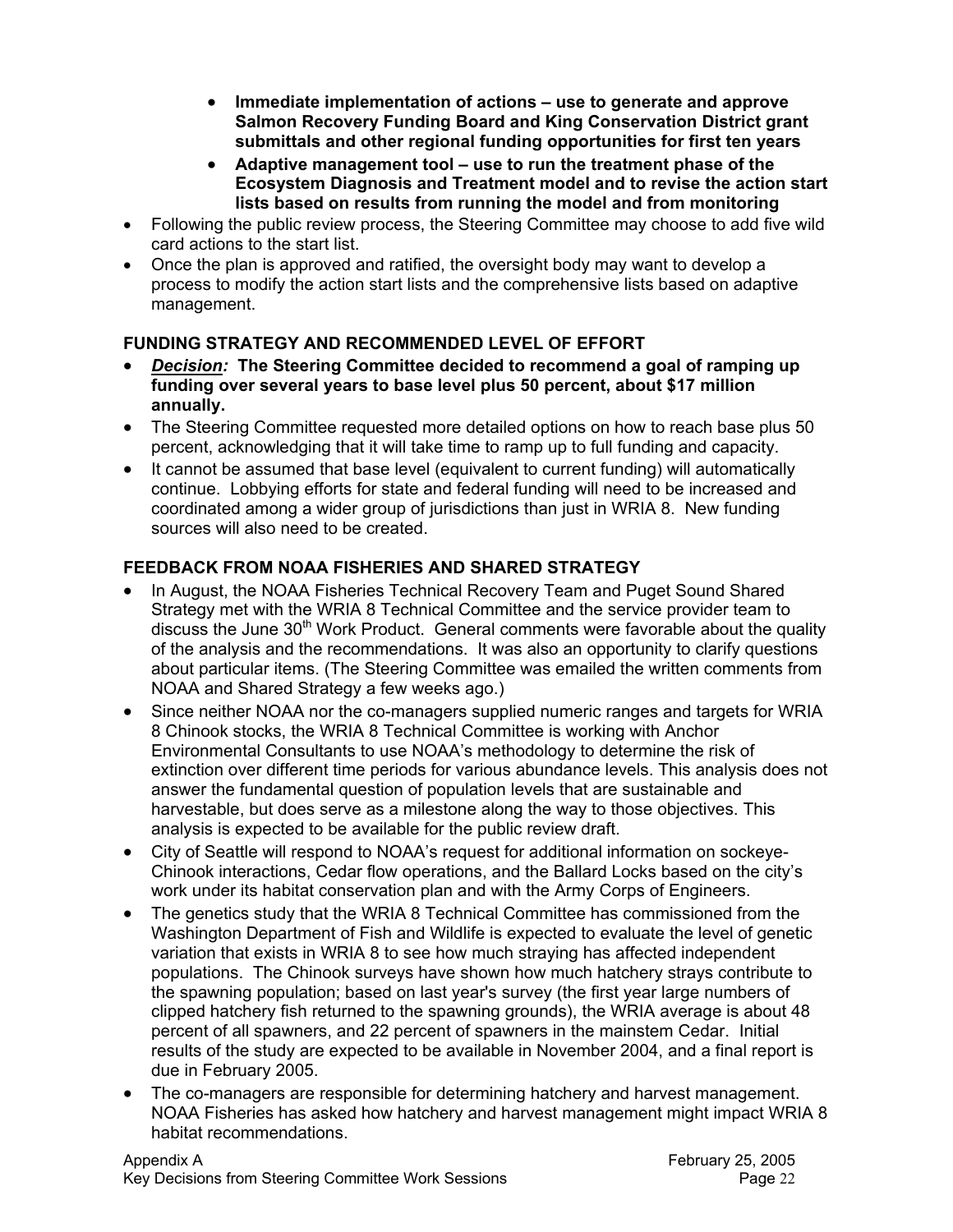- The WRIA 8 Technical Committee is working through Washington Department of Fish and Wildlife to find out from the co-managers how hatchery management proposals might impact the WRIA 8 habitat strategy for actions. This will be brought to the October  $6<sup>th</sup>$ work session for the Steering Committee to review.
- Elizabeth Babcock, NOAA Fisheries policy lead for Puget Sound, stated that Bob Lohn, Regional Director, is willing to talk with tribal commissioners to seek input from the tribes on hatchery and harvest management issues.

## **NEXT STEPS/ISSUES TO BE ADDRESSED**

- The next scheduled work session is October  $6<sup>th</sup>$ .
- Expected agenda items:
	- Revised proposals based on Steering Committee input for regional/collaborative organizational structure
	- Additional information on the funding strategy and options to reach the Steering Committee's recommended goal of base plus 50 percent. Also, costing methodology for actions on the start lists and an example
	- Expectations from state and federal agencies and others for their role in implementation of the plan along with level and type of commitments recommended for local governments
	- Review of the habitat/hatchery integration analysis the Steering Committee requested of the WRIA 8 Technical Committee that includes input from the comanagers, at least WDFW
	- Is the Steering Committee ready to submit the draft plan to public review?

#### **DRAFT Key Decisions from WRIA 8 Steering Committee Work Session #8 October 6, 2004**

**\_\_\_\_\_\_\_\_\_\_\_\_\_\_\_\_\_\_\_\_\_\_\_\_\_\_\_\_\_\_\_\_\_\_\_\_\_\_\_\_\_\_\_\_\_\_\_\_\_\_\_\_\_\_\_\_\_\_\_** 

#### **Decisions/Informational items are listed for the following topics. Decision items are shown as** *Decision***.** Other items were points to consider from Steering Committee members.

- Wrap-up of implementation framework: collaborative/regional organizational structure (decisions)
- Costing actions methodology and an example (decisions)
- Wrap-up of implementation framework: funding (decisions)
- Expectations of non-local-government implementers (decisions)
- Habitat/Hatchery integration analysis (decisions)
- Release of the Steering Committee draft proposal for public review (decision)
- Public review open houses
- Public comment

#### **WRAP-UP OF IMPLEMENTATION FRAMEWORK: COLLABORATIVE/REGIONAL ORGANIZATIONAL STRUCTURE**

• *Decision***:** The Steering Committee approved the revised proposal for an organizational structure to implement the plan from the regional perspective. The proposal includes an oversight body, an advisory summit body, several working committees, and shared staff headed by a high-profile executive director-type position. The shared staff will support the committees, advocate for funding, and coordinate implementation of actions in the plan.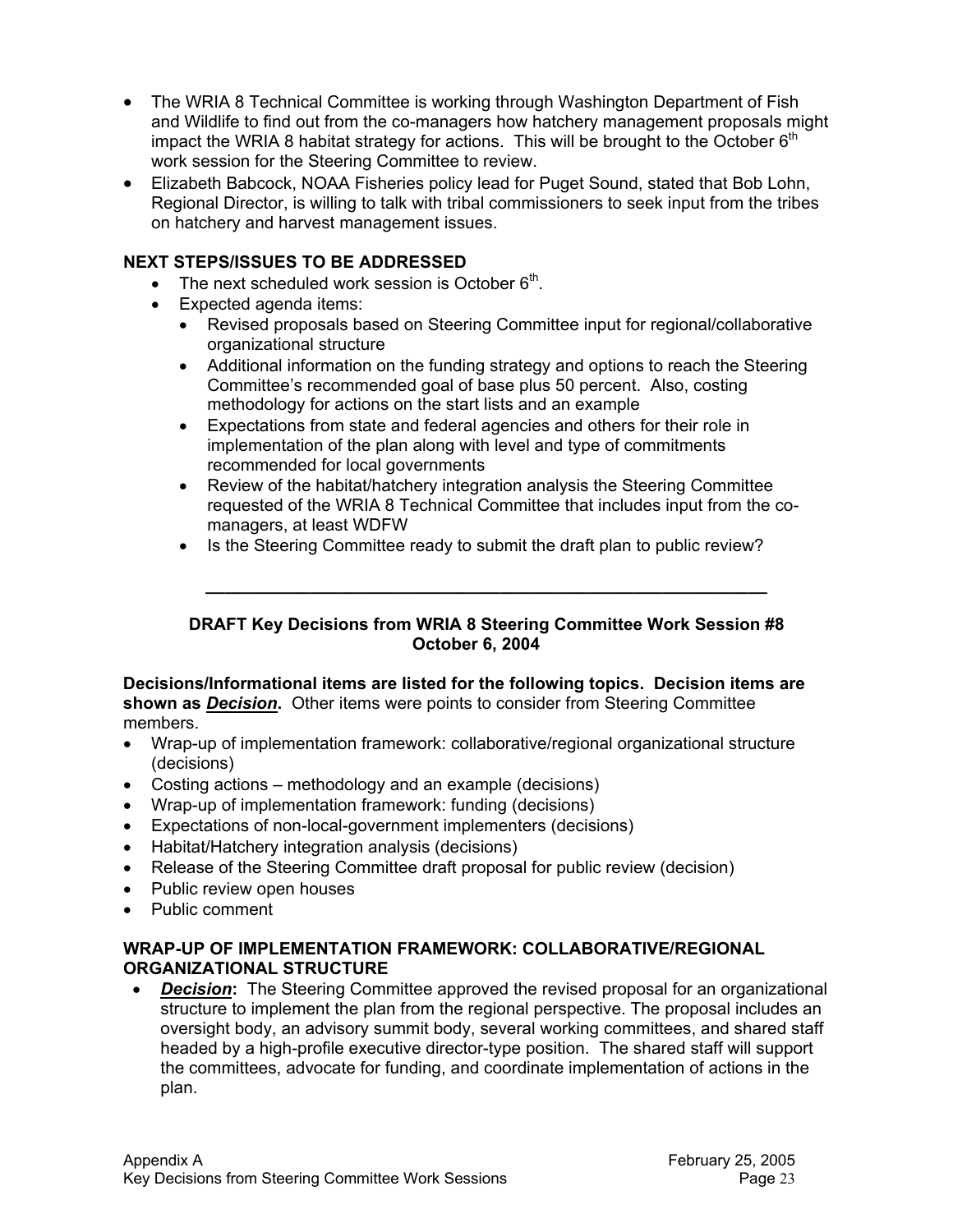- *Decision***:** The Steering Committee preferred that the focus of the shared staff be on WRIA 8, although links to and coordination with neighboring WRIAs and the Puget Sound-level body (such as Shared Strategy) is also important.
- Steering Committee members requested that a recommendation for internships be added to the shared staff. Appropriate duties for interns could include technical work, assistance on public outreach, and working with volunteers or creating a resource list for volunteers organized by others such as basin stewards, Mid-Sound Fisheries Enhancement Group, etc.
- As part of the collaboration at the regional level, local jurisdictions will be asked to continue at a similar level of effort as during the planning stage in order to participate actively on the oversight and summit bodies and the working committees and to work with the shared staff.
- Planning for additional species or other issues is not included in the proposal at this time. The oversight body and appropriate staff may want to address this in the future.
- A role for a body comparable to the WRIA 8 Forum may need to be included to oversee shared budgets and to continue the collaborative relationship built through the Forum. The WRIA 8 Forum may choose to address this issue during its review of the draft plan.

# **COSTING ACTIONS – METHODOLOGY AND AN EXAMPLE**

- *Decision*: The Steering Committee approved including the ballpark cost estimates for the Tier 1 actions from the start lists, noting that cost estimates for migratory corridors should be added to the version to be presented to the Forum in February 2005.
- *Decision***:** The Steering Committee directed that the site-specific and the programmatic costs be shown separately and not added into a single figure.
- The cost estimates are planning level tools that will be superseded over time as the actions are refined and revised.
- The cost estimates are a first draft roll-up and the mix of high and low reliability provides a rough average. Cost estimates will be refined as the action start lists are refined through adaptive management.
- Cost estimates will be rolled up across the watershed in the main text of the draft plan. In the appendix, cost estimates by population basin will also be shown.
- Costs for the programmatic actions (land use and public outreach) should be shown for 10 years to better correspond to the plan horizon.
- Although the plan has a ten-year horizon, the start lists are not equivalent to what can or needs to be done in those ten years. Rather, the start lists are meant to show a manageable number (approximately 50 per population basin) of high-priority actions for funding and discussion purposes.
- Completion of the Treatment phase of the Ecosystem Diagnosis and Treatment model in 2005 should be used to modify the start lists to give a better sense of what will need to be done get the most "bang" for salmon. Then revising the cost estimates accordingly should help determine what will actions will provide the most "bang for the buck".
- Cost estimates do not include maintenance of habitat restoration and protection projects. Habitat restoration and protection projects are one-time costs. Programmatic actions may be one time or on-going. However, the cost estimates do not differentiate.
- Cost estimates for the action start lists do not include costs for either monitoring or shared staff to advocate for plan implementation. Those are discussed in other chapters in the plan.

# **WRAP-UP OF IMPLEMENTATION FRAMEWORK: FUNDING**

**Decision:** The Steering Committee approved recommending that the goal for level of effort to implement the plan be set at base (current) level plus 50 percent, which is \$17.3 million per year.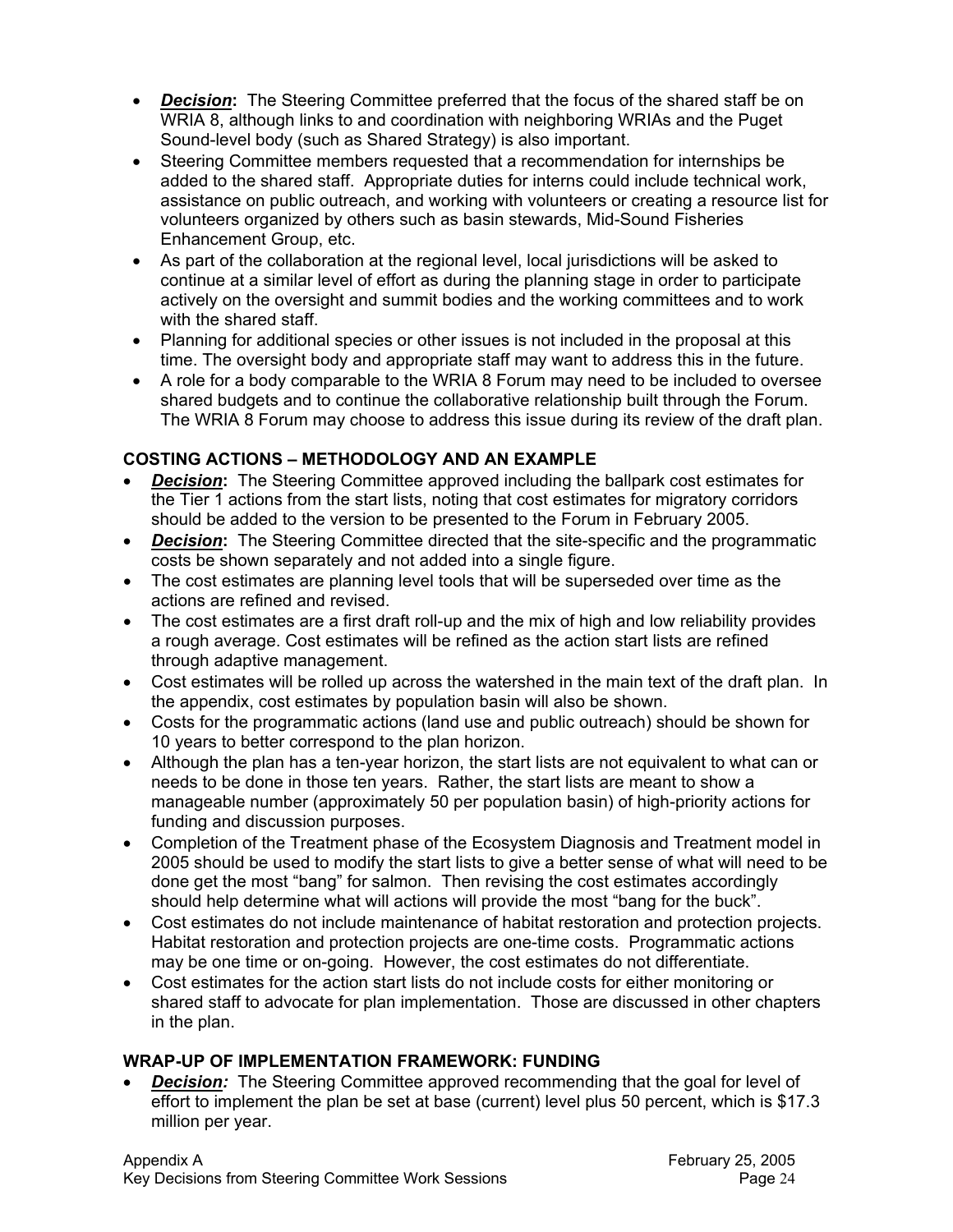- *Decision:* The Steering Committee recognized that extra work will be necessary to maintain current level of funding and to raise the additional funding.
- The Steering Committee expects that funding will ramp up over the first few years of implementation as new funding sources are developed and approved.
- The Steering Committee discussed possible new funding sources at the regional level. Regional could mean WRIA 8, multi-WRIA, or ESU (Puget Sound) level.
- New state sources means money would be outsourced from WRIA 8 jurisdictions and taxpayers. However, Chinook salmon recovery needs to occur at the ESU (Puget Sound) level, not in WRIA 8 alone.

## **EXPECTATIONS OF NON-LOCAL-GOVERNMENT IMPLEMENTERS**

- *Decision***:** The Steering Committee approved the lists of benefits of implementing the plan.
- *Decision:* The Steering Committee decided to move one more item to the list of top benefits of implementing the plan. The additional top benefit is legal assurances from federal and state governments to local governments in exchange for commitments to implement the plan.
- **Decision:** The Steering Committee decided to include in the draft plan actions that nonlocal-government entities could choose to implement.
- *Decision:* The Steering Committee decided to propose as a starting point a list of possible benefits and assurances that could be considered for negotiations with the federal and state governments in exchange for varying levels of commitment by local governments to implement plan actions and the adaptive management framework.
- *Decision:* The Steering Committee decided to offer a menu of mechanisms that could be used seek support from potential non-local-government implementers.
- Information was provided to the Steering Committee on the possibility of "conditional delisting" as an incentive from NOAA Fisheries for local governments and other entities to commit to implementing actions in the recovery plan at the Puget Sound ESU level. This concept is currently under discussion at Shared Strategy; however, there is some question as to whether it would be a viable legal option under the Endangered Species Act.
- Some Steering Committee members requested that language be added regarding the impacts the state and federal governments have had on habitat; e.g., federal and state roads have increased the amount of impervious surface, the federal government helped straighten rivers and build levees that disconnected rivers from their floodplains. Such language could be used in discussions with federal and state governments on the relevance of their role and need for their resources in restoring habitat in WRIA 8.

## **HABITAT/HATCHERY INTEGRATION ANALYSIS**

- *Decision:* The Steering Committee approved using the precautionary approach of planning for three Chinook salmon populations in WRIA 8 until the results of the genetics study are available and reviewed by NOAA-Fisheries and the co-managers.
- *Decision***:** The Steering Committee directed the WRIA 8 Technical Committee to be clear in the plan that NOAA-Fisheries determines how many populations of Chinook salmon are in WRIA 8.
- *Decision***:** The Steering Committee directed the WRIA 8 Technical Committee to be clear that hatchery operations are the purview of the co-managers.
- *Decision***:** The Steering Committee directed the WRIA 8 Technical Committee to explain the question of the number of populations and to include the matrix on implications of population scenarios for the WRIA 8 habitat strategy and related hatchery issues in the draft plan.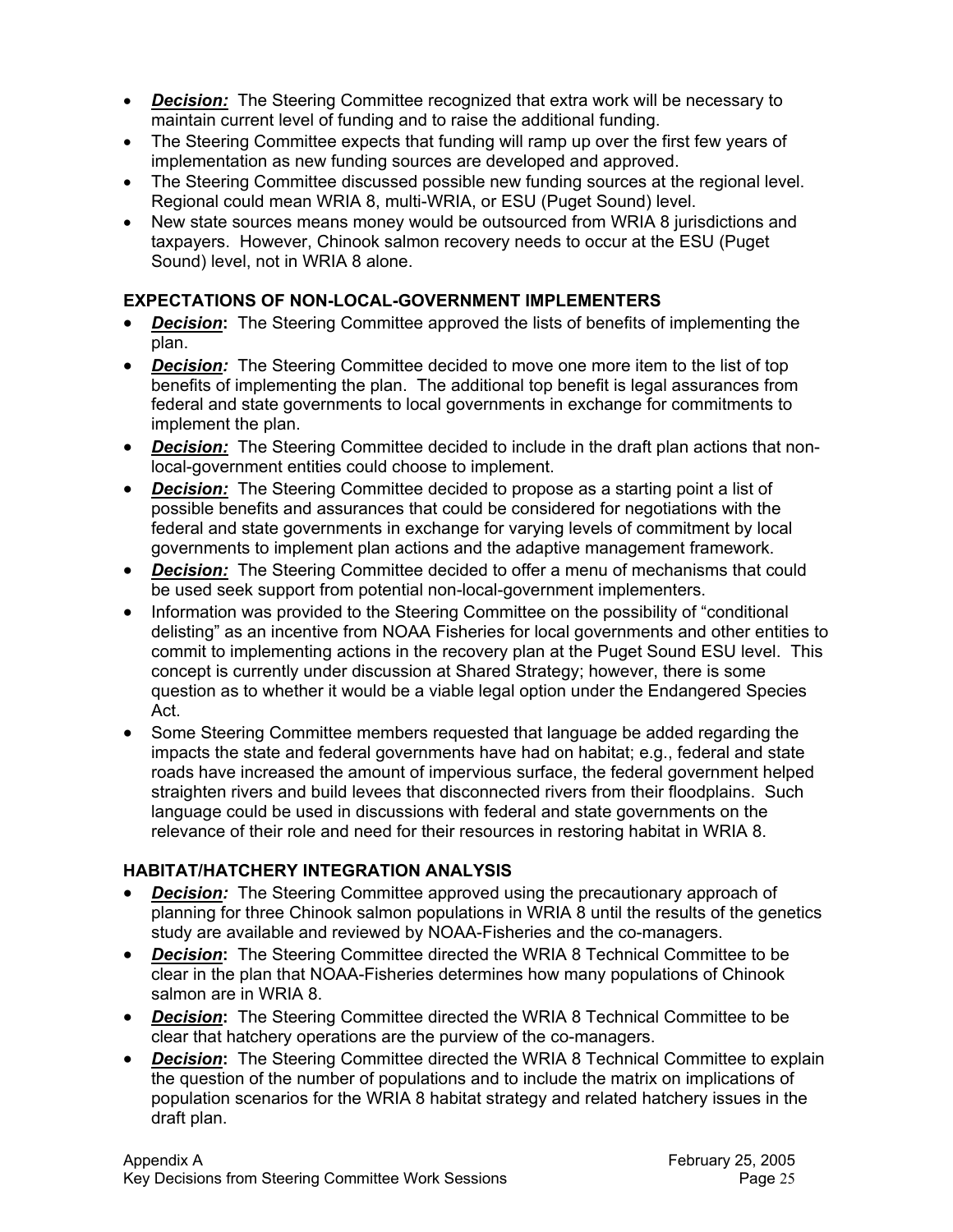- *Decision***:** The Steering Committee directed the WRIA 8 Technical Committee to provide the matrix to the NOAA-Fisheries Technical Recovery Team and the co-managers and to participate in future discussions on this and related topics as NOAA and the co-managers request.
- Habitat improvements are needed whether there turn out to be three, two, or one distinct population(s) in WRIA 8. Habitat improvements are necessary for hatchery populations to support recovery in WRIA 8.
- Steering Committee members requested the opportunity to review the revised language in the draft plan chapters on the science foundation and the conservation strategy before the plan is published for public review.

## **RELEASE OF THE STEERING COMMITTEE DRAFT PROPOSAL FOR PUBLIC REVIEW**

- *Decision:* **The Steering Committee approved release of the draft Chinook Salmon Conservation Plan for public review.**
- *Decision*: The Steering Committee meetings scheduled for October 28<sup>th</sup> and December  $9<sup>th</sup>$  have been cancelled to encourage participation at the open houses.

## **PUBLIC REVIEW OPEN HOUSES**

Steering Committee members are invited to attend any or all of the four public review open houses listed below. These will run from 6:30 to 9:00 PM:

RENTON BOTHELL Tuesday, November 16 Wednesday, December 1 Maplewood Golf Course Club House Northshore Senior Center

4050 Maple Valley Hwy 10201 E. Riverside Dr

#### REDMOND SEATTLE

Wednesday, December 8 Thursday, December 9<br>
Redmond Junior High Commons REI Flagship Store, So 10055 - 166th Ave NE 222 Yale Ave N

REI Flagship Store, South Meeting Rm

#### **PUBLIC COMMENT**

Terry Lavender, citizen, presented freshwater mussel identification cards that were produced by volunteers in Water Tenders through a grant from King County. The cards have been distributed to Salmon Watchers and county road crews. Freshwater mussels are important for filtering water. They start out as a parasite on salmon and live to be 120 years old. However, in Bear Creek, there are now none younger than 15 years old, probably because of the decline of salmon populations.

#### **Key Decisions from WRIA 8 Steering Committee Work Session #9 January 12, 2005**

**\_\_\_\_\_\_\_\_\_\_\_\_\_\_\_\_\_\_\_\_\_\_\_\_\_\_\_\_\_\_\_\_\_\_\_\_\_\_\_\_\_\_\_\_\_\_\_\_\_\_\_\_\_\_\_\_\_\_\_** 

**Decisions/Informational items are listed for the following topics. Decision items are shown as** *Decision***.** Other items were points to consider from Steering Committee members.

- Proposed Critical Habitat Re-Designation
- Overview of Public Review
- Responding to Public Comments
- Response to NOAA Technical Recovery Team's Comments on Plan
- Start List Changes related to Site-Specific Actions
- Start List Changes related to Land Use Actions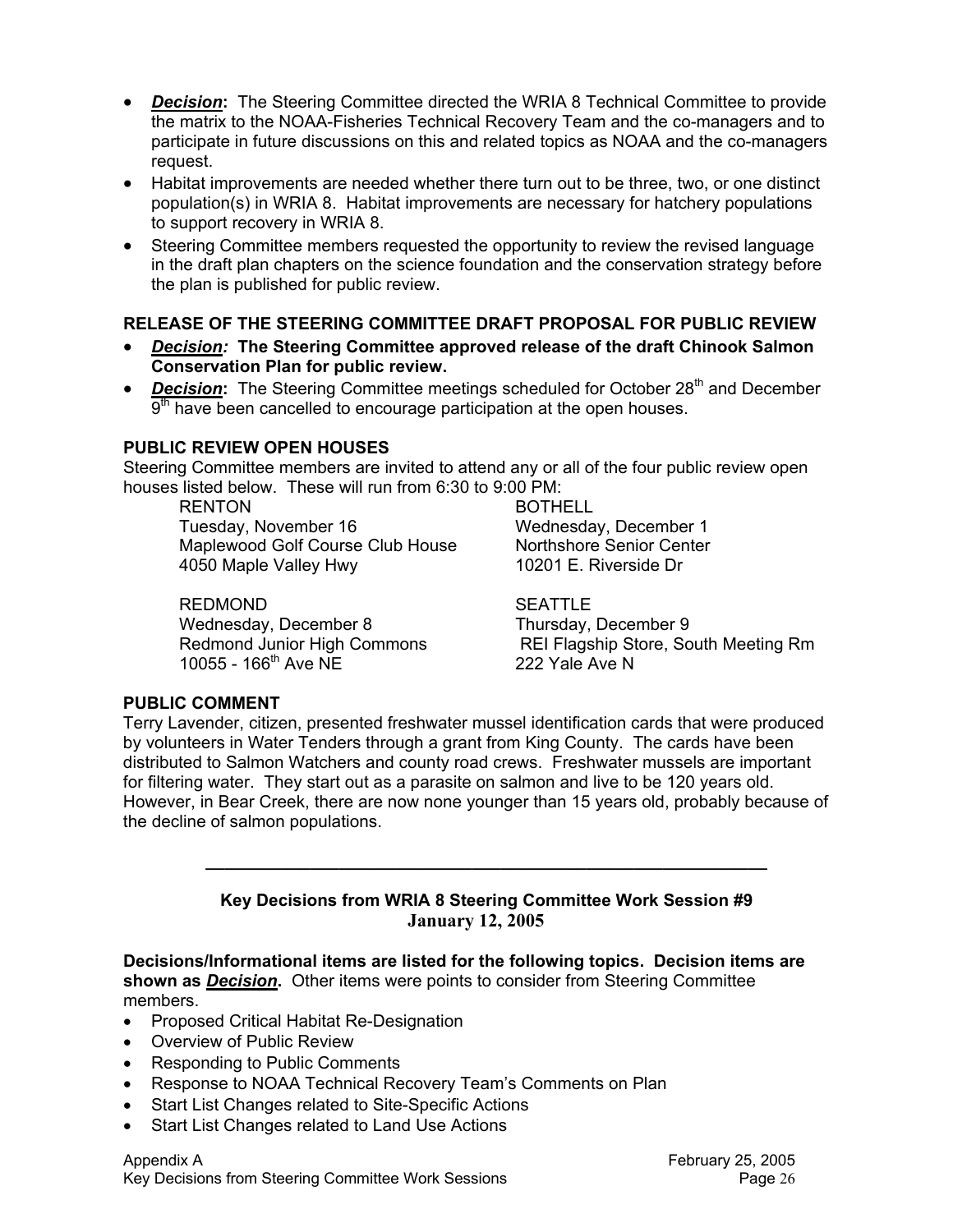- Comprehensive List Changes related to Site-Specific Actions
- Next Steps

## **Proposed Critical Habitat Re-Designation**

- NOAA Fisheries is seeking comments on their recent Critical Habitat Re-designation. Comments are due by February 14, 2005. Donna Darm, Assistant Regional Administrator, NOAA Fisheries, gave a presentation to the Steering Committee.
- The proposal appears to exclude the North Lake Washington tributaries Chinook salmon population and the Puget Sound nearshore from being designated as critical habitat. However, Donna noted that the ESA Section 7 jeopardy standard is still expected to apply everywhere, including outside the critical habitat designation as well. But it is not clear whether this is the same level of protection as under the adverse modification clause in ESA Section 4 that applies to designated critical habitat.
- The Steering Committee will discuss whether or not they wanted to provide comments at their January  $19<sup>th</sup>$  work session.
- Copies of Donna Darm's presentation will be provided at the January 19<sup>th</sup> work session. Donna will get information from NOAA as requested by committee members on number of stream miles in WRIA 8. Other information on the proposal can be found at NOAA Fisheries website: **http://www.nwr.noaa.gov/1salmon/salmesa/crithab/CHsite.htm**

## **Overview of Public Review**

- Debbie Natelson, WRIA 8 Outreach and Stewardship Coordinator, gave a presentation on the public review process. The process was built on the two phases directed last summer by the Steering Committee. These were (1) need to regenerate interest in salmon and (2) advertise plan release and means to review and comment.
- Initial public outreach started with groups that have already been involved in the WRIA 8 process, including: Water Tenders, Lake Forest Park Stewardship Foundation, Cedar River Council, Friends of the Cedar River Watershed, American Rivers Council, and Puget Sound Anglers. Also coordinated with existing salmon outreach programs, including: Salmon Watchers, Cedar River Naturalists, Beach Naturalists, Stream Team, and Fall for Salmon.
- Expanded outreach on the plan to other less salmon-oriented outreach programs, including: Natural Yard Care Neighborhoods Program, Master Gardeners, Heron Helpers, Native Plant Salvage Program, and EnviroStars.
- Notices were sent to special interest groups including: Fishing Clubs, Mountains-to-Sound Greenway, Cascade Land Conservancy, Washington Native Plant Society, Sierra Club, the Mountaineers, People for Puget Sound, and other non-profits.
- Coordinated with the business community, including: the ESA Business Coalition, the North Seattle Industrial Area Businesses, and the Marine Business Coalition.
- Connected with academic programs including: high school classes, science/eco clubs, and at the college level: Fisheries/ Watershed Studies, Center for Urban Horticulture/Ecological Restoration Program, School of Marine Affairs, Forestry, College of Architecture & Urban Planning/Building Construction, Public Policy & Administration/Government Affairs.
- Press releases were sent to the media. The following newspapers did articles: *The Seattle Times*, *King County Journal (*twice), *Renton Reporter*, *Valley Voice*, *Bothell Bylines*, *Beacon Hill Press*, and there is an upcoming article in the *Daily Journal of Commerce.*There was a radio interview on KUOW, and KVI Home Improvement Show has offered to do a future interview about salmon-friendly building practices.
- There has also been good TV and video coverage: the Tri-County video is available and airs on many local government channels, the public review announcement and Open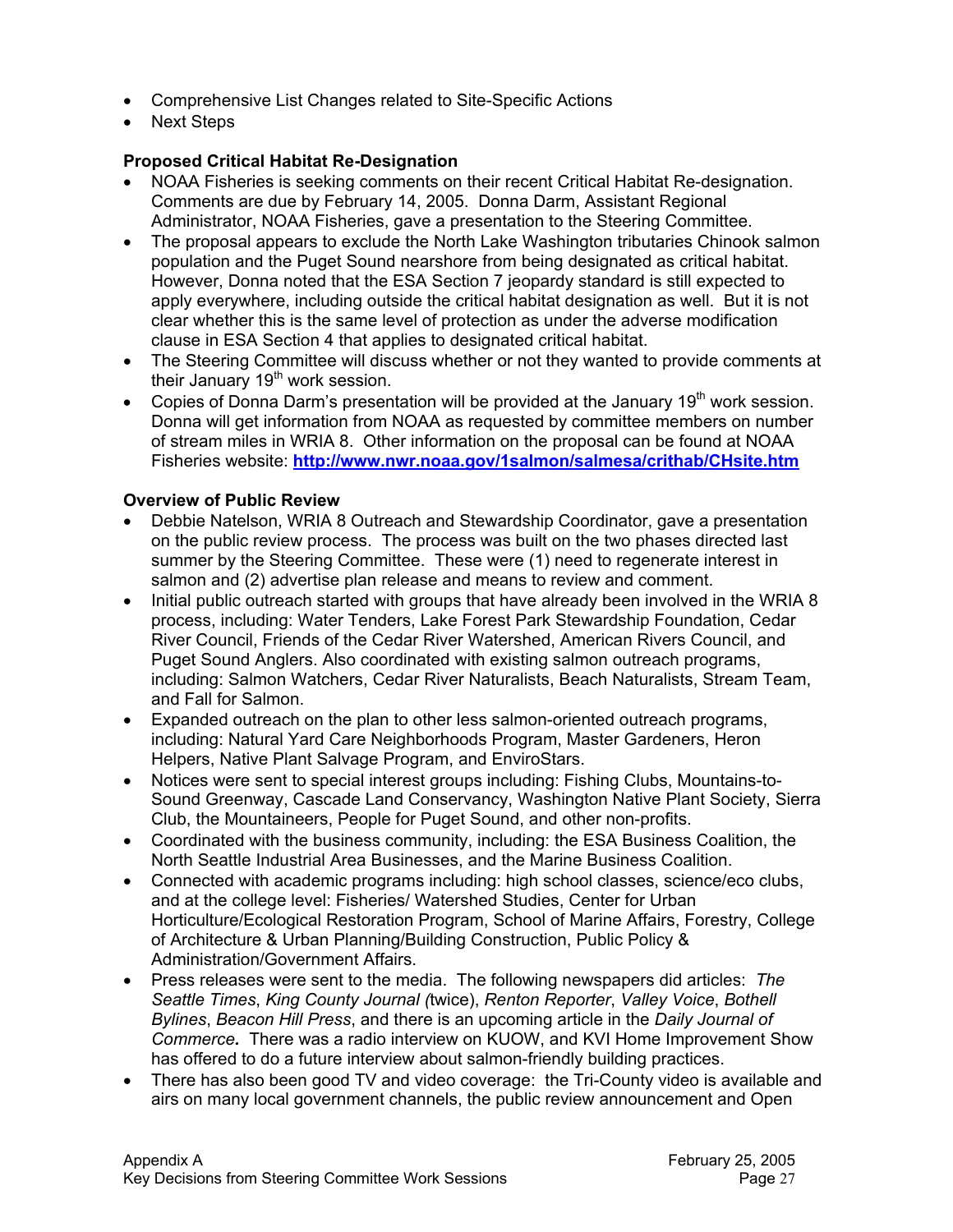House schedule aired on many local government cable channels, and the Seattle Salmon Recovery Forums were televised on the Seattle cable channel.

- The following marketing tools were developed for the public comment process: *We're Fishing for Your Comments* flyer – almost 10,000 were distributed; *Our Kings: Legend or Legacy?* brochure summarizing the plan; and the WRIA 8 Chinook Salmon Plan Executive Summary.
- The plan was available: on WRIA 8 website, at 23 city halls, permit centers, and county buildings, and at 34 city and county libraries.
- Presentations were given to the following groups: 9 city councils (there are requests from 9 more governments for presentations upcoming), 4 business groups, the Watershed Stewardship Fair, and to groups represented by Steering Committee members.
- Four Plan Review Open Houses were hosted in Renton, Bothell, Redmond and Seattle. Open Houses were attended by 125 citizens, 8 Steering Committee/Forum members, 11 Steering Committee (non-Forum) members, and 4 Forum members (non-Steering Committee).

## **Responding to Public Comments**

- Cyrilla Cook, WRIA 8 Conservation Plan Manager, gave an overview of the comments received on the plan and proposed how public comments could be processed to facilitate Steering Committee review given the tight timeline.
- In order to have a transparent process, the final plan will include a spreadsheet containing a summary of all public comments and how they are being addressed.
- The proposal was to formally bring to the Steering Committee comments requiring Steering Committee review and decision and/or needing policy discussion and decisions. Comments where changes would not impact salmon or implementers (e.g., clarifying chapter text, clarifying details of an action) would not be formally presented. Also comments where no action is needed because they support what is already in the plan, or are outside the scope of the plan would not be brought forward. Where there is any doubt, comments will be brought to the Steering Committee for review.
- *Decision:* The Steering Committee wants to see a summary of all the comments received. The chart does not have to include the proposed response to the comment at this time. The service provider team will attempt to send a rough summary of the comments before the January 19<sup>th</sup> work session.

## *Response to NOAA Technical Recovery Team's Comments on Plan*

- *Brian Murray, King County, WRIA 8 Technical Committee Staff Support, reviewed the WRIA 8 Technical Committee's proposed response to the Puget Sound Technical Recovery Team's (TRT) comments on June Draft WRIA 8 Plan (they did not review the November 12th Draft).*
- The TRT's comments to increase the certainty of the plan recommended clarifying our assumptions in ways that will strengthen/enhance the science chapters without changing the substance and called for additional analysis in both the short and long term.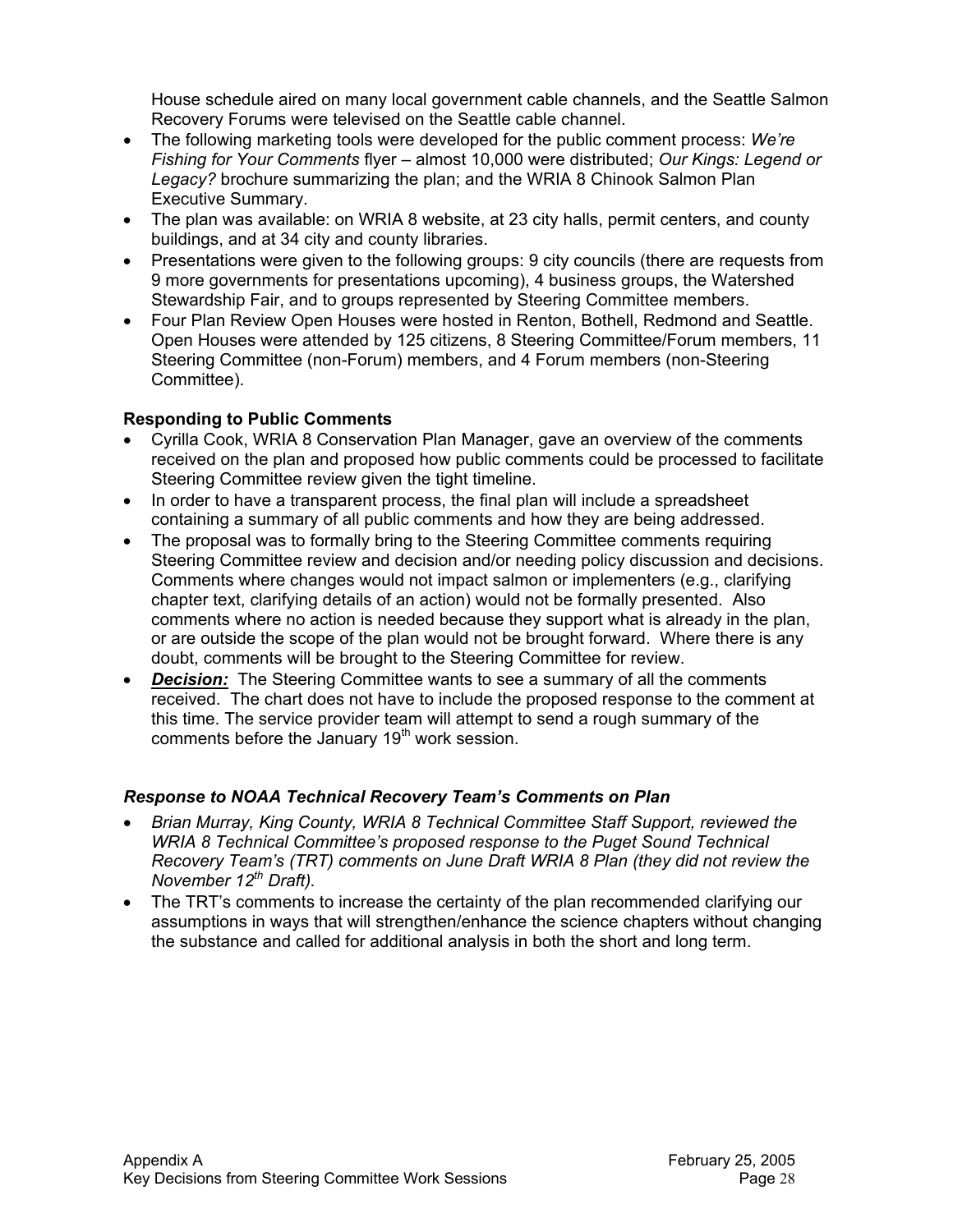|    | <b>TRT Comments:</b>                                                                                                                                                                                                                                                                                                               | <b>WRIA 8 Technical Com.</b><br><b>Recommendation for Feb. 2005</b><br><b>Draft</b>                                                                                        | <b>Steering</b><br><b>Committee</b><br><b>Decision</b>                         |
|----|------------------------------------------------------------------------------------------------------------------------------------------------------------------------------------------------------------------------------------------------------------------------------------------------------------------------------------|----------------------------------------------------------------------------------------------------------------------------------------------------------------------------|--------------------------------------------------------------------------------|
|    | <b>Clarify and Document Assumptions:</b>                                                                                                                                                                                                                                                                                           |                                                                                                                                                                            |                                                                                |
| 1. | Highlight where multiple lines of<br>evidence are used to link land use,<br>habitat forming processes and habitat<br>condition to Chinook population<br>response; Present any habitat or<br>population data that supports the<br>hypotheses independent of the<br><b>Ecosystem Diagnostic and Treatment</b><br>Model (EDT) results | Change. In EDT appendix, add brief<br>overview of consistency of EDT<br>diagnosis with existing studies such<br>as basin plans, Lake Washington<br>research, etc           | Agree                                                                          |
| 2. | Create a logic-driven qualitative model<br>between the land use conditions in both<br>watersheds and the habitat-forming<br>processes that could be used to bridge<br>the conceptual gap between watershed<br>condition and EDT                                                                                                    | Change. Document how watershed<br>evaluation was used as a check on<br>the validity of EDT inputs and<br>outputs                                                           | Agree                                                                          |
|    | 3. Include a discussion of the flow: habitat<br>assumptions from the Cedar River<br><b>Habitat Conservation Plan</b>                                                                                                                                                                                                               | Change. Additional materials have<br>been provided by City of Seattle and<br>were sent to the TRT in August<br>2004. Descriptive information only -<br>no recommendations. | Agree. Will also<br>reference City of<br>Kent HCP currently<br>in development. |
|    | 4. Examine and discuss the implications of<br>the sockeye hatchery program for the<br>habitat strategy in the Cedar River.                                                                                                                                                                                                         | Change. Additional materials have<br>been provided by City of Seattle and<br>were sent to the TRT in August<br>2004. Descriptive information only -<br>no recommendations. | Agree                                                                          |
|    | 5. If there is direct evidence linking land<br>use intensity and changes in habitat<br>condition to any or all Viable Salmonid<br>Populations (VSP) parameters, it should<br>be brought into the plan and<br>documented;                                                                                                           | Change. Provide references -<br>Booth, Karr, Konrard, et al, many of<br>which are documented in King<br>County's Best Available Science<br>report                          | Agree                                                                          |
|    | 6. Without investing in the EDT treatment<br>phase, use the diagnostic information to<br>derive some life stage-specific<br>hypotheses for VSP parameters and<br>habitat conditions;                                                                                                                                               | Change. Add matrix explicitly<br>documenting hypotheses in Chapter<br>4, linking VSP to life stages to key<br>in-stream habitat attributes to<br>landscape factors         | Agree                                                                          |
|    | 7. Provide empirical evidence of the<br>actions' effectiveness for improving<br>habitat conditions and VSP attributes.                                                                                                                                                                                                             | Change. Add peer-reviewed<br>literature citations to support<br>hypotheses about technical<br>recommendations                                                              | Agree                                                                          |
|    | 8. Include the evaluation of the regulatory<br>and non-regulatory actions in the<br>adaptive management plan.                                                                                                                                                                                                                      | No Change. Part of adaptive<br>management                                                                                                                                  | Agree                                                                          |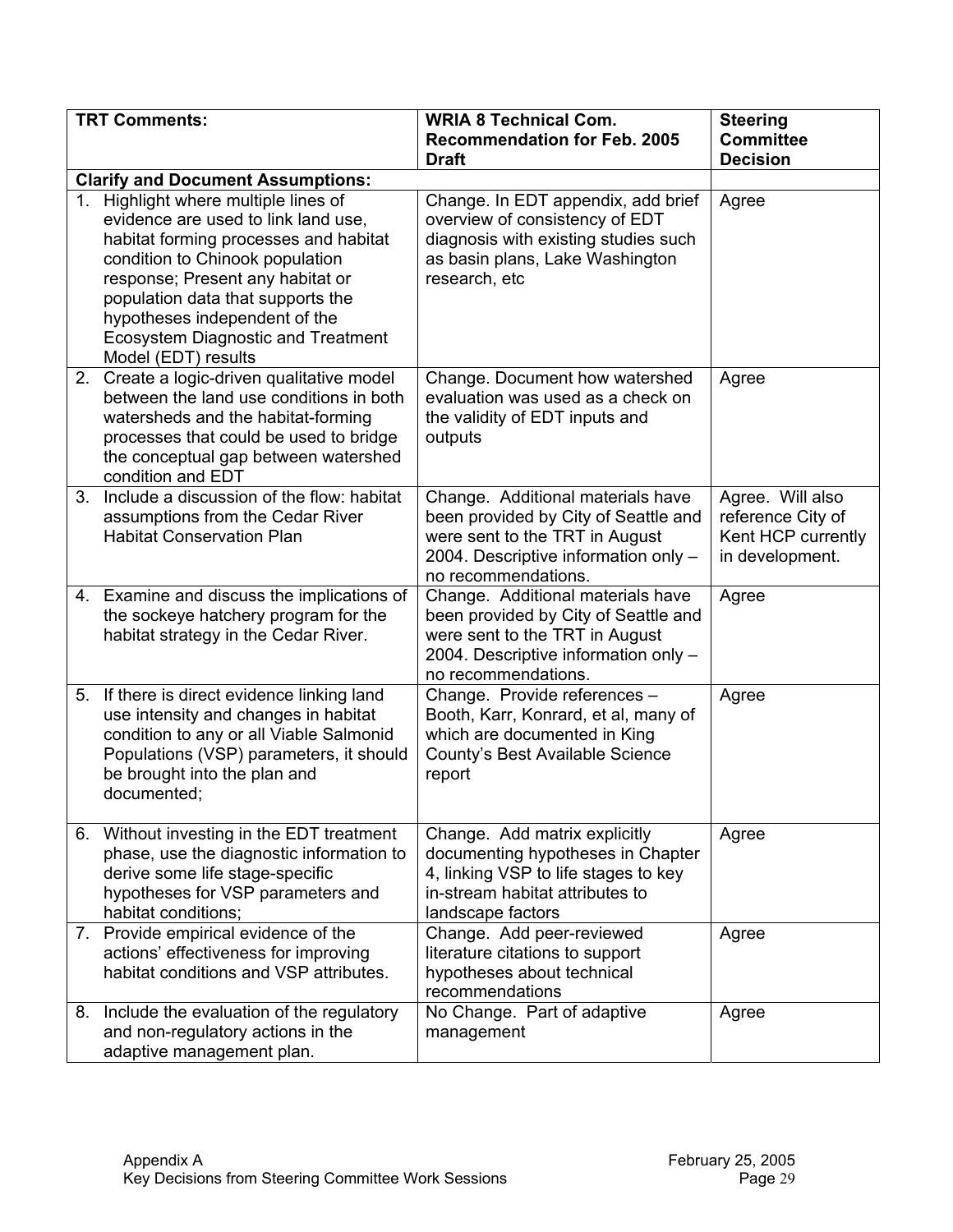| 9.<br>Obtain the harvest and hatchery<br>assumptions for the populations and<br>other hatchery programs that affect<br>those populations and clarify the<br>assumptions for effects on the VSP<br>parameters. Use these assumptions to<br>evaluate the interaction of the habitat<br>strategy with the other H strategies | No Change. Implications of<br>hatchery management program<br>assumptions discussed in<br>November draft. PREVIOUSLY<br><b>REVIEWED BY STEERING</b><br><b>COMMITTEE.</b>                                                                                                                                                                                                                                                                                                                                                                                                 | Agree                                                                                                                                                                                                                                                                                                                                                                                         |
|---------------------------------------------------------------------------------------------------------------------------------------------------------------------------------------------------------------------------------------------------------------------------------------------------------------------------|-------------------------------------------------------------------------------------------------------------------------------------------------------------------------------------------------------------------------------------------------------------------------------------------------------------------------------------------------------------------------------------------------------------------------------------------------------------------------------------------------------------------------------------------------------------------------|-----------------------------------------------------------------------------------------------------------------------------------------------------------------------------------------------------------------------------------------------------------------------------------------------------------------------------------------------------------------------------------------------|
| Additional Analyses Recommended for the Near and Long-Term                                                                                                                                                                                                                                                                |                                                                                                                                                                                                                                                                                                                                                                                                                                                                                                                                                                         |                                                                                                                                                                                                                                                                                                                                                                                               |
| 1. Discuss the assumptions for current path<br>land use on the protection of existing<br>habitat conditions and VSP parameters                                                                                                                                                                                            | Change. For February, include<br>$\bullet$<br>watershed evaluation analysis of<br>10 years into the future based<br>on the growth in the previous 10<br>years, identify sub-basins at<br>hi/med/lo risk<br>No Change. During 2005 -<br>$\bullet$<br>Evaluate impacts of land cover<br>change (from Puget Sound<br>Regional Council) using<br>hydrologic models as an input to<br><b>EDT</b><br>No Change. In the long-term,<br>$\bullet$<br>enhance analysis using growth<br>and land cover projections from<br>the Puget Sound Regional<br><b>Council and UrbanSim</b> | Agree, but WRIA 8<br><b>Technical Com.</b><br>should be sure to<br>include the<br>appropriate caveats<br>about the<br>limitations of using<br>past land cover<br>change analysis to<br>predict future land<br>cover conditions.<br>In particular, land<br>cover change over<br>the past ten years<br>does not reflect the<br>impacts of<br>regulatory changes<br>implemented in the<br>1990s. |
| 2. Use EDT to evaluate the restoration<br>actions proposed in the plan. Document the<br>assumptions used to set the input<br>parameters for this work and compare with<br>the projects derived from the diagnostic<br>phase                                                                                               | No Change - Key task of WRIA 8<br>Technical Com. 2005 work program.                                                                                                                                                                                                                                                                                                                                                                                                                                                                                                     | Agree                                                                                                                                                                                                                                                                                                                                                                                         |
| 3. Conduct a sensitivity analysis of the EDT<br>model so that the relative importance of the<br>assumptions and inputs can be understood.                                                                                                                                                                                 | No Change - Addressed during<br>2005. Consultant developing tool to<br>conduct sensitivity analysis by<br>spring 2005 for all EDT users.                                                                                                                                                                                                                                                                                                                                                                                                                                | Agree                                                                                                                                                                                                                                                                                                                                                                                         |
| 4. Begin collecting juvenile survival data for<br>different habitat types used by the<br>populations                                                                                                                                                                                                                      | No Change - included in monitoring<br>and evaluation chapter (chapter 6),<br>tied to goals and objectives<br>identified in chapter 4.                                                                                                                                                                                                                                                                                                                                                                                                                                   | Agree                                                                                                                                                                                                                                                                                                                                                                                         |
| 5. Using the watershed evaluation as a<br>start, develop and apply an evaluation<br>model to monitor and evaluate suspected<br>mechanisms between land use, processes<br>and habitat conditions                                                                                                                           | No Change - long term<br>recommendation. Land use and<br>flow process models developed in<br>2005 with subsequent refinements<br>to reflect Puget Sound Regional<br>Council growth projections.                                                                                                                                                                                                                                                                                                                                                                         | Agree                                                                                                                                                                                                                                                                                                                                                                                         |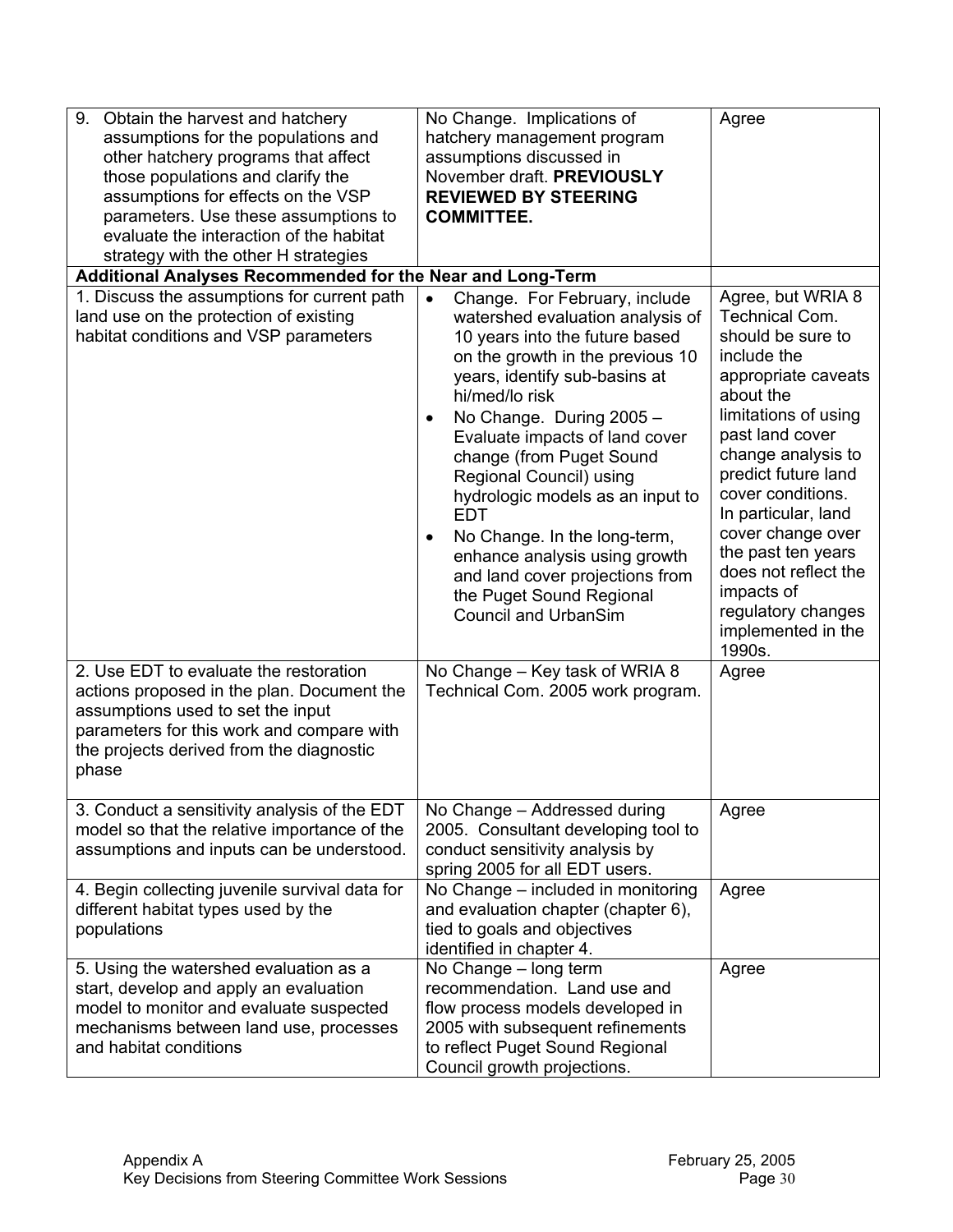| 6. Develop the monitoring and evaluation<br>elements for the adaptive management<br>program. These elements should be<br>included: decision model, criteria for<br>decision points, metrics, monitoring<br>protocols, data required, management<br>alternatives at decision points. | No Change - 2005 work program                                                                                                                                                                                                                                                                                                                                                                                                                                                                                                                                                                                                                                                                                                                                                                      | Agree                                                                                                                                                                                                                                                                                                                                                                                                                                                                                                                     |
|-------------------------------------------------------------------------------------------------------------------------------------------------------------------------------------------------------------------------------------------------------------------------------------|----------------------------------------------------------------------------------------------------------------------------------------------------------------------------------------------------------------------------------------------------------------------------------------------------------------------------------------------------------------------------------------------------------------------------------------------------------------------------------------------------------------------------------------------------------------------------------------------------------------------------------------------------------------------------------------------------------------------------------------------------------------------------------------------------|---------------------------------------------------------------------------------------------------------------------------------------------------------------------------------------------------------------------------------------------------------------------------------------------------------------------------------------------------------------------------------------------------------------------------------------------------------------------------------------------------------------------------|
| 7. A thorough analysis of the regulatory<br>framework that reveals gaps in protection<br>and evaluates effectiveness should be<br>carried out for these watersheds.                                                                                                                 | No Change. Partially addressed in<br>2005 work program through<br>Treatment phase evaluation of<br>future land cover conditions.                                                                                                                                                                                                                                                                                                                                                                                                                                                                                                                                                                                                                                                                   | Agree                                                                                                                                                                                                                                                                                                                                                                                                                                                                                                                     |
| 8. Develop recovery goals-even interim<br>ones-for both populations                                                                                                                                                                                                                 | No Change. Outside of WRIA 8<br>$\bullet$<br>scope. Interim Recovery Goals<br>may be discussed by WA Dept.<br>of Fish and Wildlife at the<br>1/19/04 Steering Committee<br>work session<br>Change. Range of possible<br>$\bullet$<br>abundance numbers coming<br>from extinction risk analysis.<br>Note that these numbers are for<br>extinction and NOT<br>sustainable/harvestable, and<br>that they will not constitute<br>capital R 'Recovery Goals'.<br>These numbers are intended to<br>be used along with other<br>estimates to help the WRIA 8<br>Technical Com. identify<br>reasonable long-term objectives<br>that can be used to put habitat<br>actions in the appropriate<br>context (NOTE - analysis is on-<br>going and not yet reviewed by<br>WRIA 8 Technical Com. as of<br>1/6/04) | See text below this<br>chart for details.<br>Add description of<br>various methods<br>used to<br>approximate<br>abundance<br>objectives and<br>results, along with<br>work program for<br>bringing this<br>information to the<br>Steering<br>Committee for<br>discussion of long-<br>term goals. Include<br>information from<br>WA Dept. of Fish<br>and Wildlife if<br>available.<br>Proposed text<br>should be sent to<br>the Steering Com.<br>via email for their<br>approval before<br>including in<br>February draft. |

- Other: In their November comment letter, the TRT states that no recovery actions were identified in the WRIA 8 plan. Based on additional discussions with the TRT, it is now apparent that the TRT does not consider an action to be a recovery action until the relative effectiveness at improving VSP attributes has been evaluated. Under this definition, WRIA 8 will not have 'recovery actions' until the Treatment phase (and attendant watershed evaluation of future conditions) is complete in 2005. The TRT committed to providing a letter clarifying this assumption.
- *Decision:* Brian Murray asked the Steering Committee if they would be comfortable including long-term abundance measures from the WRIA 8 Technical Committee if they aren't available for review on 1/19/05. The Steering Committee was not comfortable with including long-term abundance measures in the plan without an opportunity to review and discuss the policy implications of these numbers. They decided to include in the plan: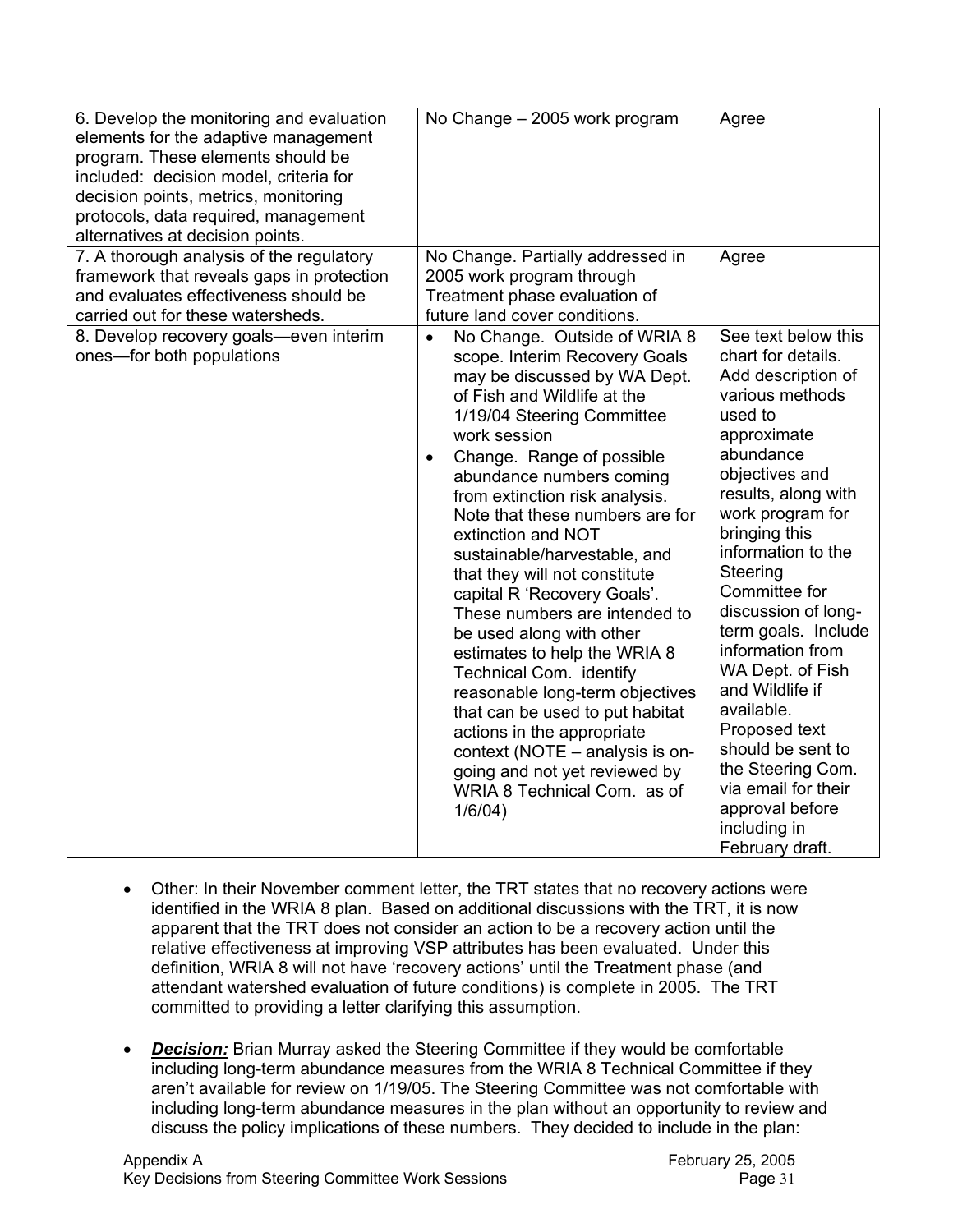- a description of the methodologies that will be used by the WRIA 8 Technical Committee to develop a range of potential abundance numbers;
- a description of what the results of these methodologies might look like;
- the Washington Department of Fish and Wildlife's abundance numbers (if these are available in time);
- a work program for developing the potential abundance numbers and presenting this information to the Steering Committee; and
- caveats stating that the abundance objectives are intended to be used to help WRIA 8 gage progress, and do not constitute Recovery Goals as the establishment of Recovery Goals is the purview of the Co-Managers.

# **Start List Changes related to Site-Specific Actions**

- There were requests to add 22 site-specific actions to the Start List including 3 new Lake Sammamish projects primarily benefiting Kokanee, 9 Cedar River projects, 1 Nearshore project, 3 North Creek projects, and 6 Little Bear projects. Except for the Lake Sammamish projects, the others were all already on the Comprehensive List. The Steering Committee had previously decided that they could add up to five additional actions from public comment to the Start List as "wild cards".
- *Decision:* The Steering Committee decided to add the following site-specific projects as "wild cards" to the Start List:

1. Daylight Zacusse Creek and enhance mouth (Lake Sammamish kokanee project) 2. Enhance mouth and lower reaches of Ebright Creek (Lake Sammamish kokanee project)

3. C252, C256 Cedar River Dorre Don Meanders Reach Acquisition

- 4. N379 Work with landowners in reach 5 of North Creek to restore creek.
- *Decision:* There were two requests to remove site-specific projects from the Start List (N367 Floodplain Restoration in reach 2 of North Creek; C216 Study options to protect habitat in reach 4 of the Cedar River and reduce flooding/erosion in Ron Regis Park). The Steering Committee decided not to remove site-specific projects from the Start List.

## **Start List Changes related to Land Use Actions**

• There was 1 request to remove a land use recommendation from the Start List:

| <b>Land Use Actions to be</b><br><b>Deleted</b>                                                                                                                                                                                  | <b>Context</b>                                                                                 | <b>Additional Information</b>                                                                                                         | <b>Steering</b><br><b>Committee</b><br><b>Decision</b>                                        |
|----------------------------------------------------------------------------------------------------------------------------------------------------------------------------------------------------------------------------------|------------------------------------------------------------------------------------------------|---------------------------------------------------------------------------------------------------------------------------------------|-----------------------------------------------------------------------------------------------|
| 1. Delete actions that<br>include local jurisdictions as<br>part of solution to instream<br>flows, based on premise that<br>only the state has authority<br>and responsibility to address<br>instream flows. (e.g., N102,<br>N25 | <b>NLW</b><br>Population,<br>Tiers 1 and<br>2: not<br>supported by<br>Conservation<br>Strategy | Existing actions<br>supported by local<br>authority over stormwater<br>management, exempt<br>wells, water<br>conservation, HCPs, etc. | Keep in start<br>list as written<br>(see NLW<br>start list, pg.<br>8. $4^{\text{th}}$ bullet) |

• There were 9 requests to change land use recommendations in the Start List. All of these recommended changes provide detail or clarification to existing actions on the Start List; they do not alter the intent of the existing action.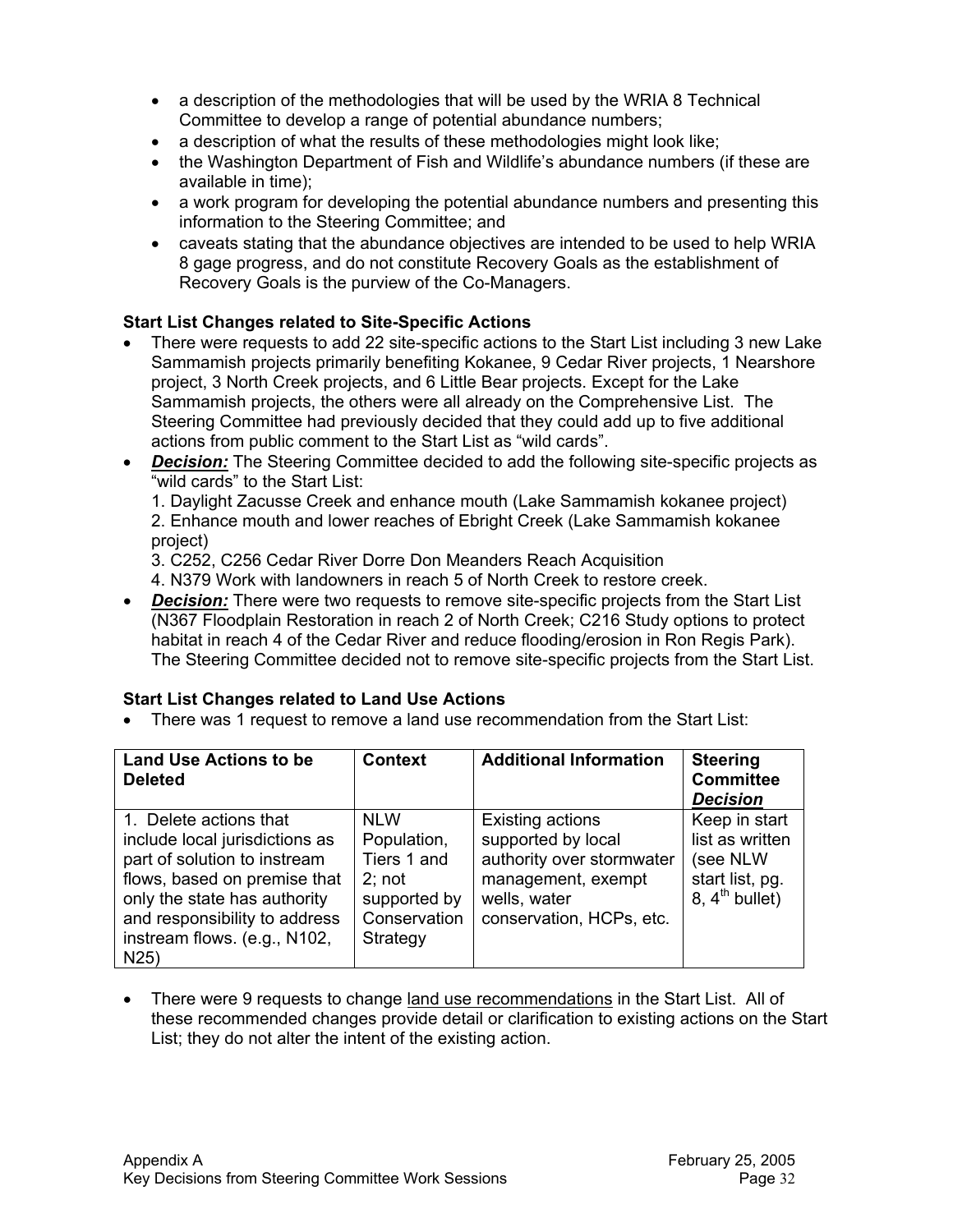| <b>Land Use Actions to be</b><br><b>Changed</b>                                                                                                                                                                                             | <b>Context</b>                                                                                         | <b>Additional</b><br><b>Information</b>                                     | <b>Steering</b><br><b>Committee</b><br><b>Decision</b>                                                                                                                                                     |
|---------------------------------------------------------------------------------------------------------------------------------------------------------------------------------------------------------------------------------------------|--------------------------------------------------------------------------------------------------------|-----------------------------------------------------------------------------|------------------------------------------------------------------------------------------------------------------------------------------------------------------------------------------------------------|
| 2. Add specific language to<br>flow-related actions:<br>Determine where illegal<br>surface water withdrawals<br>are happening and enforce<br>the law Follow-up on<br>enforcement to ensure<br>withdrawals do not<br>continue.               | Applies to Tier<br>1 in all $3$<br>population<br>areas;<br>consistent with<br>Conservation<br>Strategy | Clarifies/details<br>existing actions                                       | Agreed to change.                                                                                                                                                                                          |
| 3. Add to several actions:<br>additional references to<br><b>King County Agricultural</b><br>and Forestry Programs                                                                                                                          | Applies to Tier<br>1 in all $3$<br>population<br>areas;<br>consistent with<br>Conservation<br>Strategy | Clarifies/details<br>existing actions                                       | Agreed to change.                                                                                                                                                                                          |
| 4. Add to water quality<br>actions: retrofit stormwater<br>facilities that have been<br>rendered ineffective over<br>time and/or that do not<br>meet current SWM Manual<br>standards.                                                       | Applies to Tier<br>1 in all $3$<br>population<br>areas;<br>consistent with<br>Conservation<br>Strategy | Clarifies/details<br>existing actions                                       | Deferred to<br>January 19 <sup>th</sup> work<br>session.                                                                                                                                                   |
| 5. Add to N731 (and add<br>similar action to all 3<br>populations): procedure to<br>follow up on complaints<br>filed about alleged<br>violations.                                                                                           | Applies to Tier<br>1 in all $3$<br>population<br>areas;<br>consistent with<br>Conservation<br>Strategy | Clarifies/details<br>existing action                                        | Add to addendum<br>in plan of potential<br>projects raised<br>during public<br>comment process<br>for future analysis.                                                                                     |
| 6. For actions about water<br>quality, stormwater, and<br>forest cover: place more<br>emphasis on low impact<br>development and its<br>benefits (note Snohomish<br><b>County Sustainable</b><br><b>Development Task Force</b><br>as model). | Applies to Tier<br>1 in all $3$<br>population<br>areas;<br>consistent with<br>Conservation<br>Strategy | Clarifies/details<br>existing actions;<br>add language in<br>Chaps. 2 and 5 | Agreed to change.                                                                                                                                                                                          |
| 7. Change "prohibit new<br>development in floodplains"<br>to "discourage new<br>development in<br>floodplains." (N15)                                                                                                                       | <b>NLW</b><br>Population,<br>Tier 1; not<br>supported by<br>Conservation<br>Strategy                   | <b>Weakens existing</b><br>language; change<br>already made to<br>Cedar     | For consistency,<br>use Cedar Tier<br>1language for all 3<br>populations: "Limit<br>new development<br>in floodplains and<br>channel migration<br>zones $\ldots$ ;<br>develop and apply<br>standards which |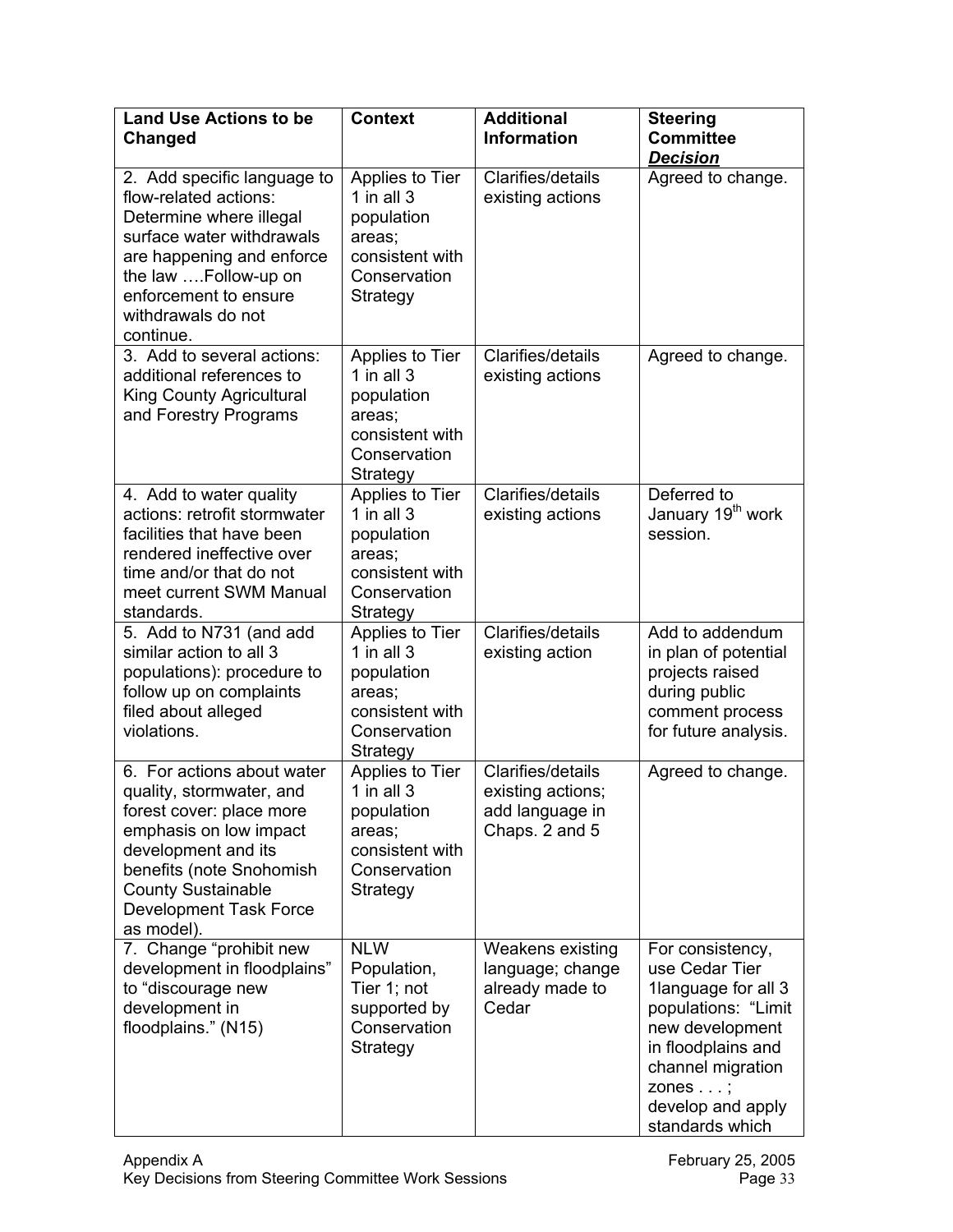| <b>Land Use Actions to be</b><br>Changed                                                                                                                                                                                                                                                                                                                                                                                                                                                                            | <b>Context</b>                                                                              | <b>Additional</b><br><b>Information</b>                                                                                                          | <b>Steering</b><br><b>Committee</b><br><b>Decision</b> |
|---------------------------------------------------------------------------------------------------------------------------------------------------------------------------------------------------------------------------------------------------------------------------------------------------------------------------------------------------------------------------------------------------------------------------------------------------------------------------------------------------------------------|---------------------------------------------------------------------------------------------|--------------------------------------------------------------------------------------------------------------------------------------------------|--------------------------------------------------------|
|                                                                                                                                                                                                                                                                                                                                                                                                                                                                                                                     |                                                                                             |                                                                                                                                                  | minimize impacts<br>to salmon."                        |
| 8. Add to action about<br>protecting tree cover in<br>urban areas: In developed<br>urban areas protect<br>remaining trees ands<br>encourage reforestation<br>through street tree<br>programs, tree protection<br>regulations, etc. In new<br>developments and plats<br>support replanting and<br>replacement as well as<br>cluster development,<br>recognizing that urban<br>densities require significant<br>tree removal. Add<br>reference to protection of<br>vegetation in sensitive<br>areas through CAO. (C3) | <b>Cedar River</b><br>Population,<br>Tier 1;<br>consistent with<br>Conservation<br>Strategy | Clarifies/details<br>existing action<br>(language changes<br>clarify what tools<br>best apply in<br>developed vs.<br>undeveloped<br>urban areas) | Agreed to change.                                      |
| 9. Add language to<br>stormwater actions that<br>jurisdictions should adopt<br>and enforce stormwater<br>regulations or programs as<br>part of NPDES Phase 1<br>and Phase 2 permit<br>requirements.                                                                                                                                                                                                                                                                                                                 | <b>Cedar River</b><br>Population,<br>Tier 1;<br>consistent with<br>Conservation<br>Strategy | Clarifies/details<br>existing actions                                                                                                            | Agreed to change,<br>include in all<br>populations.    |
| 10. Add language to action<br>on protecting riparian<br>vegetation in urban areas:<br>to encourage planting<br>through incentives rather<br>than through prescriptive<br>codes. (C5)                                                                                                                                                                                                                                                                                                                                | <b>Cedar River</b><br>Population,<br>Tier 1;<br>consistent with<br>Conservation<br>Strategy | Clarifies/details<br>existing action                                                                                                             | Agreed to change.                                      |

# **Comprehensive List Changes related to Site-Specific Actions**

• There were 11 request to add site-specific actions to the Comprehensive List: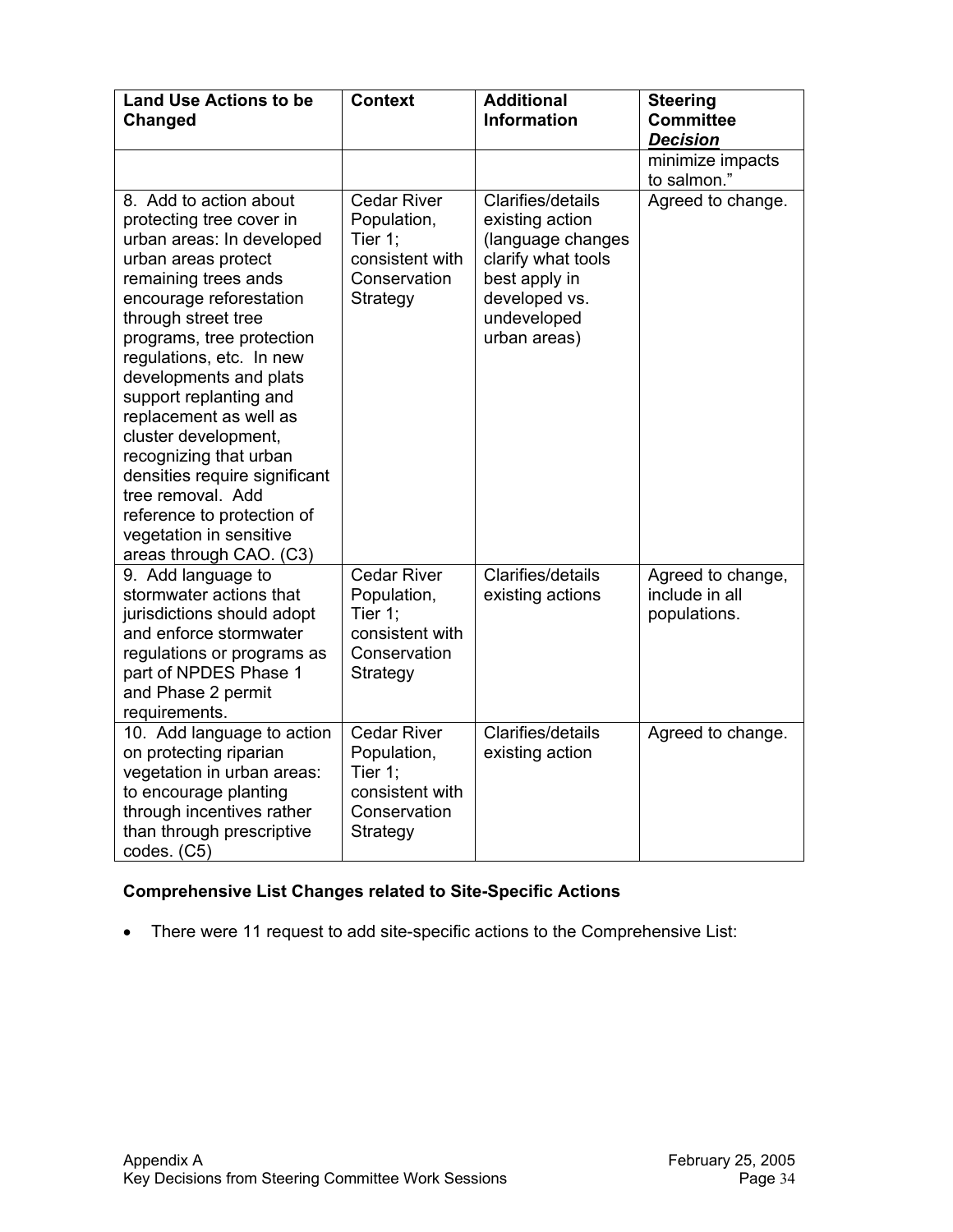| <b>Site-Specific Projects to be Added</b>                                                                                                                                                                                                                                                                                                                                                    | <b>Context</b>                                                                                                                                                                                                       | <b>Additional</b>                                                                                                    | <b>Steering Com.</b>                                                                                                                                                                                                                                  |
|----------------------------------------------------------------------------------------------------------------------------------------------------------------------------------------------------------------------------------------------------------------------------------------------------------------------------------------------------------------------------------------------|----------------------------------------------------------------------------------------------------------------------------------------------------------------------------------------------------------------------|----------------------------------------------------------------------------------------------------------------------|-------------------------------------------------------------------------------------------------------------------------------------------------------------------------------------------------------------------------------------------------------|
|                                                                                                                                                                                                                                                                                                                                                                                              |                                                                                                                                                                                                                      | <b>Information</b>                                                                                                   | <b>Decision</b>                                                                                                                                                                                                                                       |
|                                                                                                                                                                                                                                                                                                                                                                                              | Tier 1, Requests to Add New Projects to Comprehensive List                                                                                                                                                           |                                                                                                                      |                                                                                                                                                                                                                                                       |
| Add 2 restoration projects to Cedar<br>River:<br>1. Spawning and rearing channel in<br>reach 3 primarily providing spawning<br>habitat for sockeye salmon, but also<br>rearing and refuge habitat for<br>Chinook.<br>2. Landsburg gravel supplementation<br>project $-$ place up to 1,000 cubic<br>yards of spawning gravel per year in<br>reach 18 for 10 years (or 10,000<br>cubic yards). | 1 <sup>st</sup><br>primarily benefits<br>Sockeye, but also<br>provides rearing and<br>refuge habitat for<br><b>Cedar River</b><br>Chinook Population;<br>2 <sup>nd</sup> Multi-species<br>benefit;<br>Tier 1 subarea | Has not been<br>reviewed by<br><b>Cedar River</b><br>experts or WRIA<br>8 Technical<br>Committee.                    | Deferred until<br>January 19 <sup>th</sup> for<br>policy discussion<br>on whether or not<br>projects that are<br>already being<br>done by<br>jurisdictions<br>(particularly for<br>mitigation) should<br>be included in the<br>Comprehensive<br>List. |
| 3. Concerns expressed about<br>potential impacts to salmon from the<br>Lake Sammamish Rowing Club on<br>the Sammamish River, Reach 6.<br>Could add restoration project to<br>investigate and mitigate negative<br>potential impacts from Lake<br>Sammamish Rowing Club.                                                                                                                      | <b>Issaquah Population</b><br>primarily; Tier 1<br>migratory                                                                                                                                                         | Has not been<br>reviewed by<br>Sammamish<br>River experts or<br><b>WRIA 8 Technical</b><br>Committee.                | Do not add.<br>(Would need to<br>address<br>motorboats,<br>tubing, etc. to be<br>fair.)                                                                                                                                                               |
|                                                                                                                                                                                                                                                                                                                                                                                              | Tier 2, Requests to Add New Projects to the Comprehensive List                                                                                                                                                       |                                                                                                                      |                                                                                                                                                                                                                                                       |
| Add 5 restoration projects to North<br>Creek reach 7:<br>4. Pond 6, installation of<br>settlement ponds/basins (H Benefit<br>to Chinook, H Feasibility)<br>5. Penny Creek culvert                                                                                                                                                                                                            | North Lake<br>Washington<br>Population; Tier 2<br>Subarea; Not<br>inconsistent with<br>Conservation<br>Strategy, but most<br>not high priority for                                                                   | Has not been<br>reviewed by<br><b>North Creek</b><br>experts or WRIA<br>8 Technical<br>Committee.<br>H, M, L ratings | Add to addendum<br>in plan of<br>potential projects<br>raised during<br>public comment<br>process for future<br>analysis.                                                                                                                             |
| replacement (M/L Benefit to<br>Chinook, H Feasibility)<br>6. Nickel Creek culvert<br>replacement (L Benefit to Chinook,<br>H Feasibility)                                                                                                                                                                                                                                                    | Chinook                                                                                                                                                                                                              | provided by<br>commenter. No<br>additional<br>information.                                                           |                                                                                                                                                                                                                                                       |
| 7. Add conifers along Penny Creek<br>at Mill Creek golf course and<br>install LID rain gardens to reduce<br>erosion (L Benefit to Chinook, H<br>Feasibility)                                                                                                                                                                                                                                 |                                                                                                                                                                                                                      |                                                                                                                      |                                                                                                                                                                                                                                                       |
| 8. Add conifers along Penny Creek<br>between Huckleberry and<br><b>Cottonwood Divisions</b><br>(L Benefit to Chinook, H Feasibility)                                                                                                                                                                                                                                                         |                                                                                                                                                                                                                      |                                                                                                                      |                                                                                                                                                                                                                                                       |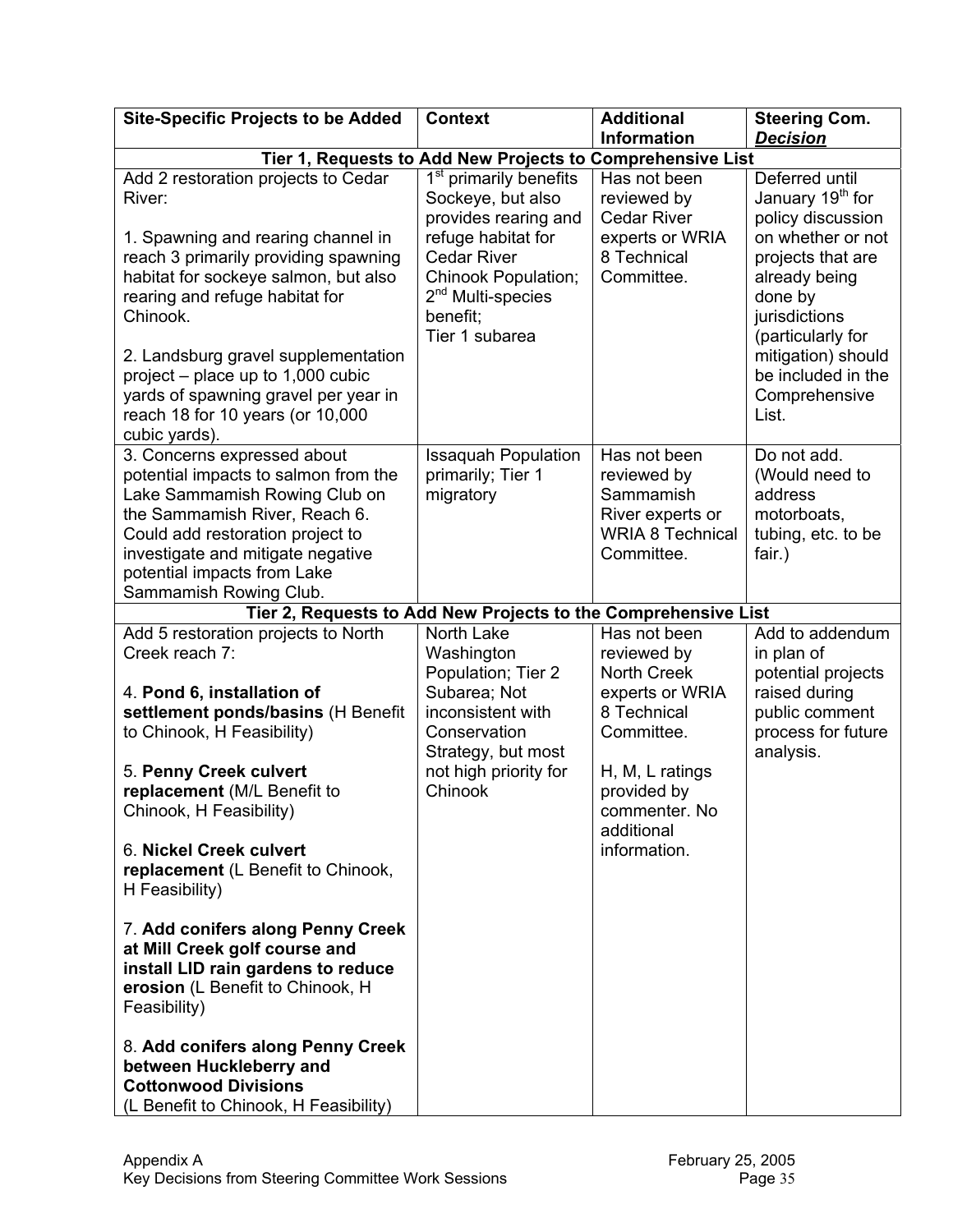|                                                                                                                                                                                                                                                                                                                                                      | <b>New Projects Related to Noxious Weed Infestations</b> |                                                                                                    |                                                                                         |
|------------------------------------------------------------------------------------------------------------------------------------------------------------------------------------------------------------------------------------------------------------------------------------------------------------------------------------------------------|----------------------------------------------------------|----------------------------------------------------------------------------------------------------|-----------------------------------------------------------------------------------------|
| 9. The Sammamish River is a<br>regional center for infestation for                                                                                                                                                                                                                                                                                   | North Lake<br>Washington and                             | Has not been<br>reviewed by                                                                        | Do not include in<br>plan. Noxious                                                      |
| garden loosestrife (a Class B noxious<br>weed). Any areas disturbed during<br>project implementation will be at risk<br>of invasion. Add basinwide<br>recommendation for eradication effort<br>on garden loosestrife throughout<br>Sammamish River.                                                                                                  | Issaquah<br>Populations; Tier 1<br>migratory             | Sammamish<br>River experts or<br><b>WRIA 8 Technical</b><br>Committee.                             | weeds already<br>addressed<br>adequately in the<br>plan and through<br>other processes. |
| 10. Kelsey/Richard Creeks harbor the<br>most extensive infestation of<br>policeman's helmet (a Class B<br>noxious weed). Add basinwide<br>recommendation for eradication of<br>policeman's helmet throughout<br>Kelsey Creek.                                                                                                                        | North Lake<br>Washington<br>Population; Tier 2           | Has not been<br>reviewed by<br><b>Kelsey Creek</b><br>experts or WRIA<br>8 Technical<br>Committee. |                                                                                         |
| 11. The lower Cedar River is heavily<br>infested with Japanese knotweed.<br>Add basinwide recommendation that<br>large knotweed patches adjacent to<br>habitat protection and restoration<br>projects be controlled (complete<br>eradication is impractical). Eradicate<br>the approximately 10 acres of<br>Japanese knotweed in the Upper<br>Cedar. | Cedar Population;<br>Tier 1 and 2                        | Has not been<br>reviewed by<br><b>Cedar River</b><br>experts or WRIA<br>8 Technical<br>Committee.  |                                                                                         |

- *Decision:* The Steering Committee decided to also add the third Lake Sammamish Kokanee project, which is to enhance mouth and lower reaches of George Davis Creek, in an addendum to the Comprehensive List for future analysis (project was initially proposed as a wild card addition to the Start List but not included by the Steering Committee).
- There were 2 requests to remove site-specific actions from the Comprehensive List:

| <b>Site-Specific Projects to be</b>       | <b>Context</b>     | <b>Additional</b>         | <b>Steering Com.</b> |
|-------------------------------------------|--------------------|---------------------------|----------------------|
| <b>Removed</b>                            |                    | <b>Information</b>        | <b>Decision</b>      |
| 1. Remove Cedar River restoration         | <b>Cedar River</b> | Project rated as H/M      | Remove from          |
| project C213 Explore additional           | Population;        | <b>Benefit to Chinook</b> | Comprehensive List.  |
| modification of Elliot levee              | Tier 1             | and L Feasibility.        |                      |
| (lowering) to allow greater flow into     | subarea            | Concerns about            |                      |
| constructed side channel.                 |                    | proposed project          |                      |
| Commenter opposed due to mitigation       |                    | reflected in notes in     |                      |
| obligations (built as mitigation project) |                    | Comp. list.               |                      |
| and concern that increasing flow          |                    |                           |                      |
| behind levee will increase property       |                    |                           |                      |
| damage. Question ecological benefit       |                    |                           |                      |
| of project.                               |                    |                           |                      |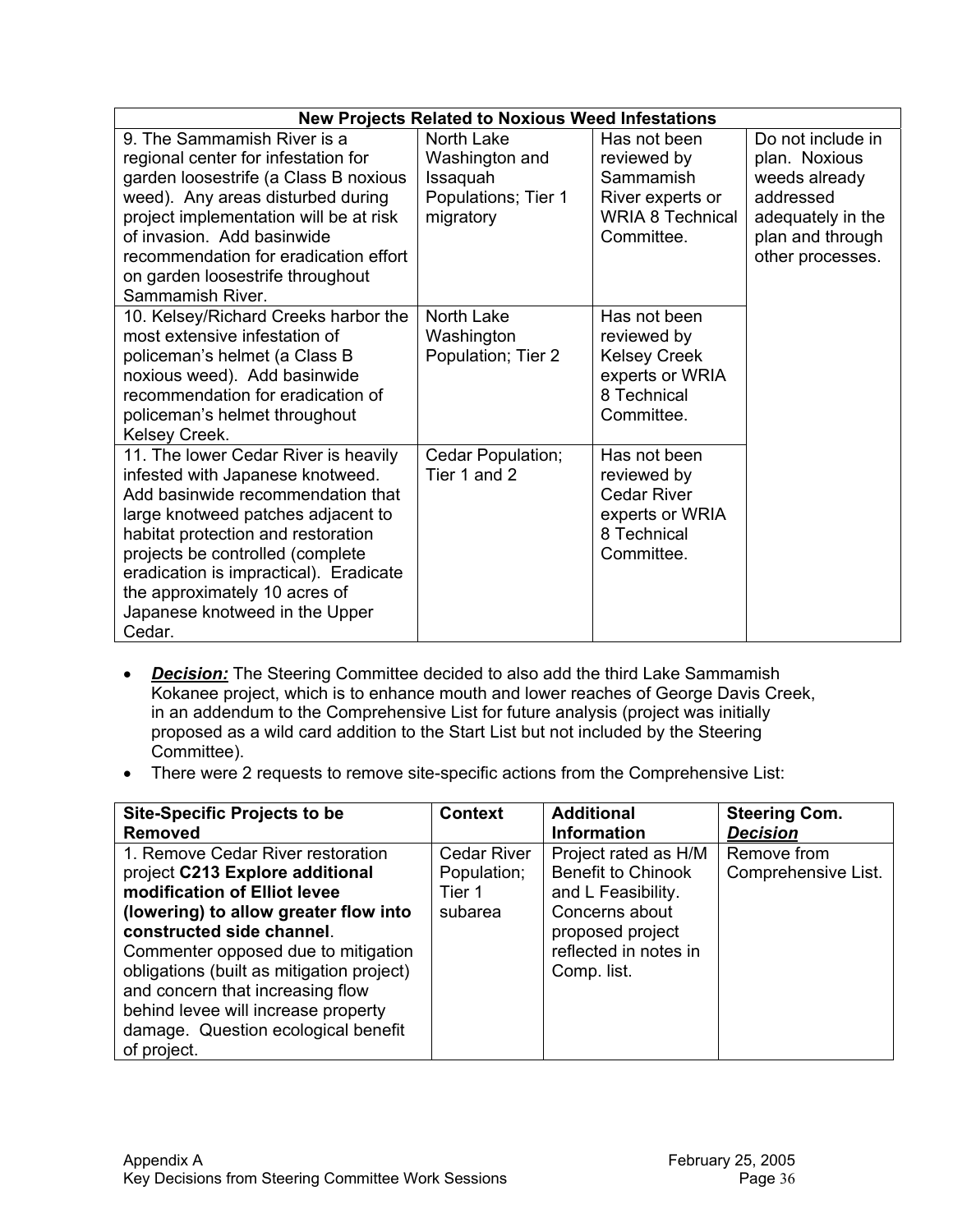| 2. Remove Cedar River restoration     | <b>Cedar River</b> | Project rated as M    | Defer to Jan. 19th   |
|---------------------------------------|--------------------|-----------------------|----------------------|
| project C202 Remove Bridges at        | Population;        | Benefit to Chinook;   | when a Boeing        |
| <b>Mouth of Cedar River and South</b> | Tier 1             | L Feasibility.        | representative could |
| Boeing Bridge (explore possibility if | subarea            | Concerns about        | be present for       |
| area is redeveloped). Use of bridges  |                    | proposed project      | discussion.          |
| expected to continue beyond first 10- |                    | reflected in notes in |                      |
| year implementation stage of plan.    |                    | Comp. list.           |                      |

### **Next Steps**

- **Decision:** Jane Lamensdorf-Bucher, WRIA 8 Watershed Coordinator, requested guidance from the Steering Committee on how to prioritize work products for the January 19<sup>th</sup> work session. The Steering Committee prioritized the service provider team's tasks as follows:
	- 1. Prepare policy issues for discussion by the Steering Committee at the January 19<sup>th</sup> work session.
	- 2. Write up and circulate the January  $12<sup>th</sup>$  Steering Committee decisions.
	- 3. Prepare and send out to the Steering Committee a summary of all the comments received on the plan.
- The service provider team will strive to get all of these items done prior to the January  $19<sup>th</sup>$  work session, but will prioritize their work per the Steering Committee's guidance.

#### **Key Decisions WRIA 8 Steering Committee Work Session #10 January 19, 2005**

**\_\_\_\_\_\_\_\_\_\_\_\_\_\_\_\_\_\_\_\_\_\_\_\_\_\_\_\_\_\_\_\_\_\_\_\_\_\_\_\_\_\_\_\_\_\_\_\_\_\_\_\_\_\_\_\_\_\_** 

**Decisions/Informational items are listed for the following topics. Decision items are shown as** *Decision***.** Other items were points to consider from Steering Committee members.

- Land Use Policy Decisions
- Changes to Commitments of Local Governments and Expectations of Non-Local Government Entities
- Changes to Comprehensive Lists of Actions
- Changes to Organizational Structure and Funding
- Changes to Measures and Monitoring
- Other Changes to Draft Plan
- Role of Steering Committee during Forum Review
- Response to NOAA Fisheries' Proposed Critical Habitat Designation
- Plan Ready to Submit to the Forum?

Most of the day's focus was to determine whether and how the Steering Committee wanted to respond to changes proposed to different chapters and sections of the WRIA 8 Chinook Salmon Conservation Plan through the public review process.

#### **Land Use Policy Decisions**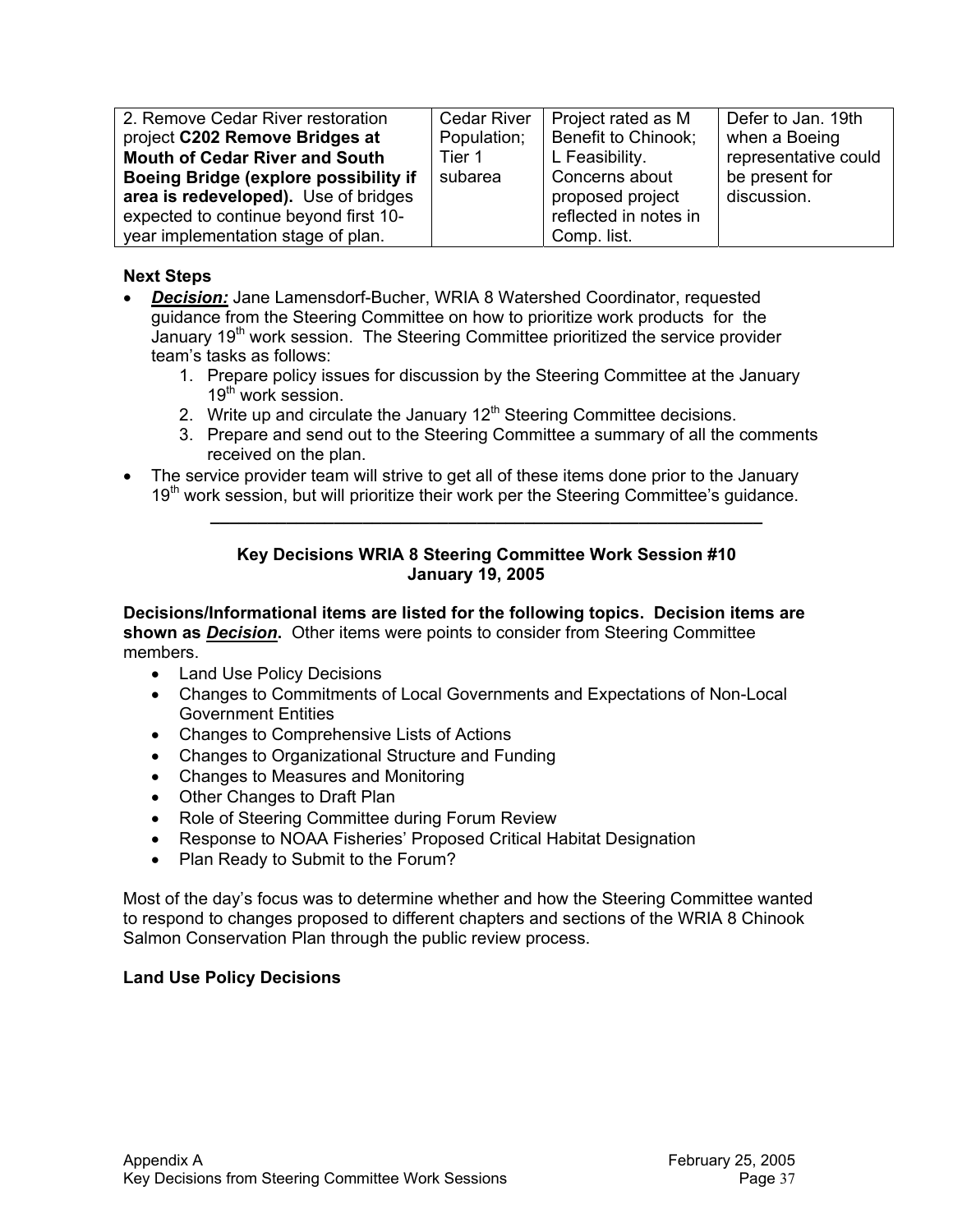| Requested Change, Addition, or Deletion<br>from Public Comment                                                                                                                     | <b>Steering Committee Decision</b>                                                                                                                                                                                                                                                                        |
|------------------------------------------------------------------------------------------------------------------------------------------------------------------------------------|-----------------------------------------------------------------------------------------------------------------------------------------------------------------------------------------------------------------------------------------------------------------------------------------------------------|
| Add to existing actions: Nominate high quality<br>headwaters and spawning habitat as<br>Outstanding Resource Waters (all 3<br>populations)                                         | Add this action with additional introductory language:<br>"Jurisdictions should coordinate with appropriate<br>entities to nominate"                                                                                                                                                                      |
| Add to existing actions: Clarify reference to best<br>available science - WRIA 8 conservation<br>strategy is one of many available BAS resources<br>(Cedar, applies to all 3)      | Add this clarification as proposed.                                                                                                                                                                                                                                                                       |
| Add to existing actions: specific references to<br>SR-520, I-405, and new SR-520 bridge in water<br>quality actions (Cedar, North Lake Washington<br>[NLW] tributaries, Migratory) | Make sure existing actions identify need to address<br>stormwater impacts from major transportation and other<br>projects (including new and expanded roads) proposed<br>during 10-year time frame; do not add references to<br>specific roads. Note impacts are from existing and<br>future road runoff. |
| Add to existing actions: Support update of 1993<br>North Creek Watershed Plan and 2002<br>Drainage Needs Report to address groundwater<br>detention and recharge (NLW Tier 2)      | Add this clarification as proposed.                                                                                                                                                                                                                                                                       |
| Add to existing actions: Address application of<br>herbicides on aquatic weeds, involve State<br>Depts. of Ecology and Agriculture (Migratory)                                     | Do not add this clarification to existing action; add to<br>existing action: "coordinate with relevant agencies."                                                                                                                                                                                         |
| Add details to actions about altered hydrology<br>and oil spills (Nearshore)                                                                                                       | Do not make this clarification.                                                                                                                                                                                                                                                                           |

| <b>Requested Change, Addition, or Deletion</b><br>from Public Comment                                                                                                                | <b>Steering Committee Decision</b>                                                                                                                                                                                                                                                                                                                                                                                                                                   |
|--------------------------------------------------------------------------------------------------------------------------------------------------------------------------------------|----------------------------------------------------------------------------------------------------------------------------------------------------------------------------------------------------------------------------------------------------------------------------------------------------------------------------------------------------------------------------------------------------------------------------------------------------------------------|
| Add new action: Snohomish and King Counties<br>should prohibit mining operations that damage<br>Chinook habitat (not sure where applies).                                            | Put this action on addendum for further analysis. Word<br>the action as: "Counties should adopt regulations to<br>provide for: (1) a more comprehensive review of<br>proposed gravel mining developments adjacent to or<br>near waterways affecting salmonid streams; and (2) an<br>increase in enforcement activity for clearing and<br>grading and erosion control violations, especially in<br>sensitive areas and near waterways affecting salmonid<br>streams." |
| Add new action: Require septic tanks to be<br>pumped and inspected every five years (could<br>apply to all 3 populations)                                                            | Do not add this action; it is sufficiently covered by<br>existing laws.                                                                                                                                                                                                                                                                                                                                                                                              |
| Add to existing actions: retrofit stormwater<br>facilities that have been rendered ineffective<br>over time (all 3 populations)                                                      | Do not add this language. Do add action from Issaquah<br>start list to other start lists, but amend it as follows:<br>"Identify water quality problems and address through<br>stormwater management programs (including low<br>impact development best management practices),<br>current and future TMDLs, and livestock management<br>programs, and upgrade stormwater facilities, where<br>possible, to improve water quality and flows."                          |
| Change existing actions: Change "should not<br>move urban growth area (UGA)" to "consider<br>impacts to salmon  habitat when considering<br>whether to move UGA" (NLW Tiers 1 and 2) | Word this action as: "jurisdictions should not move<br>urban growth area boundary in Bear and Little Bear<br>subareas, unless such change is beneficial to salmon."                                                                                                                                                                                                                                                                                                  |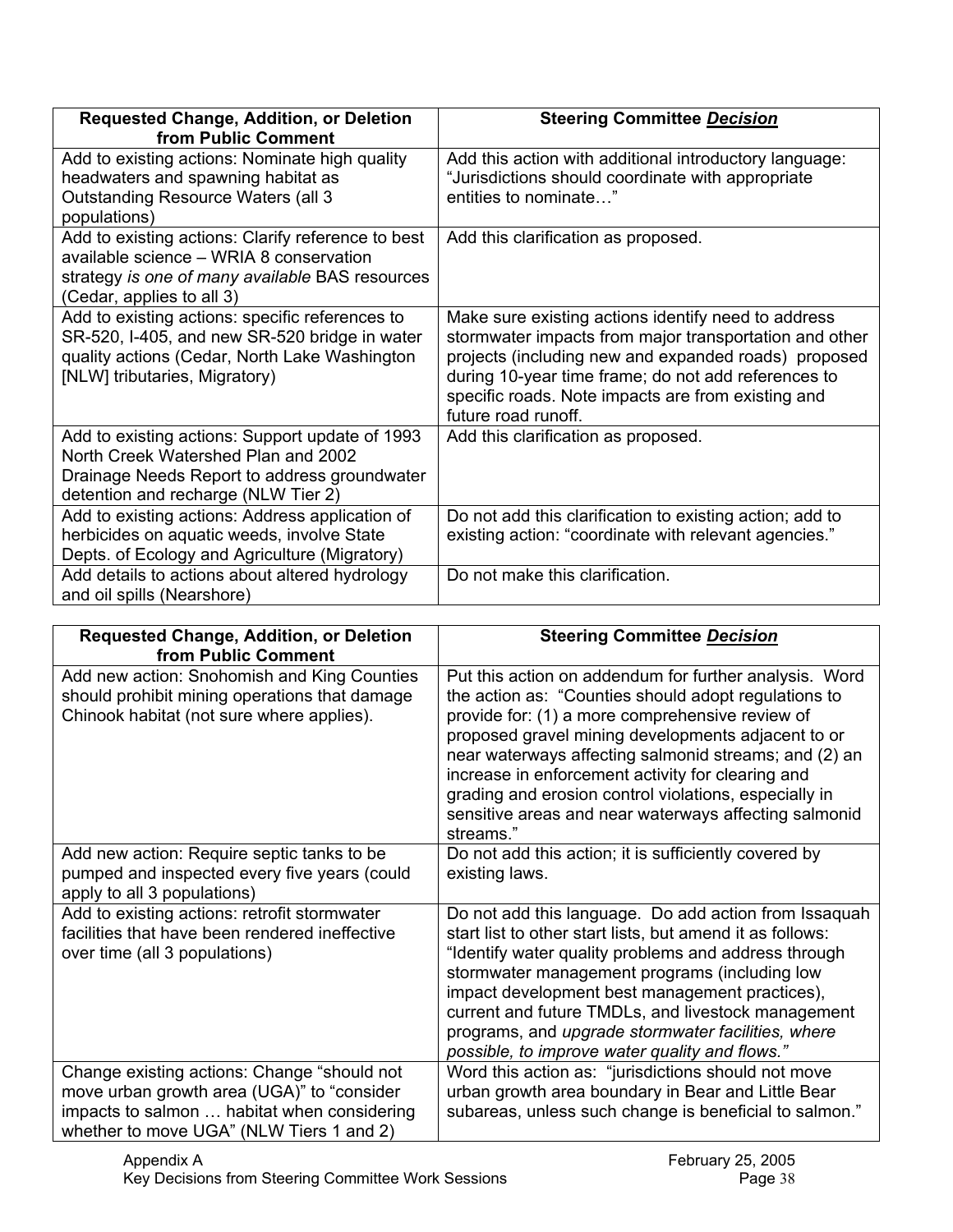| Delete or change existing actions: on forest<br>cover, transferable development rights, non-<br>conforming uses, and low impact development<br>(NLW Tier 2) | Do not change existing actions.                     |
|-------------------------------------------------------------------------------------------------------------------------------------------------------------|-----------------------------------------------------|
| Delete existing actions about coordinating with<br>South King County Groundwater Management                                                                 | Do not delete existing action.                      |
|                                                                                                                                                             |                                                     |
| Committee (Cedar Tiers 1 and 2)                                                                                                                             |                                                     |
| Delete existing action about considering impacts                                                                                                            | Do not delete existing action; add "coordinate with |
| of climate change on flows (Cedar Tier 1)                                                                                                                   | Shared Strategy's chapter on climate change."       |

#### **Changes to Commitments of Local Governments and Expectations of Non-Local Government Entities**

| <b>Public Comment/Issue</b>                                                                                                                                                                                                                                                                                                                                                                                                                                                                                                                                                                                                                                                                                                                                                                                             | <b>Steering Committee</b><br><b>Direction to Date</b>                                                                                                                                                                                                                                                                                                                                                                                                                                                                                                                                                                                                                                                                         | <b>Response Options</b>                                                                                              | <b>Steering</b><br>Cmte.<br><b>Decision</b> |
|-------------------------------------------------------------------------------------------------------------------------------------------------------------------------------------------------------------------------------------------------------------------------------------------------------------------------------------------------------------------------------------------------------------------------------------------------------------------------------------------------------------------------------------------------------------------------------------------------------------------------------------------------------------------------------------------------------------------------------------------------------------------------------------------------------------------------|-------------------------------------------------------------------------------------------------------------------------------------------------------------------------------------------------------------------------------------------------------------------------------------------------------------------------------------------------------------------------------------------------------------------------------------------------------------------------------------------------------------------------------------------------------------------------------------------------------------------------------------------------------------------------------------------------------------------------------|----------------------------------------------------------------------------------------------------------------------|---------------------------------------------|
| 1. Level of commitments<br>requested of local governments.<br>There was a range of comments<br>at both ends of the spectrum,<br>although more called for firmer<br>commitments:<br>Require local governments to<br>implement plan by:<br>codifying plan<br>recommendations<br>setting a minimum bar to<br>be eligible for funding<br>adopting regulations,<br>incentives, outreach<br>before seeking more<br>funding<br>signing formal interlocal<br>agreements<br>directing funding priorities<br>for open space to plan<br>implementation<br>requiring clear structure to<br>show how implementation<br>and enforcement will occur<br>creating basin<br>concurrency levels as for<br>drinking water, traffic<br>Local governments should<br>set their own priorities, have<br>flexibility on how to implement<br>plan | <b>Steering Committee</b><br>recommended as a<br>minimum commitment from<br>local governments:<br>"city/county councils pass<br>resolutions to formally<br>consider plan as<br>guidance and best<br>available science for<br>capital improvement<br>projects, critical areas<br>ordinances,<br>comprehensive plan<br>updates, NPDES [pollution<br>discharge] permits,<br>required under state law".<br><b>Steering Committee also</b><br>offered two additional other<br>options for local<br>governments choosing<br>to make a higher level of<br>commitment. These are<br>local councils commit to<br>implement particular<br>actions or local<br>governments ratify/adopt<br>the entire plan as policy).<br>See Chapter 8. | NO CHANGE -- Plan offers a<br>range for local governments<br>to choose among. Topic for<br>Forum to discuss further. | Agreed.                                     |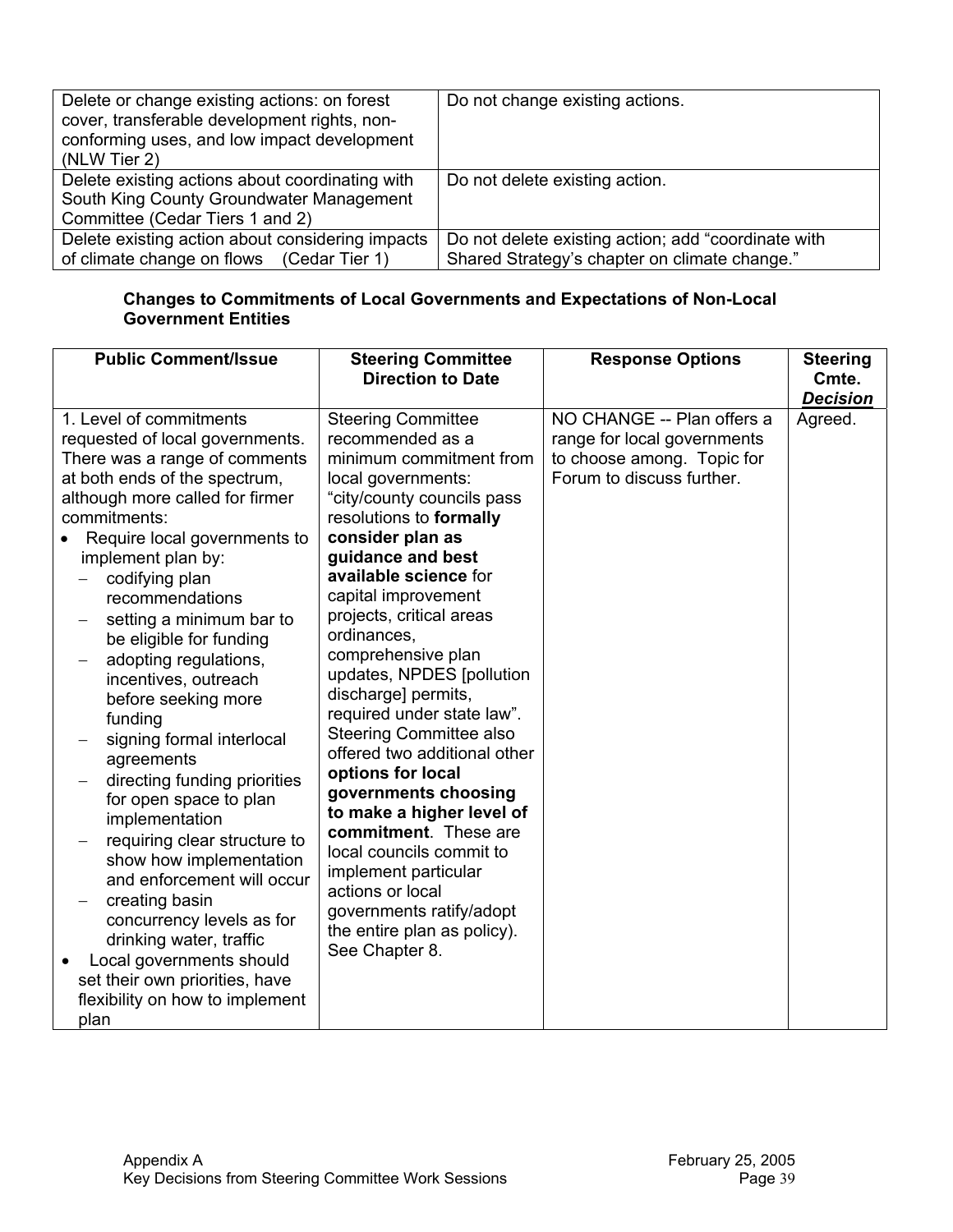| 2. Expectations of non-local<br>governmental entities.<br>Comments seek firmer requests<br>of federal and state govt.:<br>Specify that future<br>$\bullet$<br>transportation and<br>infrastructure planning<br>incorporate WRIA 8 plan and<br>reflect salmon habitat needs<br>Get agreements and<br>$\bullet$<br>specificity from federal and<br>state governments on items<br>such as:<br>harvest and hatcheries<br>delisting criteria<br>$\qquad \qquad -$<br>legal assurances<br>$\overbrace{\phantom{12322111}}$<br>rewards/incentives for<br>implementation<br>Collaborate on lobbying and<br>$\bullet$<br>other means to seek federal<br>and state assurances and<br>funding | <b>Steering Committee</b><br>recommended that<br>"recovery of salmon be<br>undertaken by a <b>broad</b><br>partnership that reaches<br>beyond local<br>governments to include<br>citizens, homeowners,<br>community groups, non-<br>profit agencies,<br>businesses, developers,<br>public agencies, and the<br>co-managers." The plan<br>offers examples of what<br>these entities can<br>implement. The plan also<br>includes tools for non-local<br>governments to show<br>support of plan<br>implementation as well as<br>various means to request<br>this support. See Chapter | ADD CLARIFYING DETAIL --<br>Plan offers recommendations<br>for support and participation<br>by others. Could add more<br>details to list of examples of<br>what is requested from state<br>and federal government and<br>how to request it.<br>Plan offers examples,<br>particularly in public outreach<br>actions, of opportunities for<br>non-governmental entities.                                   | Agreed.<br>Also add<br>language<br>that<br>implement<br>-ing juris-<br>dictions<br>and stake-<br>holders<br>should<br>coordinate<br>lobbying<br>efforts.<br>Note that<br>federal<br>govt has<br>long-term<br>obligation<br>to help<br>because<br>their<br>earlier |
|------------------------------------------------------------------------------------------------------------------------------------------------------------------------------------------------------------------------------------------------------------------------------------------------------------------------------------------------------------------------------------------------------------------------------------------------------------------------------------------------------------------------------------------------------------------------------------------------------------------------------------------------------------------------------------|------------------------------------------------------------------------------------------------------------------------------------------------------------------------------------------------------------------------------------------------------------------------------------------------------------------------------------------------------------------------------------------------------------------------------------------------------------------------------------------------------------------------------------------------------------------------------------|----------------------------------------------------------------------------------------------------------------------------------------------------------------------------------------------------------------------------------------------------------------------------------------------------------------------------------------------------------------------------------------------------------|-------------------------------------------------------------------------------------------------------------------------------------------------------------------------------------------------------------------------------------------------------------------|
| private lands.                                                                                                                                                                                                                                                                                                                                                                                                                                                                                                                                                                                                                                                                     |                                                                                                                                                                                                                                                                                                                                                                                                                                                                                                                                                                                    |                                                                                                                                                                                                                                                                                                                                                                                                          | watershed<br>over long<br>term.                                                                                                                                                                                                                                   |
| 3. Local governments should get<br>credit for implementing habitat<br>restoration actions, including<br>past projects done voluntarily                                                                                                                                                                                                                                                                                                                                                                                                                                                                                                                                             | <b>Steering Committee has</b><br>not discussed this issue.                                                                                                                                                                                                                                                                                                                                                                                                                                                                                                                         | SEPARATE PROPOSAL - In<br>the interests of meeting the<br>plan schedule, a proposal is<br>coming to the Steering<br>Committee to recommend<br>scoping a progress report that<br>could include current and<br>past actions. The scoping<br>process would allow more<br>time to discuss the question<br>as well as contents, such as<br>types of actions to be<br>included and appropriate time<br>period. | Approved.<br>The<br>progress<br>report will<br>be scoped<br>after the<br>plan goes<br>to the<br>Forum for<br>review<br>and<br>approval.                                                                                                                           |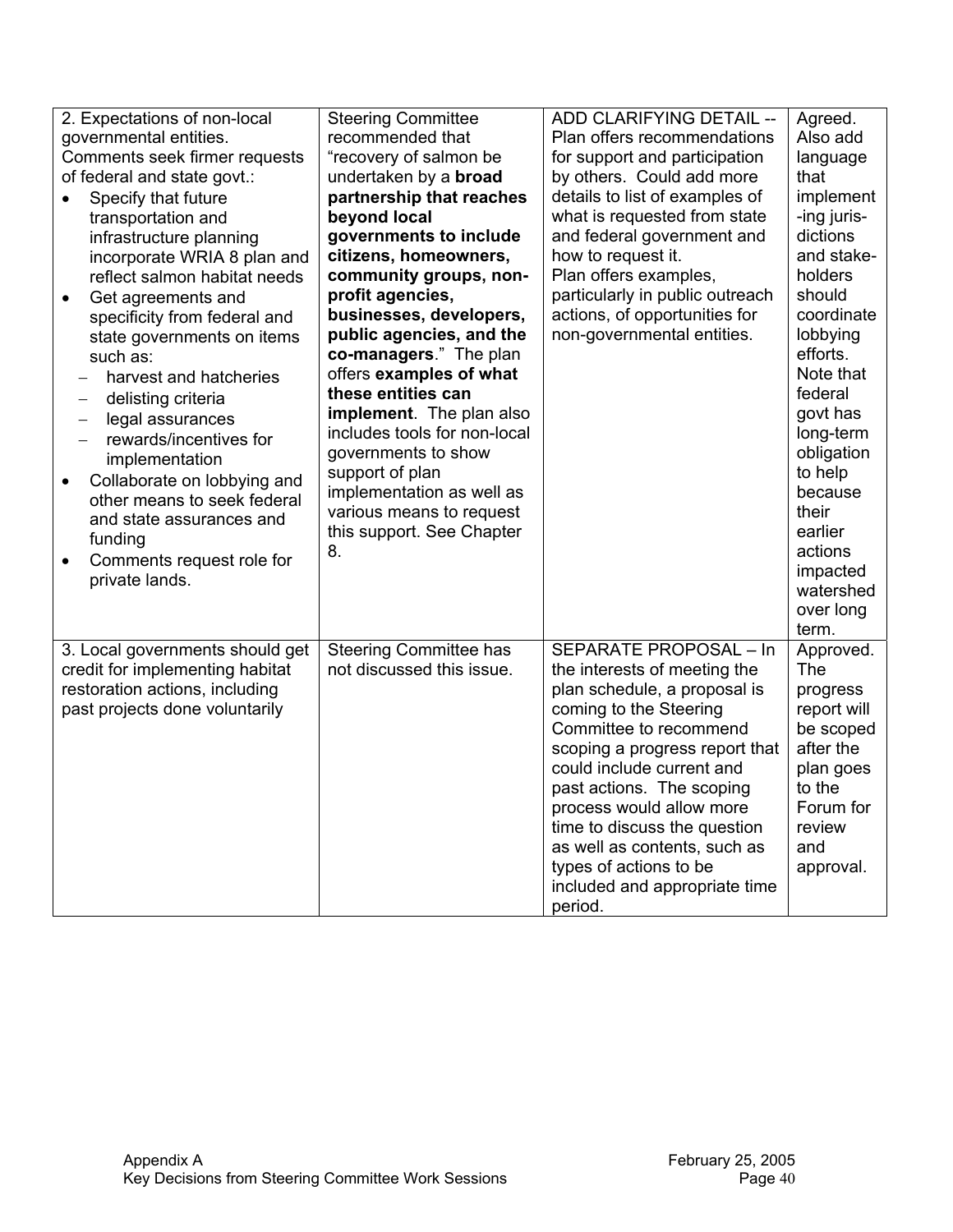| 4. Use mitigation as a vehicle for<br>plan implementation | The Steering Committee<br>has recommended that<br>other efforts such as state<br>transportation projects<br>(e.g., rebuilding Hwy 520,<br>widening I-405) implement<br>or fund actions in the<br>WRIA 8 plan for their<br>mitigation. However, the<br><b>Steering Committee has</b><br>not discussed whether to<br>give credit to actions local<br>governments are required | <b>ADD CLARIFYING</b><br>LANGUAGE in Chapter 8,<br>Commitments and<br>Expectations, to give<br>examples of state projects<br>that should implement or fund<br>WRIA 8 plan actions as<br>mitigation.<br>A proposal will be made at<br>the January 19 <sup>th</sup> work session<br>to scope a progress report on<br>current actions local | Agreed to<br>both parts.<br><b>Examples</b><br>of state<br>projects<br>should be<br>listed with<br>statement<br>that as<br>future<br>projects<br>come up,<br>those |
|-----------------------------------------------------------|-----------------------------------------------------------------------------------------------------------------------------------------------------------------------------------------------------------------------------------------------------------------------------------------------------------------------------------------------------------------------------|------------------------------------------------------------------------------------------------------------------------------------------------------------------------------------------------------------------------------------------------------------------------------------------------------------------------------------------|--------------------------------------------------------------------------------------------------------------------------------------------------------------------|
|                                                           |                                                                                                                                                                                                                                                                                                                                                                             |                                                                                                                                                                                                                                                                                                                                          |                                                                                                                                                                    |
|                                                           |                                                                                                                                                                                                                                                                                                                                                                             |                                                                                                                                                                                                                                                                                                                                          |                                                                                                                                                                    |
|                                                           |                                                                                                                                                                                                                                                                                                                                                                             |                                                                                                                                                                                                                                                                                                                                          |                                                                                                                                                                    |
|                                                           |                                                                                                                                                                                                                                                                                                                                                                             |                                                                                                                                                                                                                                                                                                                                          |                                                                                                                                                                    |
|                                                           |                                                                                                                                                                                                                                                                                                                                                                             |                                                                                                                                                                                                                                                                                                                                          |                                                                                                                                                                    |
|                                                           |                                                                                                                                                                                                                                                                                                                                                                             |                                                                                                                                                                                                                                                                                                                                          |                                                                                                                                                                    |
|                                                           |                                                                                                                                                                                                                                                                                                                                                                             |                                                                                                                                                                                                                                                                                                                                          |                                                                                                                                                                    |
|                                                           | to do as mitigation under                                                                                                                                                                                                                                                                                                                                                   | governments and others are                                                                                                                                                                                                                                                                                                               | should                                                                                                                                                             |
|                                                           | other laws.                                                                                                                                                                                                                                                                                                                                                                 | already taking that benefit                                                                                                                                                                                                                                                                                                              | also be                                                                                                                                                            |
|                                                           |                                                                                                                                                                                                                                                                                                                                                                             | salmon. As part of that                                                                                                                                                                                                                                                                                                                  | included.                                                                                                                                                          |
|                                                           |                                                                                                                                                                                                                                                                                                                                                                             | scoping, there could be                                                                                                                                                                                                                                                                                                                  |                                                                                                                                                                    |
|                                                           |                                                                                                                                                                                                                                                                                                                                                                             | discussion on whether or how                                                                                                                                                                                                                                                                                                             |                                                                                                                                                                    |
|                                                           |                                                                                                                                                                                                                                                                                                                                                                             | to give credit for mitigation                                                                                                                                                                                                                                                                                                            |                                                                                                                                                                    |
|                                                           |                                                                                                                                                                                                                                                                                                                                                                             | already required under laws                                                                                                                                                                                                                                                                                                              |                                                                                                                                                                    |
|                                                           |                                                                                                                                                                                                                                                                                                                                                                             | or permits.                                                                                                                                                                                                                                                                                                                              |                                                                                                                                                                    |

# **Changes to Comprehensive Lists of Actions**

**Decisions Related to Site Specific Project Actions on Comprehensive Lists:** 

• Requests to Add Site-Specific Projects to the Comprehensive Lists

| <b>Site-Specific Projects to be</b><br><b>ADDED</b> | <b>Context/Past</b><br><b>Steering Committee</b> | <b>Additional</b><br><b>Information</b> | <b>Potential</b><br><b>Response</b> | <b>Steering</b><br><b>Committee</b> |
|-----------------------------------------------------|--------------------------------------------------|-----------------------------------------|-------------------------------------|-------------------------------------|
|                                                     | <b>Direction</b>                                 |                                         |                                     | <b>Decision</b>                     |
| Add 2 restoration projects to                       | #1 primarily benefits                            | Deferred from                           | <b>SEPARATE</b>                     | Projects will                       |
| Cedar River:                                        | Sockeye, but also                                | January 12th                            | PROPOSAL:                           | be considered                       |
| 1. Spawning and rearing                             | provides rearing and                             | until January                           | See "Proposal                       | in proposed                         |
| channel in reach 3 primarily                        | refuge habitat for                               | $19th$ for policy                       | to Scope a                          | Report on                           |
| providing spawning habitat for                      | <b>Cedar River Chinook</b>                       | discussion on                           | Report on                           | Current                             |
| sockeye salmon, but also                            | Population; #2 has                               | whether or                              | Current                             | <b>Actions Under</b>                |
| rearing and refuge habitat for                      | Multi-species benefit;                           | not projects                            | <b>Actions Under</b>                | Way to                              |
| Chinook.                                            | Tier 1 subarea.                                  | that are                                | Way to Benefit                      | <b>Benefit</b>                      |
|                                                     |                                                  | already being                           | Chinook                             | Chinook                             |
| 2. Landsburg gravel                                 | Has not been reviewed                            | done by                                 | Salmon                              | Salmon                              |
| supplementation project -                           | by Cedar River experts                           | jurisdictions                           | Habitat". A                         | Habitat to be                       |
| place up to 1,000 cubic yards                       | or WRIA 8 Technical                              | (particularly                           | separate report                     | scoped after                        |
| of spawning gravel per year in                      | Committee. The                                   | for mitigation)                         | could be                            | the plan is                         |
| reach 18 for 10 years (or                           | <b>Steering Committee</b>                        | should be                               | scoped as an                        | finalized.                          |
| 10,000 cubic yards).                                | approved the process                             | included in                             | early progress                      |                                     |
|                                                     | for development of the                           | the Compre-                             | report on the                       |                                     |
|                                                     | Comprehensive List.                              | hensive List.                           | plan.                               |                                     |
|                                                     |                                                  |                                         |                                     |                                     |

• Requests to Remove Site-Specific Projects from the Comprehensive Lists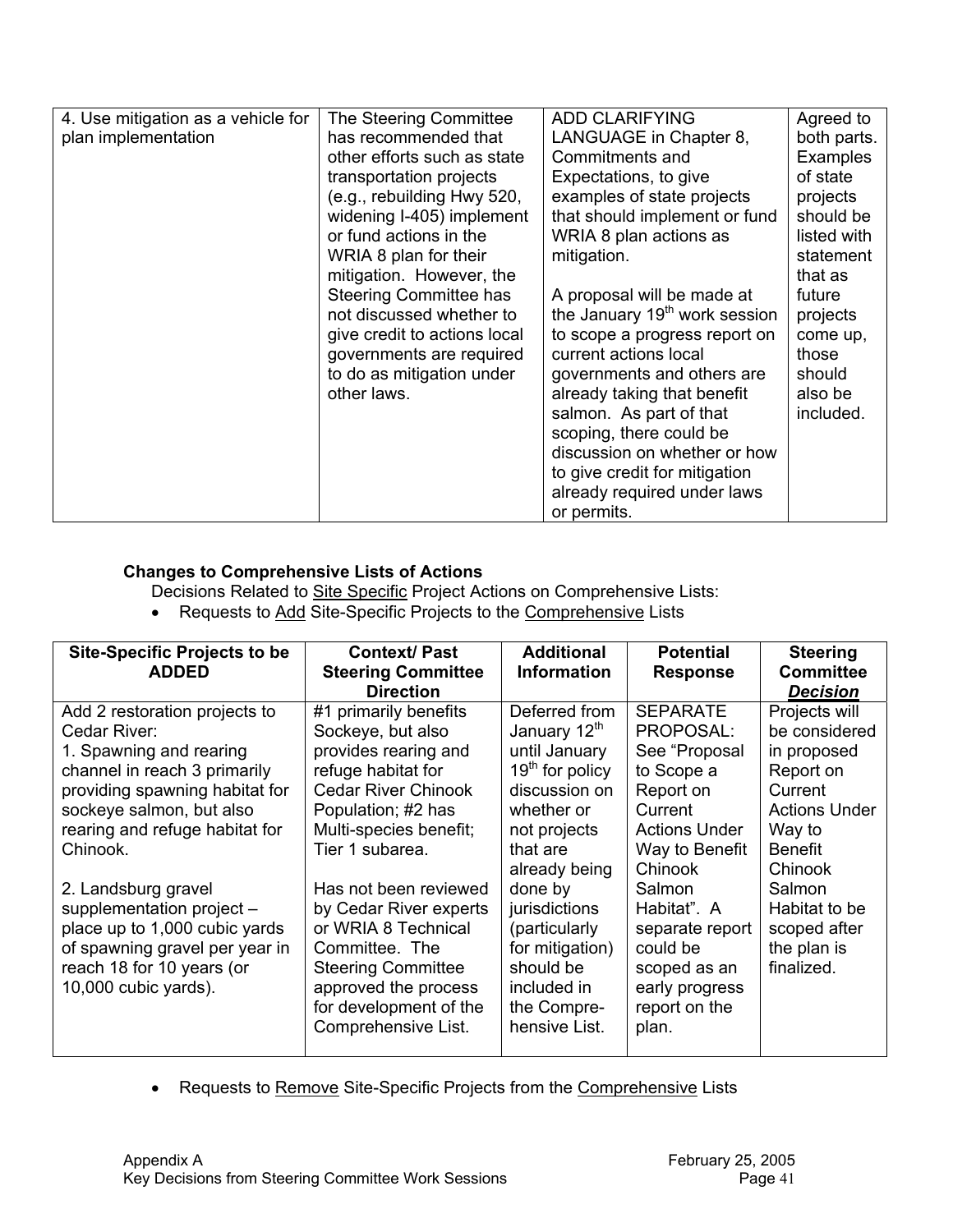| <b>Site-Specific Projects</b><br>to be REMOVED | <b>Context/Past</b><br><b>Steering</b><br><b>Committee</b><br><b>Direction</b> | <b>Additional</b><br><b>Information</b> | <b>Potential Response</b>                                | <b>Steering</b><br>Cmte.<br><b>Decision</b> |
|------------------------------------------------|--------------------------------------------------------------------------------|-----------------------------------------|----------------------------------------------------------|---------------------------------------------|
| 3. Remove C202                                 | <b>Cedar River</b>                                                             | Project rated                           | <b>KEEP ON LIST OR REMOVE:</b>                           | Remove                                      |
| <b>Remove Bridges at</b>                       | Population;                                                                    | as Medium                               | Decision deferred from January                           | project                                     |
| <b>Mouth of Cedar River</b>                    | Tier 1 subarea                                                                 | Benefit to                              | 12 <sup>th</sup> until Jan. 19 <sup>th</sup> when Boeing | C202 from                                   |
| and South Boeing                               |                                                                                | Chinook; Low                            | representative could be present                          | Compre-                                     |
| <b>Bridge (explore</b>                         | The Steering                                                                   | Feasibility.                            | for discussion. Could keep on                            | hensive                                     |
| possibility if area is                         | Committee                                                                      | Concerns                                | Comprehensive List given that                            | List.                                       |
| redeveloped and                                | approved the                                                                   | about                                   | proposed project came out of                             |                                             |
| therefore bridges are                          | process for                                                                    | proposed                                | WRIA 8 process and the project                           |                                             |
| no longer needed). Use                         | development                                                                    | project                                 | description reflects the                                 |                                             |
| of bridges expected to                         | of the                                                                         | reflected in                            | uncertainty of situation and the                         |                                             |
| continue beyond first 10-                      | Comprehen-                                                                     | notes in                                | concerns that have been raised                           |                                             |
| year implementation                            | sive List.                                                                     | Comprehen-                              | OR could remove from list                                |                                             |
| stage of plan.                                 |                                                                                | sive list.                              | given the relatively low rating                          |                                             |
|                                                |                                                                                |                                         | this project received.                                   |                                             |

• Requested Changes to Comprehensive Lists Related to Site-Specific Projects

| <b>Requested CHANGES to</b><br><b>Site-Specific Projects</b>                                                                                                                                                                                                                                                                                                                                                                           | Context/<br><b>Past</b><br><b>Steering</b><br><b>Committee</b><br><b>Direction</b>                                                                                                                                                                           | <b>Additional</b><br>Infor-<br>mation | <b>Potential Response</b>                                                                                                                                                                                                                                                   | <b>Steering</b><br><b>Committee</b><br><b>Decision</b> |
|----------------------------------------------------------------------------------------------------------------------------------------------------------------------------------------------------------------------------------------------------------------------------------------------------------------------------------------------------------------------------------------------------------------------------------------|--------------------------------------------------------------------------------------------------------------------------------------------------------------------------------------------------------------------------------------------------------------|---------------------------------------|-----------------------------------------------------------------------------------------------------------------------------------------------------------------------------------------------------------------------------------------------------------------------------|--------------------------------------------------------|
| 1.6 commenters were<br>concerned about<br>recommendations to add<br>large woody debris to Cedar<br><b>River and Sammamish River</b><br>due to potential hazard posed<br>to river users such as boaters<br>and swimmers. They had<br>specific recommendations to<br>minimize the danger such as<br>wood being placed only by<br>licensed engineer, and<br>project teams consulting with<br>organized river groups in<br>project design. | Cedar and<br>North Lake<br>Washington<br>Populations;<br>Tier 1<br>Steering<br>Committee<br>has<br>recognized<br>that the<br>Conservation<br>Strategy<br>highlights the<br>importance<br>of LWD for<br>salmon, but<br>also the<br>need for<br>public safety. |                                       | ADD CAVEAT: Could add<br>language about needing to<br>reduce potential hazard of<br>large woody debris<br>placement to river users<br>with recommendations for<br>how it should be done to<br>Introduction to Chapter 9<br>Start List and Chapter 10<br>Comprehensive List. | Agreed.                                                |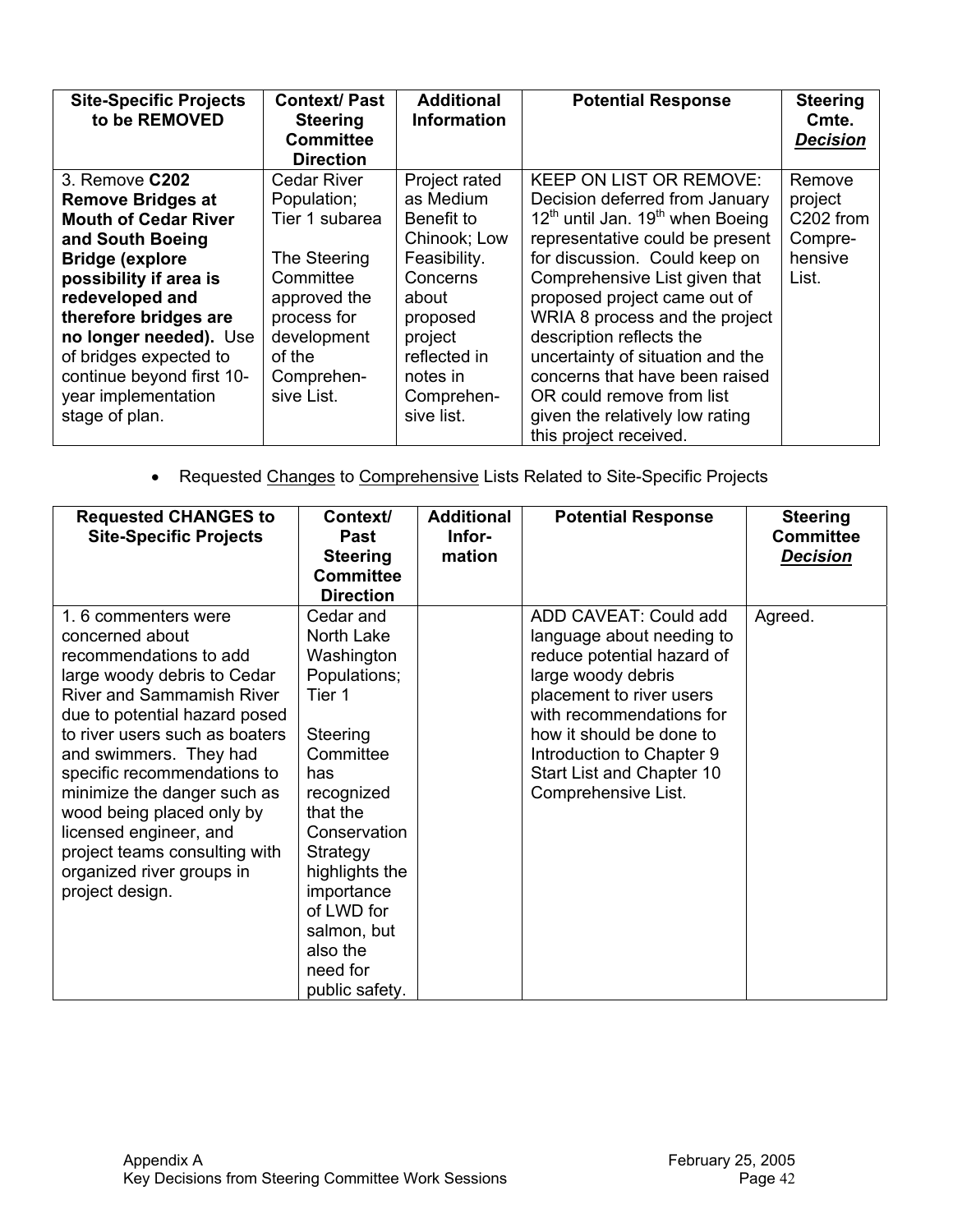| 2. Had 2 potentially conflicting<br>comments about beavers.<br>One was concerned that<br>$\bullet$<br>beavers have caused fish<br>barriers on Bear Creek<br>that should be removed.<br>The other said that Little<br>$\bullet$<br>Bear and North Creek<br>need more beavers and<br>recommended changing<br>land use adjacent to<br>prime beaver habitat to<br>permit greatest extent of<br>beaver usage.                                                                                                                                                                                                                      | North Lake<br>Washington<br>Population;<br>Tiers 1 and 2<br>Steering<br>Committee<br>has not<br>discussed.                         |                                                                     | <b>FUTURE ANALYSIS:</b><br>Could add to addendum<br>for future analysis.                                                                                                                                                                                                                  | Agreed.                                                                                                                                                                                                                                                                                          |
|-------------------------------------------------------------------------------------------------------------------------------------------------------------------------------------------------------------------------------------------------------------------------------------------------------------------------------------------------------------------------------------------------------------------------------------------------------------------------------------------------------------------------------------------------------------------------------------------------------------------------------|------------------------------------------------------------------------------------------------------------------------------------|---------------------------------------------------------------------|-------------------------------------------------------------------------------------------------------------------------------------------------------------------------------------------------------------------------------------------------------------------------------------------|--------------------------------------------------------------------------------------------------------------------------------------------------------------------------------------------------------------------------------------------------------------------------------------------------|
| 3. Commenter requests edit<br>to Cedar River C201 Explore<br><b>Opportunities to Improve</b><br>Habitat in Reach 1. "If<br>existing land uses change in<br>the future, explore<br>opportunities to reduce<br>channel confinement,<br>increase riparian function and<br>increase LWD." Says that<br>reducing channel<br>confinement is impractical in<br>urban center.                                                                                                                                                                                                                                                         | Cedar<br>Population;<br>Tier 1<br>The Steering<br>Committee<br>approved the<br>process for<br>development<br>of the Comp.<br>List. | Rated<br>Medium<br>Benefit to<br>Chinook,<br>Low<br>Feasibility     | ADD TO COMMENTS OR<br><b>ACCEPT EDIT: Could add</b><br>notes to the Comment<br>section stating that<br>reducing channel<br>confinement in urban<br>center would be very<br>difficult OR accept<br>proposed edit.                                                                          | Keep project<br>description as it<br>is currently.<br>Add to notes for<br>project about<br>the difficulty of<br>reducing<br>channel<br>confinement in<br>urban setting<br>and the need to<br>consult with the<br>Corps of<br>Engineers on<br>any project in<br>this reach of the<br>Cedar River. |
| 4. Commenter comments on<br>C209 Maplewood<br><b>Neighborhood flood</b><br>buyouts and floodplain<br>restoration and other Cedar<br>River flood buyouts. Buyouts<br>by themselves provide no<br>benefit to fish. Buyouts only<br>have benefit in coordination<br>with comprehensive habitat<br>restoration in area of buyout.<br>Hard to justify spending<br>regional funding on flood<br>buyouts when caused by one<br>jurisdiction's past land use<br>decisions and piece-meal<br>nature of buying homes only<br>from willing sellers makes it<br>difficult to amass enough<br>buyouts for habitat restoration<br>to occur. | Cedar<br>Population;<br>Tier 1                                                                                                     | C209 rated<br>High<br>Benefit to<br>Chinook,<br>Low<br>Feasibility. | <b>ADD CLARIFYING</b><br>LANGUAGE: Could add to<br>notes for Cedar River flood<br>buyout and floodplain<br>recommendations<br>acknowledging that<br>buyouts alone do not<br>provide significant benefits<br>to Chinook. They are only<br>a first phase of a future<br>restoration effort. | Agreed.                                                                                                                                                                                                                                                                                          |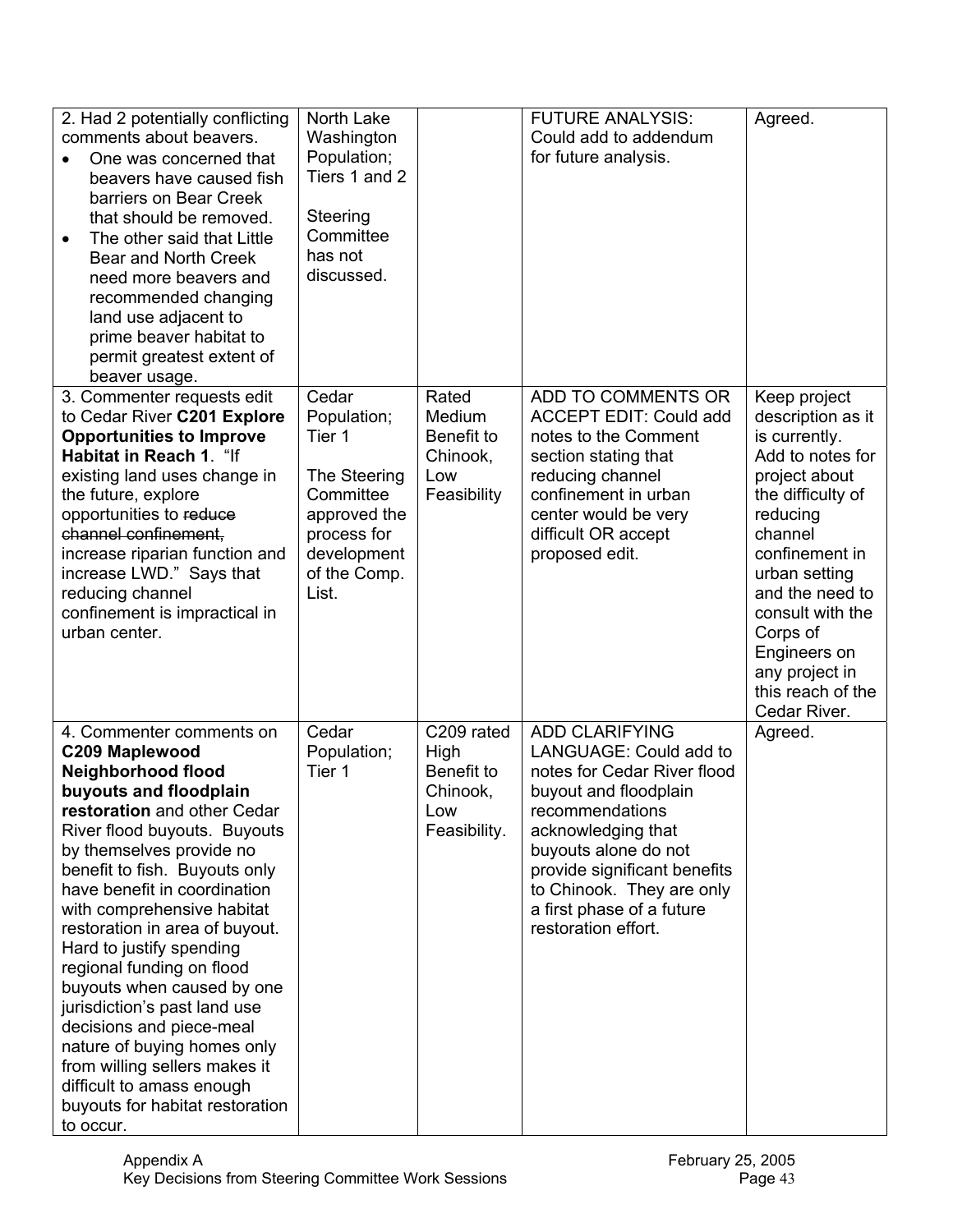| 5. Public commenter           | Cedar       | ADD TO COMMENT              | No action. |
|-------------------------------|-------------|-----------------------------|------------|
| expressed hope that planned   | Population; | <b>SECTION OR NO</b>        |            |
| Lakeshore Landing             | Tier 1      | <b>ACTION: Could add as</b> |            |
| Development could extend      | Migratory   | opportunity in notes for    |            |
| wildlife habitat that Gene    |             | Lake Washington project     |            |
| Coulon Park provides to the   |             | <b>C270 Shoreline</b>       |            |
| North along Lake Washington   |             | <b>Restoration OR could</b> |            |
| shoreline and incorporate low |             | take no action because not  |            |
| impact development            |             | enough is known about       |            |
| elements.                     |             | this development.           |            |

# **Changes to Organizational Structure**

| <b>Public</b><br><b>Comment/Issue</b>                                                                                                                                             | <b>Steering Committee</b><br><b>Direction to Date</b>                                                                                                                                 | <b>Response Options</b>                                                                                                                                                                                                                                                                   | <b>Additional</b><br><b>Information</b>                                                                                                              | <b>Steering</b><br>Cmte.<br><b>Decision</b> |
|-----------------------------------------------------------------------------------------------------------------------------------------------------------------------------------|---------------------------------------------------------------------------------------------------------------------------------------------------------------------------------------|-------------------------------------------------------------------------------------------------------------------------------------------------------------------------------------------------------------------------------------------------------------------------------------------|------------------------------------------------------------------------------------------------------------------------------------------------------|---------------------------------------------|
| 1. Continued<br>collaboration,<br>including shared staff.<br>A spectrum of<br>comments ranged<br>from support to<br>questioning the need<br>for shared staff and<br>collaboration | Chapter 2 proposes that<br>jurisdictions and<br>stakeholders continue to<br>collaborate on<br>monitoring, reporting<br>progress to the public<br>and electeds, and<br>seeking funding | NO CHANGE. By far<br>the majority of<br>comments on this<br>topic were supportive<br>of the Steering<br>Committee's proposal.                                                                                                                                                             |                                                                                                                                                      | Agreed.                                     |
| 2. Role of the Forum<br>in implementation                                                                                                                                         | Organizational structure<br>includes an oversight<br>body and a summit body;<br>membership not yet<br>specified                                                                       | OPTIONS TO<br><b>ADDRESS:</b><br>1) Forum to discuss<br>2) Propose joint<br>session or conference<br>committee of Steering<br><b>Committee and Forum</b><br>3) Specify<br>membership of<br>oversight and summit<br>bodies<br>4) Postpone due date<br>of plan for additional<br>discussion | If there is<br>another<br>interlocal<br>agreement,<br>local<br>governments<br>as funders<br>may want a<br>Forum-type<br>body to<br>oversee<br>budget | Agreed<br>to<br>options 1<br>and 2.         |
| 3. Communicating<br>progress should<br>include landowners                                                                                                                         | Progress reports will be<br>developed and widely<br>shared.                                                                                                                           | <b>ADD CLARIFYING</b><br><b>DETAILS in Chapter 2</b><br>to share progress<br>reports with<br>landowners                                                                                                                                                                                   |                                                                                                                                                      | Agreed.                                     |
| 4. Consider executive<br>director position to be<br>shared across all King<br>County WRIAs, have<br><b>WRIA-specific</b><br>coordinators to ensure<br>watershed interests         | <b>Executive director</b><br>position was<br>recommended to keep<br>focus in WRIA 8 on<br>implementing plan<br>actions, lobbying for<br>funding.                                      | NO CHANGE at this<br>time until the other<br><b>King County WRIAs</b><br>are ready to discuss<br>their organizational<br>structures for<br>implementation.                                                                                                                                | WRIA 8 is<br>ahead of the<br>other King<br>County<br><b>WRIAs</b> in<br>discussions<br>on<br>organizational<br>structure.                            | Agreed.                                     |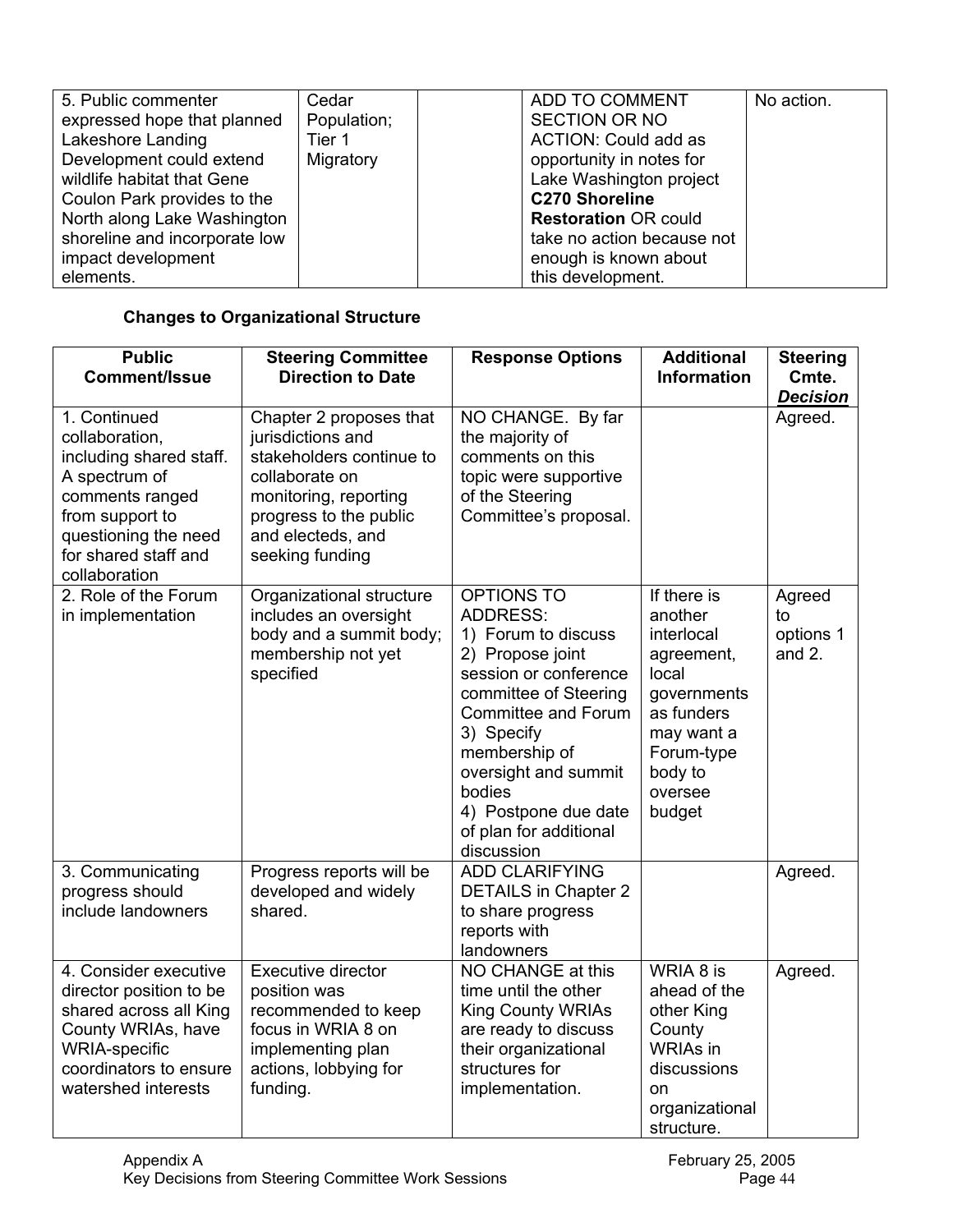| <b>Public</b><br><b>Comment/Issue</b>        | <b>Steering Committee</b><br><b>Direction to Date</b>                     | <b>Response Options</b>                             | <b>Additional</b><br><b>Information</b> | <b>Steering</b><br>Cmte.<br><b>Decision</b> |
|----------------------------------------------|---------------------------------------------------------------------------|-----------------------------------------------------|-----------------------------------------|---------------------------------------------|
| 5. Keep WRIA 8<br><b>Technical Committee</b> | Organizational structure<br>includes WRIA 8<br><b>Technical Committee</b> | $NO$ CHANGE $-$<br>Already included in<br>Chapter 2 |                                         | Agreed.                                     |

# **Changes to Funding**

| <b>Public</b><br><b>Comment/Issue</b>                                                                                                                                                                                                                                                                                                                                                                        | <b>Steering Committee</b><br><b>Direction to Date</b>                                                                                                                                                                                     | <b>Response Options</b>                                                                                                                                                                                                                            | <b>Additional</b><br>Infor-<br>mation                                          | <b>Steering</b><br>Cmte.<br><b>Decision</b> |
|--------------------------------------------------------------------------------------------------------------------------------------------------------------------------------------------------------------------------------------------------------------------------------------------------------------------------------------------------------------------------------------------------------------|-------------------------------------------------------------------------------------------------------------------------------------------------------------------------------------------------------------------------------------------|----------------------------------------------------------------------------------------------------------------------------------------------------------------------------------------------------------------------------------------------------|--------------------------------------------------------------------------------|---------------------------------------------|
| 1. Funding<br>implementation.<br>Comments offered a<br>range, many of which<br>are tied to and covered<br>in the commitments<br>discussion. Included<br>were comments to:<br>• keep current funding<br>in place<br>• prioritize local<br>programs to fund<br>plan implementation<br>• reduce property<br>taxes as incentive to<br>landowners to<br>implement actions<br>• accept charitable<br>contributions |                                                                                                                                                                                                                                           | <b>ADD CLARIFYING</b><br><b>DETAILS</b> to include<br>appropriate new<br>examples of funding<br>sources and<br>incentives that<br>commenters offered.<br>Also, see response<br>under commitments<br>topic.                                         |                                                                                | Agreed.                                     |
| 2. Joint funding of<br>stewards                                                                                                                                                                                                                                                                                                                                                                              | Organizational structure<br>discussion said do not cost-<br>share public outreach, but<br>Table 7-1 on Capacity to<br>Implement the WRIA 8 Plan at<br>Various Funding Levels says<br>stewards could be funded<br>regionally as an action. | NO CHANGE - Plan<br>offers option of<br>funding stewards as<br>regional action.                                                                                                                                                                    | Many<br>jurisdiction<br>s staff<br>these<br>functions in<br>different<br>ways. | Agreed.                                     |
| 3. Surface water<br>management fees<br>should be applied only<br>to drainage issues and<br>not habitat actions                                                                                                                                                                                                                                                                                               | Local utility fees are used in<br>part to fund habitat actions.<br>See Chapter 7.                                                                                                                                                         | <b>ADD CLARIFYING</b><br>LANGUAGE - In the<br>funding chapter<br>(Chapter 7), add<br>language that<br>clarifies that each<br>funding source is<br>applied as per the<br>legal restrictions,<br>authority, and<br>choices of the<br>funding agency. |                                                                                | Agreed.                                     |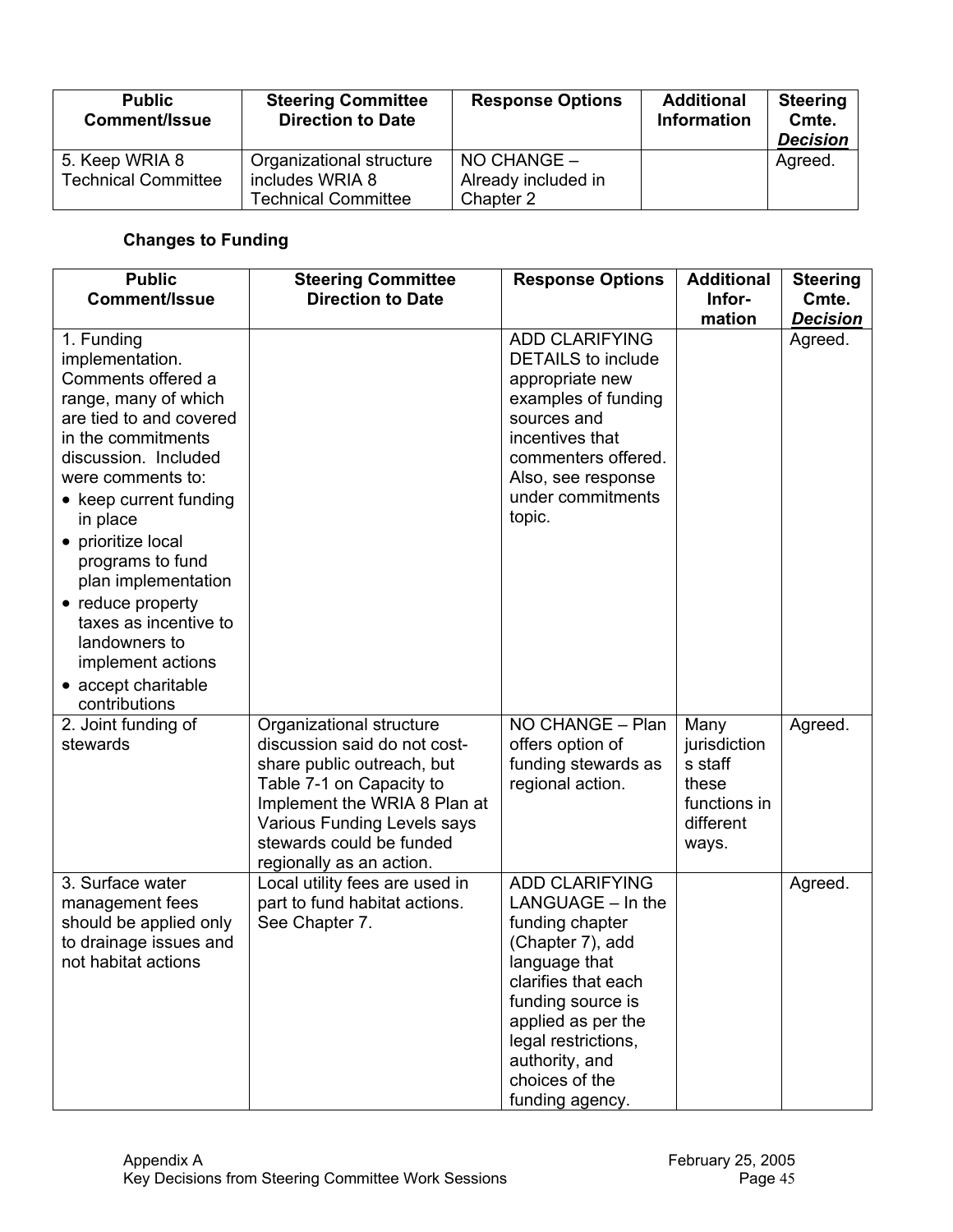| 4. Relate funding to    | Funding strategy is based on      | NO CHANGE --         | Agreed. |
|-------------------------|-----------------------------------|----------------------|---------|
| recovery objectives     | current spending plus             | Further explanation  |         |
|                         | additional percentage Steering    | can be found in      |         |
|                         | Committee believes necessary      | Chapter 7.           |         |
|                         | to change the decline in          |                      |         |
|                         | Chinook population to a gain.     |                      |         |
|                         | In addition, the Steering         |                      |         |
|                         | Committee has directed the        |                      |         |
|                         | <b>WRIA 8 Technical Committee</b> |                      |         |
|                         | to undertake the Treatment        |                      |         |
|                         | phase of the Ecosystem            |                      |         |
|                         | Diagnosis and Treatment           |                      |         |
|                         | model along with other            |                      |         |
|                         | analysis to better understand     |                      |         |
|                         | how far suites of proposed        |                      |         |
|                         | actions will move towards         |                      |         |
|                         | habitat improvements that         |                      |         |
|                         | benefit Chinook salmon. This      |                      |         |
|                         | work is expected to take about    |                      |         |
|                         | 10 months.                        |                      |         |
| 5. Add economic         | The land use actions include      | NO CHANGE -          | Agreed. |
| benefits of sustainable | recommendations on                | Appendix D-3-2 lists |         |
| stormwater              | stormwater management and         | several references   |         |
| management and low      | low impact development            | on these topics.     |         |
| impact development      |                                   |                      |         |

## **Changes to Measures and Monitoring**

| <b>Comment (Summarized)</b>                                                           | <b>Proposed Response</b>                                                                                                                                                                                                                                           | <b>Steering</b><br>Cmte.<br>Decision |
|---------------------------------------------------------------------------------------|--------------------------------------------------------------------------------------------------------------------------------------------------------------------------------------------------------------------------------------------------------------------|--------------------------------------|
| 1. When monitoring, collect<br>information for multiple<br>species, not just Chinook. | Direction was to focus on habitat and chinook, but<br>incorporate multispecies where possible. Some of the<br>monitoring elements are already multispecies where would<br>not incur additional costs.<br>CHANGE: Note in the text those monitoring components that | Agreed.                              |
|                                                                                       | are multispecies, such as smolt trapping or watershed<br>evaluation (EMAP).                                                                                                                                                                                        |                                      |
| 2. The WRIA should monitor<br>Low Impact Development<br>(LID) projects.               | Direction was to focus on areas of greatest uncertainty and<br>"audit" other types of projects. The Plan states that specific<br>project implementation monitoring plans will not be<br>developed until after ratification of the plan.                            | Agreed.                              |
|                                                                                       | CHANGE: Could insert text stating that developing specific<br>implementation monitoring plan would be on the 2005 work<br>plan for the Technical Committee.                                                                                                        |                                      |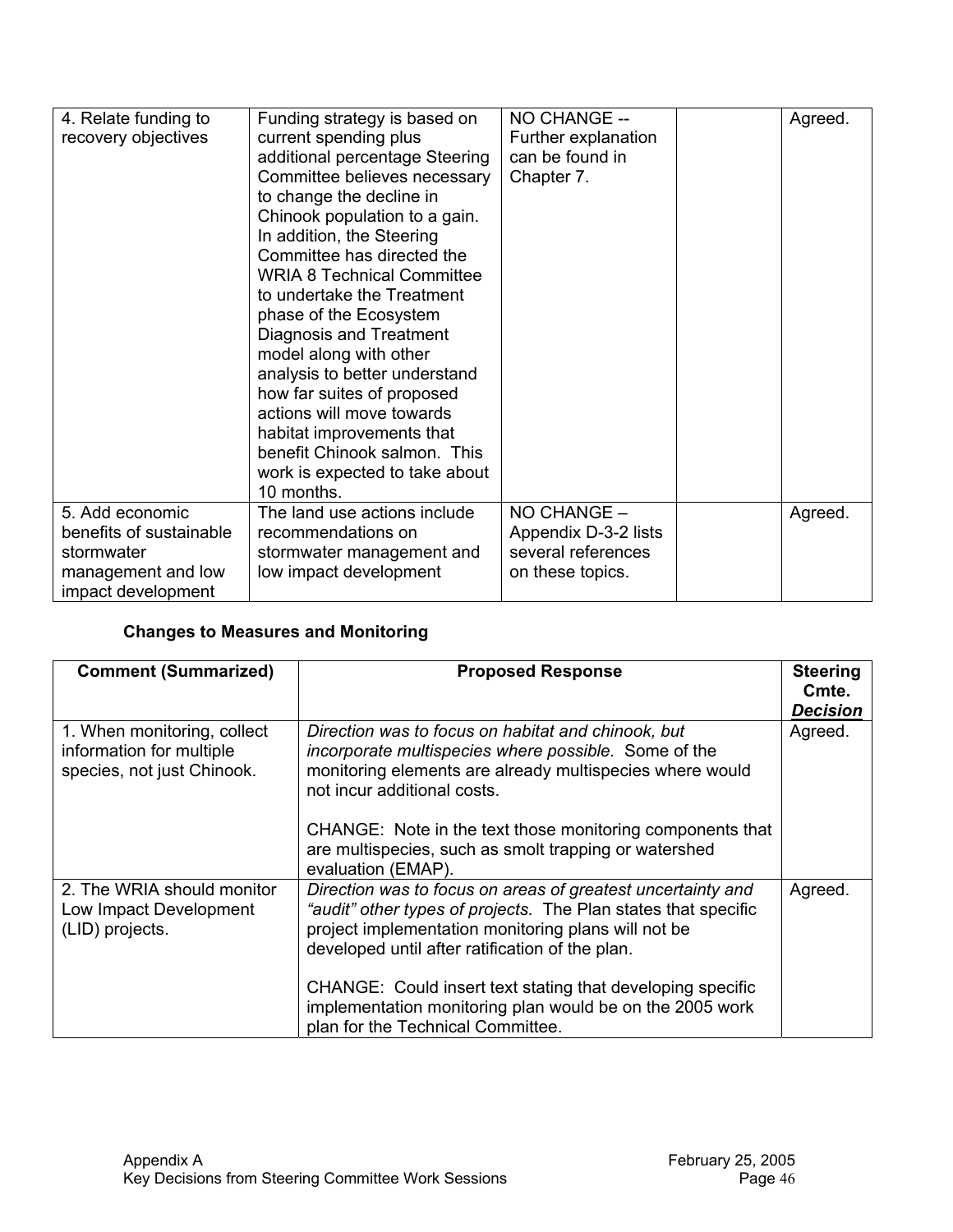| 3. The WRIA should focus on<br>quantifiable, system level<br>measures to gauge the<br>success of the Plan. The<br>Plan should "market" the<br>benefits of system level                                                                                                                            | Direction was to focus on cumulative (system) monitoring for<br>both habitat and chinook. The Plan includes the<br>recommended monitoring, but as many aspects of the Plan,<br>does not currently have a funding mechanism or designated<br>lead entity.                                                                                                                       | Agreed. |
|---------------------------------------------------------------------------------------------------------------------------------------------------------------------------------------------------------------------------------------------------------------------------------------------------|--------------------------------------------------------------------------------------------------------------------------------------------------------------------------------------------------------------------------------------------------------------------------------------------------------------------------------------------------------------------------------|---------|
| monitoring for politicians and<br>other decision-makers.                                                                                                                                                                                                                                          | CHANGE: Recommend inserting a paragraph at the<br>beginning of the chapter describing the Steering Committee<br>priority for cumulative monitoring and why.                                                                                                                                                                                                                    |         |
| 4. The Plan should<br>emphasize that the WRIA<br>does not set population<br>thresholds or delisting criteria.<br>Need to clarify that this is not<br>project level monitoring.                                                                                                                    | Language regarding population parameters for use in<br>delisting is already in the draft under Validation monitoring.<br><b>CHANGE:</b><br>A) Insert similar population threshold language in the<br>cumulative monitoring section. B) Insert sentence in to state<br>that the implementation (project) monitoring will not require<br>chinook population response monitoring. | Agreed. |
| 5. Add riparian index as part<br>of the evaluation of riparian<br>areas.                                                                                                                                                                                                                          | The cumulative monitoring includes a generic evaluation of<br>riparian condition, but does not include specific<br>recommendation for riparian index.<br>CHANGE: insert riparian index as a potential option under<br>cumulative monitoring.                                                                                                                                   | Agreed. |
| 6. Need to have thresholds<br>for performance identified in<br>the monitoring, with pre-<br>determined responses if<br>performance does not meet<br>targets. There is little<br>opportunity for the public to<br>evaluate or challenge<br>compliance with the adaptive<br>management commitments. | Cannot include thresholds or "triggers" until commitments<br>and funding are understood.<br>CHANGE: Insert language that states additional work on<br>decision-making processes will need to be conducted in<br>2005, after ratification.                                                                                                                                      | Agreed. |

## **Other Changes to Draft Plan**

• Public comments related to schedule and process:

| <b>Comment/Issue</b>                                                  | <b>Steering Committee Direction to Date</b>                                    | <b>Steering</b><br><b>Committee</b><br><b>Decision</b> |
|-----------------------------------------------------------------------|--------------------------------------------------------------------------------|--------------------------------------------------------|
| 1. Not enough time to review<br>document/ extend the                  | Decisions 7/22/03 on schedule for plan<br>delivery to Forum                    | <b>NO CHANGE</b>                                       |
| comment period                                                        | Decisions 4/28/04 on public comment                                            | Use adaptive<br>management                             |
| Delay action on plan until genetics<br>study completed                | period process                                                                 | process to<br>incorporate new                          |
| Move plan quickly through Forum                                       | Decision 10/06/04 to continue with plan;<br>address genetic study results when | guidance                                               |
| and jurisdictions to keep momentum<br>for action implementation going | available through adaptive management                                          |                                                        |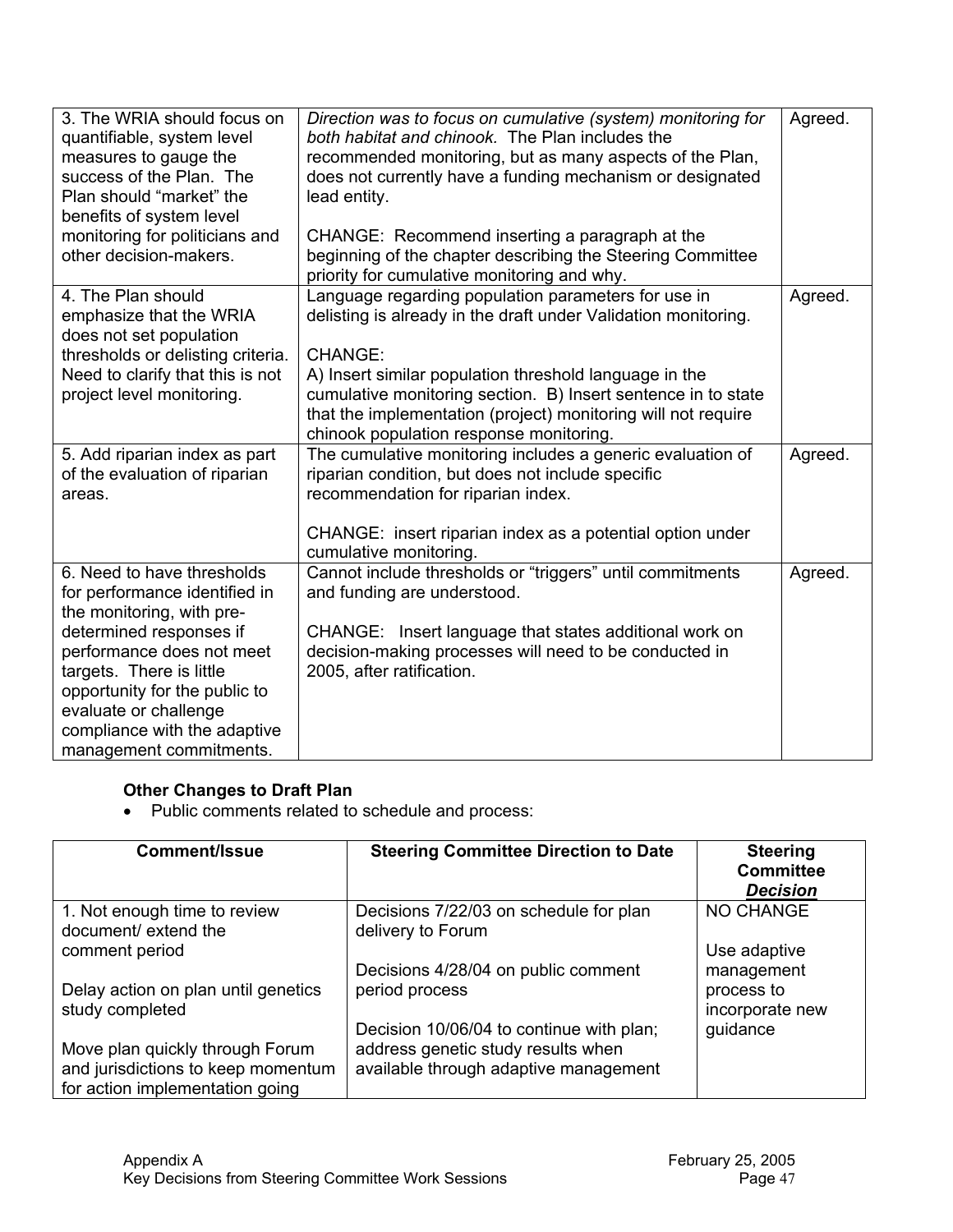| 2. Delete recommendation that        | Decision on 4/10/04; keep plan actions         | <b>NO CHANGE</b>   |
|--------------------------------------|------------------------------------------------|--------------------|
| Issaquah restoration be put on hold  | consistent with precautionary approach         |                    |
|                                      | recommended by conservation strategy           | Stay with          |
|                                      |                                                | precautionary      |
|                                      | Decision on 10/06/04; hold on changes          | approach; use      |
|                                      | addressing plan priorities until genetic study | adaptive           |
|                                      | results completed and reviewed by Steering     | management         |
|                                      | Committee, NOAA Fisheries Technical            | processes to make  |
|                                      | Recovery Team                                  | changes            |
| 3. Plan should include multi-species | • Ecosystem-based, with Chinook focus.         | <b>NO CHANGE</b>   |
| approach                             | • Habitat modeling includes coho               |                    |
|                                      | • Will monitor habitat for multi-species       | Move forward with  |
|                                      | • Can run Chinook actions through model        | submittal to Forum |
|                                      | to see if benefit to coho                      |                    |
|                                      | • Additional analysis needed to develop        |                    |
|                                      | conservation strategy and actions              |                    |
|                                      |                                                |                    |

• Public comments requesting additional analyses:

| Comment/Issue                                                                                                                                                                      | <b>Steering Committee Direction to</b><br><b>Date</b>                                                                                                                                                                           | <b>Steering Committee</b><br><b>Decision</b>                                                                                                                              |
|------------------------------------------------------------------------------------------------------------------------------------------------------------------------------------|---------------------------------------------------------------------------------------------------------------------------------------------------------------------------------------------------------------------------------|---------------------------------------------------------------------------------------------------------------------------------------------------------------------------|
| 4. Needs cost-benefit analysis<br>so prioritization is based on<br>outcome and dollars spent<br>efficiently                                                                        | Decision has been to move forward<br>with plan without this analysis;<br>incorporate results of Treatment<br>phase of Ecosystem Diagnosis and<br>Treatment model and other new<br>information as part of adaptive<br>management | NO CHANGE<br>(Cost estimates already<br>included in plan. Incorporate<br>new information about relative<br>benefits of actions through<br>adaptive management<br>process) |
| 5. Include impacts of major<br>transportation and other<br>projects proposed during 10<br>year time frame. Both I-405<br>and SR-520 lack water<br>detention//treatment facilities, | Take advantage of other planning<br>efforts<br>Be coordinated with responses to the<br>Clean water act                                                                                                                          | NO CHANGE. See decisions<br>under land use regarding how<br>to address impacts                                                                                            |
| and are proposing to add<br>acres of new pavement that<br>will not be addressed.                                                                                                   | The land use actions currently<br>address the need for water quality<br>improvements.                                                                                                                                           |                                                                                                                                                                           |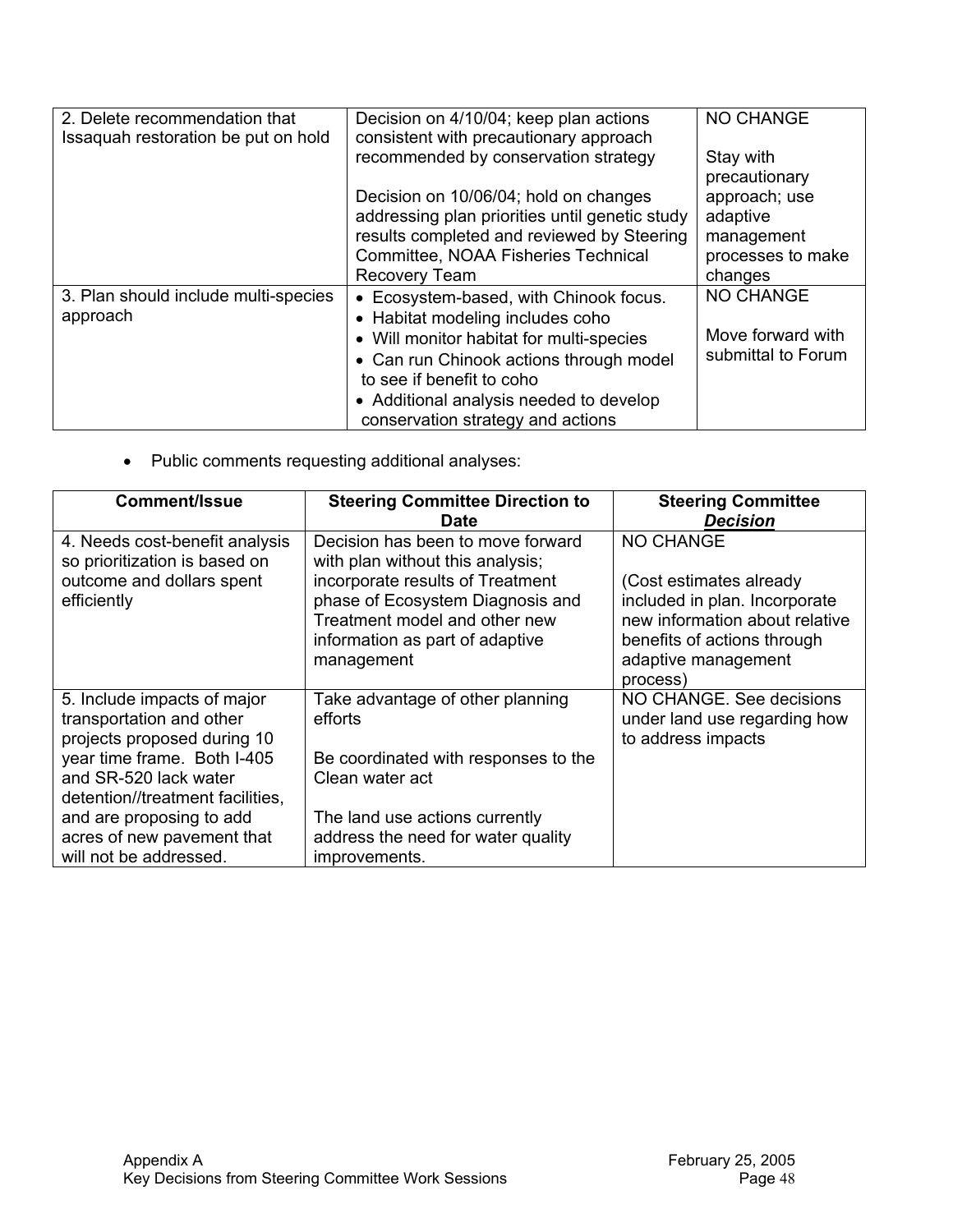• Public comments requesting major format changes:

| <b>Comment/Issue</b>                                                         | <b>Steering Committee</b><br><b>Direction to Date</b>                                                                   | <b>Steering Committee Decision</b>                                                                                                                                                                                                                                                                                                                                                                         |
|------------------------------------------------------------------------------|-------------------------------------------------------------------------------------------------------------------------|------------------------------------------------------------------------------------------------------------------------------------------------------------------------------------------------------------------------------------------------------------------------------------------------------------------------------------------------------------------------------------------------------------|
| 6. Include reach maps                                                        |                                                                                                                         | NO CHANGE                                                                                                                                                                                                                                                                                                                                                                                                  |
|                                                                              |                                                                                                                         | • Technical Committee will make maps<br>available on web site.                                                                                                                                                                                                                                                                                                                                             |
|                                                                              |                                                                                                                         | • Web site location will be printed in plan                                                                                                                                                                                                                                                                                                                                                                |
| 7. Move background<br>information to<br>appendices to improve<br>readability | Be presented as multiple<br>volumes or chapters that can<br>be understood by and<br>directed to different<br>audiences. | <b>CHANGE</b><br>Service Provider (ILA) Team proposes to<br>divide plan into three volumes:<br>• Volume I: Chapters 1-9 (includes start list)<br>• Volume II (comprehensive list, including<br>methodology)<br>• Volume III –all other supporting information<br>(technical appendices and other appendices)<br>• Introductory language will be provided in<br>each volume describing where to find things |

• Requests to Add Public Outreach Actions to the Comprehensive Lists

| <b>Proposed Addition to</b><br><b>Comprehensive Lists</b>    | <b>Context</b>                                                                                  | <b>Additional</b><br><b>Information</b>                                                                                                 | <b>Steering</b><br><b>Committee</b><br><b>Decision</b>                                         |
|--------------------------------------------------------------|-------------------------------------------------------------------------------------------------|-----------------------------------------------------------------------------------------------------------------------------------------|------------------------------------------------------------------------------------------------|
| 1. Add Cedar River Naturalist<br>Program to outreach actions | Cedar Population, all<br>tiers. Program addresses<br>many elements of<br>Conservation Strategy. | Omission was<br>oversight; program<br>mentioned in funding<br>section of plan, but not<br>listed as an action in<br>Comprehensive List. | <b>CHANGE</b><br>Add action to<br>public outreach<br>section of Cedar<br>Comprehensive<br>List |

• Requested Changes to Comprehensive Lists Related to Public Outreach

| <b>Proposed Changes to</b><br><b>Comprehensive Lists</b>                   | <b>Context</b>                                                                                                                                                             | <b>Additional</b><br><b>Information</b>                                                                                            | <b>Steering</b><br><b>Committee</b><br><b>Decision</b>                                                    |
|----------------------------------------------------------------------------|----------------------------------------------------------------------------------------------------------------------------------------------------------------------------|------------------------------------------------------------------------------------------------------------------------------------|-----------------------------------------------------------------------------------------------------------|
| 2. Sammamish River Trail<br>should be the main site for<br>interpretation. | North Lake Washington<br><b>Tributaries Population;</b><br><b>Tier 1 Production</b><br>Subarea, Sammamish<br>River Sub-basin.<br><b>Supports Conservation</b><br>Strategy. | Action list currently<br>recommends<br>interpretive signs, but<br>the public outreach<br>actions do not list<br>specific locations | <b>NO CHANGE</b><br>(Do not add site-<br>specific locations<br>to the public<br>outreach actions<br>list) |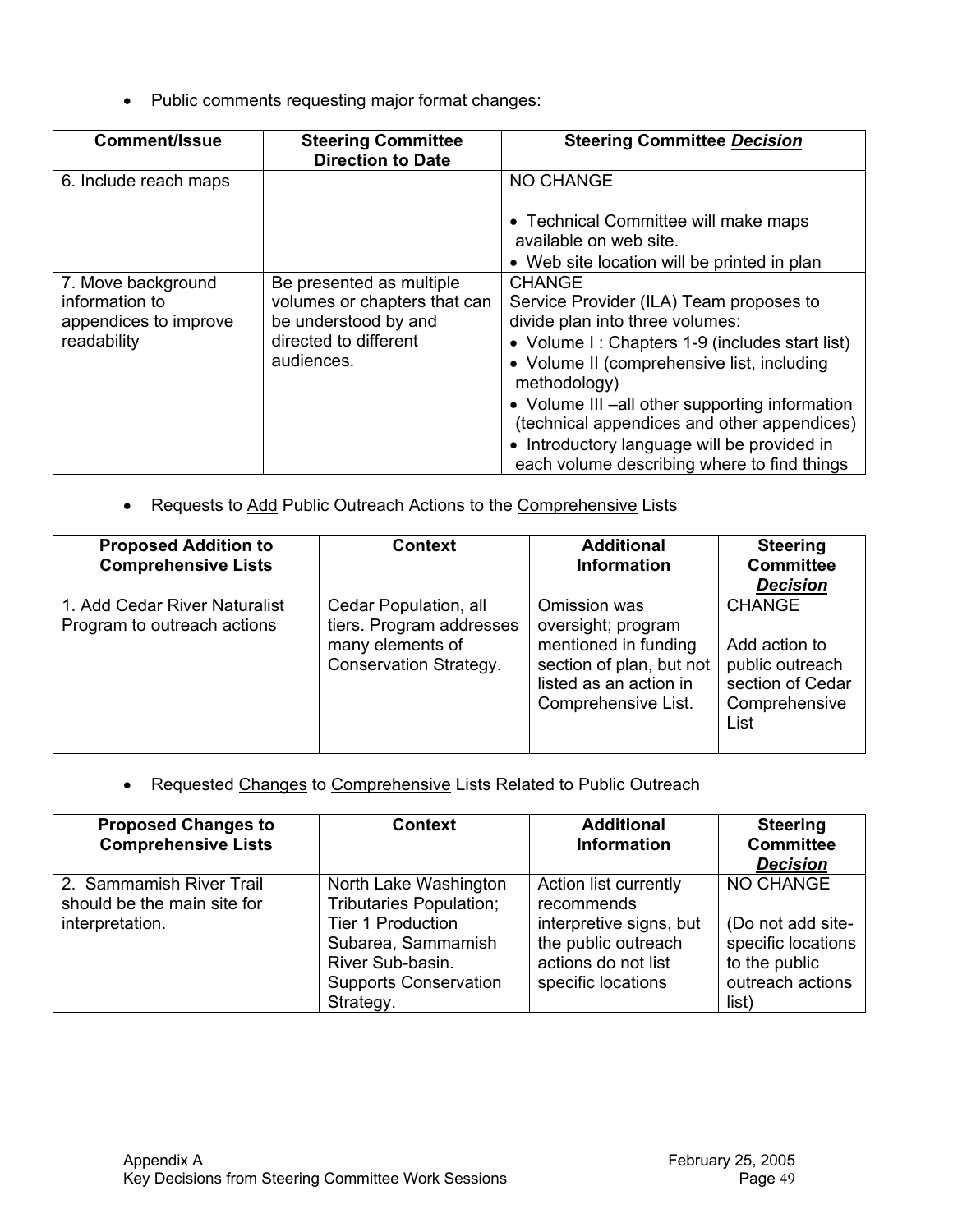| 3. Change Site Specific action                                                                                                                                                                                             | Cedar River Population,                           | Augment actions with | <b>CHANGE</b>                                                                                                |
|----------------------------------------------------------------------------------------------------------------------------------------------------------------------------------------------------------------------------|---------------------------------------------------|----------------------|--------------------------------------------------------------------------------------------------------------|
| C10 to a public outreach<br>actioneffort to better educate<br>the public about the habitat<br>benefits of having large woody<br>debris in streams and rivers will<br>reduce the demand from the<br>public to remove it.    | Tier 1. Consistent with<br>conservation strategy. | clarifying details.  | • Add clarifying<br>language about<br>large woody<br>debris and<br>boaters<br>$\bullet$ Include<br>targeting |
| The pamphlet on river safety<br>cited in  plan should<br>reference to the danger of large<br>woody debris and other objects<br>that act as strainers.  ensure<br>that future printings include this<br>very serious issue. |                                                   |                      | education of<br>youth                                                                                        |

#### **Other Plan-Related Items**

- The November  $12<sup>th</sup>$  Draft WRIA 8 Plan included "ballpark" cost estimates for Tier 1 actions on the Action Start List. Similar estimates for migratory and Tier 2 actions on the Start List were not able to be developed in time to meet the publication deadline . As promised by the Service Provider Team, migratory and Tier 2 "ballpark" estimates have been developed using the same methodology as presented at the October work session of the Steering Committee. A summary was handed out at the January 19<sup>th</sup> work session. These estimates will be included in the next draft plan for Forum review.
- At the January  $12<sup>th</sup>$  work session, Steering Committee members asked to see a summary of all the public comments received. A summary of all the public comments was sent out via email and also handed out at the work session.

## **Role of Steering Committee during Forum Review**

- The interlocal agreement (ILA) among local governments cost-sharing the development of the Chinook Salmon Conservation Plan calls for the Steering Committee to submit the plan to the WRIA 8 Forum for review and either approval or remand back for changes. Under the ILA, the Forum has 90 days to do this.
- There is overlapping membership between the two groups. About one-third of the Forum members are regular members of the Steering Committee, including the Steering Committee co-chairs and the Forum chair. When Forum members who serve as alternates to Steering Committee members are included, about half the Forum is represented on the Steering **Committee.**
- Assuming there is a Salmon Recovery Funding Board process in 2005, the Steering Committee will be convened to rank and select projects as in previous years.
- *Decision*: The Steering Committee discussed options for their role during the Forum's review of the draft plan. Steering Committee members agreed to the following:
	- 1. Service Provider Team will provide regular email updates to the Steering Committee and distribute a calendar of Forum agenda topics related to the Forum's plan review (once it is developed). All Steering Committee members will receive emails sent to Forum members on the plan review.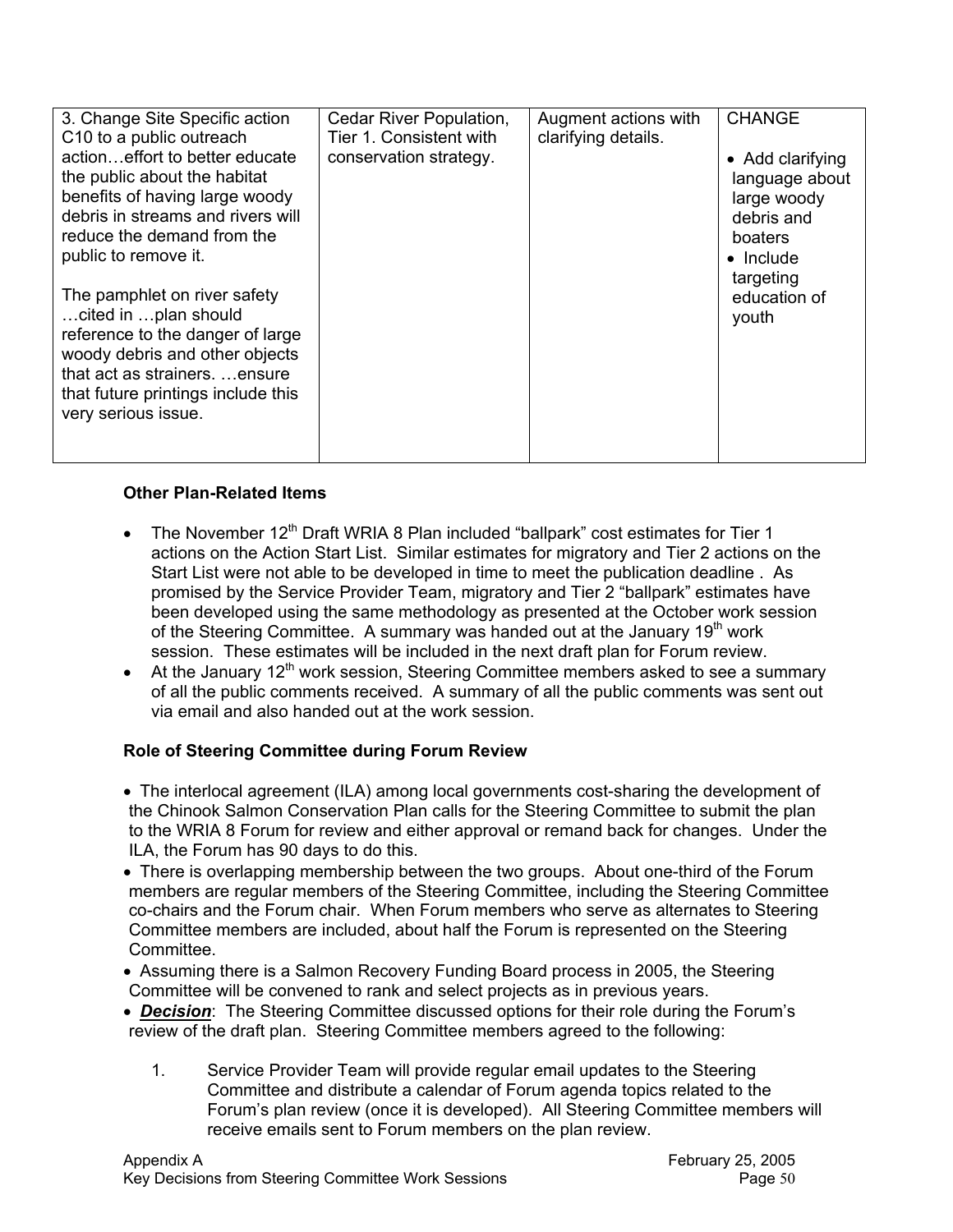- 2. Non-electeds who are members of the Steering Committee can provide input through electeds.
- 3. Non-elected members of the Steering Committee can attend Forum meetings and provide input on particular agenda topics.
- If necessary, the Steering Committee could ask the Forum if they would be interested in a "conference committee" consisting of Steering Committee representatives and Forum representatives who could propose options on areas of concern or disagreement. The Steering Committee did not want to set up a "conference committee" at this time, but do want to keep this idea as an option.

## **Response to NOAA Fisheries' Proposed Critical Habitat Designation?**

• *Decision***:** Based on the Steering Committee's discussion, the Service Provider Team will draft a letter to NOAA Fisheries regarding the proposed critical habitat designation and circulate it via email for Steering Committee review.

## **Plan Ready to Submit to the Forum?**

**Decision:** The Steering Committee agreed that the draft WRIA 8 Chinook Salmon Conservation Plan is ready to go the Forum for review with the changes approved in response to public comment.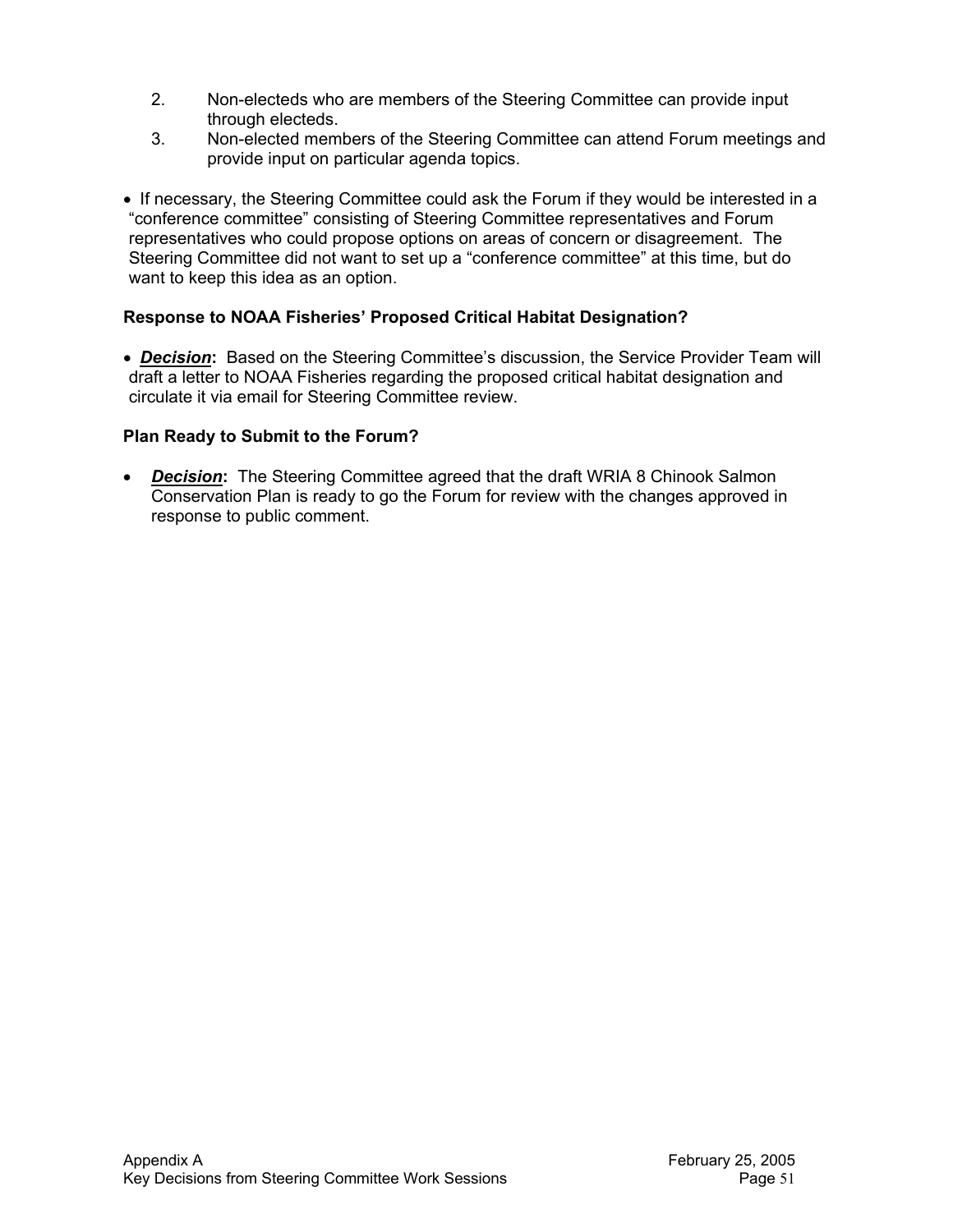| identifier subject |                   | summary of comment                                                                             | <b>Response to Comments</b>                                                      |
|--------------------|-------------------|------------------------------------------------------------------------------------------------|----------------------------------------------------------------------------------|
|                    |                   | use formal interlocal agreements, include adoption of SWM manual, make clear legal             |                                                                                  |
|                    | 13.6 commitment   | assurances and agency requirements                                                             | No revisions -- already in plan. See Chapter 8.                                  |
|                    | 21.3 commitment   | need legislation to implement plan, CAOs                                                       | No revisions -- already in plan. See Chapter 8.                                  |
|                    |                   | support stakeholders working together, use of Adaptive Managment, hope to see                  |                                                                                  |
|                    | 25.1 commitment   | implementation not just sit on shelf                                                           | No revisions requested- supports plan                                            |
|                    |                   | supports increased funding recommendations and sources, contingent on government's use         |                                                                                  |
|                    | 25.2 commitment   | of regulatory tools                                                                            | Revised Chapter 8                                                                |
|                    | 26.1 commitment   | support plan, hope have political will to implement                                            | No revisions requested- supports plan                                            |
|                    |                   | negotiations with feds needed for effective agreements on h's, delisting criteria. Avoid one   | Revised Chapter 8, see section on benefits to negotiate with regulating          |
|                    | 31.4 commitment   | size fits all                                                                                  | agencies                                                                         |
|                    |                   |                                                                                                | No revisions -- already in plan. See Chapter 8. In addition, Chapters 10-14      |
|                    |                   |                                                                                                | in Volume II list hundreds of actions, some of which can be undertaken on        |
|                    | 33.07 commitment  | make clearer the role that private lands should have on recovery                               | private lands.                                                                   |
|                    |                   |                                                                                                | No revisions -- already in plan. See chapters 7 and 8. Will need further         |
|                    | 39.4 commitment   | need memos of understanding/agreement for the financial basis of this plan                     | discussion and negotiation among local governments.                              |
|                    | 42.2 commitment   | recommendations for commitments                                                                | No revisions -- supports plan.                                                   |
|                    |                   |                                                                                                | No revisions -- Chapter 8 offers a range of commitment levels. Further           |
|                    |                   | plan hasn't gone far enough to require jurisidictions to improve habitat condition (voluntary  | discussion is needed among local governments to determine how and                |
|                    | 44.5 commitment   | process)                                                                                       | whether to ratify.                                                               |
|                    |                   | unclear how proposed WRIA 8 actions will be interpreted by NOAA Fisheries, and how we          | No revisions -- Chapter 8 includes items that could be negotiated with           |
|                    | 45.2 commitment   | can ever find this information out                                                             | federal agencies by local governments.                                           |
|                    |                   | plan needs to have mechanisms to get WSDOT and DOE to take action. Should it lobby, or         | Revised Chapter 8 to clarify opportunities for state agencies to act and to      |
|                    | 45.3 commitment   | what other methods?                                                                            | recommend collaboration on lobbying.                                             |
|                    |                   | strongly support fed and state rewards/incentives for ESA compliance. Like middle option of    |                                                                                  |
|                    | 47.1 commitment   | local govt. commitments                                                                        | Revised Chapter 8 to include this suggestion.                                    |
|                    | 11.5 commitments  | increase public outreach messages that everyone should pay for protection                      | No revisions. See chapters 7 and 8.                                              |
|                    |                   | local governments should get credit for implementing habitat restoration activities, including | No revisions. See Steering Committee key decisions from 1/19/05 about            |
|                    | 53.03 commitments | past projects done voluntarily.                                                                | scoping early progress report on actions under way.                              |
|                    |                   |                                                                                                |                                                                                  |
|                    |                   | parks staff supports ratification option that allows the city to make its own decisions about  |                                                                                  |
|                    | 53.33 commitments | land use policies, future economic development and growth, and projects within city parks      | No revisions -- already in plan as option for commitments in Chapter 8.          |
|                    |                   | clarify whether funding strategy would commit utility and other funding jurisdictions have     |                                                                                  |
|                    | 53.47 commitments | autonomy over to the WRIA organization and staffing.                                           | Revised Chapter 7 to clarify this.                                               |
|                    | 39.1 format       | move back-up data to appendices                                                                | Revised                                                                          |
|                    | 39.2 format       | add Table of Contents to this chapter                                                          | Revised                                                                          |
|                    | 42.1 format       | keep the quick road map                                                                        | Revised - added new information to road map                                      |
|                    | 52.04 format      | can't see Urban Growth Area coverage well on map                                               | No revisions - can't improve due to scale of map                                 |
|                    |                   |                                                                                                |                                                                                  |
|                    |                   |                                                                                                | Revised- added clarifying language for technical recommendations for Tier        |
|                    | 52.26 format      | Basinwides should be added for Tier 2 in NLW                                                   | 2 and Steering Committee direction to limit Tier2 actiions on the startlist to 5 |
|                    | 52.33 format      | basinwides mixed up with site-specific recs. Separate.                                         | No revisions - consistent with form of plan                                      |
|                    |                   |                                                                                                | Revised - Chapter 10 moved to Volume II; page numbers corrected; table of        |
|                    | 52.41 format      | concur with actions; good PO audiences; chap 10 pagination confusing                           | contents added                                                                   |
|                    | format/provide    |                                                                                                |                                                                                  |
|                    | more              | move appendices to separate document. Clarify whether Appendix D recommendations are           |                                                                                  |
|                    | 47.14 information | consistent with GMA                                                                            | Revised - menu of actions revised, now located in Volume I                       |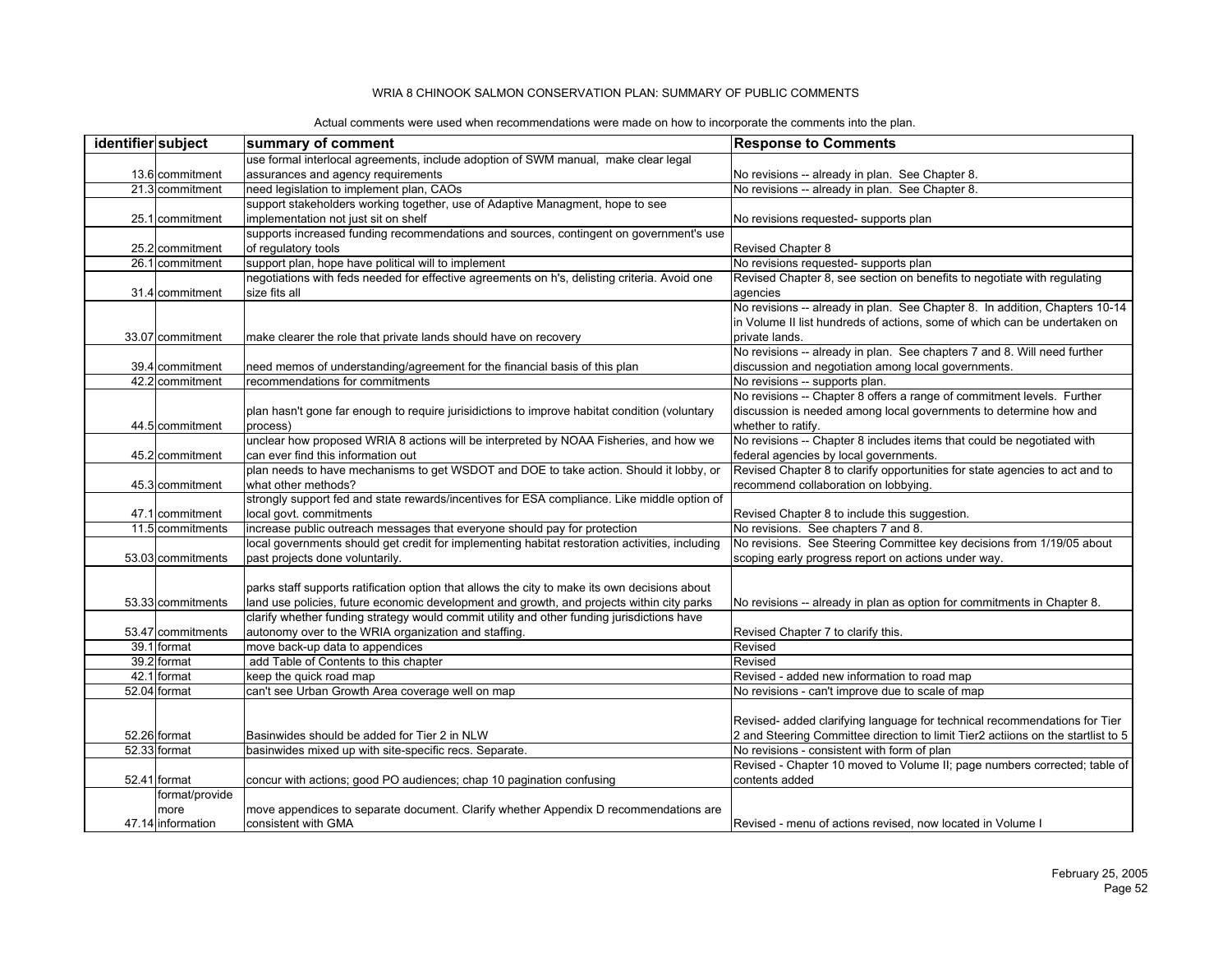|                           | burden of paying for protection will unfairly fall on minority of population--to be fair, need to |                                                                             |
|---------------------------|---------------------------------------------------------------------------------------------------|-----------------------------------------------------------------------------|
|                           | purchase these properties rather than regulate (buffers), using funds paid for by full            |                                                                             |
| 11.1 funding              | population                                                                                        | Revised Chapter 8 on commitments to show this concern.                      |
| 11.8 funding              | increase lobbying to raise funds for purchase of lands to be protected                            | Revised Chapter 8 to include collaborative lobbying.                        |
| 12.2 funding              | swm fees are supposed to be spent on drainage control not fish restoration                        | Revised Chapter 7 to clarify this.                                          |
| 21.2 funding              | supports more funding; new fees and taxes ok if needed                                            | No decision requested - supports more funding                               |
| 22.3 funding              | fund basin stewards for all tier 1s's                                                             | No revisions -- already in plan. See Chapter 7.                             |
| 24.1 funding              | support funding at 50% more                                                                       | No decision requested - supports more funding                               |
| 24.2 funding              | reinstate basin stewards                                                                          | No revisions -- already in plan. See Chapter 7.                             |
| 25.3 funding              | fund basin stewards for all tier 1s's                                                             | No revisions -- already in plan. See Chapter 7.                             |
|                           | unknown whether funding increase is what is needed, since not tied to goals. need                 | No revisions -- already in plan. See chapters 7 and 8. See also discussion  |
| 32.03 funding             | contingency for if SRFB goes away                                                                 | of developing goals in Chapter 4.                                           |
| 33.09 funding             | plan funding should address keeping existing programs going, such as PBRS                         | No revisions -- supports plan.                                              |
|                           |                                                                                                   | No revisions -- already in plan. See chapters 7 and 8. Up to local          |
| 33.14 funding             | set priorities for existing KC funds                                                              | governments to direct internal implementation.                              |
| 39.3 funding              | how will dollars be spent?                                                                        | No revisions - options for spending already in plan                         |
|                           | property tax reductions should be on list of funding options list. Include process for            |                                                                             |
| 45.8 funding              | charitable groups to participate by providing funds.                                              | Revised Chapter 7 to include this option.                                   |
|                           | not clear whether local government funding (p 2) would include the same level of interlocal       | This is an issue for the Forum to discuss as they will determine whether to |
| 47.09 funding             | agreement cost share assessments                                                                  | have another interlocal agreement                                           |
|                           | funding needs to discuss benefits derived from existing base, and does not relate to              |                                                                             |
|                           | recovery objectives, and does not discuss using mitigation as vehicle for plan                    |                                                                             |
| 52.24 funding             | implementation                                                                                    | No revisions -- already in plan. See Chapter 8                              |
| 54.1 funding              | supports increased funding strategy                                                               | no decision requested - no further action needed                            |
|                           |                                                                                                   |                                                                             |
|                           | basinwides could be implemented on voluntary basis by jurisdictions as alternative to             | No revisions -- will need further discussion among local governments on     |
| 53.04 funding             | basinwide stewards. land trust organizations should be organized to facilitate the actions        | commitments and implementation.                                             |
| funding/commit            |                                                                                                   |                                                                             |
| 9.2 ments                 | KC should dedicate more open space monies to acquiring riparian urban land                        | No revisions -- up to local governments to direct internal implementation.  |
| funding/commit            | supports increased funding recommendations and sources, contingent on government's use            |                                                                             |
| 22.2 ments                | of regulatory tools                                                                               | Comment noted in chapter on commitments                                     |
| 4.1 general action        | habitat protection/restoration is imperative                                                      | No revisions requested by commenter                                         |
| 4.2 general action        | impose harvest moratorium for next 10 years                                                       | No revisions - outside the scope of plan                                    |
| 4.3 general action        | what is plan for Coal Creek?                                                                      | No revisions - tier 3 creeks don't have specific plans                      |
|                           | well done product, like action list in chap 9                                                     |                                                                             |
| 7.1 general action        | hats off to everyone; agree with need to restore/protect salmon                                   | No revisions - already in plan                                              |
| 8.1 general action        |                                                                                                   | No revisions - already in plan                                              |
|                           | must act now to protect forest, riparian areas in the long term, e.g., Boeing redevelopment       |                                                                             |
| 8.2 general action        | area, rural habitat areas (e.g., buy Cedar riparian area, allow flooding)                         | No revisions - already in plan                                              |
| 12.1 general action       | plan is costly and these actions are not needed, especially in Sammamish River                    | No revisions - inconsistent with conservation strategy                      |
| 22.4, 25.4 general action | support cold creek study/concern about water withdrawals, sammamish river as tier 1               | No revisions- already in plan                                               |
| 33.08 general action      | use landowners instead of "homeowners" in referring to actions                                    | Revised throughout document where appropriate                               |
|                           |                                                                                                   |                                                                             |
| 49.6 general action       | allocate funds for weed control as part of project costs,                                         | No revisions -- already in plan. See Steering Committee decisions 1/12/05.  |
|                           | need clear strategies to implement regulatory and policy recommendations. Need structure          |                                                                             |
| 32.02 commitments         | to implement and obtain commitments. Benchmarks and triggers                                      | Comment noted in chapter on commitments                                     |
| 3.1 land use              | require enforcement of existing regulations before enacting new ones                              | No revisions - already in plan; comment noted Chap 5                        |
| 5.1 land use              | defend the exempt well state law                                                                  | No revisions - outside scope of plan                                        |
|                           | address SR-520 and I-405 watershed impacts including stormwater, increased impervious             |                                                                             |
| 7.2 land use              | area, and culverts                                                                                | Revised Chapter 9, Cedar, NLW, migratory                                    |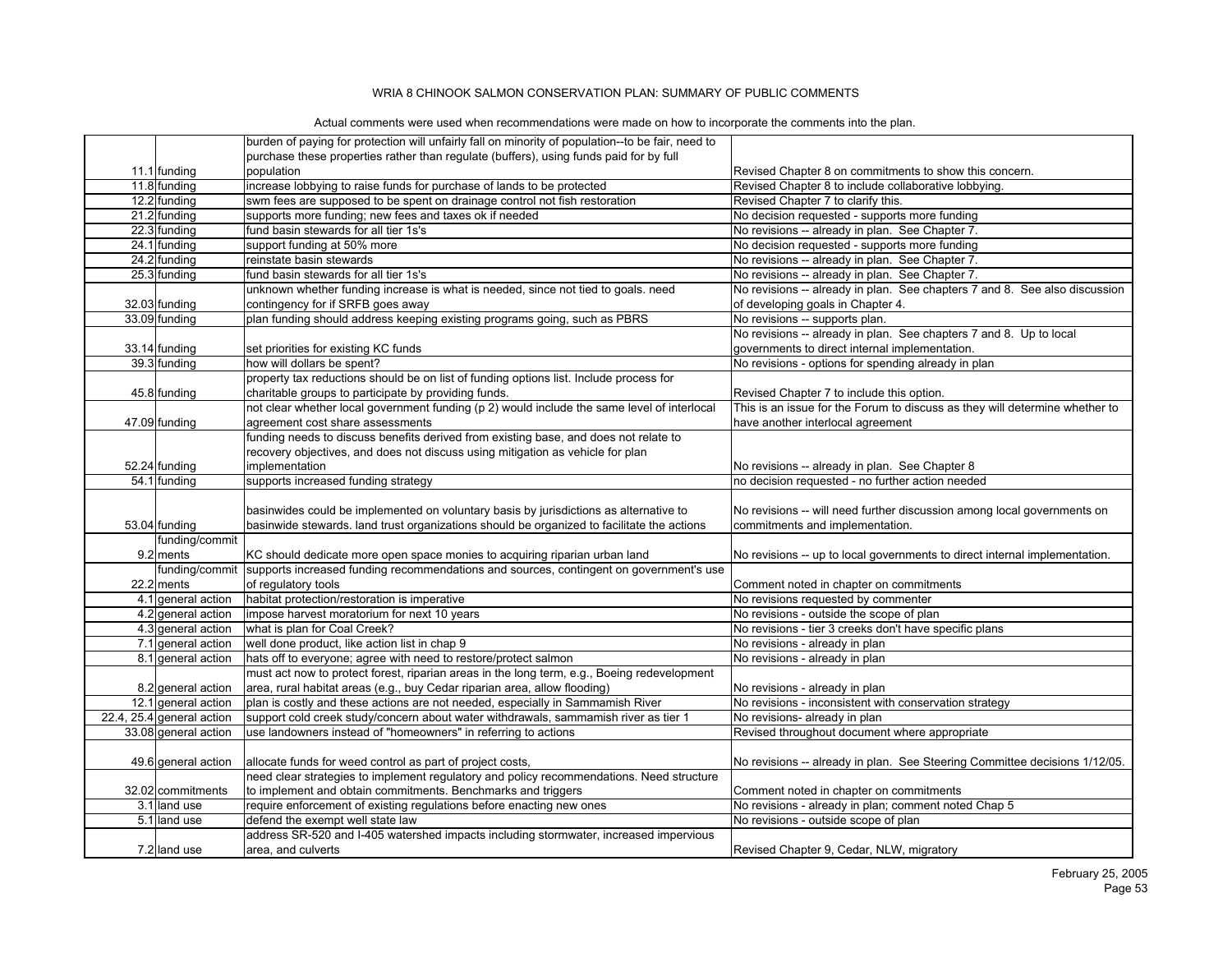|  |  | Actual comments were used when recommendations were made on how to incorporate the comments into the plan. |  |
|--|--|------------------------------------------------------------------------------------------------------------|--|
|  |  |                                                                                                            |  |

|                       | 8.3 land use   | restrict and stop urban growth                                                                               | No revisions - outside scope of plan; comment noted Chap 5                |
|-----------------------|----------------|--------------------------------------------------------------------------------------------------------------|---------------------------------------------------------------------------|
|                       | 9.1 land use   | require septic tanks be pumped and inspected every 5 years                                                   | No revisions - see SC decision 1/19/05                                    |
|                       |                | density transfer doesn't always work; encourage clustering with bonuses; don't eliminate                     |                                                                           |
|                       | 11.2 land use  | density with Low Impact Development                                                                          | No revisions - already in plan                                            |
|                       | 11.3 land use  | Need to decrease road widths                                                                                 | No revisions - already in plan                                            |
|                       | 11.4 land use  | Increase densities to support mass transit                                                                   | No revisions - already in plan                                            |
|                       | 13.1 land use  | link the plan to GMA and the overall vision for accommodating growth                                         | No revisions - already in plan                                            |
|                       | 13.2 land use  | comprehensive detention needed                                                                               | No revisions - already in plan                                            |
|                       |                | Use CAO's to accommodate growing community and protect environment, by full approach                         |                                                                           |
|                       | 13.3 land use  | of solutions                                                                                                 | No revisions - already in plan                                            |
|                       | 13.4 land use  | North Creek must be lab for recovery--use DOE management plan                                                | Revised comprehensive list, action N71                                    |
|                       |                | supports reach 14 actions, but action needs support of CAO enforcement, and financial                        |                                                                           |
|                       | 16.3 land use  | support for Adaptive Management                                                                              | No revisions - already in plan; comment noted Chap 5                      |
|                       |                | jurisdictions need to use plan to influence all government decisions at landscape scale--                    |                                                                           |
| 22.6, 25.6 land use   |                | transportation, drinking water, development                                                                  | Comment noted in chapter on commitments                                   |
|                       | 24.5 land use  | enforce LU rules strictly for schools/churches                                                               | No revisions - already in plan; comment noted Chap 5                      |
|                       | 25.4 land use  | support cold creek study/concern about water withdrawals, sammamish river as tier 1                          | No revisions - supports plan                                              |
|                       |                | jurisdictions need to change LU regulations--spending more dollars on projects won't save                    |                                                                           |
|                       | 30.1 land use  | salmon                                                                                                       | No revisions - already in plan; comment noted Chap 5                      |
|                       | 32.04 land use | CAO important tool- SC should advocate for regulations watershedwide                                         | No revisions - already in plan; comment noted Chap 5                      |
|                       |                |                                                                                                              |                                                                           |
| 32.1, 43.02 land use  |                | pursue designation of Outstanding National Resource Water for high quality waters in w/s                     | Revised comprehensive list, actions C4, N1 (already in 118)               |
| 32.12, 43.3 land use  |                | plan should prohibit gravel mining                                                                           | Revised comprehensive list, added to "actions for future analysis"        |
|                       |                | develop procedure and strategy requiring local governments to weigh impacts of large-scale                   |                                                                           |
|                       | 33.04 land use | development and road projects on plan goal                                                                   | Comment noted in commitments chapter                                      |
|                       | 33.06 land use | plan should support forest stewardship and KC programs                                                       | Revised comp list and Chap 9                                              |
|                       | 33.17 land use | incorporate various ag and forestry program techniques into action list                                      | Revised comp list and Chap 9                                              |
|                       | 33.18 land use | retrofit swm facilities that have been rendered ineffective                                                  | No revisions - see SC decision 1/19/05                                    |
|                       | 33.19 land use | follow up on complaint process                                                                               | Revised comprehensive list, added to "actions for future analysis"        |
|                       | 33.2 land use  | better enforcement of water withdrawals                                                                      | Revised Chapter 9, Cedar, NLW, Issaguah                                   |
|                       | 36.4 land use  | don't encourage overlapping and duplicative stormwater regs                                                  | Revised Chapter 9, all populations; comment noted Chap 5                  |
|                       |                |                                                                                                              | No revisions - proposed actions are linked to life history stages in      |
|                       | 36.5 land use  | land use regs should be tailored to actual salmon life-cycle functions                                       | <b>Conservation Strategy</b>                                              |
|                       | 38.2 land use  | use incentives instead of regulations                                                                        | No revisions - already in plan                                            |
|                       |                | make sure DOE and DOA are involved in this plan--they are allowing application of                            | Revised comprehensive list, actions C41 and N66 (see 1/19/05 SC           |
|                       | 40 land use    | herbicides that are inconsistent with plan                                                                   | decisions)                                                                |
|                       | 43.3 land use  | adopt regulations that provide for comprehensive review of proposed gravel mining                            | Revised comprehensive list, added to "actions for future analysis"        |
|                       |                |                                                                                                              | No revisions - W8TC determined this was not appropriate [see chap 5, App  |
|                       | 44.4 land use  | requests recommendations for specific buffer widths                                                          | $D-6$ ]                                                                   |
|                       | 45.5 land use  | plan needs to address whether treatment of runoff from 520 will be addressed                                 | Revised Chapter 9, Cedar, NLW, migratory                                  |
|                       |                |                                                                                                              | No revisions - W8TC determined this was not appropriate [see chap 5, App  |
|                       | 45.7 land use  | clarify discussion about buffers                                                                             | $D-61$                                                                    |
|                       | 47.03 land use | describe impact of GMA and SMP implementation on habitat                                                     | No revisions - cannot describe impacts until commitments known            |
|                       |                |                                                                                                              |                                                                           |
| 47.08, 47.11 land use |                | indicate 520 impacts on p 11 of Chapter 9.                                                                   | Revised Chapter 9, Cedar, NLW, migratory                                  |
|                       |                |                                                                                                              |                                                                           |
|                       |                | 47.12 public outreach Chapter 10, page 5, reference impacts of proposed actions on lakefront property owners | No revisions -- addressed in existing actions.                            |
|                       |                |                                                                                                              | No revisions - depends in what jurisdiction landowner is located; comment |
|                       | 50.6 land use  | not clear what landowners can do with their properties now that CAOs in place                                | noted Chap 5                                                              |
|                       |                |                                                                                                              |                                                                           |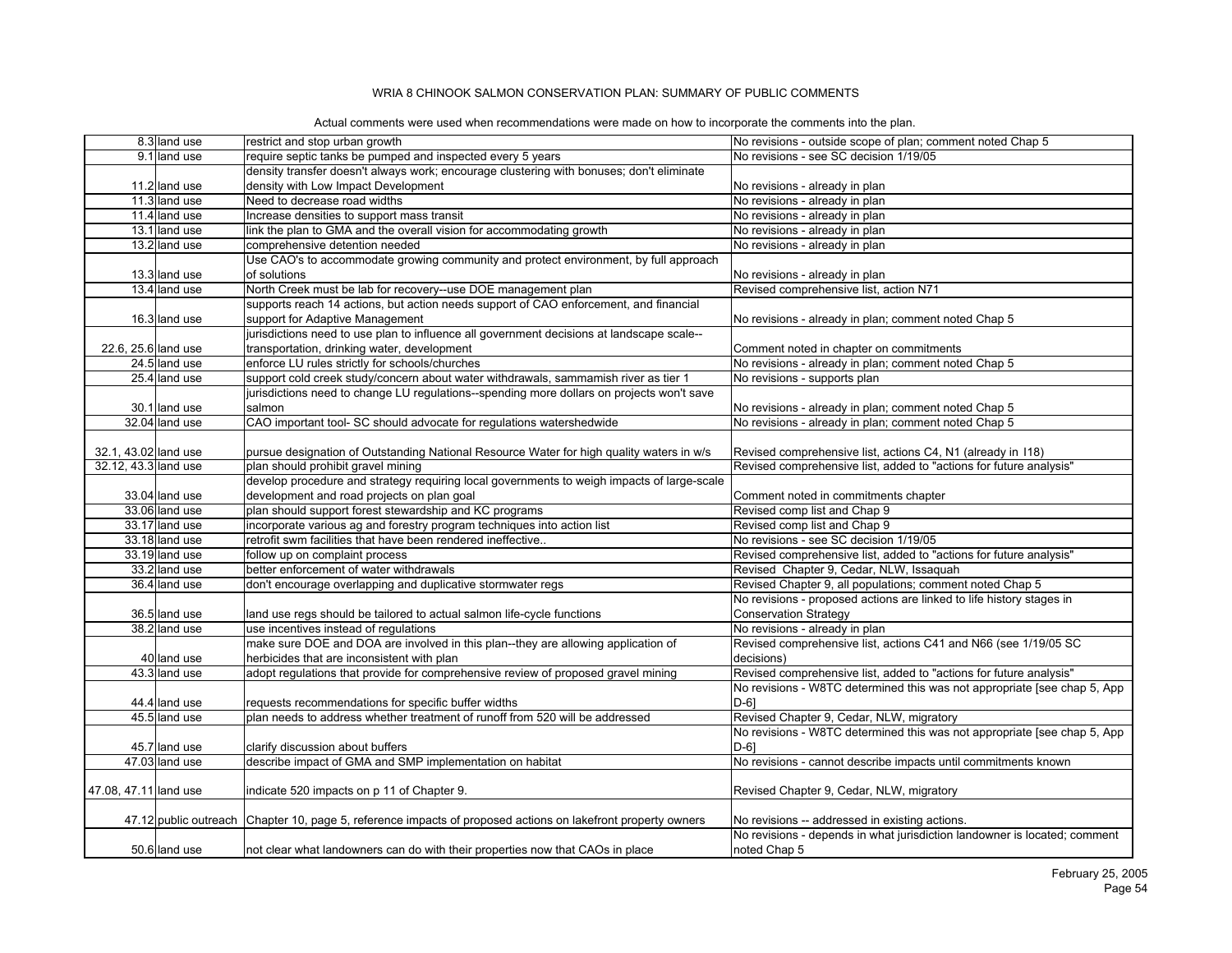|                       |                | mention need for future development to be low impact. Describe how low impact can be                                                                   |                                                                                     |
|-----------------------|----------------|--------------------------------------------------------------------------------------------------------------------------------------------------------|-------------------------------------------------------------------------------------|
|                       | 52.01 land use | beneficial to developer and public                                                                                                                     | Revised Chapter 9, NLW. Revised Executive Summary                                   |
|                       |                | Sno Cty Sustainable development task force should be mentioned as a model (comments                                                                    |                                                                                     |
| 52.02, 52.12 land use |                | are for chapter 1 mission and goals, but can't amend those)                                                                                            | Revised Chapter 9, NLW                                                              |
|                       | 52.06 land use | reference Ecology Stormwater manual                                                                                                                    | No revisions - already in plan                                                      |
|                       |                | North Creek will likely become Tier 3 due to urban development. Actions on tier 3 list should                                                          |                                                                                     |
|                       | 52.13 land use | be linked to other tiers                                                                                                                               | No revisions - all Tier 3 actions are also included in Tiers 1 and 2                |
|                       |                | watershed wide recommendations should rise to a higher level in order to stem further                                                                  |                                                                                     |
|                       | 52.15 land use | decline due to urban development                                                                                                                       | No revisions - comment noted Chap 5                                                 |
|                       |                | various land use recommendations in chapter 10 are beyond the scope of current policy                                                                  |                                                                                     |
|                       |                | alternatives being considered by Snohomish County --please delete or revise (there are                                                                 | See SC decisions for 1/12/05 and 1/19/05 for details (some revisions made,          |
|                       | 52.16 land use | examples)                                                                                                                                              | others were not)                                                                    |
|                       |                |                                                                                                                                                        |                                                                                     |
|                       |                | Renton regulations already strict on floodplain development, but in urban area can't prohibit                                                          |                                                                                     |
|                       | 53.05 land use | new development outright. Not clear what coordination with KC flood plan means                                                                         | Revised comp lists and Chap 9                                                       |
|                       | 53.06 land use | more flexible language desired regarding retrofits of existing roads for stormwater runoff                                                             | No revisions - land use actions are voluntary                                       |
|                       |                | protecting trees beyond required for CAOs conflicts with density targets. Benefits of having                                                           |                                                                                     |
|                       | 53.07 land use | street tree program is questionable.                                                                                                                   | Revised action C3 - see SC decision 1/12/05                                         |
|                       |                | what does strive for regulatory consistency mean? Renton and KC each developed CAO                                                                     |                                                                                     |
|                       |                | based on BAS. change c9 to be basinwide action---all jurisdictions should develop CAOs                                                                 |                                                                                     |
|                       | 53.08 land use | based on                                                                                                                                               | Revised action C9 and throughout comp list - see SC decision 1/19/05                |
|                       |                |                                                                                                                                                        |                                                                                     |
|                       | 53.1 land use  | c12 should apply to all jurisdictions. all areas should have equivalent standards to protect                                                           |                                                                                     |
|                       | 53.11 land use | wg and runoff. Adopt and enfores sw regs as part of NPDES permit requirements<br>c14 - retrofitting of roadways can happen only when funding available | Revised Chapter 9 and comp lists, all populations<br>No revisions - already in plan |
|                       |                | c15 - Renton supports this action--Public Works has adopted the regional road maintenance                                                              |                                                                                     |
|                       | 53.12 land use | ESA program quidelines                                                                                                                                 | No revisions - supports plan                                                        |
|                       |                | delete c 21 - very little area in S. KC Groundwater management area. Not helpful towards                                                               |                                                                                     |
|                       | 53.13 land use | managing resources                                                                                                                                     | No revisions - see SC decision 1/19/05                                              |
|                       |                | c24 and App d, page 5. clarify what is meant by promote water conservation through                                                                     |                                                                                     |
|                       | 53.14 land use | permitting processes                                                                                                                                   | Revised action C24 and App D                                                        |
|                       | 53.15 land use | c25 - delete, goes beyond scope of what jurisdictions can do                                                                                           | No revisions - see SC decision 1/19/05                                              |
|                       | 53.21 land use | what is justification for larger buffers than Best Available Science in tier 1 urban areas?                                                            | No revisions - actions are voluntary in menu                                        |
|                       | 53.22 land use | change prohibit floodplain development to limit or minimize                                                                                            | Revisions made to Chapter 9, Chapter 10, App. D                                     |
|                       |                | recognize high density neighborhoods may not be able to be retrofitted with natural drainage                                                           |                                                                                     |
|                       | 53.23 land use | systems                                                                                                                                                | Revised App D                                                                       |
|                       | 53.24 land use | what does improve data on water rights mean? Outside the scope of local authority                                                                      | No revisions - see SC decision 1/12/05                                              |
|                       | 53.25 land use | exempt wells - need legislature to change the law, otherwise prohibiting them is a take                                                                | No revisions - see SC decision 1/12/05                                              |
|                       |                |                                                                                                                                                        |                                                                                     |
|                       |                | water suppliers should look into working together to shift supply from one source to another                                                           |                                                                                     |
|                       | 53.26 land use | to protect instream flows--not accepted by DOE, so outside scope of local authority                                                                    | Revised App D                                                                       |
|                       |                | work with local groundwater protection committees--what are benefits? Renton has not                                                                   |                                                                                     |
|                       |                | received assistance from these in the past, has developed substantial groundwater aquifer                                                              |                                                                                     |
|                       | 53.27 land use | program on its own.                                                                                                                                    | No revisions - see SC decision 1/19/05                                              |
|                       | 53.28 land use | use more flexible word in lieu of prohibit any variances                                                                                               | No revisions - actions are voluntary in menu                                        |
|                       |                | since each jurisdiction should develop CAO based on its own Best Available Science, why                                                                |                                                                                     |
|                       | 53.29 land use | are KC standards mentioned?                                                                                                                            | Revisions made to Appendix D, part 6                                                |
|                       |                | focus on KC's land use code as model strengthens perception that shared staff more intent                                                              |                                                                                     |
|                       | 53.31 land use | on KC needs than WRIA needs                                                                                                                            | Revisions made to Appendix D, part 6                                                |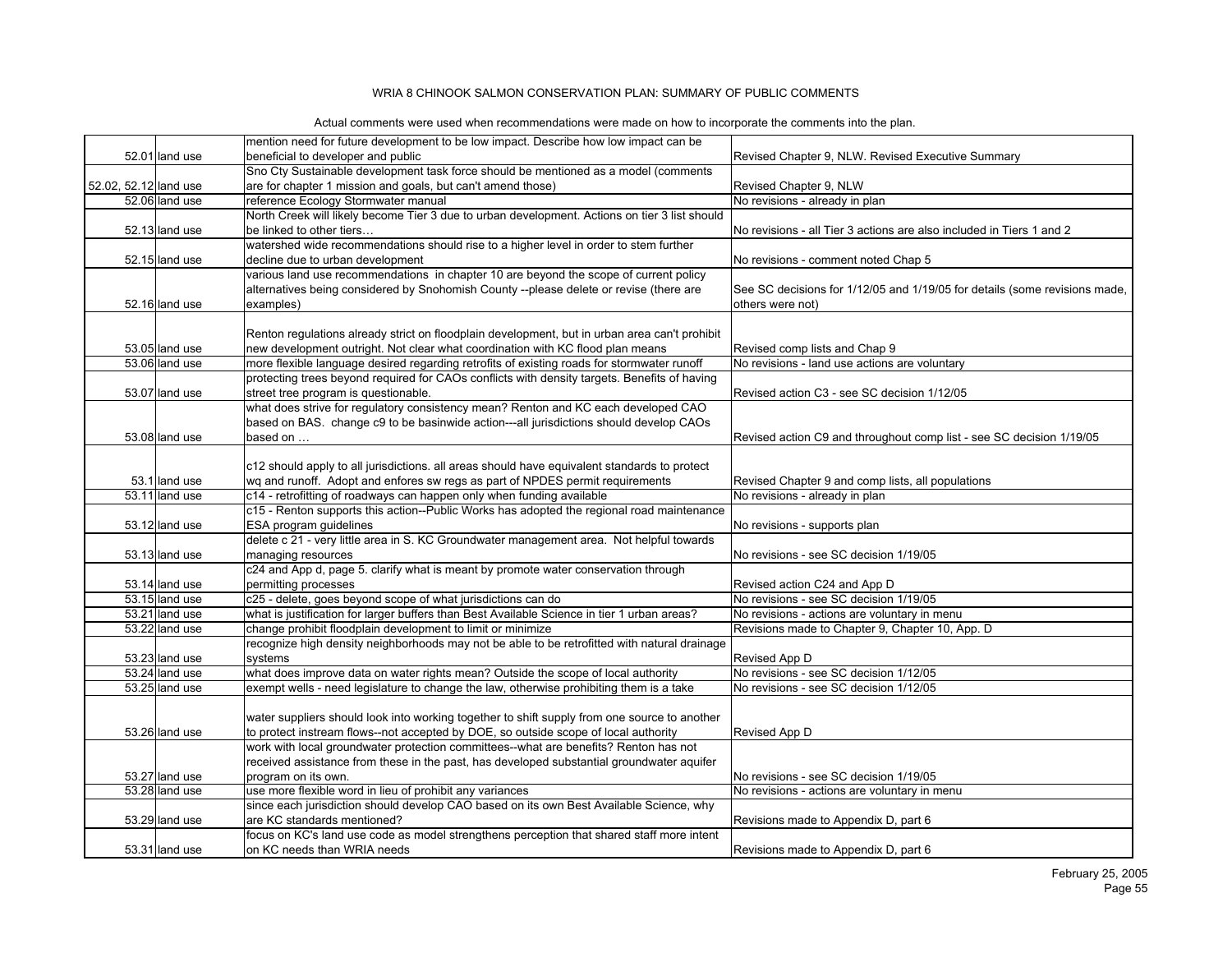|                       | check our text on page 2 against Steering Committee guidance provided spring 2004 for         |                                                                               |
|-----------------------|-----------------------------------------------------------------------------------------------|-------------------------------------------------------------------------------|
| 53.32 land use        | accuracy                                                                                      | No revisions - the text is accurate                                           |
| 53.38 land use        | table d -3-1.- modify various text to be less strong,                                         | Revisions made to Appendix D, part 5                                          |
| 53.39 land use        | land use policies in plan should not be required if one size fits all                         | No revisions - land use actions are voluntary                                 |
|                       | incentives for riparian vegetation may be more successful than regulations. Concern no        |                                                                               |
| 53.4 land use         | commitment for funding for any of the actions                                                 | Revised Chapter 9, Cedar                                                      |
| 53.41 land use        | c26 - BAS issue - also mentioned in chapter 8.                                                | Revised comp lists, actions C9, C26, N49, I51                                 |
| 53.42 land use        | c27 - Renton already doing this                                                               | No revision - supports plan                                                   |
| 53.48 land use        | commitments shouldn't prohibit Renton from implementing their growth targets.                 | No revision - plan calls for GMA growth targets to be implemented             |
| 53.49 land use        | revise c 1 and c 3                                                                            | Revised C1 (editorial); revised C3 - see SC decision 1/12/05                  |
| 53.5 land use         | c38 is unrealistic                                                                            | No revision - see C3 revision                                                 |
| 54.2 funding          | supports basin stewards for each tier 1 area                                                  | No revisions -- see Chapter 7.                                                |
| 54.6 land use         | forest cover loss and groundwater withdrawals should be stopped                               | No revisions - already in plan                                                |
|                       | make more actions for business and homeowners mandatory and then enforce (e.g., car           |                                                                               |
| 8.4 land use, po      | washes, land use laws)                                                                        | Comment noted in Chap 5                                                       |
|                       |                                                                                               | no decision requested - outside the scope of plan; Steering Cmte could        |
| 22.5. 25.5 monitoring | supports multi-species effort/data collection                                                 | recommend on future work program; monitoring does cover ecosystem             |
|                       | need clear strategies to implement regulatory and policy recommendations. Need structure      | Revised Chapter 6, see intro in particular. No change in Chapter 8 -- local   |
| 32.02 monitoring      | to implement and obtain commitments. Benchmarks and triggers                                  | governments need to discuss and decide how to ratify.                         |
| 33.1 monitoring       | implement basin-wide monitoring program of WQ; include nontraditional data                    | No revisions -- already in plan. See Chapter 6 and Appendix C-3.              |
| 35.3 monitoring       | monitoring program needs pre-determined suite of responses, thresholds, etc                   | Revised Chapter 6.                                                            |
|                       | figure out how to track volunteer hours to show the real costs of projects. Include annually  | No revisions. Annual progress report discussed in Chapter 2 will need to be   |
| 45.9 monitoring       | on web site and annual report                                                                 | scoped once plan is ratified.                                                 |
|                       | monitoring should include success at involving development community in Low Impact            | Revised Chapter 6 -- specific implementation monitoring plan is expected to   |
| 52.07 monitoring      | Development                                                                                   | be scoped in 2005-06.                                                         |
|                       |                                                                                               | no action requested -Outside scope of plan - habitat information will be from |
| 54.4 monitoring       | need to collect data on other species                                                         | throughout WRIA 8, but population data will focus on Chinook                  |
|                       | Need to "market" the need for system scale monitoring - primarily tangible, quantifiable      |                                                                               |
|                       | measures of chinook survival - adult spawner surveys, outmigrant traps, and lock counts       | Revised Chapter 6 to insert riparian index as potential option under          |
|                       | (improved, if possible). evaluations of flows and habitat, too. predation in the lake - wants | cumulative monitoring. Chapter 6 also includes specific measures of           |
| 56.1 monitoring       | measures that evaluate the success of fish leaving WRIA 8                                     | Chinook survival.                                                             |
| organizational        |                                                                                               |                                                                               |
| 33.13 structure       | communicating progress function should include landowners                                     | Revision made.                                                                |
| organizational        | is it more appropriate to have one executive director for all wrias and keep coordinators for |                                                                               |
| 33.16 structure       | leach wria?                                                                                   | No revisions -- see Steering Committee key decisions for 1/19/05.             |
| organizational        |                                                                                               |                                                                               |
| 45.1 structure        | need shared staff to provide assistance to implement the plan                                 | No revisions -- already in plan.                                              |
| organizational        | concur with proposed org structure--but since current SC, Forum and W8TC are working          |                                                                               |
| 47.05 structure       | effectively, why change it?                                                                   | No revisions -- see Steering Committee key decisions for 1/19/05.             |
| organizational        | new bureaucracy being created - concern jurisdictions won't have enough representation-       |                                                                               |
| 53.46 structure       | other requests for clarification                                                              | No revisions -- will need further discussion among local governments on com   |
| organizational        |                                                                                               |                                                                               |
| 54.5 structure        | supports Adaptive Management timeline                                                         | No revision - already in plan                                                 |
|                       |                                                                                               | No revisions: Development community represented on Steering Committee         |
|                       |                                                                                               | and particpate on all working committees. Master Builders was invited to      |
| 13.5 process          | Include participation of development community                                                | participate                                                                   |
| 21.1 process          | fully endorses plan, particularly Adaptive Management process                                 | No revisions -- supports plan.                                                |
| 22.1 process          | move plan through Forum and to jurisdictions quickly to keep momentum going                   |                                                                               |
|                       |                                                                                               | No revisions                                                                  |
| 23.1 process          | pleased with overall quality/quantity of plan                                                 | No revisions -- supports plan.                                                |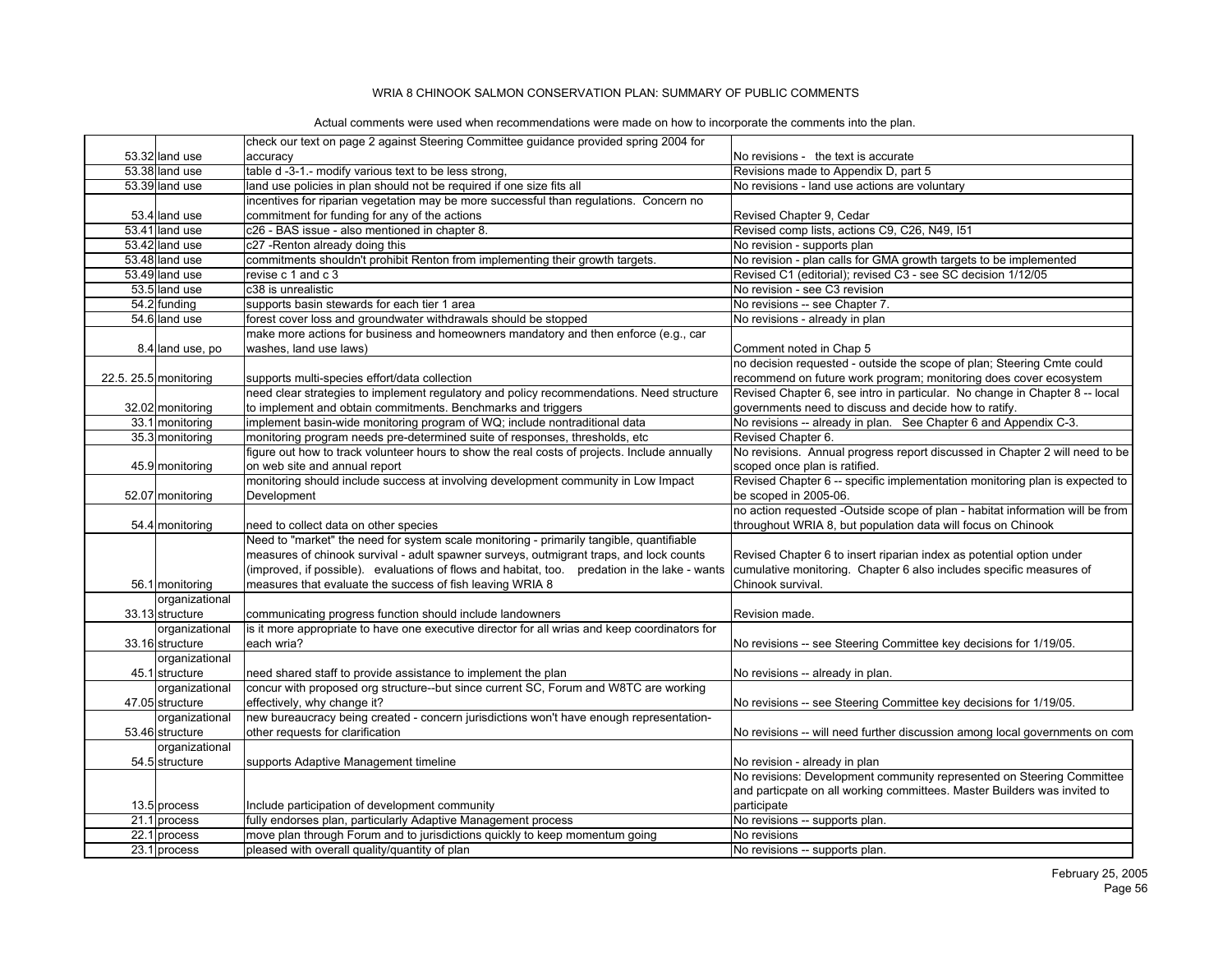| 24.4 process<br>support plan overall, and Adaptive Management approach<br>24.6 process<br>No revisions -- supports plan.<br>31.1 process<br>need clean waters and fish friendly streams<br>No revisions - already in plan<br>No revisions - cost estimates alraady in plan; relative benefits of actions to<br>be analyzed in 2005; use adaptive management process to incorporate new<br>information<br>31.2 process<br>need cost-benefit analysis to make sure dollars spent efficiently<br>31.3 process<br>implementation must be science-based and include stakeholder input<br>No revisions - already in plan<br>No revisions - Steering Committee approved staying on current schedule.<br>New information will be incorporated through adaptive management<br>31.5 process<br>need more time to comment<br>No revisions - plan takes ecosystem approach; additional species may be<br>scope of plan should be ecosystem based, multi-species approach<br>addressed in future<br>32.05 process<br>33.01 process<br>supports science, Adaptive Management, other<br>No revisions - supports plan<br>33.11 process<br>extinction of Kokonee could be used to underscore vulnerability of Chinook on the Cedar<br>Revised chapter 1<br>33.15 process<br>include landowners w/ restoration experience in action committees<br>Revised chapter 2<br>33.21 process<br>No revisions - reach maps provided in electronic form on web site<br>include reach maps<br>35.2 process<br>no faith that shared strategy process will work<br>No revisions- outside scope of plan<br>No revisions - Steering Committee approved staying on current schedule.<br>extend comment period 30 days<br>New information will be incorporated through adaptive management<br>36.1 process<br>plan approval should be delayed until genetics study completed<br>44.1 process<br>No revisions - see 1/19/05 Steering Committee decisions<br>47.01 process<br>strongly support efforts to restore/improve salmon habitat<br>No revisions - commenter is not requesting any changes<br>No revisions - Steering Committee approved staying on current schedule.<br>New information will be incorporated through adaptive management<br>50.1 process<br>not enough time to review this document<br>No revisions - Steering Committee approved staying on current schedule.<br>New information will be incorporated through adaptive management<br>51.1 process<br>delay the plan until genetics study completed<br>chinook centric plan is ignoring value of many smaller streams. Prefer a multi-species<br>No revisions - plan is ecosystem-based with Chinook focus. Habitat<br>modeling includes coho. Propose to monitor habitat for multiple species.<br>51.3 process<br>approach<br>52.34 process<br>plan is well organized. In general, clearly addresses marine nearshore habitat.<br>No revisions - supports plan<br>Revised Chapter 3 to include targets proposed by Washington State Fish<br>plan lacks measurable goals for protection and restoration, and timetables for compliance<br>and Wildlife<br>35.1 process<br>53.45 process<br>recommendation to change mission statement<br>No revisions - outside scope of plan<br>plan should better clarify difference between plan goals of plan (restore harvestable pops)<br>provide more<br>and ESA (do no harm)<br>36.2 information<br>No revisions - outside scope of plan<br>No revisions - Steering Committee sent letter to NOAA describing concerns<br>provide more<br>assess how critical habitat policy redefines critical habitat and thus our policy<br>related to proposed policy. Once policy is finalized, can address need for<br>36.3 information<br>course corrections through adaptive management<br>recommendations<br>wolf creek is spelled wolfe; not sure if correct category; clarify description of project ; clarify<br>provide more<br>feasibility, since seattle is in favor;<br>39.6 information<br>Revised - made corrections and clarifications to M250<br>add the following bullet on Chapter 5, page 6, under ship canal: "restore riparian vegetation<br>provide more<br>39.7, 39.8 information<br>and freshwater mixing zone to provide cover and refuge to Chinook downstream of Locks"<br>no decision requested - can add clarifying text<br>No revision - Wolfe Creek is in a Tier 3 sub-area, while the mouth of the<br>provide more<br>39.9 information |  |                                             |                                                                      |
|---------------------------------------------------------------------------------------------------------------------------------------------------------------------------------------------------------------------------------------------------------------------------------------------------------------------------------------------------------------------------------------------------------------------------------------------------------------------------------------------------------------------------------------------------------------------------------------------------------------------------------------------------------------------------------------------------------------------------------------------------------------------------------------------------------------------------------------------------------------------------------------------------------------------------------------------------------------------------------------------------------------------------------------------------------------------------------------------------------------------------------------------------------------------------------------------------------------------------------------------------------------------------------------------------------------------------------------------------------------------------------------------------------------------------------------------------------------------------------------------------------------------------------------------------------------------------------------------------------------------------------------------------------------------------------------------------------------------------------------------------------------------------------------------------------------------------------------------------------------------------------------------------------------------------------------------------------------------------------------------------------------------------------------------------------------------------------------------------------------------------------------------------------------------------------------------------------------------------------------------------------------------------------------------------------------------------------------------------------------------------------------------------------------------------------------------------------------------------------------------------------------------------------------------------------------------------------------------------------------------------------------------------------------------------------------------------------------------------------------------------------------------------------------------------------------------------------------------------------------------------------------------------------------------------------------------------------------------------------------------------------------------------------------------------------------------------------------------------------------------------------------------------------------------------------------------------------------------------------------------------------------------------------------------------------------------------------------------------------------------------------------------------------------------------------------------------------------------------------------------------------------------------------------------------------------------------------------------------------------------------------------------------------------------------------------------------------------------------------------------------------------------------------------------------------------------------------------------------------------------------------------------------------------------------------------------------------------------------------------------------------------------------------------------------------------------------------------------------------------------------------------------------------------------------------------------------------------------------------------------------------------------------------------------------------------------------------------------------------------------------------------------------------------------------------------|--|---------------------------------------------|----------------------------------------------------------------------|
|                                                                                                                                                                                                                                                                                                                                                                                                                                                                                                                                                                                                                                                                                                                                                                                                                                                                                                                                                                                                                                                                                                                                                                                                                                                                                                                                                                                                                                                                                                                                                                                                                                                                                                                                                                                                                                                                                                                                                                                                                                                                                                                                                                                                                                                                                                                                                                                                                                                                                                                                                                                                                                                                                                                                                                                                                                                                                                                                                                                                                                                                                                                                                                                                                                                                                                                                                                                                                                                                                                                                                                                                                                                                                                                                                                                                                                                                                                                                                                                                                                                                                                                                                                                                                                                                                                                                                                                                                                       |  | broaden plan to all species                 | No revisions- may address other species through adaptive management  |
|                                                                                                                                                                                                                                                                                                                                                                                                                                                                                                                                                                                                                                                                                                                                                                                                                                                                                                                                                                                                                                                                                                                                                                                                                                                                                                                                                                                                                                                                                                                                                                                                                                                                                                                                                                                                                                                                                                                                                                                                                                                                                                                                                                                                                                                                                                                                                                                                                                                                                                                                                                                                                                                                                                                                                                                                                                                                                                                                                                                                                                                                                                                                                                                                                                                                                                                                                                                                                                                                                                                                                                                                                                                                                                                                                                                                                                                                                                                                                                                                                                                                                                                                                                                                                                                                                                                                                                                                                                       |  |                                             |                                                                      |
|                                                                                                                                                                                                                                                                                                                                                                                                                                                                                                                                                                                                                                                                                                                                                                                                                                                                                                                                                                                                                                                                                                                                                                                                                                                                                                                                                                                                                                                                                                                                                                                                                                                                                                                                                                                                                                                                                                                                                                                                                                                                                                                                                                                                                                                                                                                                                                                                                                                                                                                                                                                                                                                                                                                                                                                                                                                                                                                                                                                                                                                                                                                                                                                                                                                                                                                                                                                                                                                                                                                                                                                                                                                                                                                                                                                                                                                                                                                                                                                                                                                                                                                                                                                                                                                                                                                                                                                                                                       |  |                                             |                                                                      |
|                                                                                                                                                                                                                                                                                                                                                                                                                                                                                                                                                                                                                                                                                                                                                                                                                                                                                                                                                                                                                                                                                                                                                                                                                                                                                                                                                                                                                                                                                                                                                                                                                                                                                                                                                                                                                                                                                                                                                                                                                                                                                                                                                                                                                                                                                                                                                                                                                                                                                                                                                                                                                                                                                                                                                                                                                                                                                                                                                                                                                                                                                                                                                                                                                                                                                                                                                                                                                                                                                                                                                                                                                                                                                                                                                                                                                                                                                                                                                                                                                                                                                                                                                                                                                                                                                                                                                                                                                                       |  |                                             |                                                                      |
|                                                                                                                                                                                                                                                                                                                                                                                                                                                                                                                                                                                                                                                                                                                                                                                                                                                                                                                                                                                                                                                                                                                                                                                                                                                                                                                                                                                                                                                                                                                                                                                                                                                                                                                                                                                                                                                                                                                                                                                                                                                                                                                                                                                                                                                                                                                                                                                                                                                                                                                                                                                                                                                                                                                                                                                                                                                                                                                                                                                                                                                                                                                                                                                                                                                                                                                                                                                                                                                                                                                                                                                                                                                                                                                                                                                                                                                                                                                                                                                                                                                                                                                                                                                                                                                                                                                                                                                                                                       |  |                                             |                                                                      |
|                                                                                                                                                                                                                                                                                                                                                                                                                                                                                                                                                                                                                                                                                                                                                                                                                                                                                                                                                                                                                                                                                                                                                                                                                                                                                                                                                                                                                                                                                                                                                                                                                                                                                                                                                                                                                                                                                                                                                                                                                                                                                                                                                                                                                                                                                                                                                                                                                                                                                                                                                                                                                                                                                                                                                                                                                                                                                                                                                                                                                                                                                                                                                                                                                                                                                                                                                                                                                                                                                                                                                                                                                                                                                                                                                                                                                                                                                                                                                                                                                                                                                                                                                                                                                                                                                                                                                                                                                                       |  |                                             |                                                                      |
|                                                                                                                                                                                                                                                                                                                                                                                                                                                                                                                                                                                                                                                                                                                                                                                                                                                                                                                                                                                                                                                                                                                                                                                                                                                                                                                                                                                                                                                                                                                                                                                                                                                                                                                                                                                                                                                                                                                                                                                                                                                                                                                                                                                                                                                                                                                                                                                                                                                                                                                                                                                                                                                                                                                                                                                                                                                                                                                                                                                                                                                                                                                                                                                                                                                                                                                                                                                                                                                                                                                                                                                                                                                                                                                                                                                                                                                                                                                                                                                                                                                                                                                                                                                                                                                                                                                                                                                                                                       |  |                                             |                                                                      |
|                                                                                                                                                                                                                                                                                                                                                                                                                                                                                                                                                                                                                                                                                                                                                                                                                                                                                                                                                                                                                                                                                                                                                                                                                                                                                                                                                                                                                                                                                                                                                                                                                                                                                                                                                                                                                                                                                                                                                                                                                                                                                                                                                                                                                                                                                                                                                                                                                                                                                                                                                                                                                                                                                                                                                                                                                                                                                                                                                                                                                                                                                                                                                                                                                                                                                                                                                                                                                                                                                                                                                                                                                                                                                                                                                                                                                                                                                                                                                                                                                                                                                                                                                                                                                                                                                                                                                                                                                                       |  |                                             |                                                                      |
|                                                                                                                                                                                                                                                                                                                                                                                                                                                                                                                                                                                                                                                                                                                                                                                                                                                                                                                                                                                                                                                                                                                                                                                                                                                                                                                                                                                                                                                                                                                                                                                                                                                                                                                                                                                                                                                                                                                                                                                                                                                                                                                                                                                                                                                                                                                                                                                                                                                                                                                                                                                                                                                                                                                                                                                                                                                                                                                                                                                                                                                                                                                                                                                                                                                                                                                                                                                                                                                                                                                                                                                                                                                                                                                                                                                                                                                                                                                                                                                                                                                                                                                                                                                                                                                                                                                                                                                                                                       |  |                                             |                                                                      |
|                                                                                                                                                                                                                                                                                                                                                                                                                                                                                                                                                                                                                                                                                                                                                                                                                                                                                                                                                                                                                                                                                                                                                                                                                                                                                                                                                                                                                                                                                                                                                                                                                                                                                                                                                                                                                                                                                                                                                                                                                                                                                                                                                                                                                                                                                                                                                                                                                                                                                                                                                                                                                                                                                                                                                                                                                                                                                                                                                                                                                                                                                                                                                                                                                                                                                                                                                                                                                                                                                                                                                                                                                                                                                                                                                                                                                                                                                                                                                                                                                                                                                                                                                                                                                                                                                                                                                                                                                                       |  |                                             |                                                                      |
|                                                                                                                                                                                                                                                                                                                                                                                                                                                                                                                                                                                                                                                                                                                                                                                                                                                                                                                                                                                                                                                                                                                                                                                                                                                                                                                                                                                                                                                                                                                                                                                                                                                                                                                                                                                                                                                                                                                                                                                                                                                                                                                                                                                                                                                                                                                                                                                                                                                                                                                                                                                                                                                                                                                                                                                                                                                                                                                                                                                                                                                                                                                                                                                                                                                                                                                                                                                                                                                                                                                                                                                                                                                                                                                                                                                                                                                                                                                                                                                                                                                                                                                                                                                                                                                                                                                                                                                                                                       |  |                                             |                                                                      |
|                                                                                                                                                                                                                                                                                                                                                                                                                                                                                                                                                                                                                                                                                                                                                                                                                                                                                                                                                                                                                                                                                                                                                                                                                                                                                                                                                                                                                                                                                                                                                                                                                                                                                                                                                                                                                                                                                                                                                                                                                                                                                                                                                                                                                                                                                                                                                                                                                                                                                                                                                                                                                                                                                                                                                                                                                                                                                                                                                                                                                                                                                                                                                                                                                                                                                                                                                                                                                                                                                                                                                                                                                                                                                                                                                                                                                                                                                                                                                                                                                                                                                                                                                                                                                                                                                                                                                                                                                                       |  |                                             |                                                                      |
|                                                                                                                                                                                                                                                                                                                                                                                                                                                                                                                                                                                                                                                                                                                                                                                                                                                                                                                                                                                                                                                                                                                                                                                                                                                                                                                                                                                                                                                                                                                                                                                                                                                                                                                                                                                                                                                                                                                                                                                                                                                                                                                                                                                                                                                                                                                                                                                                                                                                                                                                                                                                                                                                                                                                                                                                                                                                                                                                                                                                                                                                                                                                                                                                                                                                                                                                                                                                                                                                                                                                                                                                                                                                                                                                                                                                                                                                                                                                                                                                                                                                                                                                                                                                                                                                                                                                                                                                                                       |  |                                             |                                                                      |
|                                                                                                                                                                                                                                                                                                                                                                                                                                                                                                                                                                                                                                                                                                                                                                                                                                                                                                                                                                                                                                                                                                                                                                                                                                                                                                                                                                                                                                                                                                                                                                                                                                                                                                                                                                                                                                                                                                                                                                                                                                                                                                                                                                                                                                                                                                                                                                                                                                                                                                                                                                                                                                                                                                                                                                                                                                                                                                                                                                                                                                                                                                                                                                                                                                                                                                                                                                                                                                                                                                                                                                                                                                                                                                                                                                                                                                                                                                                                                                                                                                                                                                                                                                                                                                                                                                                                                                                                                                       |  |                                             |                                                                      |
|                                                                                                                                                                                                                                                                                                                                                                                                                                                                                                                                                                                                                                                                                                                                                                                                                                                                                                                                                                                                                                                                                                                                                                                                                                                                                                                                                                                                                                                                                                                                                                                                                                                                                                                                                                                                                                                                                                                                                                                                                                                                                                                                                                                                                                                                                                                                                                                                                                                                                                                                                                                                                                                                                                                                                                                                                                                                                                                                                                                                                                                                                                                                                                                                                                                                                                                                                                                                                                                                                                                                                                                                                                                                                                                                                                                                                                                                                                                                                                                                                                                                                                                                                                                                                                                                                                                                                                                                                                       |  |                                             |                                                                      |
|                                                                                                                                                                                                                                                                                                                                                                                                                                                                                                                                                                                                                                                                                                                                                                                                                                                                                                                                                                                                                                                                                                                                                                                                                                                                                                                                                                                                                                                                                                                                                                                                                                                                                                                                                                                                                                                                                                                                                                                                                                                                                                                                                                                                                                                                                                                                                                                                                                                                                                                                                                                                                                                                                                                                                                                                                                                                                                                                                                                                                                                                                                                                                                                                                                                                                                                                                                                                                                                                                                                                                                                                                                                                                                                                                                                                                                                                                                                                                                                                                                                                                                                                                                                                                                                                                                                                                                                                                                       |  |                                             |                                                                      |
|                                                                                                                                                                                                                                                                                                                                                                                                                                                                                                                                                                                                                                                                                                                                                                                                                                                                                                                                                                                                                                                                                                                                                                                                                                                                                                                                                                                                                                                                                                                                                                                                                                                                                                                                                                                                                                                                                                                                                                                                                                                                                                                                                                                                                                                                                                                                                                                                                                                                                                                                                                                                                                                                                                                                                                                                                                                                                                                                                                                                                                                                                                                                                                                                                                                                                                                                                                                                                                                                                                                                                                                                                                                                                                                                                                                                                                                                                                                                                                                                                                                                                                                                                                                                                                                                                                                                                                                                                                       |  |                                             |                                                                      |
|                                                                                                                                                                                                                                                                                                                                                                                                                                                                                                                                                                                                                                                                                                                                                                                                                                                                                                                                                                                                                                                                                                                                                                                                                                                                                                                                                                                                                                                                                                                                                                                                                                                                                                                                                                                                                                                                                                                                                                                                                                                                                                                                                                                                                                                                                                                                                                                                                                                                                                                                                                                                                                                                                                                                                                                                                                                                                                                                                                                                                                                                                                                                                                                                                                                                                                                                                                                                                                                                                                                                                                                                                                                                                                                                                                                                                                                                                                                                                                                                                                                                                                                                                                                                                                                                                                                                                                                                                                       |  |                                             |                                                                      |
|                                                                                                                                                                                                                                                                                                                                                                                                                                                                                                                                                                                                                                                                                                                                                                                                                                                                                                                                                                                                                                                                                                                                                                                                                                                                                                                                                                                                                                                                                                                                                                                                                                                                                                                                                                                                                                                                                                                                                                                                                                                                                                                                                                                                                                                                                                                                                                                                                                                                                                                                                                                                                                                                                                                                                                                                                                                                                                                                                                                                                                                                                                                                                                                                                                                                                                                                                                                                                                                                                                                                                                                                                                                                                                                                                                                                                                                                                                                                                                                                                                                                                                                                                                                                                                                                                                                                                                                                                                       |  |                                             |                                                                      |
|                                                                                                                                                                                                                                                                                                                                                                                                                                                                                                                                                                                                                                                                                                                                                                                                                                                                                                                                                                                                                                                                                                                                                                                                                                                                                                                                                                                                                                                                                                                                                                                                                                                                                                                                                                                                                                                                                                                                                                                                                                                                                                                                                                                                                                                                                                                                                                                                                                                                                                                                                                                                                                                                                                                                                                                                                                                                                                                                                                                                                                                                                                                                                                                                                                                                                                                                                                                                                                                                                                                                                                                                                                                                                                                                                                                                                                                                                                                                                                                                                                                                                                                                                                                                                                                                                                                                                                                                                                       |  |                                             |                                                                      |
|                                                                                                                                                                                                                                                                                                                                                                                                                                                                                                                                                                                                                                                                                                                                                                                                                                                                                                                                                                                                                                                                                                                                                                                                                                                                                                                                                                                                                                                                                                                                                                                                                                                                                                                                                                                                                                                                                                                                                                                                                                                                                                                                                                                                                                                                                                                                                                                                                                                                                                                                                                                                                                                                                                                                                                                                                                                                                                                                                                                                                                                                                                                                                                                                                                                                                                                                                                                                                                                                                                                                                                                                                                                                                                                                                                                                                                                                                                                                                                                                                                                                                                                                                                                                                                                                                                                                                                                                                                       |  |                                             |                                                                      |
|                                                                                                                                                                                                                                                                                                                                                                                                                                                                                                                                                                                                                                                                                                                                                                                                                                                                                                                                                                                                                                                                                                                                                                                                                                                                                                                                                                                                                                                                                                                                                                                                                                                                                                                                                                                                                                                                                                                                                                                                                                                                                                                                                                                                                                                                                                                                                                                                                                                                                                                                                                                                                                                                                                                                                                                                                                                                                                                                                                                                                                                                                                                                                                                                                                                                                                                                                                                                                                                                                                                                                                                                                                                                                                                                                                                                                                                                                                                                                                                                                                                                                                                                                                                                                                                                                                                                                                                                                                       |  |                                             |                                                                      |
|                                                                                                                                                                                                                                                                                                                                                                                                                                                                                                                                                                                                                                                                                                                                                                                                                                                                                                                                                                                                                                                                                                                                                                                                                                                                                                                                                                                                                                                                                                                                                                                                                                                                                                                                                                                                                                                                                                                                                                                                                                                                                                                                                                                                                                                                                                                                                                                                                                                                                                                                                                                                                                                                                                                                                                                                                                                                                                                                                                                                                                                                                                                                                                                                                                                                                                                                                                                                                                                                                                                                                                                                                                                                                                                                                                                                                                                                                                                                                                                                                                                                                                                                                                                                                                                                                                                                                                                                                                       |  |                                             |                                                                      |
|                                                                                                                                                                                                                                                                                                                                                                                                                                                                                                                                                                                                                                                                                                                                                                                                                                                                                                                                                                                                                                                                                                                                                                                                                                                                                                                                                                                                                                                                                                                                                                                                                                                                                                                                                                                                                                                                                                                                                                                                                                                                                                                                                                                                                                                                                                                                                                                                                                                                                                                                                                                                                                                                                                                                                                                                                                                                                                                                                                                                                                                                                                                                                                                                                                                                                                                                                                                                                                                                                                                                                                                                                                                                                                                                                                                                                                                                                                                                                                                                                                                                                                                                                                                                                                                                                                                                                                                                                                       |  |                                             |                                                                      |
|                                                                                                                                                                                                                                                                                                                                                                                                                                                                                                                                                                                                                                                                                                                                                                                                                                                                                                                                                                                                                                                                                                                                                                                                                                                                                                                                                                                                                                                                                                                                                                                                                                                                                                                                                                                                                                                                                                                                                                                                                                                                                                                                                                                                                                                                                                                                                                                                                                                                                                                                                                                                                                                                                                                                                                                                                                                                                                                                                                                                                                                                                                                                                                                                                                                                                                                                                                                                                                                                                                                                                                                                                                                                                                                                                                                                                                                                                                                                                                                                                                                                                                                                                                                                                                                                                                                                                                                                                                       |  |                                             |                                                                      |
|                                                                                                                                                                                                                                                                                                                                                                                                                                                                                                                                                                                                                                                                                                                                                                                                                                                                                                                                                                                                                                                                                                                                                                                                                                                                                                                                                                                                                                                                                                                                                                                                                                                                                                                                                                                                                                                                                                                                                                                                                                                                                                                                                                                                                                                                                                                                                                                                                                                                                                                                                                                                                                                                                                                                                                                                                                                                                                                                                                                                                                                                                                                                                                                                                                                                                                                                                                                                                                                                                                                                                                                                                                                                                                                                                                                                                                                                                                                                                                                                                                                                                                                                                                                                                                                                                                                                                                                                                                       |  |                                             |                                                                      |
|                                                                                                                                                                                                                                                                                                                                                                                                                                                                                                                                                                                                                                                                                                                                                                                                                                                                                                                                                                                                                                                                                                                                                                                                                                                                                                                                                                                                                                                                                                                                                                                                                                                                                                                                                                                                                                                                                                                                                                                                                                                                                                                                                                                                                                                                                                                                                                                                                                                                                                                                                                                                                                                                                                                                                                                                                                                                                                                                                                                                                                                                                                                                                                                                                                                                                                                                                                                                                                                                                                                                                                                                                                                                                                                                                                                                                                                                                                                                                                                                                                                                                                                                                                                                                                                                                                                                                                                                                                       |  |                                             |                                                                      |
|                                                                                                                                                                                                                                                                                                                                                                                                                                                                                                                                                                                                                                                                                                                                                                                                                                                                                                                                                                                                                                                                                                                                                                                                                                                                                                                                                                                                                                                                                                                                                                                                                                                                                                                                                                                                                                                                                                                                                                                                                                                                                                                                                                                                                                                                                                                                                                                                                                                                                                                                                                                                                                                                                                                                                                                                                                                                                                                                                                                                                                                                                                                                                                                                                                                                                                                                                                                                                                                                                                                                                                                                                                                                                                                                                                                                                                                                                                                                                                                                                                                                                                                                                                                                                                                                                                                                                                                                                                       |  |                                             |                                                                      |
|                                                                                                                                                                                                                                                                                                                                                                                                                                                                                                                                                                                                                                                                                                                                                                                                                                                                                                                                                                                                                                                                                                                                                                                                                                                                                                                                                                                                                                                                                                                                                                                                                                                                                                                                                                                                                                                                                                                                                                                                                                                                                                                                                                                                                                                                                                                                                                                                                                                                                                                                                                                                                                                                                                                                                                                                                                                                                                                                                                                                                                                                                                                                                                                                                                                                                                                                                                                                                                                                                                                                                                                                                                                                                                                                                                                                                                                                                                                                                                                                                                                                                                                                                                                                                                                                                                                                                                                                                                       |  |                                             |                                                                      |
|                                                                                                                                                                                                                                                                                                                                                                                                                                                                                                                                                                                                                                                                                                                                                                                                                                                                                                                                                                                                                                                                                                                                                                                                                                                                                                                                                                                                                                                                                                                                                                                                                                                                                                                                                                                                                                                                                                                                                                                                                                                                                                                                                                                                                                                                                                                                                                                                                                                                                                                                                                                                                                                                                                                                                                                                                                                                                                                                                                                                                                                                                                                                                                                                                                                                                                                                                                                                                                                                                                                                                                                                                                                                                                                                                                                                                                                                                                                                                                                                                                                                                                                                                                                                                                                                                                                                                                                                                                       |  |                                             |                                                                      |
|                                                                                                                                                                                                                                                                                                                                                                                                                                                                                                                                                                                                                                                                                                                                                                                                                                                                                                                                                                                                                                                                                                                                                                                                                                                                                                                                                                                                                                                                                                                                                                                                                                                                                                                                                                                                                                                                                                                                                                                                                                                                                                                                                                                                                                                                                                                                                                                                                                                                                                                                                                                                                                                                                                                                                                                                                                                                                                                                                                                                                                                                                                                                                                                                                                                                                                                                                                                                                                                                                                                                                                                                                                                                                                                                                                                                                                                                                                                                                                                                                                                                                                                                                                                                                                                                                                                                                                                                                                       |  |                                             |                                                                      |
|                                                                                                                                                                                                                                                                                                                                                                                                                                                                                                                                                                                                                                                                                                                                                                                                                                                                                                                                                                                                                                                                                                                                                                                                                                                                                                                                                                                                                                                                                                                                                                                                                                                                                                                                                                                                                                                                                                                                                                                                                                                                                                                                                                                                                                                                                                                                                                                                                                                                                                                                                                                                                                                                                                                                                                                                                                                                                                                                                                                                                                                                                                                                                                                                                                                                                                                                                                                                                                                                                                                                                                                                                                                                                                                                                                                                                                                                                                                                                                                                                                                                                                                                                                                                                                                                                                                                                                                                                                       |  |                                             |                                                                      |
|                                                                                                                                                                                                                                                                                                                                                                                                                                                                                                                                                                                                                                                                                                                                                                                                                                                                                                                                                                                                                                                                                                                                                                                                                                                                                                                                                                                                                                                                                                                                                                                                                                                                                                                                                                                                                                                                                                                                                                                                                                                                                                                                                                                                                                                                                                                                                                                                                                                                                                                                                                                                                                                                                                                                                                                                                                                                                                                                                                                                                                                                                                                                                                                                                                                                                                                                                                                                                                                                                                                                                                                                                                                                                                                                                                                                                                                                                                                                                                                                                                                                                                                                                                                                                                                                                                                                                                                                                                       |  |                                             |                                                                      |
|                                                                                                                                                                                                                                                                                                                                                                                                                                                                                                                                                                                                                                                                                                                                                                                                                                                                                                                                                                                                                                                                                                                                                                                                                                                                                                                                                                                                                                                                                                                                                                                                                                                                                                                                                                                                                                                                                                                                                                                                                                                                                                                                                                                                                                                                                                                                                                                                                                                                                                                                                                                                                                                                                                                                                                                                                                                                                                                                                                                                                                                                                                                                                                                                                                                                                                                                                                                                                                                                                                                                                                                                                                                                                                                                                                                                                                                                                                                                                                                                                                                                                                                                                                                                                                                                                                                                                                                                                                       |  |                                             |                                                                      |
|                                                                                                                                                                                                                                                                                                                                                                                                                                                                                                                                                                                                                                                                                                                                                                                                                                                                                                                                                                                                                                                                                                                                                                                                                                                                                                                                                                                                                                                                                                                                                                                                                                                                                                                                                                                                                                                                                                                                                                                                                                                                                                                                                                                                                                                                                                                                                                                                                                                                                                                                                                                                                                                                                                                                                                                                                                                                                                                                                                                                                                                                                                                                                                                                                                                                                                                                                                                                                                                                                                                                                                                                                                                                                                                                                                                                                                                                                                                                                                                                                                                                                                                                                                                                                                                                                                                                                                                                                                       |  |                                             |                                                                      |
|                                                                                                                                                                                                                                                                                                                                                                                                                                                                                                                                                                                                                                                                                                                                                                                                                                                                                                                                                                                                                                                                                                                                                                                                                                                                                                                                                                                                                                                                                                                                                                                                                                                                                                                                                                                                                                                                                                                                                                                                                                                                                                                                                                                                                                                                                                                                                                                                                                                                                                                                                                                                                                                                                                                                                                                                                                                                                                                                                                                                                                                                                                                                                                                                                                                                                                                                                                                                                                                                                                                                                                                                                                                                                                                                                                                                                                                                                                                                                                                                                                                                                                                                                                                                                                                                                                                                                                                                                                       |  |                                             |                                                                      |
|                                                                                                                                                                                                                                                                                                                                                                                                                                                                                                                                                                                                                                                                                                                                                                                                                                                                                                                                                                                                                                                                                                                                                                                                                                                                                                                                                                                                                                                                                                                                                                                                                                                                                                                                                                                                                                                                                                                                                                                                                                                                                                                                                                                                                                                                                                                                                                                                                                                                                                                                                                                                                                                                                                                                                                                                                                                                                                                                                                                                                                                                                                                                                                                                                                                                                                                                                                                                                                                                                                                                                                                                                                                                                                                                                                                                                                                                                                                                                                                                                                                                                                                                                                                                                                                                                                                                                                                                                                       |  |                                             |                                                                      |
|                                                                                                                                                                                                                                                                                                                                                                                                                                                                                                                                                                                                                                                                                                                                                                                                                                                                                                                                                                                                                                                                                                                                                                                                                                                                                                                                                                                                                                                                                                                                                                                                                                                                                                                                                                                                                                                                                                                                                                                                                                                                                                                                                                                                                                                                                                                                                                                                                                                                                                                                                                                                                                                                                                                                                                                                                                                                                                                                                                                                                                                                                                                                                                                                                                                                                                                                                                                                                                                                                                                                                                                                                                                                                                                                                                                                                                                                                                                                                                                                                                                                                                                                                                                                                                                                                                                                                                                                                                       |  |                                             |                                                                      |
|                                                                                                                                                                                                                                                                                                                                                                                                                                                                                                                                                                                                                                                                                                                                                                                                                                                                                                                                                                                                                                                                                                                                                                                                                                                                                                                                                                                                                                                                                                                                                                                                                                                                                                                                                                                                                                                                                                                                                                                                                                                                                                                                                                                                                                                                                                                                                                                                                                                                                                                                                                                                                                                                                                                                                                                                                                                                                                                                                                                                                                                                                                                                                                                                                                                                                                                                                                                                                                                                                                                                                                                                                                                                                                                                                                                                                                                                                                                                                                                                                                                                                                                                                                                                                                                                                                                                                                                                                                       |  |                                             |                                                                      |
|                                                                                                                                                                                                                                                                                                                                                                                                                                                                                                                                                                                                                                                                                                                                                                                                                                                                                                                                                                                                                                                                                                                                                                                                                                                                                                                                                                                                                                                                                                                                                                                                                                                                                                                                                                                                                                                                                                                                                                                                                                                                                                                                                                                                                                                                                                                                                                                                                                                                                                                                                                                                                                                                                                                                                                                                                                                                                                                                                                                                                                                                                                                                                                                                                                                                                                                                                                                                                                                                                                                                                                                                                                                                                                                                                                                                                                                                                                                                                                                                                                                                                                                                                                                                                                                                                                                                                                                                                                       |  |                                             |                                                                      |
|                                                                                                                                                                                                                                                                                                                                                                                                                                                                                                                                                                                                                                                                                                                                                                                                                                                                                                                                                                                                                                                                                                                                                                                                                                                                                                                                                                                                                                                                                                                                                                                                                                                                                                                                                                                                                                                                                                                                                                                                                                                                                                                                                                                                                                                                                                                                                                                                                                                                                                                                                                                                                                                                                                                                                                                                                                                                                                                                                                                                                                                                                                                                                                                                                                                                                                                                                                                                                                                                                                                                                                                                                                                                                                                                                                                                                                                                                                                                                                                                                                                                                                                                                                                                                                                                                                                                                                                                                                       |  |                                             |                                                                      |
|                                                                                                                                                                                                                                                                                                                                                                                                                                                                                                                                                                                                                                                                                                                                                                                                                                                                                                                                                                                                                                                                                                                                                                                                                                                                                                                                                                                                                                                                                                                                                                                                                                                                                                                                                                                                                                                                                                                                                                                                                                                                                                                                                                                                                                                                                                                                                                                                                                                                                                                                                                                                                                                                                                                                                                                                                                                                                                                                                                                                                                                                                                                                                                                                                                                                                                                                                                                                                                                                                                                                                                                                                                                                                                                                                                                                                                                                                                                                                                                                                                                                                                                                                                                                                                                                                                                                                                                                                                       |  |                                             |                                                                      |
|                                                                                                                                                                                                                                                                                                                                                                                                                                                                                                                                                                                                                                                                                                                                                                                                                                                                                                                                                                                                                                                                                                                                                                                                                                                                                                                                                                                                                                                                                                                                                                                                                                                                                                                                                                                                                                                                                                                                                                                                                                                                                                                                                                                                                                                                                                                                                                                                                                                                                                                                                                                                                                                                                                                                                                                                                                                                                                                                                                                                                                                                                                                                                                                                                                                                                                                                                                                                                                                                                                                                                                                                                                                                                                                                                                                                                                                                                                                                                                                                                                                                                                                                                                                                                                                                                                                                                                                                                                       |  |                                             |                                                                      |
|                                                                                                                                                                                                                                                                                                                                                                                                                                                                                                                                                                                                                                                                                                                                                                                                                                                                                                                                                                                                                                                                                                                                                                                                                                                                                                                                                                                                                                                                                                                                                                                                                                                                                                                                                                                                                                                                                                                                                                                                                                                                                                                                                                                                                                                                                                                                                                                                                                                                                                                                                                                                                                                                                                                                                                                                                                                                                                                                                                                                                                                                                                                                                                                                                                                                                                                                                                                                                                                                                                                                                                                                                                                                                                                                                                                                                                                                                                                                                                                                                                                                                                                                                                                                                                                                                                                                                                                                                                       |  |                                             |                                                                      |
|                                                                                                                                                                                                                                                                                                                                                                                                                                                                                                                                                                                                                                                                                                                                                                                                                                                                                                                                                                                                                                                                                                                                                                                                                                                                                                                                                                                                                                                                                                                                                                                                                                                                                                                                                                                                                                                                                                                                                                                                                                                                                                                                                                                                                                                                                                                                                                                                                                                                                                                                                                                                                                                                                                                                                                                                                                                                                                                                                                                                                                                                                                                                                                                                                                                                                                                                                                                                                                                                                                                                                                                                                                                                                                                                                                                                                                                                                                                                                                                                                                                                                                                                                                                                                                                                                                                                                                                                                                       |  |                                             |                                                                      |
|                                                                                                                                                                                                                                                                                                                                                                                                                                                                                                                                                                                                                                                                                                                                                                                                                                                                                                                                                                                                                                                                                                                                                                                                                                                                                                                                                                                                                                                                                                                                                                                                                                                                                                                                                                                                                                                                                                                                                                                                                                                                                                                                                                                                                                                                                                                                                                                                                                                                                                                                                                                                                                                                                                                                                                                                                                                                                                                                                                                                                                                                                                                                                                                                                                                                                                                                                                                                                                                                                                                                                                                                                                                                                                                                                                                                                                                                                                                                                                                                                                                                                                                                                                                                                                                                                                                                                                                                                                       |  | where does wolfe creek fit in Appendix c-4? | creek is considered part of the Tier 1 nearshore / estuary sub-area. |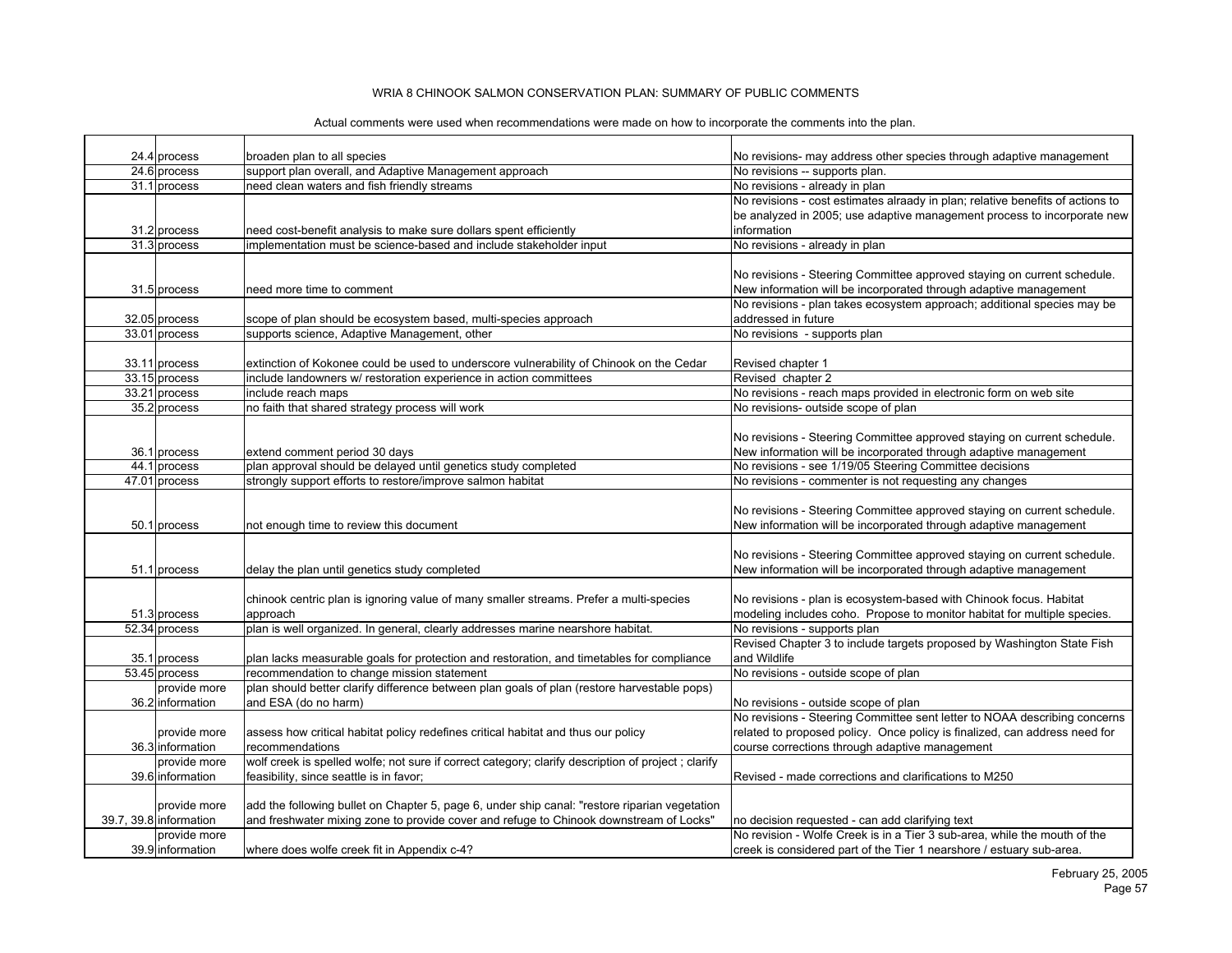|                                   |                                                                                                               | No revisions - cost estimates alraady in plan; relative benefits of actions to                                                    |
|-----------------------------------|---------------------------------------------------------------------------------------------------------------|-----------------------------------------------------------------------------------------------------------------------------------|
| provide more                      | fatal flaw in plan is that no cost-benefit analysis of actions done---means prioritization is not             | be analyzed in 2005; use adaptive management process to incorporate new                                                           |
| 46.1, 46.2 information            | based outcome                                                                                                 | information                                                                                                                       |
| provide more                      | include impacts of major transportation and other projects anticipated in the 10 year time                    |                                                                                                                                   |
| 47.02 information                 | frame:                                                                                                        | no decision requested - can describe potential impacts generically                                                                |
| provide more                      |                                                                                                               |                                                                                                                                   |
| 52.08 information                 | include benefits of sustainable stormwater management in funding chapter                                      | No revision - is already in plan (D-3-2)                                                                                          |
| provide more                      | sustainable development task force could be mentioned as example to highlight quality of                      |                                                                                                                                   |
| 52.09 information                 | life and economic benefits of Low Impact Development                                                          | No revision -- see Appendix D, Part 6.                                                                                            |
| provide more<br>52.21 Information | add reference to snohomish county stewards in chapter 5                                                       |                                                                                                                                   |
| provide more                      |                                                                                                               | no decision requested - can add clarifying text                                                                                   |
| 52.31 information                 |                                                                                                               | Revised text - answer is yes                                                                                                      |
| provide more                      | unclear will King Co. beach bluff study extend into Sno Cty?                                                  |                                                                                                                                   |
| 52.37 information                 | construction of the railroad and its impacts is not listed anywhere in the document.                          | No revision - already in Chapter 3 of plan                                                                                        |
|                                   |                                                                                                               | No revision -use of trails already referred to for outreach potential., but no                                                    |
|                                   |                                                                                                               | site should lbe listed as "main site for public outreach actions. See SC                                                          |
|                                   | 15.1 public outreach Sammamish River Trail should be main site for public outreach.                           | decision on 1/19/05                                                                                                               |
|                                   | better coordination w/in jurisdictions and between jurisdictions and noxious weed control                     |                                                                                                                                   |
|                                   | 15.2 public outreach agencies needed                                                                          | No revision -- already in plan, more funding issus                                                                                |
|                                   | continue salmon education programs for younger students--explore alternatives to hatchery                     |                                                                                                                                   |
| 20 public outreach plantings      |                                                                                                               | No revision - already in plan                                                                                                     |
|                                   |                                                                                                               |                                                                                                                                   |
|                                   | 33.12 public outreach   need more landowner support and engagement                                            | No revision - supports plan                                                                                                       |
|                                   |                                                                                                               | Revision -oversight amended and action added as per SC approval                                                                   |
| 33.29 public outreach             | add cedar river naturalist program                                                                            | 1/19/2005                                                                                                                         |
|                                   |                                                                                                               | No decision requested - the word "builders" added to sentence in Ch 5, p.                                                         |
|                                   | 52.05 public outreach prioritization of outreach actions could include opportunities to reach out to builders | 14, under prioritization                                                                                                          |
|                                   | education and outreach most effectively coordinated through Sno Cty outreach and                              |                                                                                                                                   |
| 52.11 public outreach stewards    |                                                                                                               | No revision - already in plan                                                                                                     |
|                                   |                                                                                                               |                                                                                                                                   |
|                                   | 52.14 public outreach public outreach actions should mention task force; stewards                             | No decision requested - clarifying text added                                                                                     |
|                                   |                                                                                                               |                                                                                                                                   |
|                                   | good list of outreach actions--unlikely to implement all. Consider asking locals to implement                 |                                                                                                                                   |
|                                   | those that would give most benefit, such as those that support continued expenditure of                       |                                                                                                                                   |
| 53.2 public outreach              | public funds for restoration and protection actions and linke between land use and habitat                    | No decision requested - consistent with plan                                                                                      |
| request for                       |                                                                                                               | Revised Chapters 1, 3 and Executive Summary --northern limits is in                                                               |
| 52.35 clarification               | description of northern boundary of WRIA 8 is wrong                                                           | <b>Mukilteo</b>                                                                                                                   |
| request for                       |                                                                                                               |                                                                                                                                   |
| 52.36 clarification               | be explicit that 50% of marine shoreline is in Sno Cty                                                        | Revised Executive Summary and Chapter 1                                                                                           |
| request for                       |                                                                                                               |                                                                                                                                   |
| 52.17 clarificition               | change reference to habitat objectives, since we don't have them                                              | Revised Chapter 1                                                                                                                 |
| request for                       |                                                                                                               |                                                                                                                                   |
| 52.18 clarificition               | various text changes recommended to chapter 3, (10 examples)                                                  | no decision requested- can add clarifying text                                                                                    |
| request for                       |                                                                                                               |                                                                                                                                   |
| 52.19 clarificition               | various text changes recommended to chapter 4. (16 examples)                                                  | no decision requested- can add clarifying text                                                                                    |
|                                   |                                                                                                               | No revisions - the migratory and Rearing areas maps depicts examples of                                                           |
| request for<br>52.2 clarificition | recommends changes to integration map to show project opportunities in nearshore for<br>Snohomish Counties    | opportunities for nearshore projects in Snohomish County. Map scale does<br>not allow identification of every project opportunity |
|                                   |                                                                                                               |                                                                                                                                   |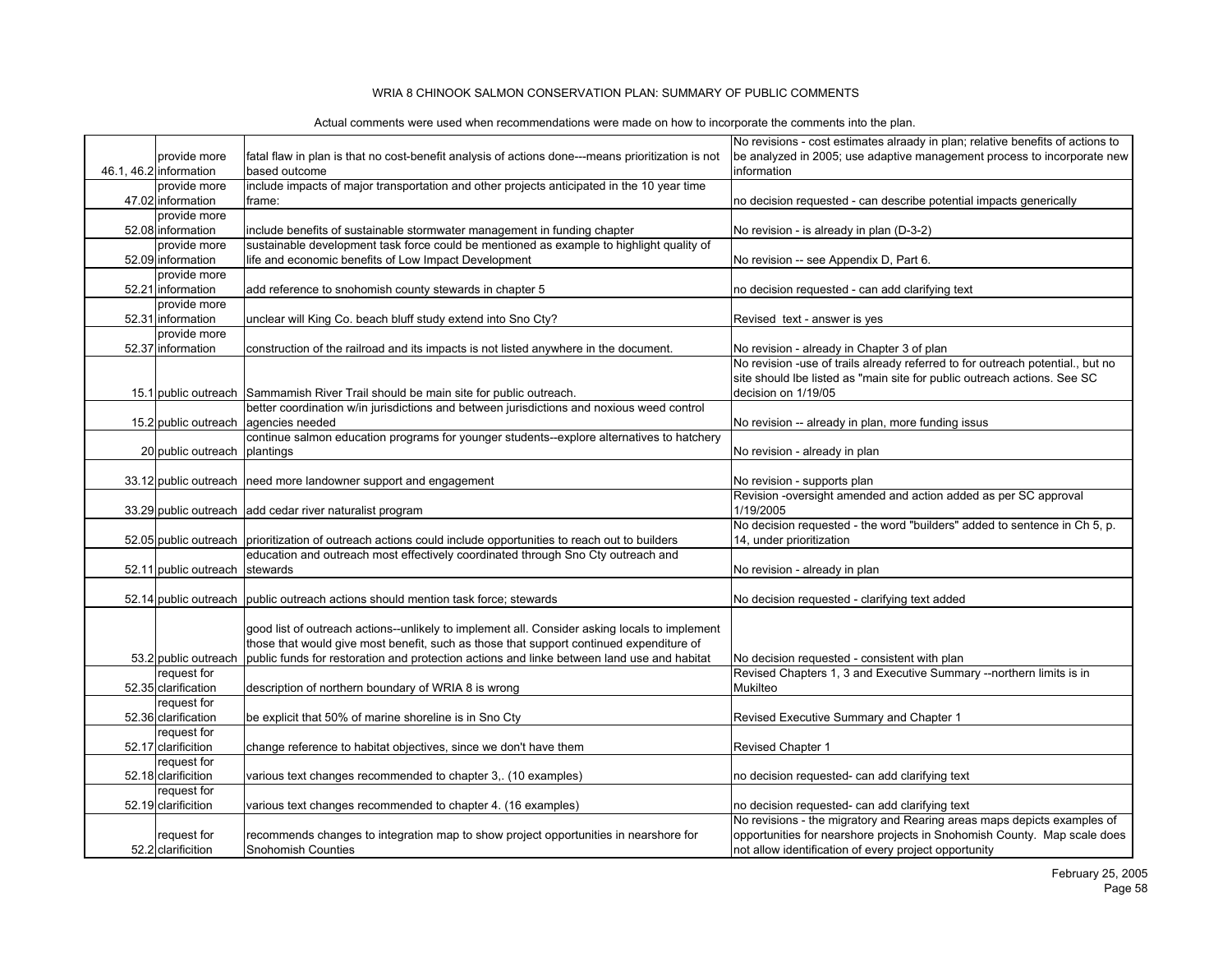|             | 1.1 site-specific                        | concern about impacts to salmon of Sammamish Rowing Club in Marymoor West                                                                                         | No revision - see SC decision Jan. 12th.                                                                |
|-------------|------------------------------------------|-------------------------------------------------------------------------------------------------------------------------------------------------------------------|---------------------------------------------------------------------------------------------------------|
|             |                                          |                                                                                                                                                                   |                                                                                                         |
|             | 2.1 site-specific                        | provide wildlife habitat at Lakeshore Landing Development, connect to Gene Coulon Park                                                                            | No revision - see SC decision Jan. 19                                                                   |
|             |                                          |                                                                                                                                                                   |                                                                                                         |
|             | 2.2 site-specific                        | City of Renton should preserve last natural shoreline on Lk Wash and streams entering it                                                                          | No revision - covered by plan already                                                                   |
|             |                                          |                                                                                                                                                                   | No revision - Outside scope of plan - focus is on habitat. Forward comment                              |
|             | 6.1 site-specific                        | address remote site salmon incubators                                                                                                                             | to Co-Managers                                                                                          |
|             |                                          |                                                                                                                                                                   | No revision - bird habitat is outside scope and wetland recommendations                                 |
|             | 8.5 site-specific                        | protect old Black River, birds                                                                                                                                    | apply to Black River                                                                                    |
|             |                                          |                                                                                                                                                                   | Revised text - added caveat about using LWD safely to intro Chap. 9, 10;                                |
|             | 11.6 site-specific                       | don't put logs in Sammamish River because it is used for transportation purposes                                                                                  | see SC decision Jan. 19                                                                                 |
|             |                                          |                                                                                                                                                                   | Revised text - added caveat about using LWD safely to intro Chap. 9, 10;                                |
|             | 12.3 site-specific                       | LWD and rock additions to Sammamish River are hazardous, not needed                                                                                               | see SC decision Jan. 19                                                                                 |
|             |                                          |                                                                                                                                                                   | No revision - Sammamish River experts considered but did not recommend                                  |
|             | 12.4 site-specific                       | redo the weir and pump cold water to fix the Sammamish River temperature problem                                                                                  | this action.                                                                                            |
| 17.1, 18.1, |                                          |                                                                                                                                                                   | Revised text - added caveat about using LWD safely to intro Chap. 9, 10;                                |
|             | 19.1 site-specific                       | Placement of LWD needs to ensure boater safety (with specific recommendations for how)                                                                            | see SC decision Jan. 19                                                                                 |
|             |                                          |                                                                                                                                                                   | See SC decision for Jan. 12th, added projects to addendum for future                                    |
|             | 23.2 site-specific                       | add five projects to North Creek                                                                                                                                  | analysis                                                                                                |
|             | 24.3 site-specific                       | support Cold Creek aquifer study and Samm R restoration actions                                                                                                   | No revision - supports plan<br>Revised text - added caveat about using LWD safely to intro Chap. 9, 10; |
|             |                                          |                                                                                                                                                                   | see SC decision Jan. 19                                                                                 |
|             | 27.1 site-specific<br>28.1 site-specific | don't put logs in Sammamish River because it is used for transportation purposes<br>alter fish ladders for more gradual salinity change                           | No revision - already in plan                                                                           |
|             |                                          |                                                                                                                                                                   | Revision: added review of database of dams to addendum for future                                       |
|             | 32.11 site-specific                      |                                                                                                                                                                   | analysis                                                                                                |
|             |                                          | remove blockages--American Rivers can help with funding, tech assistance, etc.                                                                                    | Revision - added caveat about most projects needing feasibility and design                              |
|             | 33.22 site-specific                      | add disclaimer that no engineering done for the projects                                                                                                          | to intro. Chap. 9, 10                                                                                   |
|             | 33.23 site-specific                      | move bucks curve out of UGA                                                                                                                                       | Revision- made correction                                                                               |
|             |                                          |                                                                                                                                                                   | See SC decision Jan. 12th, added protection project to Cedar start list,                                |
|             | 33.24 site-specific                      | add 3 Cedar River protection projects to start list                                                                                                               | Dorre Don Meanders (now C250,. C253)                                                                    |
|             |                                          |                                                                                                                                                                   | Revision - changed Cedar start list to reference both projects C215, C216                               |
|             | 33.25 site-specific                      | C216 (now C214) is two separate actions                                                                                                                           | (now C213, C214)                                                                                        |
|             | 33.26 site-specific                      | scope of C215 (now C213) unclear                                                                                                                                  | Revision - added clarifying language                                                                    |
|             | 33.27 site-specific                      | take C216 (now C214) off start list                                                                                                                               | See SC decision Jan. 12th, kept on start list                                                           |
|             | 33.28 site-specific                      | add 9 Cedar River restoration actions to startlist                                                                                                                | See SC decision Jan. 12th, not added to start list.                                                     |
|             |                                          | plan should address need to continue and expand parks and open space, promote public                                                                              | no revision - add to list for future analysis, since would need to research                             |
|             | 37 site-specific                         | access to gain plan support                                                                                                                                       | public access policies of jurisidictions                                                                |
|             |                                          |                                                                                                                                                                   | Revised text - see SC decision Jan. 19; added caveat about using LWD                                    |
|             | 38.1 site-specific                       | make sure LWD is safe                                                                                                                                             | safely to intro Chap. 9, 10                                                                             |
|             |                                          |                                                                                                                                                                   | See SC decision Jan. 12th, added 2 projects to start list - mouth of Zacusse                            |
|             | 41.1 site-specific                       | 3 wild card projects in Lake Sammamish                                                                                                                            | and Ebright Creeks restoration                                                                          |
|             | 48.1 site-specific                       | specific text corrections to site-specific migratory list                                                                                                         | Revision - made corrections to migratory project descriptions                                           |
|             |                                          | Areas disturbed during project implementation on the Sammamish River are at high risk of                                                                          |                                                                                                         |
|             |                                          | loosestrife invasion. Need to bolster eradification efforts using coordinated approach                                                                            | No revision - See SC decision Jan. 12th, already in plan and covered by                                 |
|             | 49.1 site-specific                       | involving all landowners                                                                                                                                          | other programs                                                                                          |
|             |                                          | Kelsey Creek/Richards Creek harbors largest infestation of policeman's helmet in KC. Need No revision - See SC decision Jan. 12th, already in plan and covered by |                                                                                                         |
|             | 49.2 site-specific                       | to bolster eradification in coordinated manner                                                                                                                    | other programs                                                                                          |
|             |                                          | Japanese knotweed infestation on lower Cedar. Patches next to proposed restoration                                                                                | No revision - See SC decision Jan. 12th, already in plan and covered by                                 |
|             | 49.3 site-specific                       | projects should be included in plans. Also problem in headwaters                                                                                                  | other programs                                                                                          |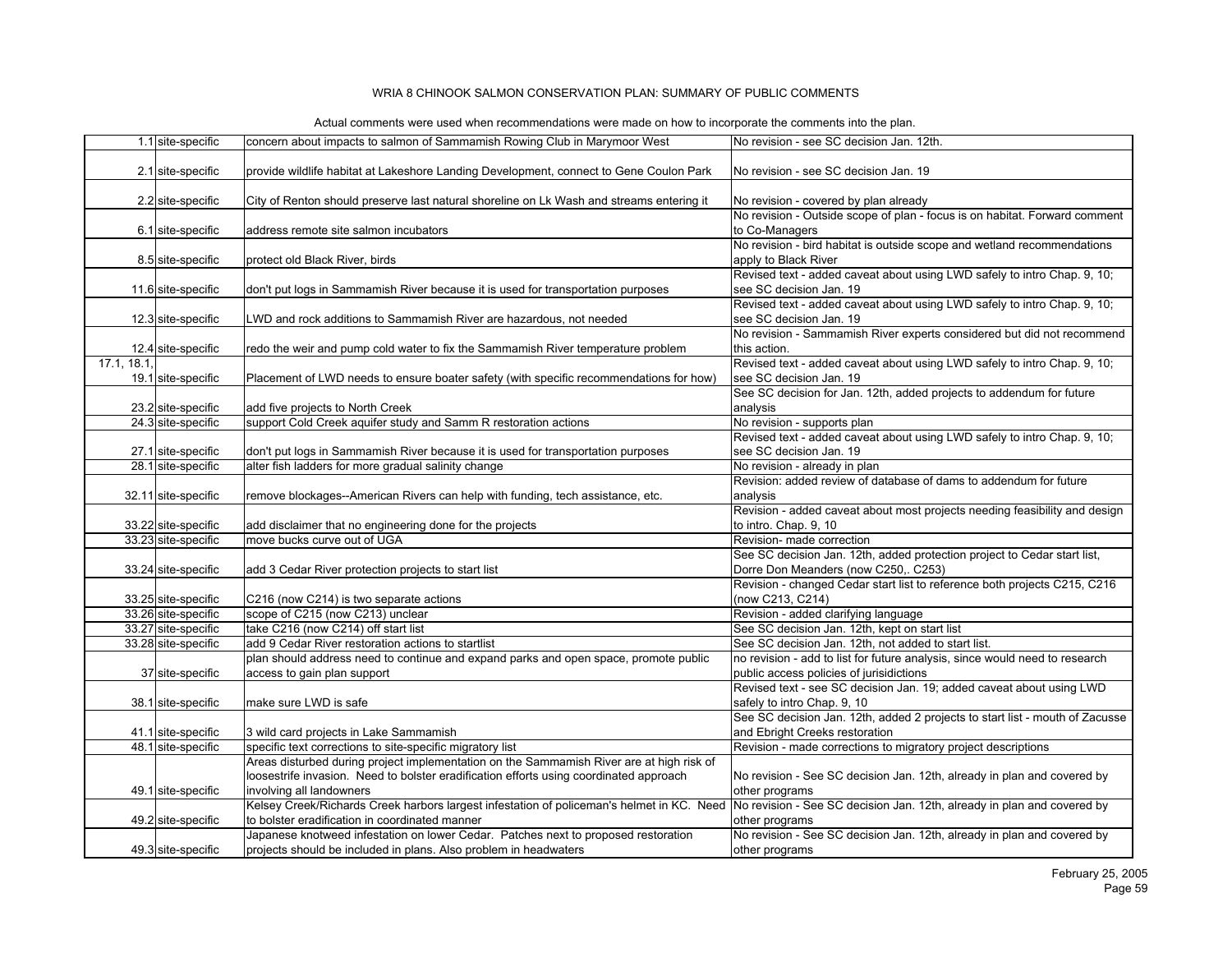|                           |                                                                                                                                       | See SC decision Jan. 19th, beaver issue added to addendum for future                                                        |
|---------------------------|---------------------------------------------------------------------------------------------------------------------------------------|-----------------------------------------------------------------------------------------------------------------------------|
| 52.1 site-specific        | Little Bear needs more beavers and LWD                                                                                                | analysis; LWD for Little Bear is already in plan                                                                            |
|                           | make clear that nearshore project proposals are not based on the modeling efforts,                                                    |                                                                                                                             |
| 52.25, 52.3 site-specific | therefore there is no consistency in terms of technical documentation                                                                 | Revision - added clarifying text in Chap. 9                                                                                 |
|                           | N367 - question as to whether really furthering plan benefits? Should other North Creek                                               |                                                                                                                             |
| 52.27 site-specific       | actions be added?                                                                                                                     |                                                                                                                             |
| 52.28 site-specific       | why no Little Bear reach 1 projects on start list? Suggestions for additions                                                          | See SC decision Jan. 12th, no change N367, added N379 to start list<br>See SC decision Jan. 12th, no addition to start list |
| 52.29 site-specific       | action n377 is the same as n373                                                                                                       | Revision - reference both on start list                                                                                     |
| 52.32 site-specific       | Take m222 off list, add culvert replacement at Lund's Gulch Creek                                                                     |                                                                                                                             |
|                           |                                                                                                                                       | See SC decision Jan. 12th, no change                                                                                        |
| 53.02 site-specific       | note that opportunities in Cedar River reach 1 and 2 are very limited                                                                 | Revision - added clarifying text to project notes in Reach 1, 2                                                             |
|                           | c10 applies to more than just KC and Renton. Renton doesn't actively remove LWD from                                                  |                                                                                                                             |
|                           | river, only under safety situations. Change to a public outreach action to educate                                                    |                                                                                                                             |
| 53.09 public outreach     | recreational boaters to reduce demand from public to remove it.                                                                       | Revision made.                                                                                                              |
|                           | c209 (now C208) - floodplain buyouts on their own, without restoration, do not have                                                   |                                                                                                                             |
|                           | significant to salmon. Question using regional funds for piecemeal buyout. Should be part of                                          | See SC decision Jan. 19th, added clarifying text to site specific Cedar River                                               |
| 53.16 site-specific       | a comprehensive restoration of an area                                                                                                | projects including flood buyouts                                                                                            |
| 53.17 site-specific       | c213- does not support modifications to Elliott levee-please remove                                                                   | See SC decision Jan. 12th, removed c213 from Comprehensive List                                                             |
| 53.18 site-specific       | please add new spawning and rearing channel project in reach 3                                                                        | See Steering Committee decision Jan. 19, not added to Comp List                                                             |
| 53.19 site-specific       | please add new landsburg gravel supplementation project in reach 18                                                                   | See Steering Committee decision Jan. 19, not added to Comp List                                                             |
| 53.34 site-specific       | c204 (now C203)- note Cedar River Trail is in this section of river                                                                   | Revision - added clarifying text to project notes                                                                           |
|                           | c216 (now C214) - inconsistency with project description in 9 and 10 - city wants setback                                             | Revision - added clarifying text to project description in Chap. 10, prioritized                                            |
| 53.35 site-specific       | levee language included                                                                                                               | list of Cedar Site Specific Restoration projects                                                                            |
| 53.36 site-specific       | c269 (now C266)- supports project is meets design intent for recreational opportunities                                               | No revision - already in plan                                                                                               |
| 53.37 site-specific       | c268 (now C266) - concern may reduce recreational opportunities                                                                       | Revision - added clarifying language to project notes                                                                       |
| 53.43 site-specific       | prioritization of actions table - varied levels of feasibility                                                                        | No revision, no change requested - seemed to be an observation                                                              |
| 53.44 site-specific       | likes notes, key uncertainties statements - reference elsewhere?                                                                      | No revision - inconsistent with format of the plan                                                                          |
|                           | requests C202 to be removed from Comprehensive List and C201 to be revised to not call                                                | See SC decision Jan. 19th - C202 removed from list; C201 not revised as                                                     |
| 53.51 site-specific       | for reduction of channel confinement                                                                                                  | requested, but clarifying text added to project notes                                                                       |
| 54.3 site-specific        | supports projects to increase forage and refuge on Sammamish River                                                                    | No revision - supports plan                                                                                                 |
| 55 site-specific          | remove beaver dams that obstruct fish passage                                                                                         | See SC decision Jan. 19th, added to addendum for future analysis                                                            |
|                           | acknowledge expectation that jurisdictions will not want recreational opportunities in parks                                          |                                                                                                                             |
| 53.3 site-specific        | diminished due to habitat improvements                                                                                                | Revisions made -- clarifying text added to site-specific projects.                                                          |
|                           | Locks is a bottle-neck due to increased competition and for space and food. Direct                                                    |                                                                                                                             |
|                           | resources to other rivers and streams in the region where there is potential for significant                                          |                                                                                                                             |
| 10.1 technical            | improvements.                                                                                                                         | No revision - recent studies do not support this hypothesis.                                                                |
| 10.2 technical            | replace flap gates                                                                                                                    | No revision - does not apply to WRIA 8                                                                                      |
| 11.7 technical            | do heavy metal contaminants in the Sammamish need to be dredged?                                                                      | No revision - Sammamish sediment study concluded is not needed                                                              |
| 14.1 technical            | why isn't Mcaleer Creek rated higher?                                                                                                 | No revision - responded by email to commenter                                                                               |
|                           | supports conservation hypotheses and prioritization of NLW based on                                                                   |                                                                                                                             |
| 16.1 technical            | restoration/preservation potential                                                                                                    | No revision - supports plan                                                                                                 |
| 16.2 technical            | supports concern over hatchery influences                                                                                             | No revision - supports plan                                                                                                 |
|                           |                                                                                                                                       | No revision - plan currently recommends that increases in fishing limits be                                                 |
| 29.1 technical            | use fishing regulations to reduce predatore populations                                                                               | considered by appropriate agencies.                                                                                         |
| 30.2 technical            | fish enter Greenes Stream when May Creek floods - check it out                                                                        | No revision - checked factual information                                                                                   |
|                           |                                                                                                                                       | Revised - options for long-term abundance objectives included in Chapter                                                    |
| 32.01 technical           | plan lacks measurable goals for protection and restoration                                                                            |                                                                                                                             |
|                           |                                                                                                                                       |                                                                                                                             |
|                           |                                                                                                                                       |                                                                                                                             |
| 32.06 technical           | study potential interactions of sockeye hatchery releases on attacting predators to Chinook  1/12 - add language from City of Seattle |                                                                                                                             |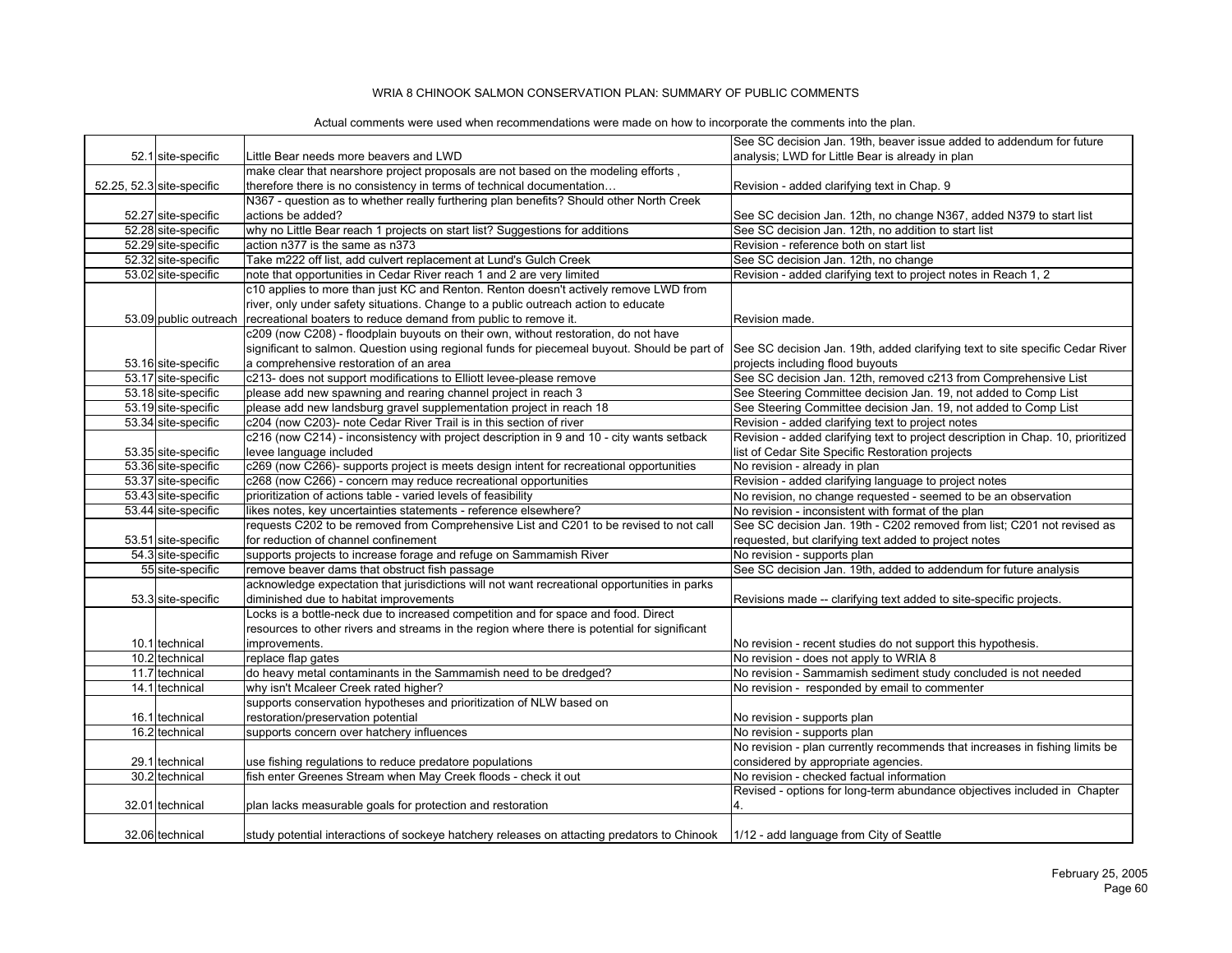| 32.07 technical<br>adequate instream flow levels<br>1/12 - add language from City of Seattle<br>No revision. Outside scope of plan - focus is on habitat. Comment should<br>go to Co-Managers. Potential hatchery operation scenarios are included in<br>32.08 technical<br>consider connection of hatchery/harvest to ESA recovery mandate.<br>current draft.<br>No revision - evaluation of actions and potential flow objectives will be<br>32.09 technical<br>include measures to set and achieve ecologically based stream flows<br>evaluated during 2005.<br>needs to include language reflecting need for analysis of future flows and strategy to<br>No decision requested- evaluation of actions and potential flow objectives<br>address<br>will be evaluated during 2005.<br>33.02 technical<br>No decision requested - general habitat objectives are described in Ch 4<br>requests calculation and inclusion of benchmark habitat conditions for lowland trib.<br>and will be refined during 2005.<br>33.03 technical<br>Subbasins as part of multi-species approach<br>lack of restoration projects in Issaquah will result in adverse impacts on habitat forming<br>processes for coho and Kokanee<br>33.05 technical<br>1/12, 1/19 - outside Chinook-focused scope, but addressed thru 'wildcards'<br>No decision requested - technical recommendations include aquatic weed<br>34.1 technical<br>eradication<br>consequences of aquatic weed eradication programs<br>No revision - Outside scope of plan - focus is on habitat. Forward comment<br>to Co-Managers. Potential hatchery operation scenarios are included in<br>current draft.<br>35.4 technical<br>conservation measures need to be coordinated with h's.<br>No decision requested - current draft includes recommendations to reduce<br>abundance and efficacy of predators, these actions will be evaluated during<br>2005<br>36.6 technical<br>identify how reduction in predation by non-native fish can be part of restoration<br>36.7 technical<br>do escapement index estimates for 2004<br>No decision requested - will revise<br>No decision requested - commenter's strategy is consistent with the<br>W8TC's 'Scenario C' where there is one population in WRIA 8. Until the<br>genetics report is received the SC has recommended the current<br>conservative approach to populations in WRIA 8<br>39.5 technical<br>funnel strategy for prioritizaion<br>43.1 technical<br>describe steps needed to achieve adequate instream flows<br>No decision requested - addressed thru 2005 work program<br>delete recommendation that Issaquah restoration be on hold; reprioritization needed<br>44.2 technical<br>No revisions -- see Steering Committee key decisions for 1/19/05.<br>44.3 technical<br>model should be updated to include recent streamside studies sponsored by Issaquah<br>No decision requested - part of adaptive management process<br>plan should point out cases where bulkheads may be beneficial in reducing fine sediment<br>No decision requested - could be addressed during treatment phase of T<br>45.4 technical<br>plan should address whether invasive aquatic weeds pose threat to salmon fry<br>No decision requested - could be addressed during treatment phase of T<br>45.6 technical<br>No action requested - potential positive and negative impacts of incubators<br>should be evaluated and described by Co-Managers<br>47.04 technical<br>recognize work of community groups that have installed incubators<br>clarify what we know about migratory patterns between canal to east LK WA shoreline -<br>Medina to Kirkland<br>No decision requested - will revise<br>47.06 technical<br>habitat restoration hypotheses for NLW chinook do not include impact of 520. Should<br>construction constraints be imposed during migration?<br>47.07 technical<br>no decision requested - can describe potential impacts generically<br>describe link between invasive species control and healthier salmon habitat. Recognize as<br>49.4 technical<br>source of degradation,<br>No decision requested - could be addressed during treatment phase of T<br>No decision requested - disease addressed as part of EDT model, IHN from<br>questions prioritization by population and tier--relation to hatchery infections, other issues<br>sockeye is not communicable to Chinook, per WDFW<br>50.2 technical<br>No decision requested- Habitat is key responsibility of local governments<br>and has been shown thru technical work to date to be significant factor<br>limiting Chinook. Habitat actions can reduce predator abundance and<br>four h's not relevant in this wria. Predation is bigger factor<br>efficacy.<br>50.3 technical<br>No decision requested by SC - much of this is in monitoring chapter;<br>research agenda will come of adaptive management process<br>50.4 technical<br>need summary of ongoing research projects and agency responsible |  | include analysis Cedar HCP to ensure it is meeting salmon passage requirements and |  |
|---------------------------------------------------------------------------------------------------------------------------------------------------------------------------------------------------------------------------------------------------------------------------------------------------------------------------------------------------------------------------------------------------------------------------------------------------------------------------------------------------------------------------------------------------------------------------------------------------------------------------------------------------------------------------------------------------------------------------------------------------------------------------------------------------------------------------------------------------------------------------------------------------------------------------------------------------------------------------------------------------------------------------------------------------------------------------------------------------------------------------------------------------------------------------------------------------------------------------------------------------------------------------------------------------------------------------------------------------------------------------------------------------------------------------------------------------------------------------------------------------------------------------------------------------------------------------------------------------------------------------------------------------------------------------------------------------------------------------------------------------------------------------------------------------------------------------------------------------------------------------------------------------------------------------------------------------------------------------------------------------------------------------------------------------------------------------------------------------------------------------------------------------------------------------------------------------------------------------------------------------------------------------------------------------------------------------------------------------------------------------------------------------------------------------------------------------------------------------------------------------------------------------------------------------------------------------------------------------------------------------------------------------------------------------------------------------------------------------------------------------------------------------------------------------------------------------------------------------------------------------------------------------------------------------------------------------------------------------------------------------------------------------------------------------------------------------------------------------------------------------------------------------------------------------------------------------------------------------------------------------------------------------------------------------------------------------------------------------------------------------------------------------------------------------------------------------------------------------------------------------------------------------------------------------------------------------------------------------------------------------------------------------------------------------------------------------------------------------------------------------------------------------------------------------------------------------------------------------------------------------------------------------------------------------------------------------------------------------------------------------------------------------------------------------------------------------------------------------------------------------------------------------------------------------------------------------------------------------------------------------------------------------------------------------------------------------------------------------------------------------------------------------------------------------------------------------------------------------------------------------------------------------------------------------------------------------------------------------------------------------------------------------------------------------------------------------------------------------------------------------------------------------------------------------------------------------------------------------------------------------------------------------------------------------------------------------------------------------------------------------|--|------------------------------------------------------------------------------------|--|
|                                                                                                                                                                                                                                                                                                                                                                                                                                                                                                                                                                                                                                                                                                                                                                                                                                                                                                                                                                                                                                                                                                                                                                                                                                                                                                                                                                                                                                                                                                                                                                                                                                                                                                                                                                                                                                                                                                                                                                                                                                                                                                                                                                                                                                                                                                                                                                                                                                                                                                                                                                                                                                                                                                                                                                                                                                                                                                                                                                                                                                                                                                                                                                                                                                                                                                                                                                                                                                                                                                                                                                                                                                                                                                                                                                                                                                                                                                                                                                                                                                                                                                                                                                                                                                                                                                                                                                                                                                                                                                                                                                                                                                                                                                                                                                                                                                                                                                                                                                                                   |  |                                                                                    |  |
|                                                                                                                                                                                                                                                                                                                                                                                                                                                                                                                                                                                                                                                                                                                                                                                                                                                                                                                                                                                                                                                                                                                                                                                                                                                                                                                                                                                                                                                                                                                                                                                                                                                                                                                                                                                                                                                                                                                                                                                                                                                                                                                                                                                                                                                                                                                                                                                                                                                                                                                                                                                                                                                                                                                                                                                                                                                                                                                                                                                                                                                                                                                                                                                                                                                                                                                                                                                                                                                                                                                                                                                                                                                                                                                                                                                                                                                                                                                                                                                                                                                                                                                                                                                                                                                                                                                                                                                                                                                                                                                                                                                                                                                                                                                                                                                                                                                                                                                                                                                                   |  |                                                                                    |  |
|                                                                                                                                                                                                                                                                                                                                                                                                                                                                                                                                                                                                                                                                                                                                                                                                                                                                                                                                                                                                                                                                                                                                                                                                                                                                                                                                                                                                                                                                                                                                                                                                                                                                                                                                                                                                                                                                                                                                                                                                                                                                                                                                                                                                                                                                                                                                                                                                                                                                                                                                                                                                                                                                                                                                                                                                                                                                                                                                                                                                                                                                                                                                                                                                                                                                                                                                                                                                                                                                                                                                                                                                                                                                                                                                                                                                                                                                                                                                                                                                                                                                                                                                                                                                                                                                                                                                                                                                                                                                                                                                                                                                                                                                                                                                                                                                                                                                                                                                                                                                   |  |                                                                                    |  |
|                                                                                                                                                                                                                                                                                                                                                                                                                                                                                                                                                                                                                                                                                                                                                                                                                                                                                                                                                                                                                                                                                                                                                                                                                                                                                                                                                                                                                                                                                                                                                                                                                                                                                                                                                                                                                                                                                                                                                                                                                                                                                                                                                                                                                                                                                                                                                                                                                                                                                                                                                                                                                                                                                                                                                                                                                                                                                                                                                                                                                                                                                                                                                                                                                                                                                                                                                                                                                                                                                                                                                                                                                                                                                                                                                                                                                                                                                                                                                                                                                                                                                                                                                                                                                                                                                                                                                                                                                                                                                                                                                                                                                                                                                                                                                                                                                                                                                                                                                                                                   |  |                                                                                    |  |
|                                                                                                                                                                                                                                                                                                                                                                                                                                                                                                                                                                                                                                                                                                                                                                                                                                                                                                                                                                                                                                                                                                                                                                                                                                                                                                                                                                                                                                                                                                                                                                                                                                                                                                                                                                                                                                                                                                                                                                                                                                                                                                                                                                                                                                                                                                                                                                                                                                                                                                                                                                                                                                                                                                                                                                                                                                                                                                                                                                                                                                                                                                                                                                                                                                                                                                                                                                                                                                                                                                                                                                                                                                                                                                                                                                                                                                                                                                                                                                                                                                                                                                                                                                                                                                                                                                                                                                                                                                                                                                                                                                                                                                                                                                                                                                                                                                                                                                                                                                                                   |  |                                                                                    |  |
|                                                                                                                                                                                                                                                                                                                                                                                                                                                                                                                                                                                                                                                                                                                                                                                                                                                                                                                                                                                                                                                                                                                                                                                                                                                                                                                                                                                                                                                                                                                                                                                                                                                                                                                                                                                                                                                                                                                                                                                                                                                                                                                                                                                                                                                                                                                                                                                                                                                                                                                                                                                                                                                                                                                                                                                                                                                                                                                                                                                                                                                                                                                                                                                                                                                                                                                                                                                                                                                                                                                                                                                                                                                                                                                                                                                                                                                                                                                                                                                                                                                                                                                                                                                                                                                                                                                                                                                                                                                                                                                                                                                                                                                                                                                                                                                                                                                                                                                                                                                                   |  |                                                                                    |  |
|                                                                                                                                                                                                                                                                                                                                                                                                                                                                                                                                                                                                                                                                                                                                                                                                                                                                                                                                                                                                                                                                                                                                                                                                                                                                                                                                                                                                                                                                                                                                                                                                                                                                                                                                                                                                                                                                                                                                                                                                                                                                                                                                                                                                                                                                                                                                                                                                                                                                                                                                                                                                                                                                                                                                                                                                                                                                                                                                                                                                                                                                                                                                                                                                                                                                                                                                                                                                                                                                                                                                                                                                                                                                                                                                                                                                                                                                                                                                                                                                                                                                                                                                                                                                                                                                                                                                                                                                                                                                                                                                                                                                                                                                                                                                                                                                                                                                                                                                                                                                   |  |                                                                                    |  |
|                                                                                                                                                                                                                                                                                                                                                                                                                                                                                                                                                                                                                                                                                                                                                                                                                                                                                                                                                                                                                                                                                                                                                                                                                                                                                                                                                                                                                                                                                                                                                                                                                                                                                                                                                                                                                                                                                                                                                                                                                                                                                                                                                                                                                                                                                                                                                                                                                                                                                                                                                                                                                                                                                                                                                                                                                                                                                                                                                                                                                                                                                                                                                                                                                                                                                                                                                                                                                                                                                                                                                                                                                                                                                                                                                                                                                                                                                                                                                                                                                                                                                                                                                                                                                                                                                                                                                                                                                                                                                                                                                                                                                                                                                                                                                                                                                                                                                                                                                                                                   |  |                                                                                    |  |
|                                                                                                                                                                                                                                                                                                                                                                                                                                                                                                                                                                                                                                                                                                                                                                                                                                                                                                                                                                                                                                                                                                                                                                                                                                                                                                                                                                                                                                                                                                                                                                                                                                                                                                                                                                                                                                                                                                                                                                                                                                                                                                                                                                                                                                                                                                                                                                                                                                                                                                                                                                                                                                                                                                                                                                                                                                                                                                                                                                                                                                                                                                                                                                                                                                                                                                                                                                                                                                                                                                                                                                                                                                                                                                                                                                                                                                                                                                                                                                                                                                                                                                                                                                                                                                                                                                                                                                                                                                                                                                                                                                                                                                                                                                                                                                                                                                                                                                                                                                                                   |  |                                                                                    |  |
|                                                                                                                                                                                                                                                                                                                                                                                                                                                                                                                                                                                                                                                                                                                                                                                                                                                                                                                                                                                                                                                                                                                                                                                                                                                                                                                                                                                                                                                                                                                                                                                                                                                                                                                                                                                                                                                                                                                                                                                                                                                                                                                                                                                                                                                                                                                                                                                                                                                                                                                                                                                                                                                                                                                                                                                                                                                                                                                                                                                                                                                                                                                                                                                                                                                                                                                                                                                                                                                                                                                                                                                                                                                                                                                                                                                                                                                                                                                                                                                                                                                                                                                                                                                                                                                                                                                                                                                                                                                                                                                                                                                                                                                                                                                                                                                                                                                                                                                                                                                                   |  |                                                                                    |  |
|                                                                                                                                                                                                                                                                                                                                                                                                                                                                                                                                                                                                                                                                                                                                                                                                                                                                                                                                                                                                                                                                                                                                                                                                                                                                                                                                                                                                                                                                                                                                                                                                                                                                                                                                                                                                                                                                                                                                                                                                                                                                                                                                                                                                                                                                                                                                                                                                                                                                                                                                                                                                                                                                                                                                                                                                                                                                                                                                                                                                                                                                                                                                                                                                                                                                                                                                                                                                                                                                                                                                                                                                                                                                                                                                                                                                                                                                                                                                                                                                                                                                                                                                                                                                                                                                                                                                                                                                                                                                                                                                                                                                                                                                                                                                                                                                                                                                                                                                                                                                   |  |                                                                                    |  |
|                                                                                                                                                                                                                                                                                                                                                                                                                                                                                                                                                                                                                                                                                                                                                                                                                                                                                                                                                                                                                                                                                                                                                                                                                                                                                                                                                                                                                                                                                                                                                                                                                                                                                                                                                                                                                                                                                                                                                                                                                                                                                                                                                                                                                                                                                                                                                                                                                                                                                                                                                                                                                                                                                                                                                                                                                                                                                                                                                                                                                                                                                                                                                                                                                                                                                                                                                                                                                                                                                                                                                                                                                                                                                                                                                                                                                                                                                                                                                                                                                                                                                                                                                                                                                                                                                                                                                                                                                                                                                                                                                                                                                                                                                                                                                                                                                                                                                                                                                                                                   |  |                                                                                    |  |
|                                                                                                                                                                                                                                                                                                                                                                                                                                                                                                                                                                                                                                                                                                                                                                                                                                                                                                                                                                                                                                                                                                                                                                                                                                                                                                                                                                                                                                                                                                                                                                                                                                                                                                                                                                                                                                                                                                                                                                                                                                                                                                                                                                                                                                                                                                                                                                                                                                                                                                                                                                                                                                                                                                                                                                                                                                                                                                                                                                                                                                                                                                                                                                                                                                                                                                                                                                                                                                                                                                                                                                                                                                                                                                                                                                                                                                                                                                                                                                                                                                                                                                                                                                                                                                                                                                                                                                                                                                                                                                                                                                                                                                                                                                                                                                                                                                                                                                                                                                                                   |  |                                                                                    |  |
|                                                                                                                                                                                                                                                                                                                                                                                                                                                                                                                                                                                                                                                                                                                                                                                                                                                                                                                                                                                                                                                                                                                                                                                                                                                                                                                                                                                                                                                                                                                                                                                                                                                                                                                                                                                                                                                                                                                                                                                                                                                                                                                                                                                                                                                                                                                                                                                                                                                                                                                                                                                                                                                                                                                                                                                                                                                                                                                                                                                                                                                                                                                                                                                                                                                                                                                                                                                                                                                                                                                                                                                                                                                                                                                                                                                                                                                                                                                                                                                                                                                                                                                                                                                                                                                                                                                                                                                                                                                                                                                                                                                                                                                                                                                                                                                                                                                                                                                                                                                                   |  |                                                                                    |  |
|                                                                                                                                                                                                                                                                                                                                                                                                                                                                                                                                                                                                                                                                                                                                                                                                                                                                                                                                                                                                                                                                                                                                                                                                                                                                                                                                                                                                                                                                                                                                                                                                                                                                                                                                                                                                                                                                                                                                                                                                                                                                                                                                                                                                                                                                                                                                                                                                                                                                                                                                                                                                                                                                                                                                                                                                                                                                                                                                                                                                                                                                                                                                                                                                                                                                                                                                                                                                                                                                                                                                                                                                                                                                                                                                                                                                                                                                                                                                                                                                                                                                                                                                                                                                                                                                                                                                                                                                                                                                                                                                                                                                                                                                                                                                                                                                                                                                                                                                                                                                   |  |                                                                                    |  |
|                                                                                                                                                                                                                                                                                                                                                                                                                                                                                                                                                                                                                                                                                                                                                                                                                                                                                                                                                                                                                                                                                                                                                                                                                                                                                                                                                                                                                                                                                                                                                                                                                                                                                                                                                                                                                                                                                                                                                                                                                                                                                                                                                                                                                                                                                                                                                                                                                                                                                                                                                                                                                                                                                                                                                                                                                                                                                                                                                                                                                                                                                                                                                                                                                                                                                                                                                                                                                                                                                                                                                                                                                                                                                                                                                                                                                                                                                                                                                                                                                                                                                                                                                                                                                                                                                                                                                                                                                                                                                                                                                                                                                                                                                                                                                                                                                                                                                                                                                                                                   |  |                                                                                    |  |
|                                                                                                                                                                                                                                                                                                                                                                                                                                                                                                                                                                                                                                                                                                                                                                                                                                                                                                                                                                                                                                                                                                                                                                                                                                                                                                                                                                                                                                                                                                                                                                                                                                                                                                                                                                                                                                                                                                                                                                                                                                                                                                                                                                                                                                                                                                                                                                                                                                                                                                                                                                                                                                                                                                                                                                                                                                                                                                                                                                                                                                                                                                                                                                                                                                                                                                                                                                                                                                                                                                                                                                                                                                                                                                                                                                                                                                                                                                                                                                                                                                                                                                                                                                                                                                                                                                                                                                                                                                                                                                                                                                                                                                                                                                                                                                                                                                                                                                                                                                                                   |  |                                                                                    |  |
|                                                                                                                                                                                                                                                                                                                                                                                                                                                                                                                                                                                                                                                                                                                                                                                                                                                                                                                                                                                                                                                                                                                                                                                                                                                                                                                                                                                                                                                                                                                                                                                                                                                                                                                                                                                                                                                                                                                                                                                                                                                                                                                                                                                                                                                                                                                                                                                                                                                                                                                                                                                                                                                                                                                                                                                                                                                                                                                                                                                                                                                                                                                                                                                                                                                                                                                                                                                                                                                                                                                                                                                                                                                                                                                                                                                                                                                                                                                                                                                                                                                                                                                                                                                                                                                                                                                                                                                                                                                                                                                                                                                                                                                                                                                                                                                                                                                                                                                                                                                                   |  |                                                                                    |  |
|                                                                                                                                                                                                                                                                                                                                                                                                                                                                                                                                                                                                                                                                                                                                                                                                                                                                                                                                                                                                                                                                                                                                                                                                                                                                                                                                                                                                                                                                                                                                                                                                                                                                                                                                                                                                                                                                                                                                                                                                                                                                                                                                                                                                                                                                                                                                                                                                                                                                                                                                                                                                                                                                                                                                                                                                                                                                                                                                                                                                                                                                                                                                                                                                                                                                                                                                                                                                                                                                                                                                                                                                                                                                                                                                                                                                                                                                                                                                                                                                                                                                                                                                                                                                                                                                                                                                                                                                                                                                                                                                                                                                                                                                                                                                                                                                                                                                                                                                                                                                   |  |                                                                                    |  |
|                                                                                                                                                                                                                                                                                                                                                                                                                                                                                                                                                                                                                                                                                                                                                                                                                                                                                                                                                                                                                                                                                                                                                                                                                                                                                                                                                                                                                                                                                                                                                                                                                                                                                                                                                                                                                                                                                                                                                                                                                                                                                                                                                                                                                                                                                                                                                                                                                                                                                                                                                                                                                                                                                                                                                                                                                                                                                                                                                                                                                                                                                                                                                                                                                                                                                                                                                                                                                                                                                                                                                                                                                                                                                                                                                                                                                                                                                                                                                                                                                                                                                                                                                                                                                                                                                                                                                                                                                                                                                                                                                                                                                                                                                                                                                                                                                                                                                                                                                                                                   |  |                                                                                    |  |
|                                                                                                                                                                                                                                                                                                                                                                                                                                                                                                                                                                                                                                                                                                                                                                                                                                                                                                                                                                                                                                                                                                                                                                                                                                                                                                                                                                                                                                                                                                                                                                                                                                                                                                                                                                                                                                                                                                                                                                                                                                                                                                                                                                                                                                                                                                                                                                                                                                                                                                                                                                                                                                                                                                                                                                                                                                                                                                                                                                                                                                                                                                                                                                                                                                                                                                                                                                                                                                                                                                                                                                                                                                                                                                                                                                                                                                                                                                                                                                                                                                                                                                                                                                                                                                                                                                                                                                                                                                                                                                                                                                                                                                                                                                                                                                                                                                                                                                                                                                                                   |  |                                                                                    |  |
|                                                                                                                                                                                                                                                                                                                                                                                                                                                                                                                                                                                                                                                                                                                                                                                                                                                                                                                                                                                                                                                                                                                                                                                                                                                                                                                                                                                                                                                                                                                                                                                                                                                                                                                                                                                                                                                                                                                                                                                                                                                                                                                                                                                                                                                                                                                                                                                                                                                                                                                                                                                                                                                                                                                                                                                                                                                                                                                                                                                                                                                                                                                                                                                                                                                                                                                                                                                                                                                                                                                                                                                                                                                                                                                                                                                                                                                                                                                                                                                                                                                                                                                                                                                                                                                                                                                                                                                                                                                                                                                                                                                                                                                                                                                                                                                                                                                                                                                                                                                                   |  |                                                                                    |  |
|                                                                                                                                                                                                                                                                                                                                                                                                                                                                                                                                                                                                                                                                                                                                                                                                                                                                                                                                                                                                                                                                                                                                                                                                                                                                                                                                                                                                                                                                                                                                                                                                                                                                                                                                                                                                                                                                                                                                                                                                                                                                                                                                                                                                                                                                                                                                                                                                                                                                                                                                                                                                                                                                                                                                                                                                                                                                                                                                                                                                                                                                                                                                                                                                                                                                                                                                                                                                                                                                                                                                                                                                                                                                                                                                                                                                                                                                                                                                                                                                                                                                                                                                                                                                                                                                                                                                                                                                                                                                                                                                                                                                                                                                                                                                                                                                                                                                                                                                                                                                   |  |                                                                                    |  |
|                                                                                                                                                                                                                                                                                                                                                                                                                                                                                                                                                                                                                                                                                                                                                                                                                                                                                                                                                                                                                                                                                                                                                                                                                                                                                                                                                                                                                                                                                                                                                                                                                                                                                                                                                                                                                                                                                                                                                                                                                                                                                                                                                                                                                                                                                                                                                                                                                                                                                                                                                                                                                                                                                                                                                                                                                                                                                                                                                                                                                                                                                                                                                                                                                                                                                                                                                                                                                                                                                                                                                                                                                                                                                                                                                                                                                                                                                                                                                                                                                                                                                                                                                                                                                                                                                                                                                                                                                                                                                                                                                                                                                                                                                                                                                                                                                                                                                                                                                                                                   |  |                                                                                    |  |
|                                                                                                                                                                                                                                                                                                                                                                                                                                                                                                                                                                                                                                                                                                                                                                                                                                                                                                                                                                                                                                                                                                                                                                                                                                                                                                                                                                                                                                                                                                                                                                                                                                                                                                                                                                                                                                                                                                                                                                                                                                                                                                                                                                                                                                                                                                                                                                                                                                                                                                                                                                                                                                                                                                                                                                                                                                                                                                                                                                                                                                                                                                                                                                                                                                                                                                                                                                                                                                                                                                                                                                                                                                                                                                                                                                                                                                                                                                                                                                                                                                                                                                                                                                                                                                                                                                                                                                                                                                                                                                                                                                                                                                                                                                                                                                                                                                                                                                                                                                                                   |  |                                                                                    |  |
|                                                                                                                                                                                                                                                                                                                                                                                                                                                                                                                                                                                                                                                                                                                                                                                                                                                                                                                                                                                                                                                                                                                                                                                                                                                                                                                                                                                                                                                                                                                                                                                                                                                                                                                                                                                                                                                                                                                                                                                                                                                                                                                                                                                                                                                                                                                                                                                                                                                                                                                                                                                                                                                                                                                                                                                                                                                                                                                                                                                                                                                                                                                                                                                                                                                                                                                                                                                                                                                                                                                                                                                                                                                                                                                                                                                                                                                                                                                                                                                                                                                                                                                                                                                                                                                                                                                                                                                                                                                                                                                                                                                                                                                                                                                                                                                                                                                                                                                                                                                                   |  |                                                                                    |  |
|                                                                                                                                                                                                                                                                                                                                                                                                                                                                                                                                                                                                                                                                                                                                                                                                                                                                                                                                                                                                                                                                                                                                                                                                                                                                                                                                                                                                                                                                                                                                                                                                                                                                                                                                                                                                                                                                                                                                                                                                                                                                                                                                                                                                                                                                                                                                                                                                                                                                                                                                                                                                                                                                                                                                                                                                                                                                                                                                                                                                                                                                                                                                                                                                                                                                                                                                                                                                                                                                                                                                                                                                                                                                                                                                                                                                                                                                                                                                                                                                                                                                                                                                                                                                                                                                                                                                                                                                                                                                                                                                                                                                                                                                                                                                                                                                                                                                                                                                                                                                   |  |                                                                                    |  |
|                                                                                                                                                                                                                                                                                                                                                                                                                                                                                                                                                                                                                                                                                                                                                                                                                                                                                                                                                                                                                                                                                                                                                                                                                                                                                                                                                                                                                                                                                                                                                                                                                                                                                                                                                                                                                                                                                                                                                                                                                                                                                                                                                                                                                                                                                                                                                                                                                                                                                                                                                                                                                                                                                                                                                                                                                                                                                                                                                                                                                                                                                                                                                                                                                                                                                                                                                                                                                                                                                                                                                                                                                                                                                                                                                                                                                                                                                                                                                                                                                                                                                                                                                                                                                                                                                                                                                                                                                                                                                                                                                                                                                                                                                                                                                                                                                                                                                                                                                                                                   |  |                                                                                    |  |
|                                                                                                                                                                                                                                                                                                                                                                                                                                                                                                                                                                                                                                                                                                                                                                                                                                                                                                                                                                                                                                                                                                                                                                                                                                                                                                                                                                                                                                                                                                                                                                                                                                                                                                                                                                                                                                                                                                                                                                                                                                                                                                                                                                                                                                                                                                                                                                                                                                                                                                                                                                                                                                                                                                                                                                                                                                                                                                                                                                                                                                                                                                                                                                                                                                                                                                                                                                                                                                                                                                                                                                                                                                                                                                                                                                                                                                                                                                                                                                                                                                                                                                                                                                                                                                                                                                                                                                                                                                                                                                                                                                                                                                                                                                                                                                                                                                                                                                                                                                                                   |  |                                                                                    |  |
|                                                                                                                                                                                                                                                                                                                                                                                                                                                                                                                                                                                                                                                                                                                                                                                                                                                                                                                                                                                                                                                                                                                                                                                                                                                                                                                                                                                                                                                                                                                                                                                                                                                                                                                                                                                                                                                                                                                                                                                                                                                                                                                                                                                                                                                                                                                                                                                                                                                                                                                                                                                                                                                                                                                                                                                                                                                                                                                                                                                                                                                                                                                                                                                                                                                                                                                                                                                                                                                                                                                                                                                                                                                                                                                                                                                                                                                                                                                                                                                                                                                                                                                                                                                                                                                                                                                                                                                                                                                                                                                                                                                                                                                                                                                                                                                                                                                                                                                                                                                                   |  |                                                                                    |  |
|                                                                                                                                                                                                                                                                                                                                                                                                                                                                                                                                                                                                                                                                                                                                                                                                                                                                                                                                                                                                                                                                                                                                                                                                                                                                                                                                                                                                                                                                                                                                                                                                                                                                                                                                                                                                                                                                                                                                                                                                                                                                                                                                                                                                                                                                                                                                                                                                                                                                                                                                                                                                                                                                                                                                                                                                                                                                                                                                                                                                                                                                                                                                                                                                                                                                                                                                                                                                                                                                                                                                                                                                                                                                                                                                                                                                                                                                                                                                                                                                                                                                                                                                                                                                                                                                                                                                                                                                                                                                                                                                                                                                                                                                                                                                                                                                                                                                                                                                                                                                   |  |                                                                                    |  |
|                                                                                                                                                                                                                                                                                                                                                                                                                                                                                                                                                                                                                                                                                                                                                                                                                                                                                                                                                                                                                                                                                                                                                                                                                                                                                                                                                                                                                                                                                                                                                                                                                                                                                                                                                                                                                                                                                                                                                                                                                                                                                                                                                                                                                                                                                                                                                                                                                                                                                                                                                                                                                                                                                                                                                                                                                                                                                                                                                                                                                                                                                                                                                                                                                                                                                                                                                                                                                                                                                                                                                                                                                                                                                                                                                                                                                                                                                                                                                                                                                                                                                                                                                                                                                                                                                                                                                                                                                                                                                                                                                                                                                                                                                                                                                                                                                                                                                                                                                                                                   |  |                                                                                    |  |
|                                                                                                                                                                                                                                                                                                                                                                                                                                                                                                                                                                                                                                                                                                                                                                                                                                                                                                                                                                                                                                                                                                                                                                                                                                                                                                                                                                                                                                                                                                                                                                                                                                                                                                                                                                                                                                                                                                                                                                                                                                                                                                                                                                                                                                                                                                                                                                                                                                                                                                                                                                                                                                                                                                                                                                                                                                                                                                                                                                                                                                                                                                                                                                                                                                                                                                                                                                                                                                                                                                                                                                                                                                                                                                                                                                                                                                                                                                                                                                                                                                                                                                                                                                                                                                                                                                                                                                                                                                                                                                                                                                                                                                                                                                                                                                                                                                                                                                                                                                                                   |  |                                                                                    |  |
|                                                                                                                                                                                                                                                                                                                                                                                                                                                                                                                                                                                                                                                                                                                                                                                                                                                                                                                                                                                                                                                                                                                                                                                                                                                                                                                                                                                                                                                                                                                                                                                                                                                                                                                                                                                                                                                                                                                                                                                                                                                                                                                                                                                                                                                                                                                                                                                                                                                                                                                                                                                                                                                                                                                                                                                                                                                                                                                                                                                                                                                                                                                                                                                                                                                                                                                                                                                                                                                                                                                                                                                                                                                                                                                                                                                                                                                                                                                                                                                                                                                                                                                                                                                                                                                                                                                                                                                                                                                                                                                                                                                                                                                                                                                                                                                                                                                                                                                                                                                                   |  |                                                                                    |  |
|                                                                                                                                                                                                                                                                                                                                                                                                                                                                                                                                                                                                                                                                                                                                                                                                                                                                                                                                                                                                                                                                                                                                                                                                                                                                                                                                                                                                                                                                                                                                                                                                                                                                                                                                                                                                                                                                                                                                                                                                                                                                                                                                                                                                                                                                                                                                                                                                                                                                                                                                                                                                                                                                                                                                                                                                                                                                                                                                                                                                                                                                                                                                                                                                                                                                                                                                                                                                                                                                                                                                                                                                                                                                                                                                                                                                                                                                                                                                                                                                                                                                                                                                                                                                                                                                                                                                                                                                                                                                                                                                                                                                                                                                                                                                                                                                                                                                                                                                                                                                   |  |                                                                                    |  |
|                                                                                                                                                                                                                                                                                                                                                                                                                                                                                                                                                                                                                                                                                                                                                                                                                                                                                                                                                                                                                                                                                                                                                                                                                                                                                                                                                                                                                                                                                                                                                                                                                                                                                                                                                                                                                                                                                                                                                                                                                                                                                                                                                                                                                                                                                                                                                                                                                                                                                                                                                                                                                                                                                                                                                                                                                                                                                                                                                                                                                                                                                                                                                                                                                                                                                                                                                                                                                                                                                                                                                                                                                                                                                                                                                                                                                                                                                                                                                                                                                                                                                                                                                                                                                                                                                                                                                                                                                                                                                                                                                                                                                                                                                                                                                                                                                                                                                                                                                                                                   |  |                                                                                    |  |
|                                                                                                                                                                                                                                                                                                                                                                                                                                                                                                                                                                                                                                                                                                                                                                                                                                                                                                                                                                                                                                                                                                                                                                                                                                                                                                                                                                                                                                                                                                                                                                                                                                                                                                                                                                                                                                                                                                                                                                                                                                                                                                                                                                                                                                                                                                                                                                                                                                                                                                                                                                                                                                                                                                                                                                                                                                                                                                                                                                                                                                                                                                                                                                                                                                                                                                                                                                                                                                                                                                                                                                                                                                                                                                                                                                                                                                                                                                                                                                                                                                                                                                                                                                                                                                                                                                                                                                                                                                                                                                                                                                                                                                                                                                                                                                                                                                                                                                                                                                                                   |  |                                                                                    |  |
|                                                                                                                                                                                                                                                                                                                                                                                                                                                                                                                                                                                                                                                                                                                                                                                                                                                                                                                                                                                                                                                                                                                                                                                                                                                                                                                                                                                                                                                                                                                                                                                                                                                                                                                                                                                                                                                                                                                                                                                                                                                                                                                                                                                                                                                                                                                                                                                                                                                                                                                                                                                                                                                                                                                                                                                                                                                                                                                                                                                                                                                                                                                                                                                                                                                                                                                                                                                                                                                                                                                                                                                                                                                                                                                                                                                                                                                                                                                                                                                                                                                                                                                                                                                                                                                                                                                                                                                                                                                                                                                                                                                                                                                                                                                                                                                                                                                                                                                                                                                                   |  |                                                                                    |  |
|                                                                                                                                                                                                                                                                                                                                                                                                                                                                                                                                                                                                                                                                                                                                                                                                                                                                                                                                                                                                                                                                                                                                                                                                                                                                                                                                                                                                                                                                                                                                                                                                                                                                                                                                                                                                                                                                                                                                                                                                                                                                                                                                                                                                                                                                                                                                                                                                                                                                                                                                                                                                                                                                                                                                                                                                                                                                                                                                                                                                                                                                                                                                                                                                                                                                                                                                                                                                                                                                                                                                                                                                                                                                                                                                                                                                                                                                                                                                                                                                                                                                                                                                                                                                                                                                                                                                                                                                                                                                                                                                                                                                                                                                                                                                                                                                                                                                                                                                                                                                   |  |                                                                                    |  |
|                                                                                                                                                                                                                                                                                                                                                                                                                                                                                                                                                                                                                                                                                                                                                                                                                                                                                                                                                                                                                                                                                                                                                                                                                                                                                                                                                                                                                                                                                                                                                                                                                                                                                                                                                                                                                                                                                                                                                                                                                                                                                                                                                                                                                                                                                                                                                                                                                                                                                                                                                                                                                                                                                                                                                                                                                                                                                                                                                                                                                                                                                                                                                                                                                                                                                                                                                                                                                                                                                                                                                                                                                                                                                                                                                                                                                                                                                                                                                                                                                                                                                                                                                                                                                                                                                                                                                                                                                                                                                                                                                                                                                                                                                                                                                                                                                                                                                                                                                                                                   |  |                                                                                    |  |
|                                                                                                                                                                                                                                                                                                                                                                                                                                                                                                                                                                                                                                                                                                                                                                                                                                                                                                                                                                                                                                                                                                                                                                                                                                                                                                                                                                                                                                                                                                                                                                                                                                                                                                                                                                                                                                                                                                                                                                                                                                                                                                                                                                                                                                                                                                                                                                                                                                                                                                                                                                                                                                                                                                                                                                                                                                                                                                                                                                                                                                                                                                                                                                                                                                                                                                                                                                                                                                                                                                                                                                                                                                                                                                                                                                                                                                                                                                                                                                                                                                                                                                                                                                                                                                                                                                                                                                                                                                                                                                                                                                                                                                                                                                                                                                                                                                                                                                                                                                                                   |  |                                                                                    |  |
|                                                                                                                                                                                                                                                                                                                                                                                                                                                                                                                                                                                                                                                                                                                                                                                                                                                                                                                                                                                                                                                                                                                                                                                                                                                                                                                                                                                                                                                                                                                                                                                                                                                                                                                                                                                                                                                                                                                                                                                                                                                                                                                                                                                                                                                                                                                                                                                                                                                                                                                                                                                                                                                                                                                                                                                                                                                                                                                                                                                                                                                                                                                                                                                                                                                                                                                                                                                                                                                                                                                                                                                                                                                                                                                                                                                                                                                                                                                                                                                                                                                                                                                                                                                                                                                                                                                                                                                                                                                                                                                                                                                                                                                                                                                                                                                                                                                                                                                                                                                                   |  |                                                                                    |  |
|                                                                                                                                                                                                                                                                                                                                                                                                                                                                                                                                                                                                                                                                                                                                                                                                                                                                                                                                                                                                                                                                                                                                                                                                                                                                                                                                                                                                                                                                                                                                                                                                                                                                                                                                                                                                                                                                                                                                                                                                                                                                                                                                                                                                                                                                                                                                                                                                                                                                                                                                                                                                                                                                                                                                                                                                                                                                                                                                                                                                                                                                                                                                                                                                                                                                                                                                                                                                                                                                                                                                                                                                                                                                                                                                                                                                                                                                                                                                                                                                                                                                                                                                                                                                                                                                                                                                                                                                                                                                                                                                                                                                                                                                                                                                                                                                                                                                                                                                                                                                   |  |                                                                                    |  |
|                                                                                                                                                                                                                                                                                                                                                                                                                                                                                                                                                                                                                                                                                                                                                                                                                                                                                                                                                                                                                                                                                                                                                                                                                                                                                                                                                                                                                                                                                                                                                                                                                                                                                                                                                                                                                                                                                                                                                                                                                                                                                                                                                                                                                                                                                                                                                                                                                                                                                                                                                                                                                                                                                                                                                                                                                                                                                                                                                                                                                                                                                                                                                                                                                                                                                                                                                                                                                                                                                                                                                                                                                                                                                                                                                                                                                                                                                                                                                                                                                                                                                                                                                                                                                                                                                                                                                                                                                                                                                                                                                                                                                                                                                                                                                                                                                                                                                                                                                                                                   |  |                                                                                    |  |
|                                                                                                                                                                                                                                                                                                                                                                                                                                                                                                                                                                                                                                                                                                                                                                                                                                                                                                                                                                                                                                                                                                                                                                                                                                                                                                                                                                                                                                                                                                                                                                                                                                                                                                                                                                                                                                                                                                                                                                                                                                                                                                                                                                                                                                                                                                                                                                                                                                                                                                                                                                                                                                                                                                                                                                                                                                                                                                                                                                                                                                                                                                                                                                                                                                                                                                                                                                                                                                                                                                                                                                                                                                                                                                                                                                                                                                                                                                                                                                                                                                                                                                                                                                                                                                                                                                                                                                                                                                                                                                                                                                                                                                                                                                                                                                                                                                                                                                                                                                                                   |  |                                                                                    |  |
|                                                                                                                                                                                                                                                                                                                                                                                                                                                                                                                                                                                                                                                                                                                                                                                                                                                                                                                                                                                                                                                                                                                                                                                                                                                                                                                                                                                                                                                                                                                                                                                                                                                                                                                                                                                                                                                                                                                                                                                                                                                                                                                                                                                                                                                                                                                                                                                                                                                                                                                                                                                                                                                                                                                                                                                                                                                                                                                                                                                                                                                                                                                                                                                                                                                                                                                                                                                                                                                                                                                                                                                                                                                                                                                                                                                                                                                                                                                                                                                                                                                                                                                                                                                                                                                                                                                                                                                                                                                                                                                                                                                                                                                                                                                                                                                                                                                                                                                                                                                                   |  |                                                                                    |  |
|                                                                                                                                                                                                                                                                                                                                                                                                                                                                                                                                                                                                                                                                                                                                                                                                                                                                                                                                                                                                                                                                                                                                                                                                                                                                                                                                                                                                                                                                                                                                                                                                                                                                                                                                                                                                                                                                                                                                                                                                                                                                                                                                                                                                                                                                                                                                                                                                                                                                                                                                                                                                                                                                                                                                                                                                                                                                                                                                                                                                                                                                                                                                                                                                                                                                                                                                                                                                                                                                                                                                                                                                                                                                                                                                                                                                                                                                                                                                                                                                                                                                                                                                                                                                                                                                                                                                                                                                                                                                                                                                                                                                                                                                                                                                                                                                                                                                                                                                                                                                   |  |                                                                                    |  |
|                                                                                                                                                                                                                                                                                                                                                                                                                                                                                                                                                                                                                                                                                                                                                                                                                                                                                                                                                                                                                                                                                                                                                                                                                                                                                                                                                                                                                                                                                                                                                                                                                                                                                                                                                                                                                                                                                                                                                                                                                                                                                                                                                                                                                                                                                                                                                                                                                                                                                                                                                                                                                                                                                                                                                                                                                                                                                                                                                                                                                                                                                                                                                                                                                                                                                                                                                                                                                                                                                                                                                                                                                                                                                                                                                                                                                                                                                                                                                                                                                                                                                                                                                                                                                                                                                                                                                                                                                                                                                                                                                                                                                                                                                                                                                                                                                                                                                                                                                                                                   |  |                                                                                    |  |